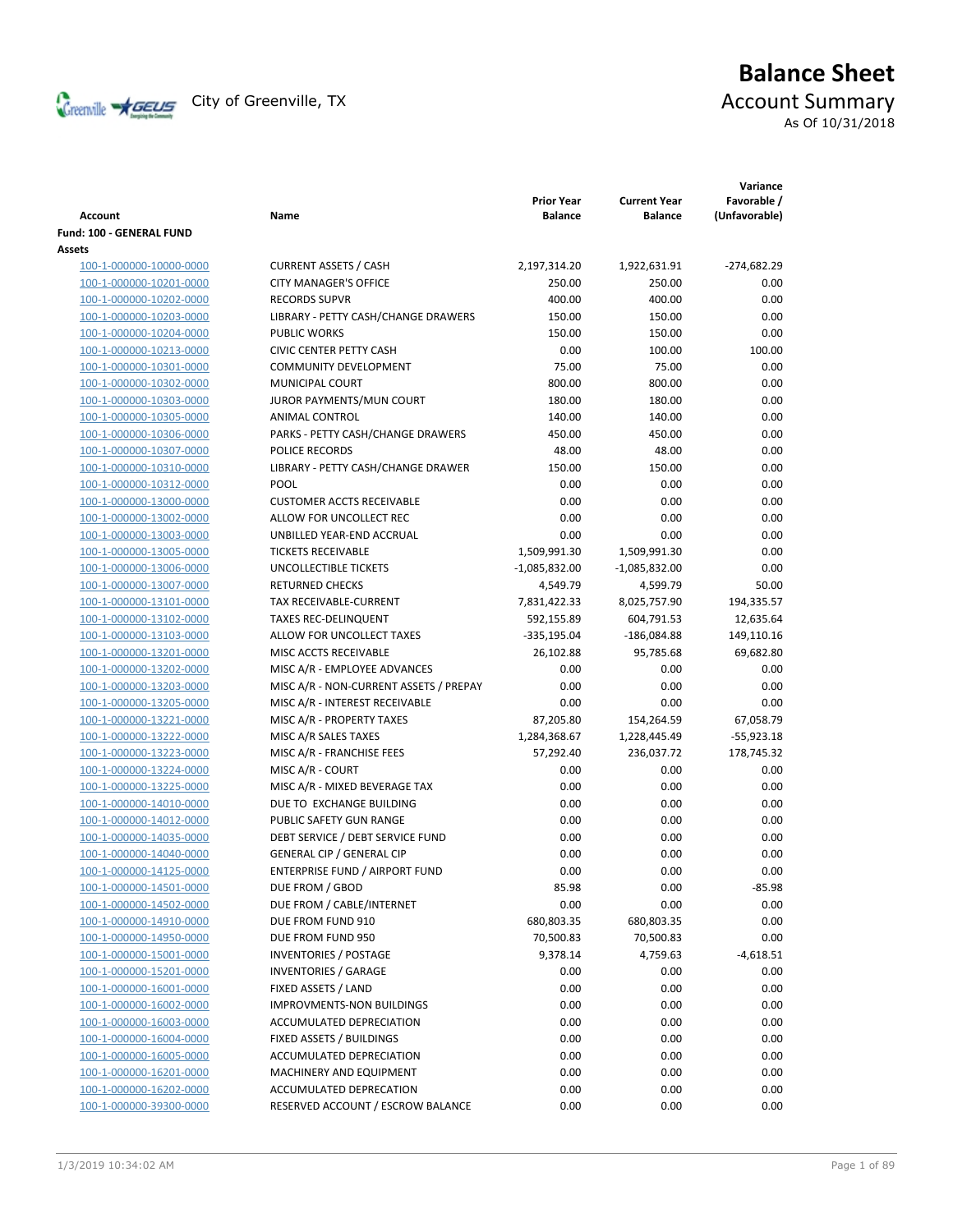**Variance**

|                         |                                             | <b>Prior Year</b> | <b>Current Year</b> | Favorable /   |
|-------------------------|---------------------------------------------|-------------------|---------------------|---------------|
| Account                 | Name                                        | <b>Balance</b>    | <b>Balance</b>      | (Unfavorable) |
| 100-1-000000-91030-0000 | 4A-EDC                                      | 0.00              | 0.00                | 0.00          |
| 100-1-000000-91410-0000 | <b>INVENTORY / MATERIALS &amp; SUPPLIES</b> | 0.00              | 0.00                | 0.00          |
| 100-1-000000-91410-0700 | <b>INVENTORY / PAPER STOCK</b>              | 0.00              | 0.00                | 0.00          |
| 100-1-000000-91430-0000 | NON-CURRENT ASSETS / PREPAYMENTS            | 0.00              | 0.00                | 0.00          |
|                         | <b>Total Assets:</b>                        | 12,932,937.52     | 13,269,345.84       | 336,408.32    |
|                         |                                             |                   |                     |               |
| Liability               |                                             |                   |                     |               |
| 100-1-000000-20101-0000 | <b>ACCOUNTS PAYABLE</b>                     | $-5,682.80$       | $-2,891.75$         | $-2,791.05$   |
| 100-1-000000-20102-0000 | <b>CREDIT CARD PAYABLE</b>                  | 0.00              | 0.00                | 0.00          |
| 100-1-000000-20103-0000 | ACCRUED ACCOUNTS PAYABLE                    | 29,682.60         | 29,682.60           | 0.00          |
|                         | <b>INVESTMENT ADVISORY FEES</b>             | 0.00              | 0.00                | 0.00          |
| 100-1-000000-20114-0000 |                                             |                   |                     |               |
| 100-1-000000-20115-0000 | PD EMP COMMISSION                           | 87.27             | 72.50               | 14.77         |
| 100-1-000000-20116-0000 | POLICE DONATIONS                            | 15,065.16         | 10,730.42           | 4,334.74      |
| 100-1-000000-20117-0000 | <b>FIRE DONATIONS</b>                       | 11,650.92         | 8,620.90            | 3,030.02      |
| 100-1-000000-20118-0000 | <b>COMBAT CHALLENGE</b>                     | 804.06            | 804.06              | 0.00          |
| 100-1-000000-20119-0000 | <b>CEMETERIES DONATIONS</b>                 | 61.79             | 61.79               | 0.00          |
| 100-1-000000-20120-0000 | <b>LIBRARY DONATIONS</b>                    | 14,192.33         | 9,928.79            | 4,263.54      |
| 100-1-000000-20121-0000 | ANIMAL SHELTER DONATIONS                    | 890.85            | 561.85              | 329.00        |
| 100-1-000000-20122-0000 | <b>PARKS DONATIONS</b>                      | 1,681.03          | 3,771.03            | $-2,090.00$   |
| 100-1-000000-20125-0000 | SALES TAX PAYABLE / IN THE CITY             | 7.18              | 10.04               | $-2.86$       |
| 100-1-000000-20127-0000 | STATE COURT COST/FEE PAYB                   | 30,531.05         | 32,682.49           | $-2,151.44$   |
| 100-1-000000-20128-0000 | SEATBELT&CHILD RESTRAINT                    | 7,667.28          | 8,118.50            | $-451.22$     |
| 100-1-000000-20129-0000 | MUNICIPAL COURT CLEARING                    | 316.10            | 316.10              | 0.00          |
| 100-1-000000-20130-0000 | <b>3RD PARTY FTA FEE PAYABLE</b>            | 14.21             | $-108.66$           | 122.87        |
| 100-1-000000-20131-0000 | <b>REFUNDS / OVERPAYMENTS</b>               | $-122.70$         | $-120.70$           | $-2.00$       |
|                         |                                             |                   |                     |               |
| 100-1-000000-20132-0000 | <b>COURT COLL AGENCY FEES</b>               | 500.06            | 604.63              | $-104.57$     |
| 100-1-000000-20136-0000 | <b>ATTORNEY COLLECTION FEES</b>             | 0.00              | 0.00                | 0.00          |
| 100-1-000000-20137-0000 | PLAT FILING FEES PAYABLE                    | 24,490.74         | 26,806.74           | $-2,316.00$   |
| 100-1-000000-20138-0000 | COMMUNITY DEV TRUST ACCT                    | 1,683.50          | 1,848.50            | $-165.00$     |
| 100-1-000000-20139-0000 | RETAINAGES PAYABLE                          | 0.00              | 0.00                | 0.00          |
| 100-1-000000-20141-0000 | <b>TELEPHONE CLEARING</b>                   | 5,568.39          | 5,539.66            | 28.73         |
| 100-1-000000-20143-0000 | POLICE PROPERTY ROOM CLEARING               | 10,775.99         | 11,336.51           | $-560.52$     |
| 100-1-000000-20146-0000 | MAIN ST / FARMERS MRKT RESALE               | 164.12            | 4.12                | 160.00        |
| 100-1-000000-20147-0000 | YMCA REGISTRATIONS                          | 0.00              | 0.00                | 0.00          |
| 100-1-000000-20155-0000 | MAIN STREET - DONATIONS                     | 1,248.02          | 17.02               | 1,231.00      |
| 100-1-000000-20160-0000 | <b>UNAPPLIED CREDIT</b>                     | 0.00              | 0.00                | 0.00          |
| 100-1-000000-20201-0000 | <b>DEFERRED REVENUE</b>                     | 0.00              | 0.00                | 0.00          |
| 100-1-000000-20203-0000 | DEFERRED TAX REVENUE                        | 8,066,705.98      | 8,422,787.35        | $-356,081.37$ |
| 100-1-000000-20204-0000 | DEFERRED TICKET REVENUE                     | 353,466.30        | 353,466.30          | 0.00          |
| 100-1-000000-21040-0000 | DUE TO / GENERAL CIP FUND                   | 0.00              | 0.00                | 0.00          |
| 100-1-000000-21201-0000 | DUE TO / CENTRAL SERVICE FUND               | 0.00              | 0.00                | 0.00          |
| 100-1-000000-21401-0000 | DUE TO / ELECTRIC OPERATING FUND            | 0.00              | 0.00                | 0.00          |
|                         | DUE TO / 4A-EDC                             |                   |                     |               |
| 100-1-000000-21506-0000 |                                             | 2,029.38          | 2,073.87            | -44.49        |
| 100-1-000000-21507-0000 | DUE TO / BOARD OF DEVELOPMENT               | $-7,878.26$       | 21,881.89           | $-29,760.15$  |
| 100-1-000000-22001-0000 | SALARIES PAYABLE                            | 562,350.41        | 514,786.62          | 47,563.79     |
| 100-1-000000-23001-0000 | <b>CAPITAL LEASE PAYABLE</b>                | 0.00              | 0.00                | 0.00          |
| 100-1-000000-23101-0000 | CAPITAL LEASE PAYABLE                       | 0.00              | 0.00                | 0.00          |
| 100-1-000000-24001-0000 | O/S CHECKS PAYABLE                          | 0.00              | $-11,755.77$        | 11,755.77     |
| 100-1-000000-24004-0000 | INTEREST PAYABLE ON DEP                     | 0.00              | 0.00                | 0.00          |
| 100-1-000000-24007-0000 | <b>BILLED DEPOSITS SUSPENSE</b>             | 0.00              | 0.00                | 0.00          |
| 100-1-000000-24008-0000 | <b>CUSTOMER DEPOSITS / ANIMAL SHELTER</b>   | 0.00              | 0.00                | 0.00          |
| 100-1-000000-24009-0000 | LIBRARY MEETING ROOM DEPOSITS               | 616.20            | 616.20              | 0.00          |
| 100-1-000000-24010-0000 | <b>CIVIC CENTER DEPOSITS</b>                | 0.00              | 0.00                | 0.00          |
| 100-1-000000-24011-0000 | <b>AUDITORIUM DEPOSITS</b>                  | 0.00              | 0.00                | 0.00          |
| 100-1-000000-26001-0000 | COMPENSATED ABSENCES PAY                    | 0.00              | 0.00                | 0.00          |
| 100-1-000000-29000-0000 | MISC LIABILITY - GREENVILLE ENERGY LLC      | 0.00              | 0.00                | 0.00          |
| 100-1-000000-29001-0000 | RESALE                                      | 0.00              | 0.00                | 0.00          |
| 100-1-000000-29300-0000 | <b>ENCUMBRANCE SUMMARY</b>                  | 0.00              | 0.00                | 0.00          |
| 100-1-000000-29400-0000 | RESERVED ACCOUNT / ENCUMBRANCES             | 0.00              | 0.00                | 0.00          |
|                         |                                             |                   |                     |               |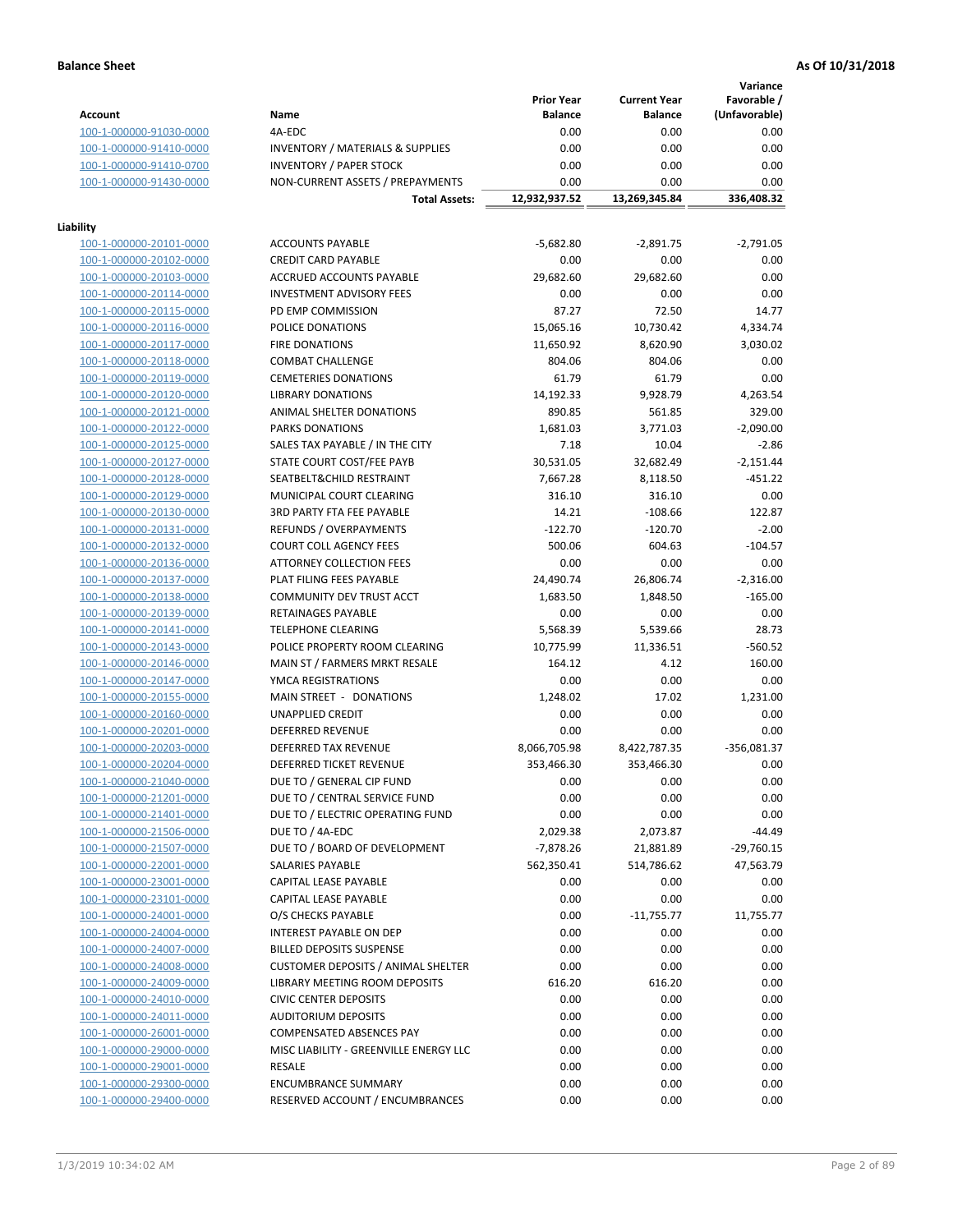| <b>Account</b>                        | Name                                                     | <b>Prior Year</b><br><b>Balance</b> | <b>Current Year</b><br><b>Balance</b> | Variance<br>Favorable /<br>(Unfavorable) |
|---------------------------------------|----------------------------------------------------------|-------------------------------------|---------------------------------------|------------------------------------------|
| 100-1-000000-29400-0900               | RESERVED ACCOUNT / ENCUMBRANCES                          | 0.00                                | 0.00                                  | 0.00                                     |
| 100-1-000000-92190-1202               | LABORATORY CLEARING                                      | 0.00                                | 0.00                                  | 0.00                                     |
| 100-1-000000-92191-0000               | <b>SPONSORS - PARKS</b>                                  | 0.00                                | 0.00                                  | 0.00                                     |
| 100-1-000000-92200-0000               | MISCELLANEOUS LIABILITIES                                | 0.00                                | 0.00                                  | 0.00                                     |
| 100-1-000000-92270-1600               | <b>CREDIT CARD FEES PAYABLE</b>                          | 0.00                                | 0.00                                  | 0.00                                     |
|                                       | <b>Total Liability:</b>                                  | 9,128,567.16                        | 9,452,253.60                          | -323,686.44                              |
| <b>Equity</b>                         |                                                          |                                     |                                       |                                          |
| 100-1-000000-39000-0000               | UNRESERVED-FUND BALANCE                                  | 5,189,230.97                        | 4,881,706.11                          | $-307,524.86$                            |
|                                       | <b>Total Beginning Equity:</b>                           | 5,189,230.97                        | 4,881,706.11                          | $-307,524.86$                            |
| <b>Total Revenue</b>                  |                                                          | 1,085,213.51                        | 1,277,436.09                          | 192,222.58                               |
| <b>Total Expense</b>                  |                                                          | 2,470,073.99                        | 2,342,049.80                          | 128,024.19                               |
| <b>Revenues Over/(Under) Expenses</b> |                                                          | $-1,384,860.48$                     | $-1,064,613.71$                       | 320,246.77                               |
|                                       | <b>Total Equity and Current Surplus (Deficit):</b>       | 3,804,370.49                        | 3,817,092.40                          | 12,721.91                                |
|                                       | Total Liabilities, Equity and Current Surplus (Deficit): | 12,932,937.65                       | 13,269,346.00                         | 336,408.35                               |
|                                       | *** FUND 100 OUT OF BALANCE ***                          | $-0.13$                             | $-0.16$                               | $-0.03$                                  |

**\*\*\*Warning: Account Authorization is turned on. Please run the Unauthorized Account Listing Report to see if you are out of balance due to missing accounts \*\*\***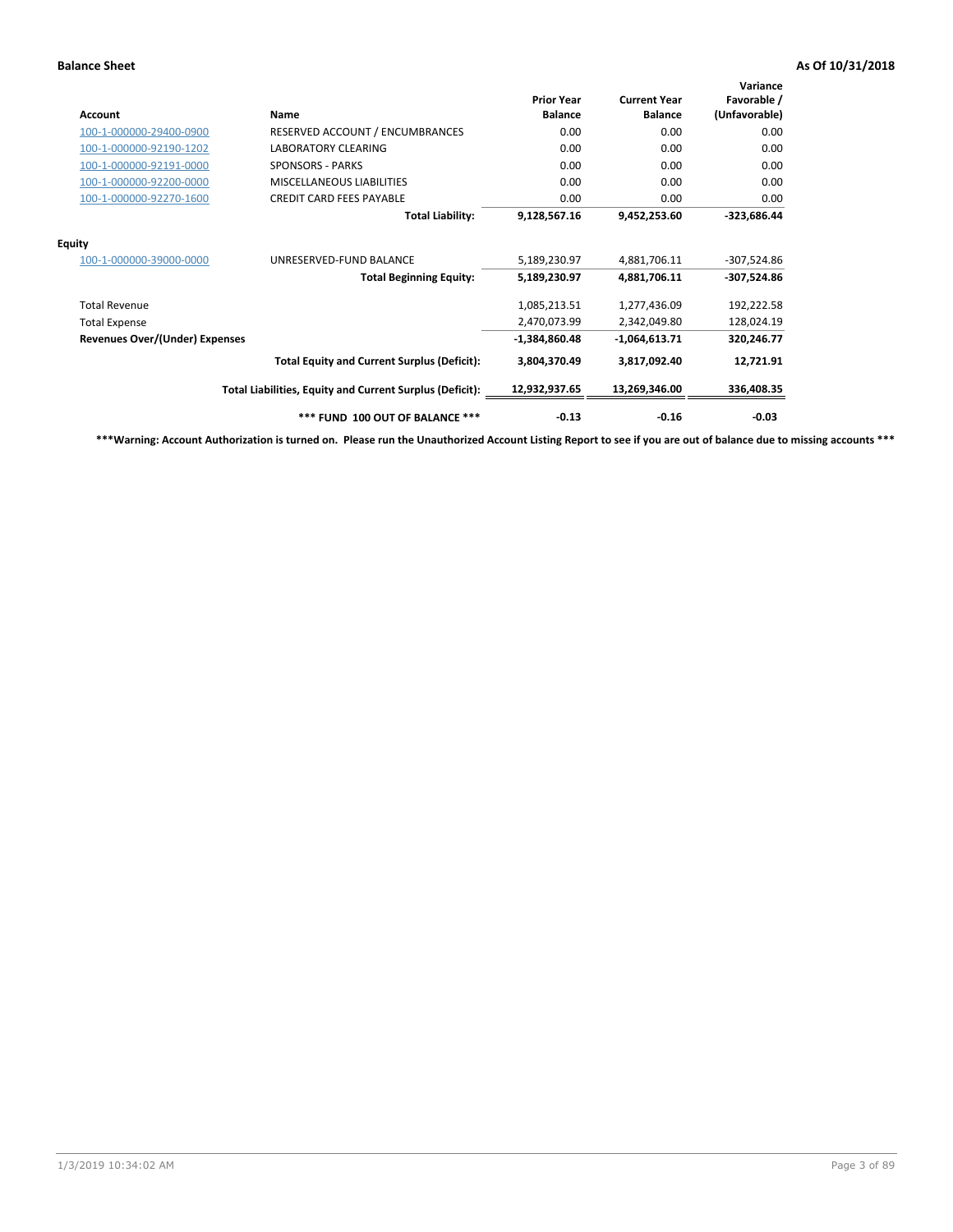| Account                                                   | Name                                                     | <b>Prior Year</b><br><b>Balance</b> | <b>Current Year</b><br><b>Balance</b> | Variance<br>Favorable /<br>(Unfavorable) |
|-----------------------------------------------------------|----------------------------------------------------------|-------------------------------------|---------------------------------------|------------------------------------------|
| <b>Fund: 101 - MUNICIPAL COURT BUILDING SECURITY FEES</b> |                                                          |                                     |                                       |                                          |
| Assets                                                    |                                                          |                                     |                                       |                                          |
| 101-1-000000-10000-0000                                   | <b>CURRENT ASSETS / CASH</b>                             | 49,324.94                           | 57,972.00                             | 8,647.06                                 |
| 101-1-000000-13201-0000                                   | MISC ACCTS RECEIVABLE                                    | 0.00                                | 0.00                                  | 0.00                                     |
| 101-1-000000-13203-0000                                   | NON-CURRENT ASSETS / PREPAYMENTS                         | 0.00                                | 0.00                                  | 0.00                                     |
| 101-1-000000-13205-0000                                   | <b>INTEREST RECEIVABLE</b>                               | 0.00                                | 0.00                                  | 0.00                                     |
|                                                           | <b>Total Assets:</b>                                     | 49,324.94                           | 57,972.00                             | 8,647.06                                 |
| Liability                                                 |                                                          |                                     |                                       |                                          |
| 101-1-000000-20101-0000                                   | <b>ACCOUNTS PAYABLE</b>                                  | 0.00                                | 0.00                                  | 0.00                                     |
| 101-1-000000-20102-0000                                   | <b>CREDIT CARD PAYABLE</b>                               | 0.00                                | 0.00                                  | 0.00                                     |
| 101-1-000000-20103-0000                                   | <b>ACCRUED ACCOUNTS PAYABLE</b>                          | 0.00                                | 0.00                                  | 0.00                                     |
| 101-1-000000-29300-0000                                   | <b>ENCUMBRANCE SUMMARY</b>                               | 0.00                                | 0.00                                  | 0.00                                     |
| 101-1-000000-29400-0000                                   | RESERVED ACCOUNT / ENCUMBRANCES                          | 0.00                                | 0.00                                  | 0.00                                     |
|                                                           | <b>Total Liability:</b>                                  | 0.00                                | 0.00                                  | 0.00                                     |
| <b>Equity</b>                                             |                                                          |                                     |                                       |                                          |
| 101-1-000000-39000-0000                                   | UNRESERVED-FUND BALANCE                                  | 48,740.74                           | 57,435.04                             | 8,694.30                                 |
|                                                           | <b>Total Beginning Equity:</b>                           | 48,740.74                           | 57,435.04                             | 8,694.30                                 |
| <b>Total Revenue</b>                                      |                                                          | 584.20                              | 537.54                                | $-46.66$                                 |
| <b>Total Expense</b>                                      |                                                          | 0.00                                | 0.58                                  | $-0.58$                                  |
| Revenues Over/(Under) Expenses                            |                                                          | 584.20                              | 536.96                                | $-47.24$                                 |
|                                                           | <b>Total Equity and Current Surplus (Deficit):</b>       | 49,324.94                           | 57,972.00                             | 8,647.06                                 |
|                                                           | Total Liabilities, Equity and Current Surplus (Deficit): | 49,324.94                           | 57,972.00                             | 8,647.06                                 |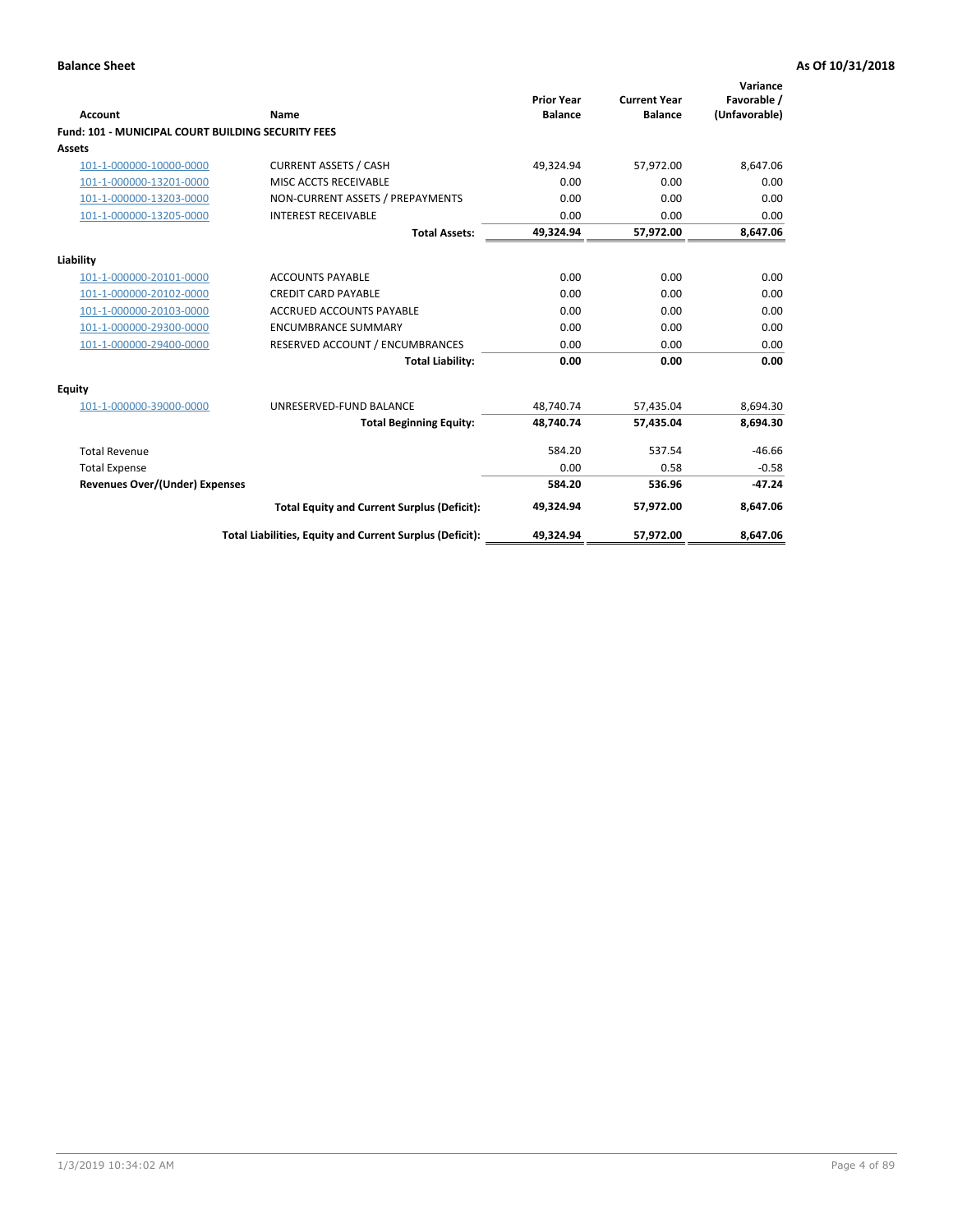| <b>Account</b>                        | Name                                                     | <b>Prior Year</b><br><b>Balance</b> | <b>Current Year</b><br><b>Balance</b> | Variance<br>Favorable /<br>(Unfavorable) |
|---------------------------------------|----------------------------------------------------------|-------------------------------------|---------------------------------------|------------------------------------------|
| Fund: 102 - MUNICIPAL COURT TECH FUND |                                                          |                                     |                                       |                                          |
| Assets                                |                                                          |                                     |                                       |                                          |
| 102-1-000000-10000-0000               | <b>CURRENT ASSETS / CASH</b>                             | 23,171.41                           | 35,317.48                             | 12,146.07                                |
| 102-1-000000-13201-0000               | MISC ACCTS RECEIVABLE                                    | 0.00                                | 0.00                                  | 0.00                                     |
|                                       | <b>Total Assets:</b>                                     | 23,171.41                           | 35,317.48                             | 12,146.07                                |
| Liability                             |                                                          |                                     |                                       |                                          |
| 102-1-000000-20101-0000               | <b>ACCOUNTS PAYABLE</b>                                  | 0.00                                | 0.00                                  | 0.00                                     |
| 102-1-000000-20102-0000               | <b>CREDIT CARD PAYABLE</b>                               | 0.00                                | 0.00                                  | 0.00                                     |
| 102-1-000000-20103-0000               | <b>ACCRUED ACCOUNTS PAYABLE</b>                          | 0.00                                | 0.00                                  | 0.00                                     |
| 102-1-000000-23001-0000               | CAPITAL LEASE PAYABLE                                    | 0.00                                | 0.00                                  | 0.00                                     |
| 102-1-000000-23101-0000               | CAPITAL LEASE PAYABLE                                    | 0.00                                | 0.00                                  | 0.00                                     |
| 102-1-000000-29300-0000               | <b>ENCUMBRANCE SUMMARY</b>                               | 0.00                                | 0.00                                  | 0.00                                     |
| 102-1-000000-29400-0000               | RESERVED ACCOUNT / ENCUMBRANCES                          | 0.00                                | 0.00                                  | 0.00                                     |
|                                       | <b>Total Liability:</b>                                  | 0.00                                | 0.00                                  | 0.00                                     |
| <b>Equity</b>                         |                                                          |                                     |                                       |                                          |
| 102-1-000000-39000-0000               | UNRESERVED-FUND BALANCE                                  | 22,395.61                           | 34,640.94                             | 12,245.33                                |
|                                       | <b>Total Beginning Equity:</b>                           | 22,395.61                           | 34.640.94                             | 12,245.33                                |
| <b>Total Revenue</b>                  |                                                          | 775.80                              | 676.89                                | $-98.91$                                 |
| <b>Total Expense</b>                  |                                                          | 0.00                                | 0.35                                  | $-0.35$                                  |
| Revenues Over/(Under) Expenses        |                                                          | 775.80                              | 676.54                                | $-99.26$                                 |
|                                       | <b>Total Equity and Current Surplus (Deficit):</b>       | 23,171.41                           | 35,317.48                             | 12,146.07                                |
|                                       | Total Liabilities, Equity and Current Surplus (Deficit): | 23,171.41                           | 35,317.48                             | 12,146.07                                |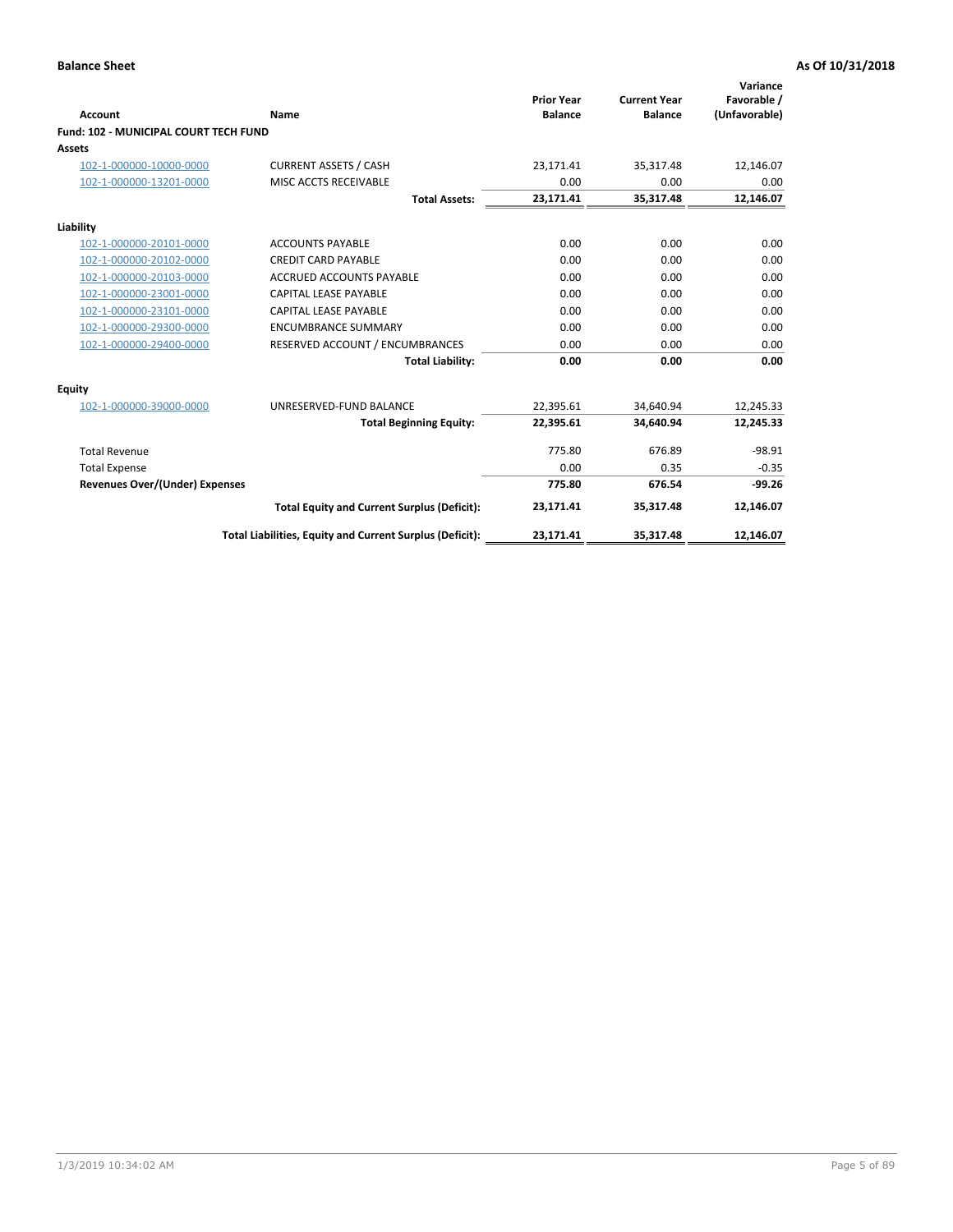| <b>Account</b>                                       | Name                                                     | <b>Prior Year</b><br><b>Balance</b> | <b>Current Year</b><br><b>Balance</b> | Variance<br>Favorable /<br>(Unfavorable) |
|------------------------------------------------------|----------------------------------------------------------|-------------------------------------|---------------------------------------|------------------------------------------|
| <b>Fund: 103 - MUNICIPAL COURT CHILD SAFETY FUND</b> |                                                          |                                     |                                       |                                          |
| <b>Assets</b>                                        |                                                          |                                     |                                       |                                          |
| 103-1-000000-10000-0000                              | <b>CURRENT ASSETS / CASH</b>                             | 19,372.40                           | 12,687.19                             | $-6,685.21$                              |
| 103-1-000000-13201-0000                              | MISC ACCTS RECEIVABLE                                    | 0.00                                | 0.00                                  | 0.00                                     |
| 103-1-000000-13203-0000                              | NON-CURRENT ASSETS / PREPAYMENTS                         | 0.00                                | 0.00                                  | 0.00                                     |
| 103-1-000000-13205-0000                              | <b>INTEREST RECEIVABLE</b>                               | 0.00                                | 0.00                                  | 0.00                                     |
|                                                      | <b>Total Assets:</b>                                     | 19,372.40                           | 12,687.19                             | $-6,685.21$                              |
| Liability                                            |                                                          |                                     |                                       |                                          |
| 103-1-000000-20101-0000                              | <b>ACCOUNTS PAYABLE</b>                                  | 0.00                                | 0.00                                  | 0.00                                     |
| 103-1-000000-20103-0000                              | <b>ACCRUED ACCOUNTS PAYABLE</b>                          | 0.00                                | 0.00                                  | 0.00                                     |
|                                                      | <b>Total Liability:</b>                                  | 0.00                                | 0.00                                  | 0.00                                     |
| Equity                                               |                                                          |                                     |                                       |                                          |
| 103-1-000000-39000-0000                              | UNRESERVED-FUND BALANCE                                  | 19,143.89                           | 12,648.91                             | $-6,494.98$                              |
|                                                      | <b>Total Beginning Equity:</b>                           | 19,143.89                           | 12.648.91                             | $-6,494.98$                              |
| <b>Total Revenue</b>                                 |                                                          | 228.51                              | 38.42                                 | $-190.09$                                |
| <b>Total Expense</b>                                 |                                                          | 0.00                                | 0.14                                  | $-0.14$                                  |
| <b>Revenues Over/(Under) Expenses</b>                |                                                          | 228.51                              | 38.28                                 | $-190.23$                                |
|                                                      | <b>Total Equity and Current Surplus (Deficit):</b>       | 19,372.40                           | 12,687.19                             | $-6,685.21$                              |
|                                                      | Total Liabilities, Equity and Current Surplus (Deficit): | 19,372.40                           | 12,687.19                             | $-6,685.21$                              |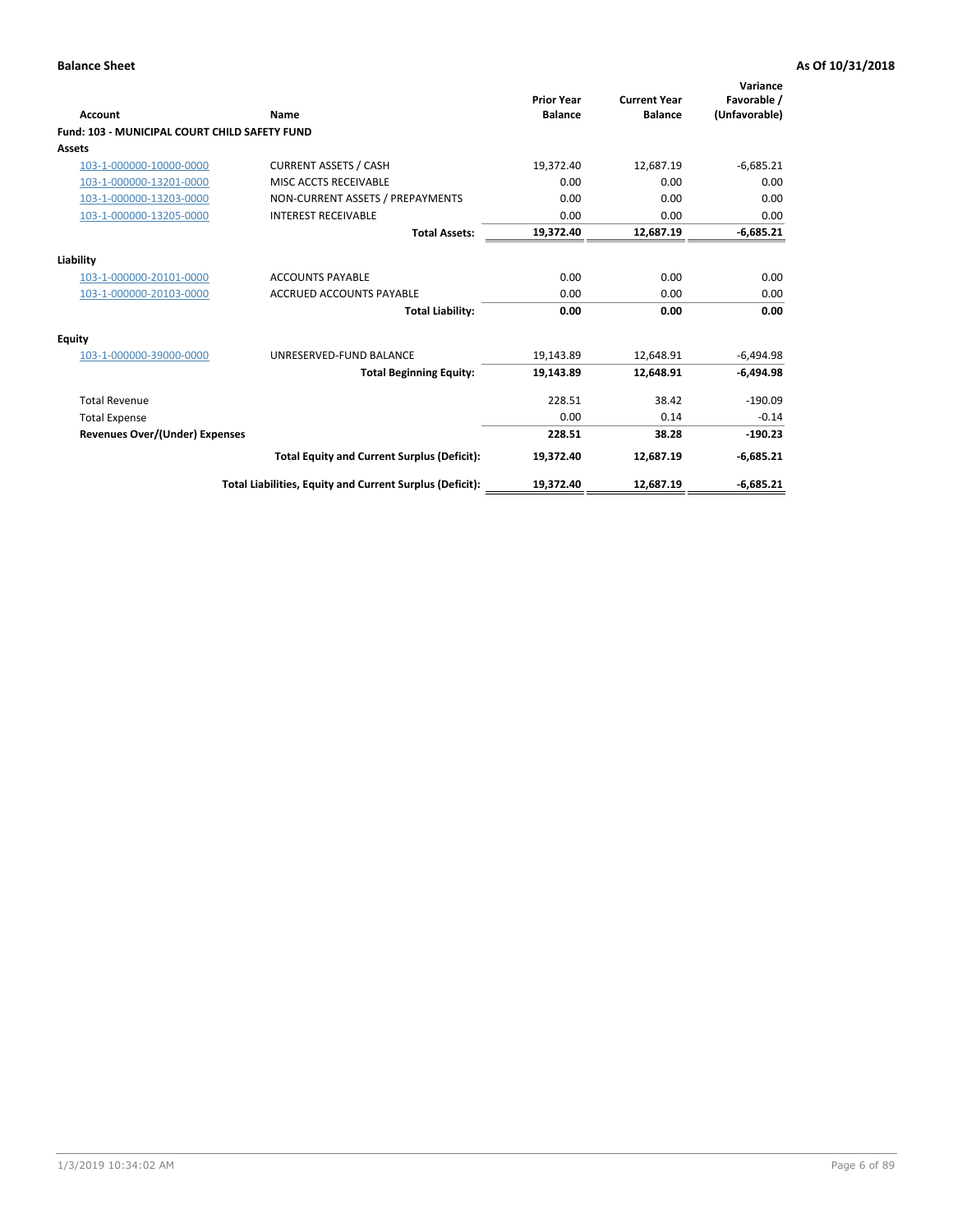|                                           |                                                            |                                     |                                       | Variance                     |
|-------------------------------------------|------------------------------------------------------------|-------------------------------------|---------------------------------------|------------------------------|
| <b>Account</b>                            | Name                                                       | <b>Prior Year</b><br><b>Balance</b> | <b>Current Year</b><br><b>Balance</b> | Favorable /<br>(Unfavorable) |
| <b>Fund: 110 - EXCHANGE BUILDING FUND</b> |                                                            |                                     |                                       |                              |
| Assets                                    |                                                            |                                     |                                       |                              |
| 110-1-000000-10000-0000                   | <b>CURRENT ASSETS / CASH</b>                               | -533,019.77                         | $-533,019.77$                         | 0.00                         |
| 110-1-000000-13201-0000                   | MISC ACCTS RECEIVABLE                                      | 0.00                                | 0.00                                  | 0.00                         |
| 110-1-000000-13203-0000                   | NON-CURRENT ASSETS / PREPAYMENTS                           | 0.00                                | 0.00                                  | 0.00                         |
| 110-1-000000-13205-0000                   | <b>INTEREST RECEIVABLE</b>                                 | 0.00                                | 0.00                                  | 0.00                         |
| 110-1-000000-14100-0000                   | DUE FROM FUND 100                                          | 0.00                                | 0.00                                  | 0.00                         |
| 110-1-000000-16001-0000                   | FIXED ASSETS / LAND                                        | 0.00                                | 0.00                                  | 0.00                         |
| 110-1-000000-16002-0000                   | <b>IMPROVMENTS-NON BUILDINGS</b>                           | 0.00                                | 0.00                                  | 0.00                         |
| 110-1-000000-16003-0000                   | ACCUMULATED DEPRECIATION                                   | 0.00                                | 0.00                                  | 0.00                         |
| 110-1-000000-16004-0000                   | FIXED ASSETS / BUILDINGS                                   | 0.00                                | 0.00                                  | 0.00                         |
| 110-1-000000-16005-0000                   | ACCUMULATED DEPRECIATION                                   | 0.00                                | 0.00                                  | 0.00                         |
| 110-1-000000-16201-0000                   | <b>MACHINERY AND EQUIPMENT</b>                             | 0.00                                | 0.00                                  | 0.00                         |
| 110-1-000000-16202-0000                   | ACCUMULATED DEPRECATION                                    | 0.00                                | 0.00                                  | 0.00                         |
| 110-1-000000-16301-0000                   | FIXED ASSETS / C W I P                                     | 0.00                                | 0.00                                  | 0.00                         |
|                                           | <b>Total Assets:</b>                                       | $-533,019.77$                       | -533,019.77                           | 0.00                         |
| Liability                                 |                                                            |                                     |                                       |                              |
| 110-1-000000-20101-0000                   | <b>ACCOUNTS PAYABLE</b>                                    | 0.00                                | 0.00                                  | 0.00                         |
| 110-1-000000-20102-0000                   | <b>CREDIT CARD PAYABLE</b>                                 | 0.00                                | 0.00                                  | 0.00                         |
| 110-1-000000-20103-0000                   | ACCRUED ACCOUNTS PAYABLE                                   | 0.00                                | 0.00                                  | 0.00                         |
| 110-1-000000-20109-0000                   | MISCELLANEOUS LIABILITIES                                  | 0.00                                | 0.00                                  | 0.00                         |
| 110-1-000000-20110-0000                   | REVENUE BONDS PAYABLE                                      | 0.00                                | 0.00                                  | 0.00                         |
| 110-1-000000-20112-0000                   | <b>ACCRUED INTEREST PAYABLE</b>                            | 0.00                                | 0.00                                  | 0.00                         |
| 110-1-000000-20141-0000                   | <b>TELEPHONE CLEARING</b>                                  | 0.00                                | 0.00                                  | 0.00                         |
| 110-1-000000-20160-0000                   | <b>UNAPPLIED CREDIT</b>                                    | 0.00                                | 0.00                                  | 0.00                         |
| 110-1-000000-20201-0000                   | <b>DEFERRED REVENUE</b>                                    | 0.00                                | 0.00                                  | 0.00                         |
| 110-1-000000-21001-0000                   | <b>GENERAL FUND / GENERAL FUND</b>                         | 0.00                                | 0.00                                  | 0.00                         |
| 110-1-000000-22001-0000                   | SALARIES PAYABLE                                           | 0.00                                | 0.00                                  | 0.00                         |
| 110-1-000000-22002-0000                   | <b>VACATION/SICK PAYABLE</b>                               | 0.00                                | 0.00                                  | 0.00                         |
| 110-1-000000-26001-0000                   | <b>OBLIG FOR COMP ABSENCES</b>                             | 0.00                                | 0.00                                  | 0.00                         |
| 110-1-000000-26102-0000                   | REVENUE BONDS PAYABLE                                      | 0.00                                | 0.00                                  | 0.00                         |
| 110-1-000000-27001-0000                   | <b>CONTRIBUTED CAPITAL</b>                                 | 0.00                                | 0.00                                  | 0.00                         |
| 110-1-000000-29300-0000                   | <b>ENCUMBRANCE SUMMARY</b>                                 | 0.00                                | 0.00                                  | 0.00                         |
| 110-1-000000-29400-0100                   | RESERVED ACCOUNT / ENCUMBRANCES                            | 0.00                                | 0.00                                  | 0.00                         |
|                                           | <b>Total Liability:</b>                                    | 0.00                                | 0.00                                  | 0.00                         |
|                                           |                                                            |                                     |                                       |                              |
| <b>Equity</b>                             | UNRESERVED-FUND BALANCE                                    | 0.00                                | 0.00                                  | 0.00                         |
| 110-1-000000-39000-0000                   |                                                            |                                     |                                       |                              |
| 110-1-000000-39100-0000                   | UNRESERVED-RET. EARNINGS<br><b>Total Beginning Equity:</b> | -533,019.77<br>-533,019.77          | -533,019.77<br>-533,019.77            | 0.00<br>0.00                 |
|                                           |                                                            |                                     |                                       |                              |
| <b>Total Revenue</b>                      |                                                            | 0.00                                | 0.00                                  | 0.00                         |
| <b>Total Expense</b>                      |                                                            | 0.00                                | 0.00                                  | 0.00                         |
| <b>Revenues Over/(Under) Expenses</b>     |                                                            | 0.00                                | 0.00                                  | 0.00                         |
|                                           | <b>Total Equity and Current Surplus (Deficit):</b>         | -533,019.77                         | -533,019.77                           | 0.00                         |
|                                           | Total Liabilities, Equity and Current Surplus (Deficit):   | -533,019.77                         | -533,019.77                           | 0.00                         |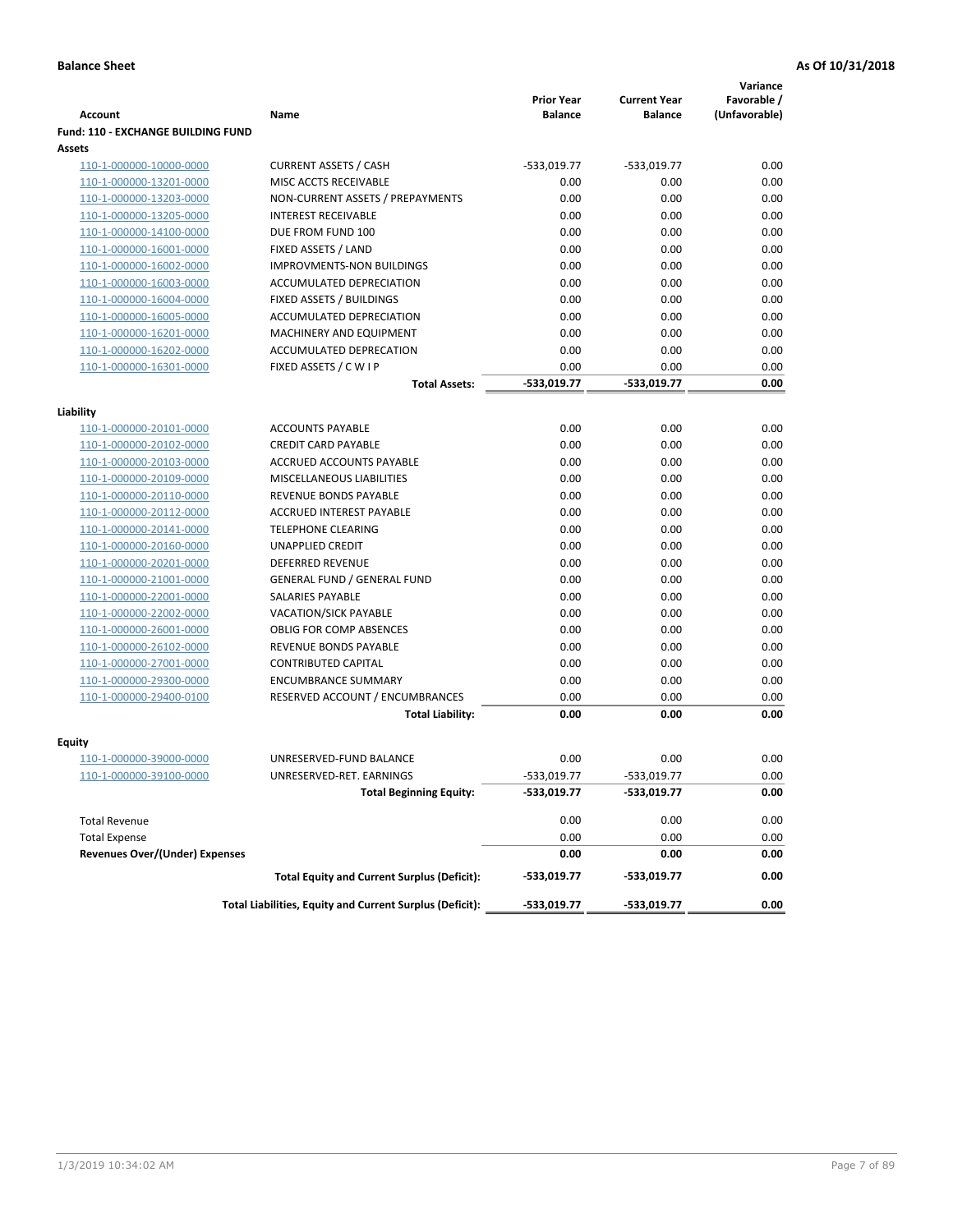| <b>Account</b>                         | <b>Name</b>                                              | <b>Prior Year</b><br><b>Balance</b> | <b>Current Year</b><br><b>Balance</b> | Variance<br>Favorable /<br>(Unfavorable) |
|----------------------------------------|----------------------------------------------------------|-------------------------------------|---------------------------------------|------------------------------------------|
| Fund: 111 - RECREATION ACTIVITIES FUND |                                                          |                                     |                                       |                                          |
| <b>Assets</b>                          |                                                          |                                     |                                       |                                          |
| 111-1-000000-10000-0000                | <b>CURRENT ASSETS / CASH</b>                             | $-15,505.61$                        | 4,746.07                              | 20,251.68                                |
| 111-1-000000-10313-0000                | <b>CHANGE DRAWER - PARK CONCESSIONS</b>                  | 0.00                                | 0.00                                  | 0.00                                     |
| 111-1-000000-13201-0000                | MISC ACCTS RECEIVABLE                                    | 0.00                                | 0.00                                  | 0.00                                     |
| 111-1-000000-13205-0000                | <b>INTEREST RECEIVABLE</b>                               | 0.00                                | 0.00                                  | 0.00                                     |
|                                        | <b>Total Assets:</b>                                     | $-15,505.61$                        | 4,746.07                              | 20,251.68                                |
| Liability                              |                                                          |                                     |                                       |                                          |
| 111-1-000000-20101-0000                | <b>ACCOUNTS PAYABLE</b>                                  | 0.00                                | 67.27                                 | $-67.27$                                 |
| 111-1-000000-20102-0000                | <b>CREDIT CARD PAYABLE</b>                               | 0.00                                | 0.00                                  | 0.00                                     |
| 111-1-000000-20103-0000                | <b>ACCRUED ACCOUNTS PAYABLE</b>                          | 0.00                                | 0.00                                  | 0.00                                     |
| 111-1-000000-20125-0000                | SALES TAX PAYABLE / IN THE CITY                          | 357.92                              | 0.00                                  | 357.92                                   |
| 111-1-000000-20160-0000                | <b>UNAPPLIED CREDIT</b>                                  | 0.00                                | 0.00                                  | 0.00                                     |
| 111-1-000000-20201-0000                | <b>DEFERRED REVENUE</b>                                  | 0.00                                | 0.00                                  | 0.00                                     |
| 111-1-000000-22001-0000                | <b>SALARIES PAYABLE</b>                                  | 0.00                                | 155.91                                | $-155.91$                                |
| 111-1-000000-29300-0000                | <b>ENCUMBRANCE SUMMARY</b>                               | 0.00                                | 0.00                                  | 0.00                                     |
| 111-1-000000-29400-0100                | RESERVED ACCOUNT / ENCUMBRANCES                          | 0.00                                | 0.00                                  | 0.00                                     |
|                                        | <b>Total Liability:</b>                                  | 357.92                              | 223.18                                | 134.74                                   |
| Equity                                 |                                                          |                                     |                                       |                                          |
| 111-1-000000-39000-0000                | UNRESERVED-FUND BALANCE                                  | $-13,054.13$                        | 5,989.45                              | 19,043.58                                |
| 111-1-000000-39100-0000                | UNRESERVED-RET. EARNINGS                                 | 0.00                                | 0.00                                  | 0.00                                     |
|                                        | <b>Total Beginning Equity:</b>                           | $-13,054.13$                        | 5,989.45                              | 19,043.58                                |
| <b>Total Revenue</b>                   |                                                          | 6,252.86                            | 9,401.84                              | 3,148.98                                 |
| <b>Total Expense</b>                   |                                                          | 9,062.26                            | 10,868.40                             | $-1,806.14$                              |
| <b>Revenues Over/(Under) Expenses</b>  |                                                          | $-2,809.40$                         | $-1,466.56$                           | 1,342.84                                 |
|                                        | <b>Total Equity and Current Surplus (Deficit):</b>       | $-15,863.53$                        | 4,522.89                              | 20,386.42                                |
|                                        | Total Liabilities, Equity and Current Surplus (Deficit): | $-15,505.61$                        | 4,746.07                              | 20,251.68                                |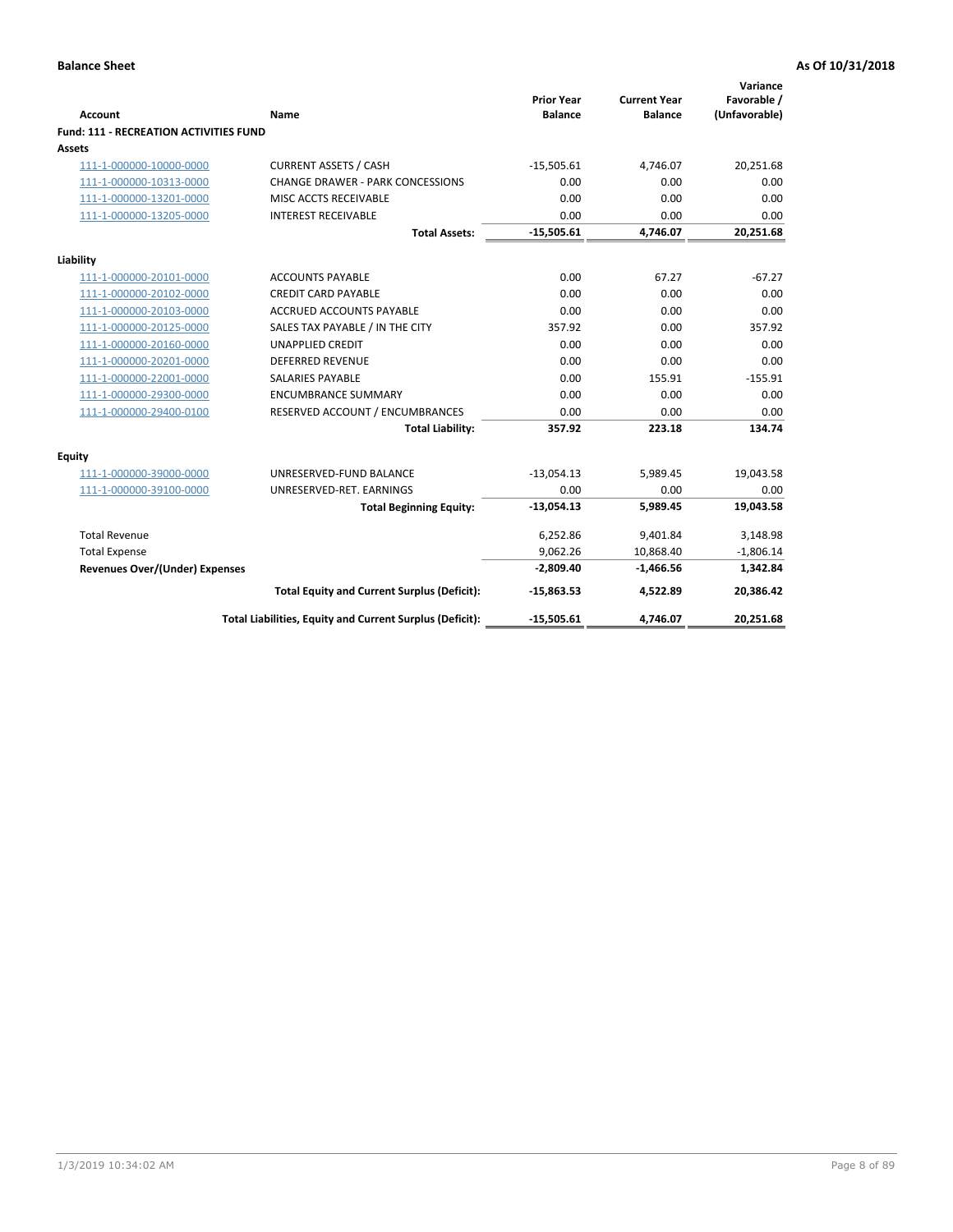|                                       |                                                          |                                     |                                       | Variance                     |
|---------------------------------------|----------------------------------------------------------|-------------------------------------|---------------------------------------|------------------------------|
| <b>Account</b>                        | Name                                                     | <b>Prior Year</b><br><b>Balance</b> | <b>Current Year</b><br><b>Balance</b> | Favorable /<br>(Unfavorable) |
| Fund: 112 - GUN RANGE FUND            |                                                          |                                     |                                       |                              |
| <b>Assets</b>                         |                                                          |                                     |                                       |                              |
| 112-1-000000-10000-0000               | <b>CURRENT ASSETS / CASH</b>                             | 26,735.64                           | $-1,342.20$                           | $-28,077.84$                 |
| 112-1-000000-13201-0000               | MISC ACCTS RECEIVABLE                                    | 0.00                                | 0.00                                  | 0.00                         |
|                                       | <b>Total Assets:</b>                                     | 26,735.64                           | $-1,342.20$                           | $-28,077.84$                 |
| Liability                             |                                                          |                                     |                                       |                              |
| 112-1-000000-20101-0000               | <b>ACCOUNTS PAYABLE</b>                                  | 0.00                                | 0.00                                  | 0.00                         |
| 112-1-000000-20103-0000               | <b>ACCRUED ACCOUNTS PAYABLE</b>                          | 0.00                                | 0.00                                  | 0.00                         |
| 112-1-000000-20160-0000               | <b>UNAPPLIED CREDIT</b>                                  | 0.00                                | 0.00                                  | 0.00                         |
| 112-1-000000-21001-0000               | <b>GENERAL FUND / GENERAL FUND</b>                       | 0.00                                | 0.00                                  | 0.00                         |
| 112-1-000000-29300-0000               | <b>ENCUMBRANCE SUMMARY</b>                               | 0.00                                | 0.00                                  | 0.00                         |
| 112-1-000000-29400-0100               | RESERVED ACCOUNT / ENCUMBRANCES                          | 0.00                                | 0.00                                  | 0.00                         |
|                                       | <b>Total Liability:</b>                                  | 0.00                                | 0.00                                  | 0.00                         |
| Equity                                |                                                          |                                     |                                       |                              |
| 112-1-000000-39000-0000               | UNRESERVED-FUND BALANCE                                  | 29,489.10                           | $-1,342.20$                           | $-30,831.30$                 |
| 112-1-000000-39100-0000               | UNRESERVED-RET. EARNINGS                                 | 0.00                                | 0.00                                  | 0.00                         |
|                                       | <b>Total Beginning Equity:</b>                           | 29,489.10                           | $-1.342.20$                           | $-30,831.30$                 |
| <b>Total Revenue</b>                  |                                                          | 1.96                                | 0.00                                  | $-1.96$                      |
| <b>Total Expense</b>                  |                                                          | 2,755.42                            | 0.00                                  | 2,755.42                     |
| <b>Revenues Over/(Under) Expenses</b> |                                                          | $-2,753.46$                         | 0.00                                  | 2,753.46                     |
|                                       | <b>Total Equity and Current Surplus (Deficit):</b>       | 26,735.64                           | $-1,342.20$                           | $-28,077.84$                 |
|                                       | Total Liabilities, Equity and Current Surplus (Deficit): | 26,735.64                           | $-1,342.20$                           | $-28,077.84$                 |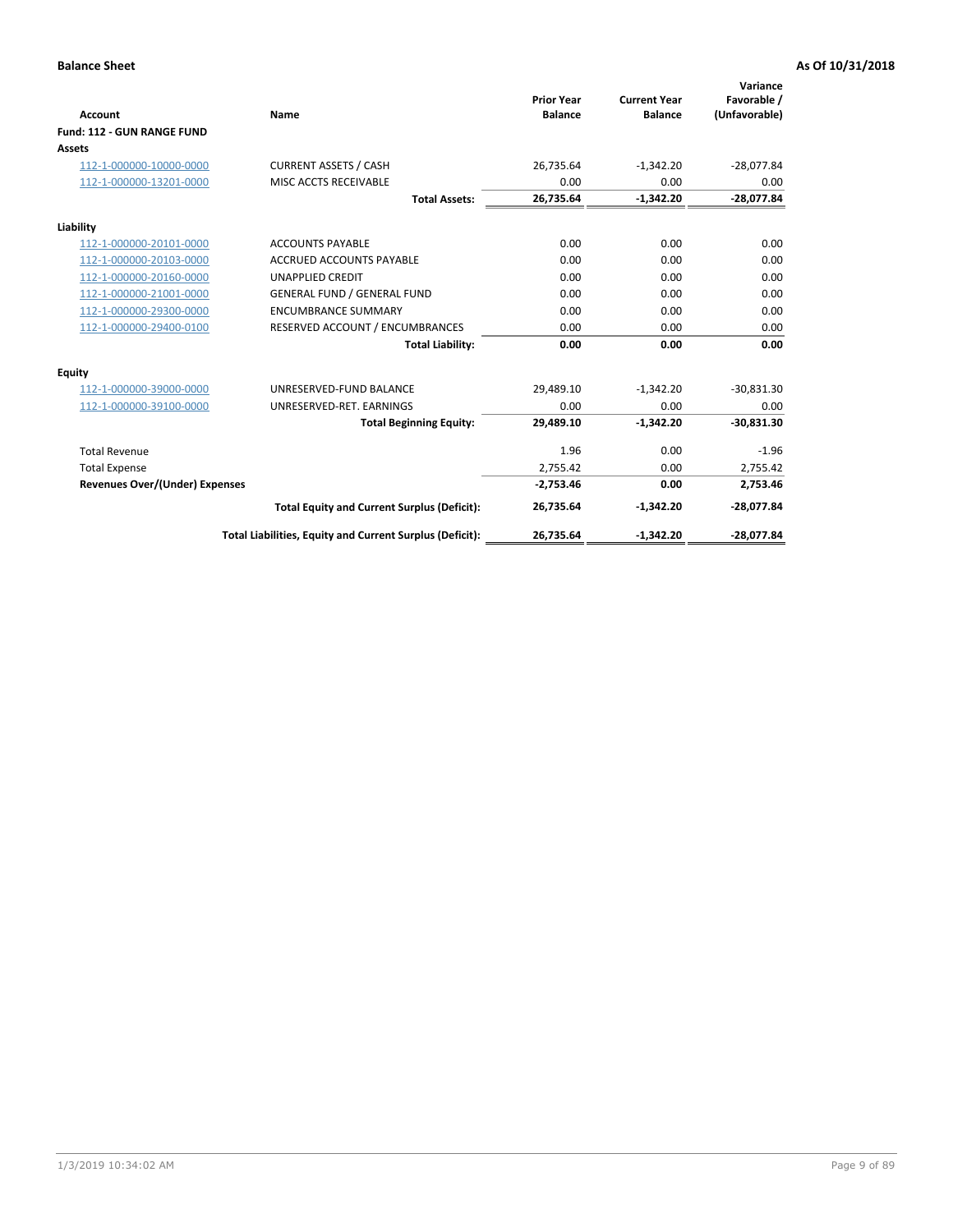| <b>Account</b>                               | <b>Name</b>                                              | <b>Prior Year</b><br><b>Balance</b> | <b>Current Year</b><br><b>Balance</b> | Variance<br>Favorable /<br>(Unfavorable) |
|----------------------------------------------|----------------------------------------------------------|-------------------------------------|---------------------------------------|------------------------------------------|
| Fund: 113 - HOTEL / MOTEL OCCUPANCY TAX FUND |                                                          |                                     |                                       |                                          |
| Assets                                       |                                                          |                                     |                                       |                                          |
| 113-1-000000-10000-0000                      | <b>CURRENT ASSETS / CASH</b>                             | 606,789.70                          | 402,394.01                            | $-204,395.69$                            |
| 113-1-000000-13101-0000                      | TAX RECEIVABLE-CURRENT                                   | 0.00                                | 0.00                                  | 0.00                                     |
| 113-1-000000-13201-0000                      | MISC ACCTS RECEIVABLE                                    | 0.00                                | 0.00                                  | 0.00                                     |
| 113-1-000000-13202-0000                      | <b>EMPLOYEE ADVANCES</b>                                 | 0.00                                | 0.00                                  | 0.00                                     |
| 113-1-000000-13203-0000                      | NON-CURRENT ASSETS / PREPAYMENTS                         | 0.00                                | 0.00                                  | 0.00                                     |
| 113-1-000000-13205-0000                      | <b>INTEREST RECEIVABLE</b>                               | 0.00                                | 0.00                                  | 0.00                                     |
|                                              | <b>Total Assets:</b>                                     | 606,789.70                          | 402,394.01                            | $-204,395.69$                            |
| Liability                                    |                                                          |                                     |                                       |                                          |
| 113-1-000000-20101-0000                      | <b>ACCOUNTS PAYABLE</b>                                  | 0.00                                | 0.00                                  | 0.00                                     |
| 113-1-000000-20102-0000                      | <b>CREDIT CARD PAYABLE</b>                               | 0.00                                | 0.00                                  | 0.00                                     |
| 113-1-000000-20103-0000                      | <b>ACCRUED ACCOUNTS PAYABLE</b>                          | 0.00                                | 0.00                                  | 0.00                                     |
| 113-1-000000-20144-0000                      | SPECIAL EVENT DONATIONS                                  | $-1,046.65$                         | $-1,046.65$                           | 0.00                                     |
| 113-1-000000-22001-0000                      | <b>SALARIES PAYABLE</b>                                  | 1,673.24                            | 1,702.66                              | $-29.42$                                 |
| 113-1-000000-24001-0000                      | O/S CHECKS PAYABLE                                       | 0.00                                | 0.00                                  | 0.00                                     |
| 113-1-000000-29300-0000                      | <b>ENCUMBRANCE SUMMARY</b>                               | 0.00                                | 0.00                                  | 0.00                                     |
| 113-1-000000-29400-0100                      | RESERVED ACCOUNT / ENCUMBRANCES                          | 0.00                                | 0.00                                  | 0.00                                     |
|                                              | <b>Total Liability:</b>                                  | 626.59                              | 656.01                                | $-29.42$                                 |
| Equity                                       |                                                          |                                     |                                       |                                          |
| 113-1-000000-39000-0000                      | UNRESERVED-FUND BALANCE                                  | 616,628.89                          | 432,796.11                            | $-183,832.78$                            |
|                                              | <b>Total Beginning Equity:</b>                           | 616,628.89                          | 432,796.11                            | $-183,832.78$                            |
|                                              |                                                          |                                     |                                       |                                          |
| <b>Total Revenue</b>                         |                                                          | 51,423.97                           | 46,917.10                             | $-4,506.87$                              |
| <b>Total Expense</b>                         |                                                          | 61,889.75                           | 77,975.21                             | $-16,085.46$                             |
| <b>Revenues Over/(Under) Expenses</b>        |                                                          | $-10,465.78$                        | $-31,058.11$                          | $-20,592.33$                             |
|                                              | <b>Total Equity and Current Surplus (Deficit):</b>       | 606,163.11                          | 401,738.00                            | $-204.425.11$                            |
|                                              | Total Liabilities, Equity and Current Surplus (Deficit): | 606,789.70                          | 402,394.01                            | $-204,395.69$                            |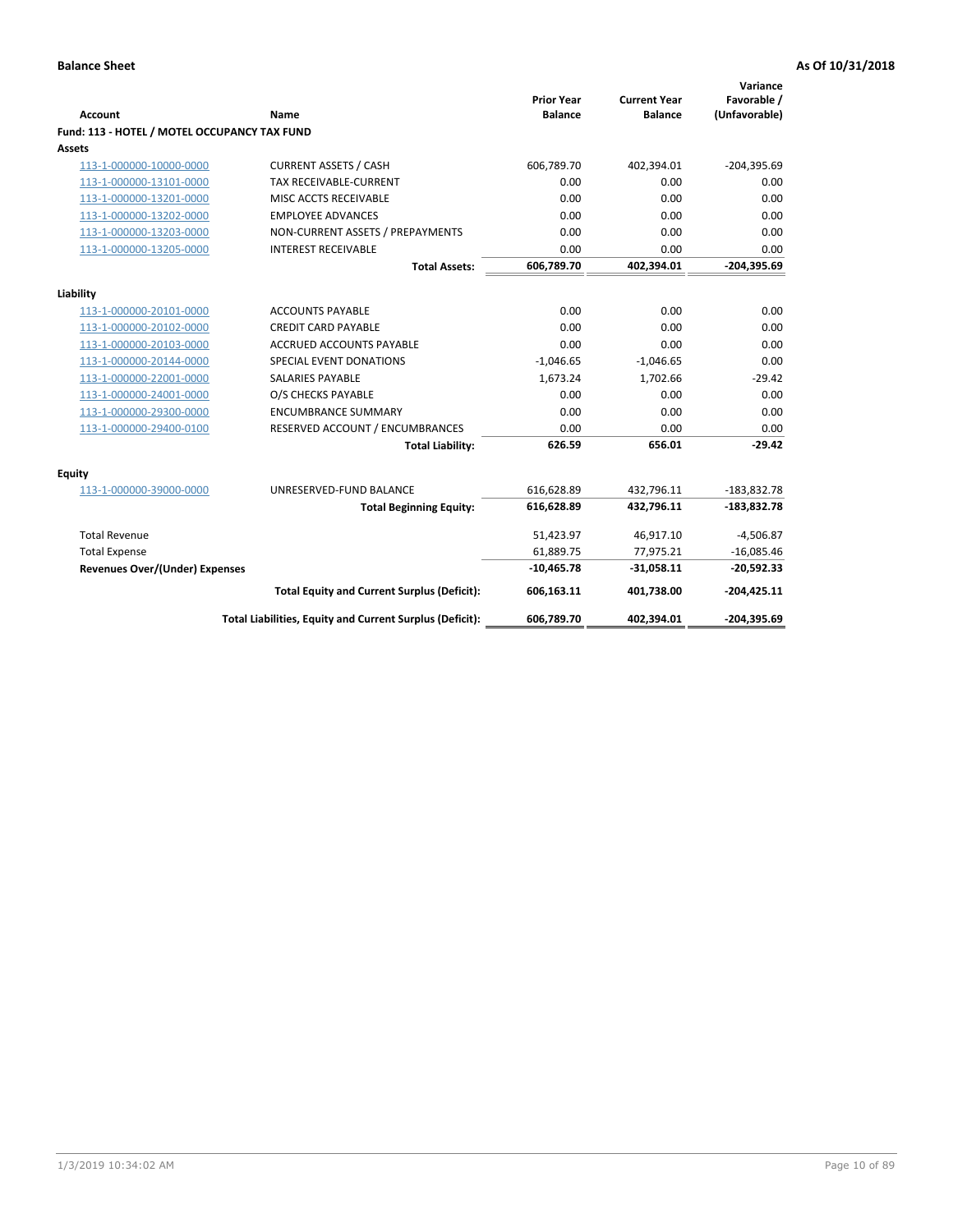| <b>Account</b><br>Fund: 114 - VENUE MANAGEMENT FUND | Name                                                     | <b>Prior Year</b><br><b>Balance</b> | <b>Current Year</b><br><b>Balance</b> | Variance<br>Favorable /<br>(Unfavorable) |
|-----------------------------------------------------|----------------------------------------------------------|-------------------------------------|---------------------------------------|------------------------------------------|
| Assets                                              |                                                          |                                     |                                       |                                          |
| 114-1-000000-10000-0000                             | <b>CURRENT ASSETS / CASH</b>                             | $-243,138.88$                       | $-77,603.13$                          | 165,535.75                               |
| 114-1-000000-10311-0000                             | CASH / PETTY CASH/CHANGE DRAWERS                         | 200.00                              | 200.00                                | 0.00                                     |
| 114-1-000000-13201-0000                             | MISC ACCTS RECEIVABLE                                    | 0.00                                | 0.00                                  | 0.00                                     |
| 114-1-000000-13203-0000                             | NON-CURRENT ASSETS / PREPAYMENTS                         | 0.00                                | 0.00                                  | 0.00                                     |
| 114-1-000000-13205-0000                             | <b>INTEREST RECEIVABLE</b>                               | 0.00                                | 0.00                                  | 0.00                                     |
|                                                     | <b>Total Assets:</b>                                     | -242,938.88                         | $-77,403.13$                          | 165,535.75                               |
| Liability                                           |                                                          |                                     |                                       |                                          |
| 114-1-000000-20101-0000                             | <b>ACCOUNTS PAYABLE</b>                                  | 2,843.75                            | 67.27                                 | 2,776.48                                 |
| 114-1-000000-20102-0000                             | <b>CREDIT CARD PAYABLE</b>                               | 0.00                                | 0.00                                  | 0.00                                     |
| 114-1-000000-20103-0000                             | <b>ACCRUED ACCOUNTS PAYABLE</b>                          | 0.00                                | 0.00                                  | 0.00                                     |
| 114-1-000000-20125-0000                             | SALES TAX PAYABLE / IN THE CITY                          | 13.86                               | 0.00                                  | 13.86                                    |
| 114-1-000000-20144-0000                             | SPECIAL EVENT DONATIONS                                  | $-17,444.03$                        | 29,889.00                             | $-47,333.03$                             |
| 114-1-000000-20150-0000                             | <b>TICKET SALE SHARING</b>                               | 46,367.25                           | 11,000.00                             | 35,367.25                                |
| 114-1-000000-20151-0000                             | <b>SOUND &amp; LIGHTING</b>                              | 0.00                                | 0.00                                  | 0.00                                     |
| 114-1-000000-20160-0000                             | <b>UNAPPLIED CREDIT</b>                                  | 0.00                                | 0.00                                  | 0.00                                     |
| 114-1-000000-20201-0000                             | <b>DEFERRED REVENUE</b>                                  | 0.00                                | 0.00                                  | 0.00                                     |
| 114-1-000000-22001-0000                             | SALARIES PAYABLE                                         | 1,129.52                            | 1,154.26                              | $-24.74$                                 |
| 114-1-000000-24010-0000                             | <b>CIVIC CENTER DEPOSITS</b>                             | 5,750.00                            | 7,510.00                              | $-1,760.00$                              |
| 114-1-000000-24012-0000                             | <b>AUDITORIUM DEPOSITS</b>                               | 6,500.00                            | 10,125.00                             | $-3,625.00$                              |
| 114-1-000000-29300-0000                             | <b>ENCUMBRANCE SUMMARY</b>                               | 0.00                                | 0.00                                  | 0.00                                     |
| 114-1-000000-29400-0000                             | RESERVED ACCOUNT / ENCUMBRANCES                          | 0.00                                | 0.00                                  | 0.00                                     |
|                                                     | <b>Total Liability:</b>                                  | 45,160.35                           | 59,745.53                             | $-14,585.18$                             |
| Equity                                              |                                                          |                                     |                                       |                                          |
| 114-1-000000-39000-0000                             | UNRESERVED-FUND BALANCE                                  | $-275,832.77$                       | $-110,063.43$                         | 165,769.34                               |
|                                                     | <b>Total Beginning Equity:</b>                           | $-275,832.77$                       | $-110,063.43$                         | 165,769.34                               |
| <b>Total Revenue</b>                                |                                                          | 28,446.72                           | 8,470.00                              | $-19,976.72$                             |
| <b>Total Expense</b>                                |                                                          | 40,713.18                           | 35,555.23                             | 5,157.95                                 |
| <b>Revenues Over/(Under) Expenses</b>               |                                                          | $-12,266.46$                        | $-27,085.23$                          | $-14,818.77$                             |
|                                                     | <b>Total Equity and Current Surplus (Deficit):</b>       | -288,099.23                         | $-137,148.66$                         | 150,950.57                               |
|                                                     | Total Liabilities, Equity and Current Surplus (Deficit): | -242,938.88                         | $-77,403.13$                          | 165,535.75                               |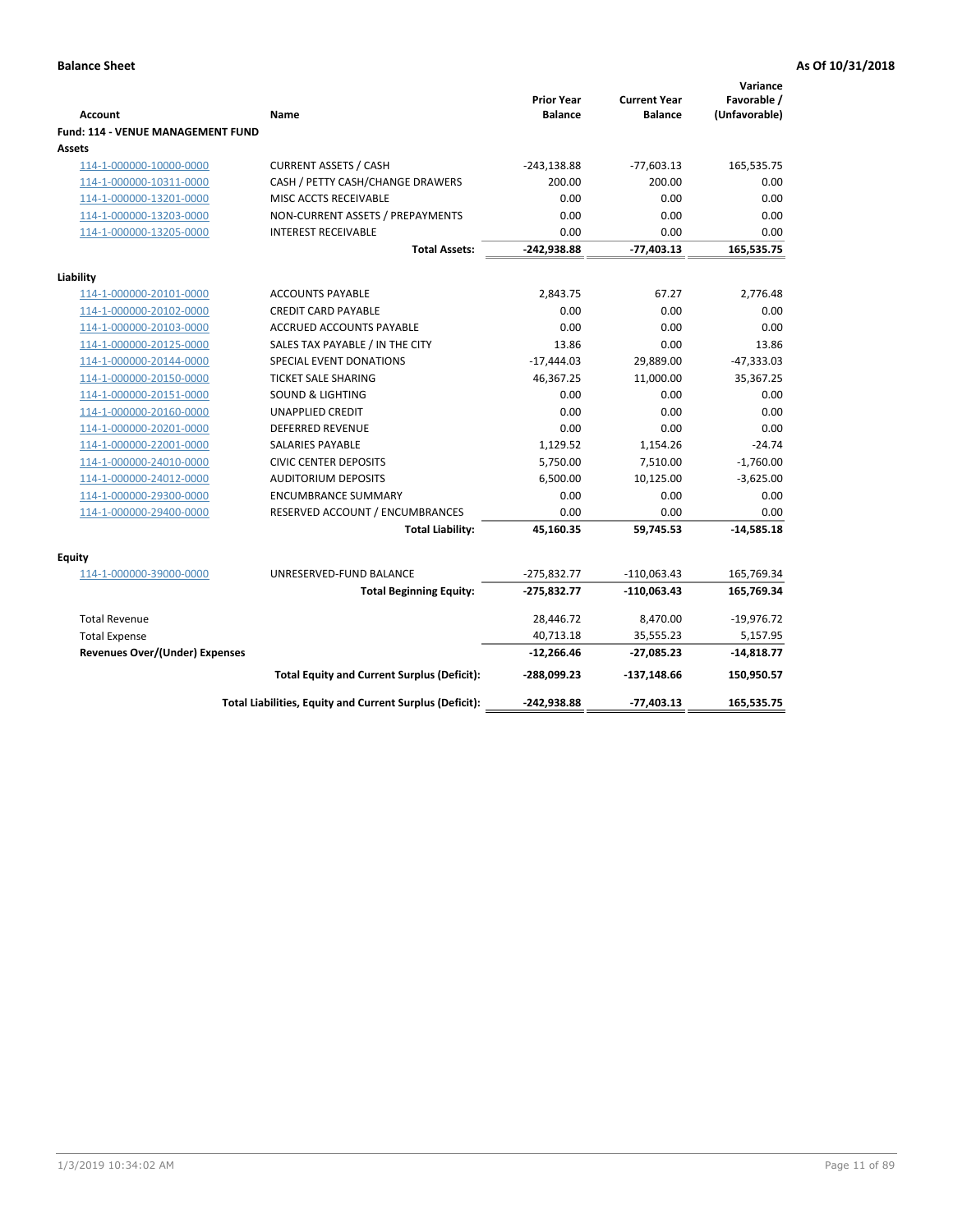| <b>Account</b>                        | <b>Name</b>                                              | <b>Prior Year</b><br><b>Balance</b> | <b>Current Year</b><br><b>Balance</b> | Variance<br>Favorable /<br>(Unfavorable) |
|---------------------------------------|----------------------------------------------------------|-------------------------------------|---------------------------------------|------------------------------------------|
| Fund: 115 - TIRZ FUND                 |                                                          |                                     |                                       |                                          |
| <b>Assets</b>                         |                                                          |                                     |                                       |                                          |
| 115-1-000000-10000-0000               | <b>CURRENT ASSETS / CASH</b>                             | 0.00                                | 0.00                                  | 0.00                                     |
| 115-1-000000-13101-0000               | <b>TAX RECEIVABLE-CURRENT</b>                            | 0.00                                | 0.00                                  | 0.00                                     |
| 115-1-000000-13102-0000               | <b>TAXES REC-DELINQUENT</b>                              | 0.00                                | 0.00                                  | 0.00                                     |
| 115-1-000000-13103-0000               | ALLOW FOR UNCOLLECT TAXES                                | 0.00                                | 0.00                                  | 0.00                                     |
| 115-1-000000-13201-0000               | MISC ACCTS RECEIVABLE                                    | 0.00                                | 0.00                                  | 0.00                                     |
| 115-1-000000-13205-0000               | <b>INTEREST RECEIVABLE</b>                               | 0.00                                | 0.00                                  | 0.00                                     |
|                                       | <b>Total Assets:</b>                                     | 0.00                                | 0.00                                  | 0.00                                     |
| Liability                             |                                                          |                                     |                                       |                                          |
| 115-1-000000-20101-0000               | <b>ACCOUNTS PAYABLE</b>                                  | 0.00                                | 0.00                                  | 0.00                                     |
| 115-1-000000-20103-0000               | <b>ACCRUED ACCOUNTS PAYABLE</b>                          | 0.00                                | 0.00                                  | 0.00                                     |
| 115-1-000000-20203-0000               | <b>DEFERRED TAX REVENUE</b>                              | 0.00                                | 0.00                                  | 0.00                                     |
| 115-1-000000-29300-0000               | <b>ENCUMBRANCE SUMMARY</b>                               | 0.00                                | 0.00                                  | 0.00                                     |
| 115-1-000000-29400-0100               | RESERVED ACCOUNT / ENCUMBRANCES                          | 0.00                                | 0.00                                  | 0.00                                     |
|                                       | <b>Total Liability:</b>                                  | 0.00                                | 0.00                                  | 0.00                                     |
| Equity                                |                                                          |                                     |                                       |                                          |
| 115-1-000000-39000-0000               | UNRESERVED-FUND BALANCE                                  | 0.00                                | 0.00                                  | 0.00                                     |
| 115-1-000000-39100-0000               | UNRESERVED-RET. EARNINGS                                 | 0.00                                | 0.00                                  | 0.00                                     |
|                                       | <b>Total Beginning Equity:</b>                           | 0.00                                | 0.00                                  | 0.00                                     |
| <b>Total Revenue</b>                  |                                                          | 0.00                                | 0.00                                  | 0.00                                     |
| <b>Total Expense</b>                  |                                                          | 0.00                                | 0.00                                  | 0.00                                     |
| <b>Revenues Over/(Under) Expenses</b> |                                                          | 0.00                                | 0.00                                  | 0.00                                     |
|                                       | <b>Total Equity and Current Surplus (Deficit):</b>       | 0.00                                | 0.00                                  | 0.00                                     |
|                                       | Total Liabilities, Equity and Current Surplus (Deficit): | 0.00                                | 0.00                                  | 0.00                                     |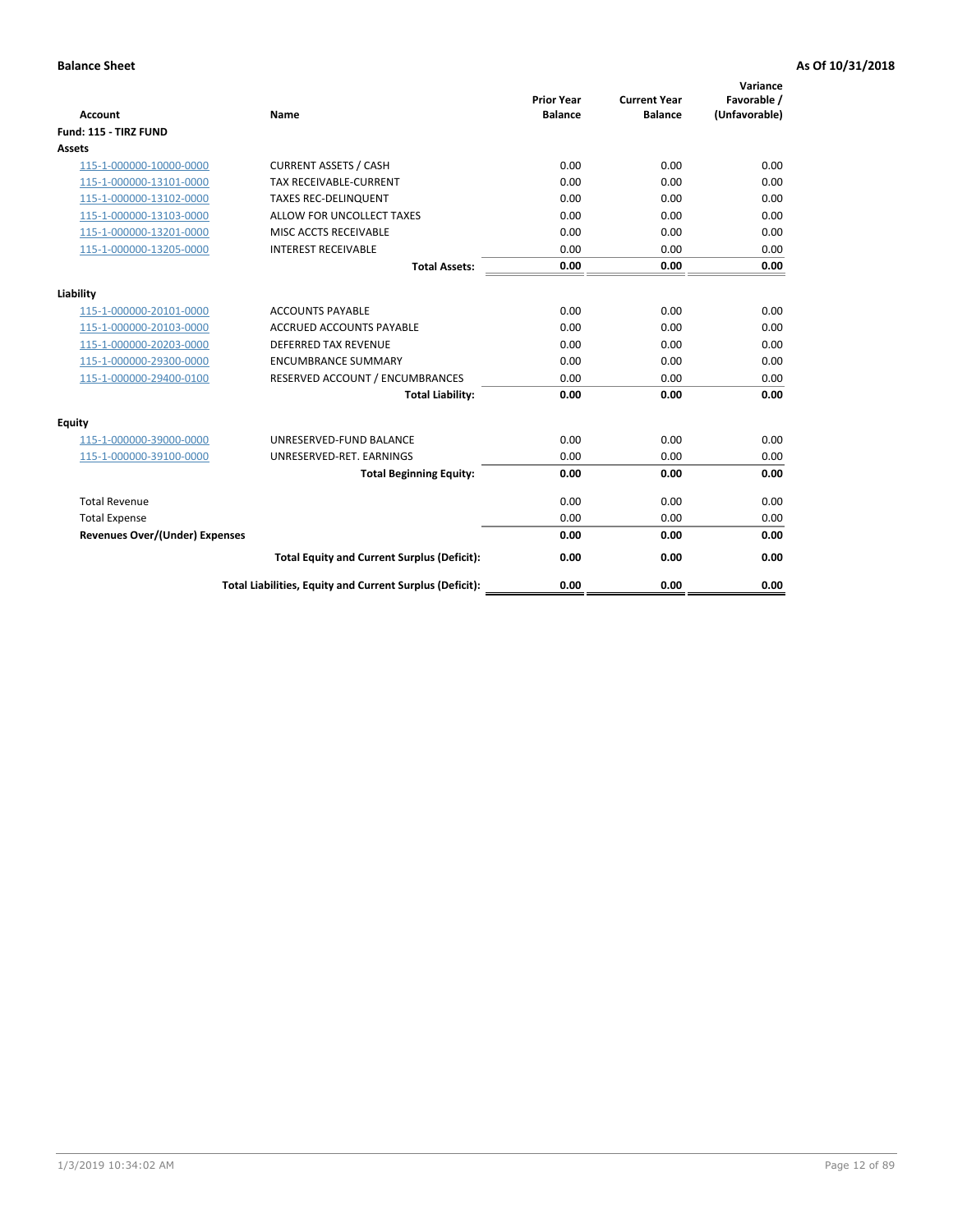| <b>Account</b>                        | Name                                                     | <b>Prior Year</b><br><b>Balance</b> | <b>Current Year</b><br><b>Balance</b> | Variance<br>Favorable /<br>(Unfavorable) |
|---------------------------------------|----------------------------------------------------------|-------------------------------------|---------------------------------------|------------------------------------------|
| Fund: 116 - ROADWAY IMPACT FEE 1      |                                                          |                                     |                                       |                                          |
| <b>Assets</b>                         |                                                          |                                     |                                       |                                          |
| 116-1-000000-10000-0000               | <b>CURRENT ASSETS / CASH</b>                             | 13,137.22                           | 0.00                                  | $-13,137.22$                             |
| 116-1-000000-13201-0000               | MISC ACCTS RECEIVABLE                                    | 0.00                                | 0.00                                  | 0.00                                     |
| 116-1-000000-13205-0000               | <b>INTEREST RECEIVABLE</b>                               | 0.00                                | 0.00                                  | 0.00                                     |
|                                       | <b>Total Assets:</b>                                     | 13,137.22                           | 0.00                                  | $-13,137.22$                             |
| Liability                             |                                                          |                                     |                                       |                                          |
| 116-1-000000-20101-0000               | <b>ACCOUNTS PAYABLE</b>                                  | 0.00                                | 0.00                                  | 0.00                                     |
| 116-1-000000-20103-0000               | <b>ACCRUED ACCOUNTS PAYABLE</b>                          | 0.00                                | 0.00                                  | 0.00                                     |
|                                       | <b>Total Liability:</b>                                  | 0.00                                | 0.00                                  | 0.00                                     |
| <b>Equity</b>                         |                                                          |                                     |                                       |                                          |
| 116-1-000000-39000-0000               | UNRESERVED-FUND BALANCE                                  | 0.00                                | 0.00                                  | 0.00                                     |
| 116-1-000000-39100-0000               | UNRESERVED-RET. EARNINGS                                 | 13,136.26                           | 0.00                                  | $-13,136.26$                             |
|                                       | <b>Total Beginning Equity:</b>                           | 13,136.26                           | 0.00                                  | $-13,136.26$                             |
| <b>Total Revenue</b>                  |                                                          | 0.96                                | 0.00                                  | $-0.96$                                  |
| <b>Total Expense</b>                  |                                                          | 0.00                                | 0.00                                  | 0.00                                     |
| <b>Revenues Over/(Under) Expenses</b> |                                                          | 0.96                                | 0.00                                  | $-0.96$                                  |
|                                       | <b>Total Equity and Current Surplus (Deficit):</b>       | 13,137.22                           | 0.00                                  | $-13,137.22$                             |
|                                       | Total Liabilities, Equity and Current Surplus (Deficit): | 13,137.22                           | 0.00                                  | $-13,137.22$                             |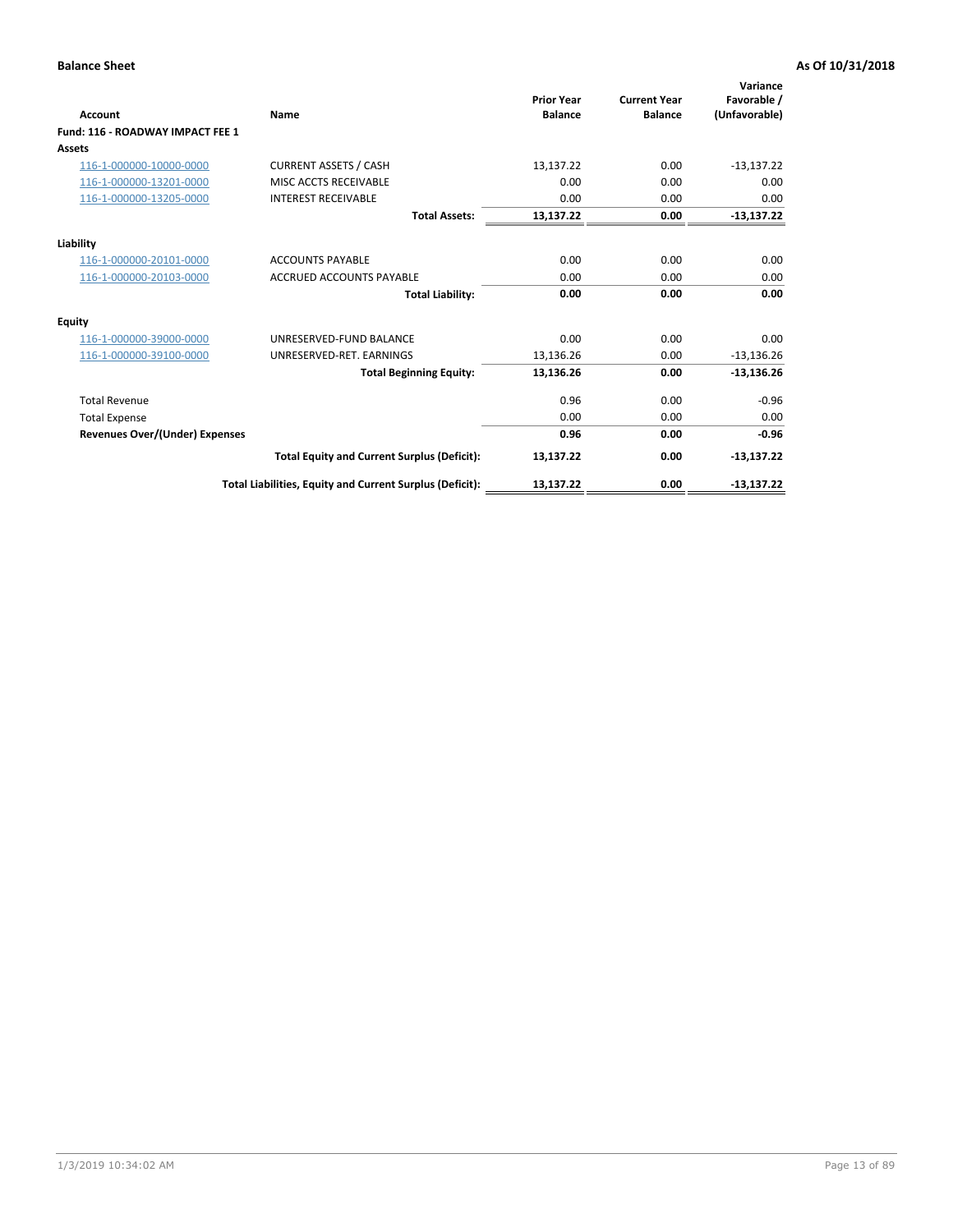| <b>Account</b>                        | Name                                                     | <b>Prior Year</b><br><b>Balance</b> | <b>Current Year</b><br><b>Balance</b> | Variance<br>Favorable /<br>(Unfavorable) |
|---------------------------------------|----------------------------------------------------------|-------------------------------------|---------------------------------------|------------------------------------------|
| Fund: 117 - ROADWAY IMPACT FEE 2      |                                                          |                                     |                                       |                                          |
| <b>Assets</b>                         |                                                          |                                     |                                       |                                          |
| 117-1-000000-10000-0000               | <b>CURRENT ASSETS / CASH</b>                             | 64.88                               | 0.00                                  | $-64.88$                                 |
| 117-1-000000-13201-0000               | MISC ACCTS RECEIVABLE                                    | 0.00                                | 0.00                                  | 0.00                                     |
| 117-1-000000-13205-0000               | <b>INTEREST RECEIVABLE</b>                               | 0.00                                | 0.00                                  | 0.00                                     |
|                                       | <b>Total Assets:</b>                                     | 64.88                               | 0.00                                  | $-64.88$                                 |
| Liability                             |                                                          |                                     |                                       |                                          |
| 117-1-000000-20101-0000               | <b>ACCOUNTS PAYABLE</b>                                  | 0.00                                | 0.00                                  | 0.00                                     |
| 117-1-000000-20103-0000               | <b>ACCRUED ACCOUNTS PAYABLE</b>                          | 0.00                                | 0.00                                  | 0.00                                     |
|                                       | <b>Total Liability:</b>                                  | 0.00                                | 0.00                                  | 0.00                                     |
| Equity                                |                                                          |                                     |                                       |                                          |
| 117-1-000000-39000-0000               | UNRESERVED-FUND BALANCE                                  | 0.00                                | 0.00                                  | 0.00                                     |
| 117-1-000000-39100-0000               | UNRESERVED-RET. EARNINGS                                 | 64.88                               | 0.00                                  | $-64.88$                                 |
|                                       | <b>Total Beginning Equity:</b>                           | 64.88                               | 0.00                                  | $-64.88$                                 |
| <b>Total Revenue</b>                  |                                                          | 0.00                                | 0.00                                  | 0.00                                     |
| <b>Total Expense</b>                  |                                                          | 0.00                                | 0.00                                  | 0.00                                     |
| <b>Revenues Over/(Under) Expenses</b> |                                                          | 0.00                                | 0.00                                  | 0.00                                     |
|                                       | <b>Total Equity and Current Surplus (Deficit):</b>       | 64.88                               | 0.00                                  | $-64.88$                                 |
|                                       | Total Liabilities, Equity and Current Surplus (Deficit): | 64.88                               | 0.00                                  | $-64.88$                                 |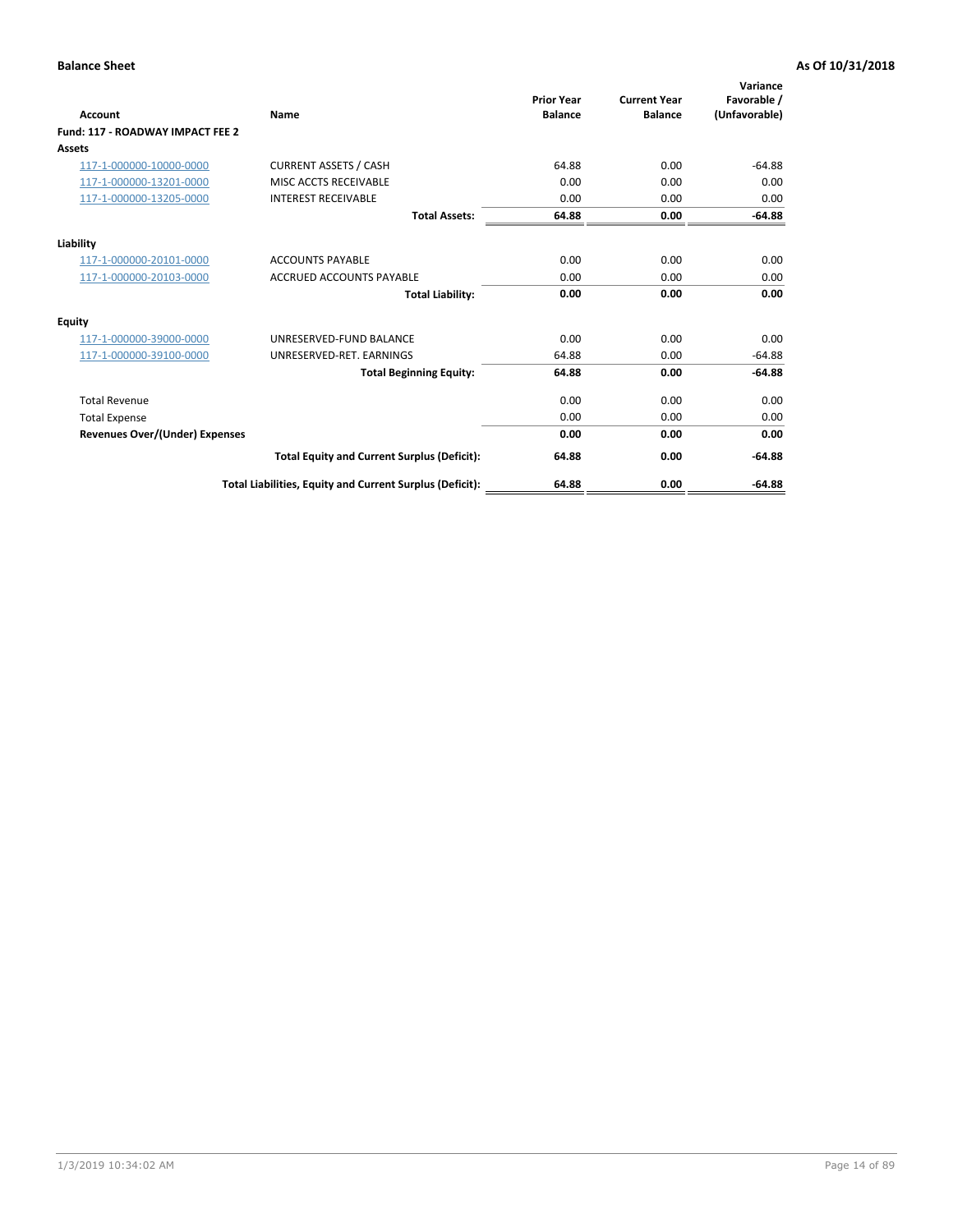| <b>Account</b>                        | Name                                                     | <b>Prior Year</b><br><b>Balance</b> | <b>Current Year</b><br><b>Balance</b> | Variance<br>Favorable /<br>(Unfavorable) |
|---------------------------------------|----------------------------------------------------------|-------------------------------------|---------------------------------------|------------------------------------------|
| Fund: 118 - ROADWAY IMPACT FEE 3      |                                                          |                                     |                                       |                                          |
| <b>Assets</b>                         |                                                          |                                     |                                       |                                          |
| 118-1-000000-10000-0000               | <b>CURRENT ASSETS / CASH</b>                             | 110.11                              | 0.00                                  | $-110.11$                                |
| 118-1-000000-13201-0000               | MISC ACCTS RECEIVABLE                                    | 0.00                                | 0.00                                  | 0.00                                     |
| 118-1-000000-13205-0000               | <b>INTEREST RECEIVABLE</b>                               | 0.00                                | 0.00                                  | 0.00                                     |
|                                       | <b>Total Assets:</b>                                     | 110.11                              | 0.00                                  | $-110.11$                                |
| Liability                             |                                                          |                                     |                                       |                                          |
| 118-1-000000-20101-0000               | <b>ACCOUNTS PAYABLE</b>                                  | 0.00                                | 0.00                                  | 0.00                                     |
| 118-1-000000-20103-0000               | <b>ACCRUED ACCOUNTS PAYABLE</b>                          | 0.00                                | 0.00                                  | 0.00                                     |
|                                       | <b>Total Liability:</b>                                  | 0.00                                | 0.00                                  | 0.00                                     |
| <b>Equity</b>                         |                                                          |                                     |                                       |                                          |
| 118-1-000000-39000-0000               | UNRESERVED-FUND BALANCE                                  | 0.00                                | 0.00                                  | 0.00                                     |
| 118-1-000000-39100-0000               | UNRESERVED-RET. EARNINGS                                 | 110.10                              | 0.00                                  | $-110.10$                                |
|                                       | <b>Total Beginning Equity:</b>                           | 110.10                              | 0.00                                  | $-110.10$                                |
| <b>Total Revenue</b>                  |                                                          | 0.01                                | 0.00                                  | $-0.01$                                  |
| <b>Total Expense</b>                  |                                                          | 0.00                                | 0.00                                  | 0.00                                     |
| <b>Revenues Over/(Under) Expenses</b> |                                                          | 0.01                                | 0.00                                  | $-0.01$                                  |
|                                       | <b>Total Equity and Current Surplus (Deficit):</b>       | 110.11                              | 0.00                                  | $-110.11$                                |
|                                       | Total Liabilities, Equity and Current Surplus (Deficit): | 110.11                              | 0.00                                  | $-110.11$                                |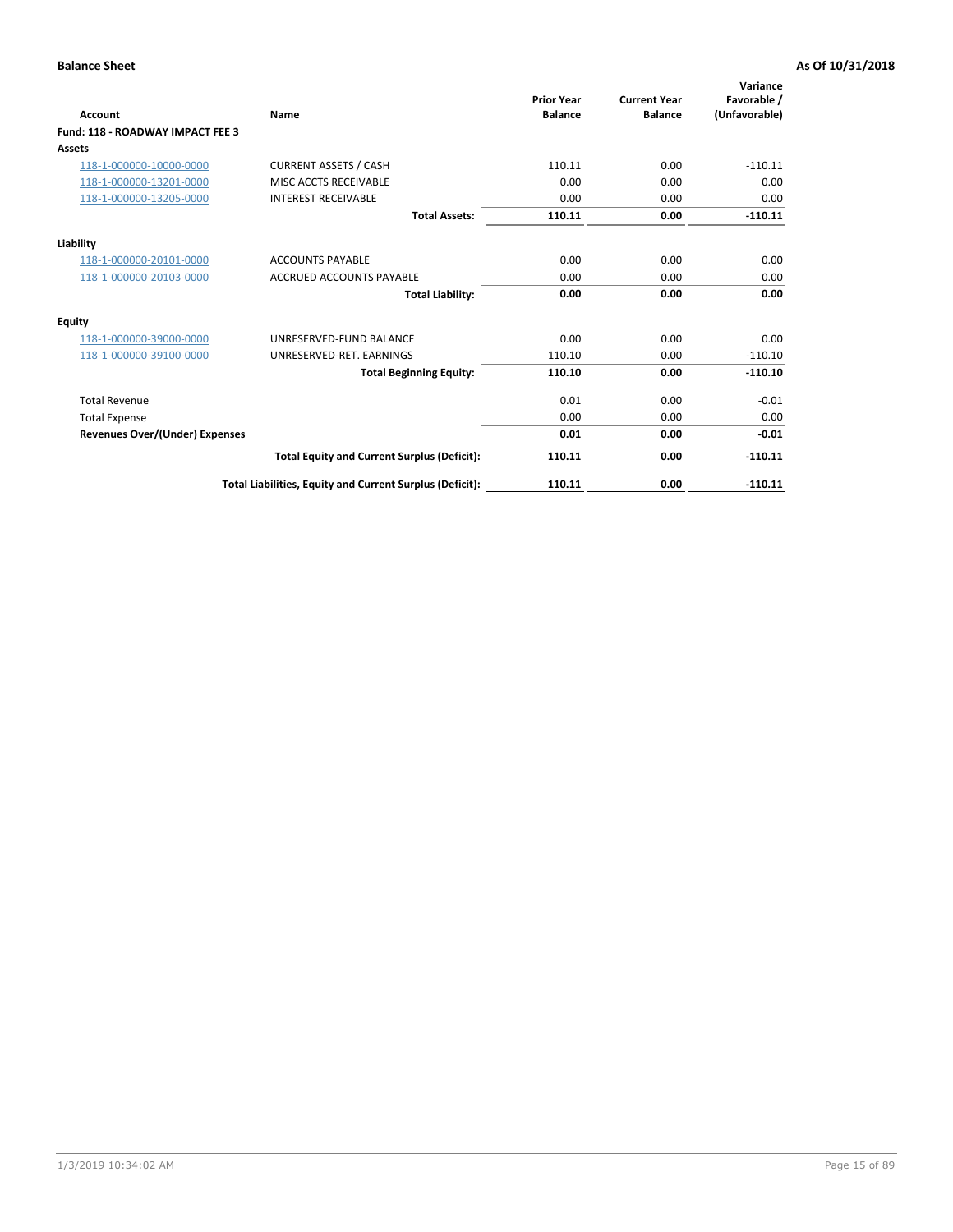| <b>Account</b>                        | Name                                                     | <b>Prior Year</b><br><b>Balance</b> | <b>Current Year</b><br><b>Balance</b> | Variance<br>Favorable /<br>(Unfavorable) |
|---------------------------------------|----------------------------------------------------------|-------------------------------------|---------------------------------------|------------------------------------------|
| Fund: 119 - ROADWAY IMPACT FEE 4      |                                                          |                                     |                                       |                                          |
| Assets                                |                                                          |                                     |                                       |                                          |
| 119-1-000000-10000-0000               | <b>CURRENT ASSETS / CASH</b>                             | 4.63                                | 0.00                                  | $-4.63$                                  |
| 119-1-000000-13201-0000               | MISC ACCTS RECEIVABLE                                    | 0.00                                | 0.00                                  | 0.00                                     |
| 119-1-000000-13205-0000               | <b>INTEREST RECEIVABLE</b>                               | 0.00                                | 0.00                                  | 0.00                                     |
|                                       | <b>Total Assets:</b>                                     | 4.63                                | 0.00                                  | $-4.63$                                  |
| Liability                             |                                                          |                                     |                                       |                                          |
| 119-1-000000-20101-0000               | <b>ACCOUNTS PAYABLE</b>                                  | 0.00                                | 0.00                                  | 0.00                                     |
| 119-1-000000-20103-0000               | <b>ACCRUED ACCOUNTS PAYABLE</b>                          | 0.00                                | 0.00                                  | 0.00                                     |
|                                       | <b>Total Liability:</b>                                  | 0.00                                | 0.00                                  | 0.00                                     |
| Equity                                |                                                          |                                     |                                       |                                          |
| 119-1-000000-39000-0000               | UNRESERVED-FUND BALANCE                                  | 0.00                                | 0.00                                  | 0.00                                     |
| 119-1-000000-39100-0000               | UNRESERVED-RET, EARNINGS                                 | 4.63                                | 0.00                                  | $-4.63$                                  |
|                                       | <b>Total Beginning Equity:</b>                           | 4.63                                | 0.00                                  | $-4.63$                                  |
| <b>Total Revenue</b>                  |                                                          | 0.00                                | 0.00                                  | 0.00                                     |
| <b>Total Expense</b>                  |                                                          | 0.00                                | 0.00                                  | 0.00                                     |
| <b>Revenues Over/(Under) Expenses</b> |                                                          | 0.00                                | 0.00                                  | 0.00                                     |
|                                       | <b>Total Equity and Current Surplus (Deficit):</b>       | 4.63                                | 0.00                                  | $-4.63$                                  |
|                                       | Total Liabilities, Equity and Current Surplus (Deficit): | 4.63                                | 0.00                                  | $-4.63$                                  |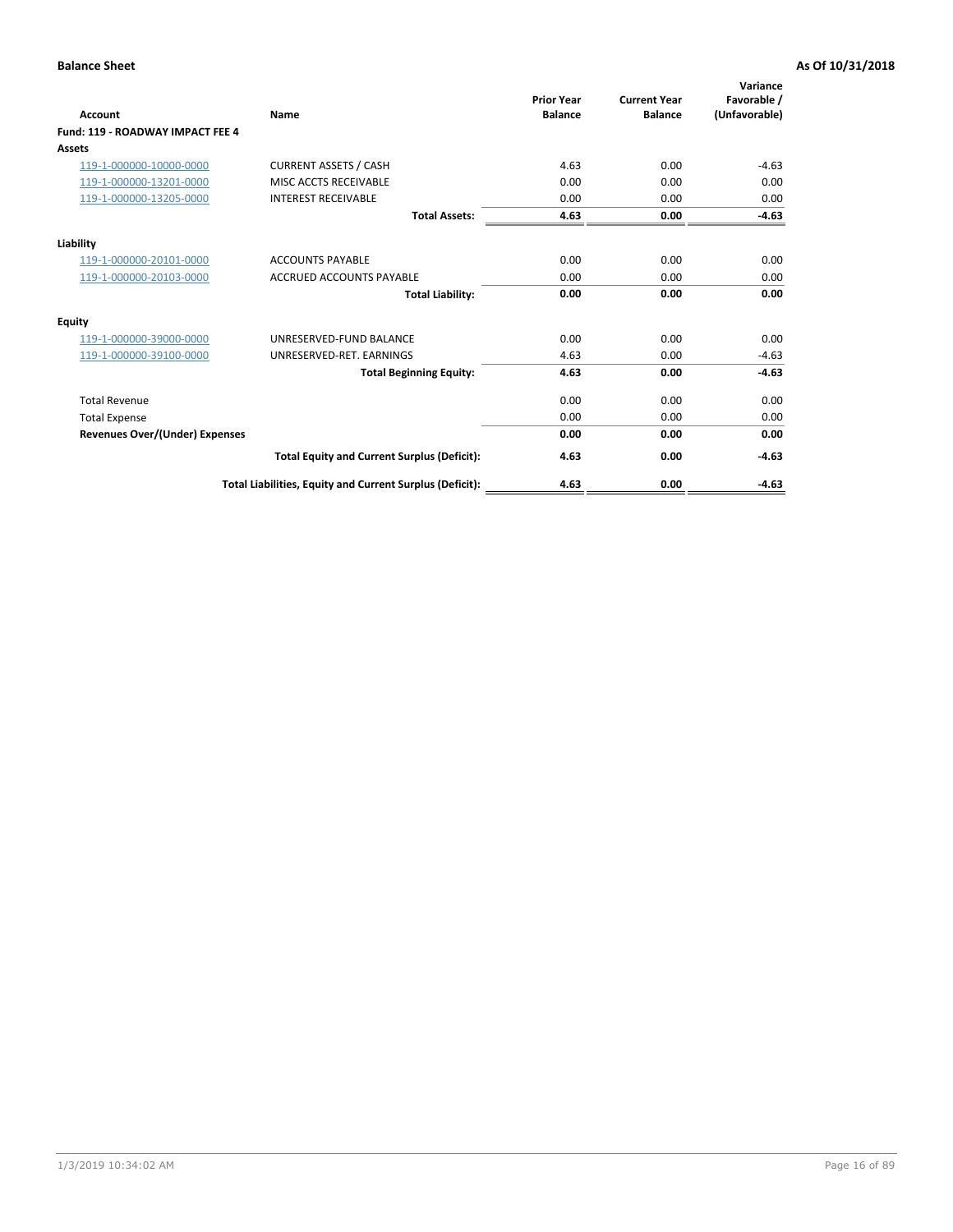| <b>Account</b>                                    | Name                                                     | <b>Prior Year</b><br><b>Balance</b> | <b>Current Year</b><br><b>Balance</b> | Variance<br>Favorable /<br>(Unfavorable) |
|---------------------------------------------------|----------------------------------------------------------|-------------------------------------|---------------------------------------|------------------------------------------|
| Fund: 120 - BROWNSFIELD HAZARDOUS WASTE EPA GRANT |                                                          |                                     |                                       |                                          |
| <b>Assets</b>                                     |                                                          |                                     |                                       |                                          |
| 120-1-000000-10000-0000                           | <b>CURRENT ASSETS / CASH</b>                             | 0.00                                | 0.00                                  | 0.00                                     |
| 120-1-000000-13201-0000                           | <b>MISC ACCTS RECEIVABLE</b>                             | 0.00                                | 0.00                                  | 0.00                                     |
|                                                   | <b>Total Assets:</b>                                     | 0.00                                | 0.00                                  | 0.00                                     |
| Liability                                         |                                                          |                                     |                                       |                                          |
| 120-1-000000-20101-0000                           | <b>ACCOUNTS PAYABLE</b>                                  | 0.00                                | 0.00                                  | 0.00                                     |
| 120-1-000000-20102-0000                           | <b>CREDIT CARD PAYABLE</b>                               | 0.00                                | 0.00                                  | 0.00                                     |
| 120-1-000000-20902-0000                           | <b>DEFERRED GRANT REVENUE</b>                            | 0.00                                | 0.00                                  | 0.00                                     |
| 120-1-000000-29300-0000                           | <b>ENCUMBRANCE SUMMARY</b>                               | 0.00                                | 0.00                                  | 0.00                                     |
| 120-1-000000-29400-0000                           | RESERVED ACCOUNT / ENCUMBRANCES                          | 0.00                                | 0.00                                  | 0.00                                     |
|                                                   | <b>Total Liability:</b>                                  | 0.00                                | 0.00                                  | 0.00                                     |
| Equity                                            |                                                          |                                     |                                       |                                          |
| 120-1-000000-39000-0000                           | UNRESERVED-FUND BALANCE                                  | 0.00                                | 0.00                                  | 0.00                                     |
|                                                   | <b>Total Beginning Equity:</b>                           | 0.00                                | 0.00                                  | 0.00                                     |
| <b>Total Revenue</b>                              |                                                          | 0.00                                | 0.00                                  | 0.00                                     |
| <b>Total Expense</b>                              |                                                          | 0.00                                | 0.00                                  | 0.00                                     |
| <b>Revenues Over/(Under) Expenses</b>             |                                                          | 0.00                                | 0.00                                  | 0.00                                     |
|                                                   | <b>Total Equity and Current Surplus (Deficit):</b>       | 0.00                                | 0.00                                  | 0.00                                     |
|                                                   | Total Liabilities, Equity and Current Surplus (Deficit): | 0.00                                | 0.00                                  | 0.00                                     |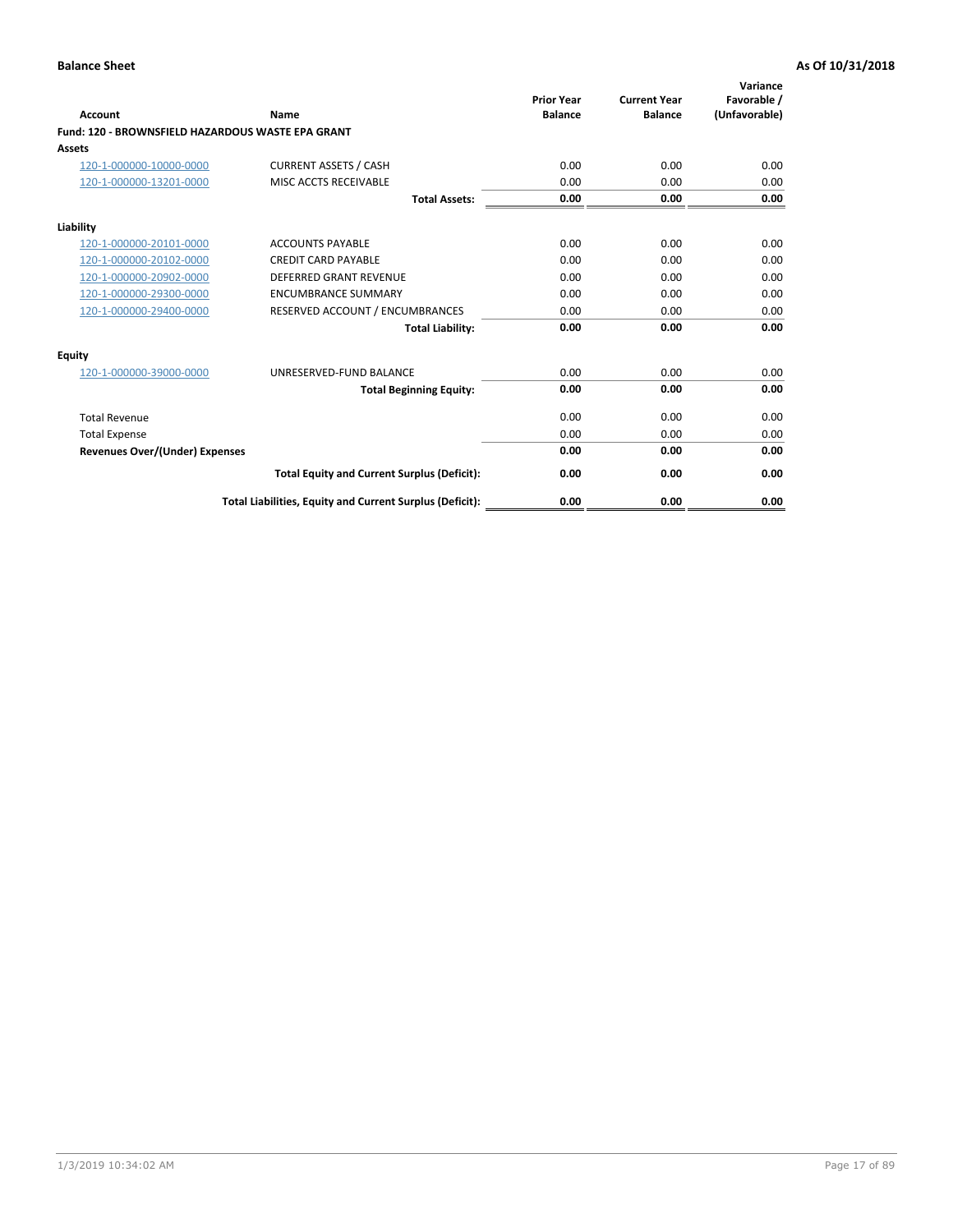| Account                                     | Name                                                     | <b>Prior Year</b><br><b>Balance</b> | <b>Current Year</b><br><b>Balance</b> | Variance<br>Favorable /<br>(Unfavorable) |
|---------------------------------------------|----------------------------------------------------------|-------------------------------------|---------------------------------------|------------------------------------------|
| Fund: 121 - BROWNSFIELD PETROLEUM EPA GRANT |                                                          |                                     |                                       |                                          |
| <b>Assets</b>                               |                                                          |                                     |                                       |                                          |
| 121-1-000000-10000-0000                     | <b>CURRENT ASSETS / CASH</b>                             | 0.00                                | 0.00                                  | 0.00                                     |
| 121-1-000000-13201-0000                     | MISC ACCTS RECEIVABLE                                    | 0.00                                | 0.00                                  | 0.00                                     |
|                                             | <b>Total Assets:</b>                                     | 0.00                                | 0.00                                  | 0.00                                     |
| Liability                                   |                                                          |                                     |                                       |                                          |
| 121-1-000000-20101-0000                     | <b>ACCOUNTS PAYABLE</b>                                  | 0.00                                | 0.00                                  | 0.00                                     |
| 121-1-000000-20102-0000                     | <b>CREDIT CARD PAYABLE</b>                               | 0.00                                | 0.00                                  | 0.00                                     |
| 121-1-000000-20103-0000                     | <b>ACCRUED ACCOUNTS PAYABLE</b>                          | 0.00                                | 0.00                                  | 0.00                                     |
| 121-1-000000-20902-0000                     | DEFERRED GRANT REVENUE                                   | 0.00                                | 0.00                                  | 0.00                                     |
| 121-1-000000-29300-0000                     | <b>ENCUMBRANCE SUMMARY</b>                               | 0.00                                | 0.00                                  | 0.00                                     |
| 121-1-000000-29400-0000                     | RESERVED ACCOUNT / ENCUMBRANCES                          | 0.00                                | 0.00                                  | 0.00                                     |
|                                             | <b>Total Liability:</b>                                  | 0.00                                | 0.00                                  | 0.00                                     |
| <b>Equity</b>                               |                                                          |                                     |                                       |                                          |
| 121-1-000000-39000-0000                     | UNRESERVED-FUND BALANCE                                  | 0.00                                | 0.00                                  | 0.00                                     |
|                                             | <b>Total Beginning Equity:</b>                           | 0.00                                | 0.00                                  | 0.00                                     |
| <b>Total Revenue</b>                        |                                                          | 0.00                                | 0.00                                  | 0.00                                     |
| <b>Total Expense</b>                        |                                                          | 0.00                                | 0.00                                  | 0.00                                     |
| <b>Revenues Over/(Under) Expenses</b>       |                                                          | 0.00                                | 0.00                                  | 0.00                                     |
|                                             | <b>Total Equity and Current Surplus (Deficit):</b>       | 0.00                                | 0.00                                  | 0.00                                     |
|                                             | Total Liabilities, Equity and Current Surplus (Deficit): | 0.00                                | 0.00                                  | 0.00                                     |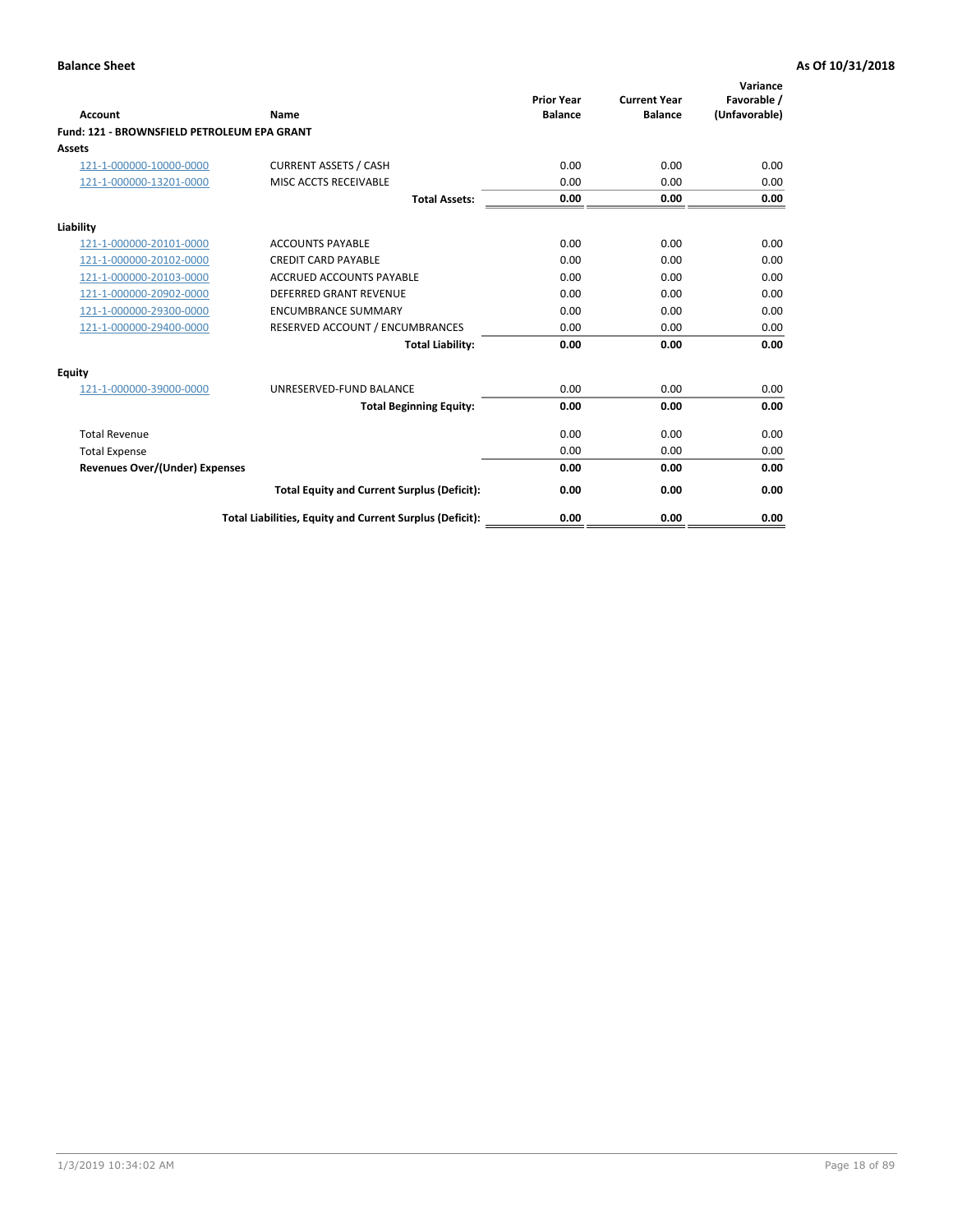| <b>Account</b>                                     | Name                                                     | <b>Prior Year</b><br><b>Balance</b> | <b>Current Year</b><br><b>Balance</b> | Variance<br>Favorable /<br>(Unfavorable) |
|----------------------------------------------------|----------------------------------------------------------|-------------------------------------|---------------------------------------|------------------------------------------|
| Fund: 122 - COPS HIRING PROGRAM GRANT 2010UMWX0308 |                                                          |                                     |                                       |                                          |
| Assets                                             |                                                          |                                     |                                       |                                          |
| 122-1-000000-10000-0000                            | <b>CURRENT ASSETS / CASH</b>                             | 0.00                                | 0.00                                  | 0.00                                     |
| 122-1-000000-13201-0000                            | MISC ACCTS RECEIVABLE                                    | 0.00                                | 0.00                                  | 0.00                                     |
|                                                    | <b>Total Assets:</b>                                     | 0.00                                | 0.00                                  | 0.00                                     |
| Liability                                          |                                                          |                                     |                                       |                                          |
| 122-1-000000-20101-0000                            | <b>ACCOUNTS PAYABLE</b>                                  | 0.00                                | 0.00                                  | 0.00                                     |
| 122-1-000000-20102-0000                            | <b>CREDIT CARD PAYABLE</b>                               | 0.00                                | 0.00                                  | 0.00                                     |
| 122-1-000000-20103-0000                            | <b>ACCRUED ACCOUNTS PAYABLE</b>                          | 0.00                                | 0.00                                  | 0.00                                     |
| 122-1-000000-20902-0000                            | <b>DEFERRED GRANT REVENUE</b>                            | 0.00                                | 0.00                                  | 0.00                                     |
|                                                    | <b>Total Liability:</b>                                  | 0.00                                | 0.00                                  | 0.00                                     |
| Equity                                             |                                                          |                                     |                                       |                                          |
| 122-1-000000-39000-0000                            | UNRESERVED-FUND BALANCE                                  | 0.00                                | 0.00                                  | 0.00                                     |
|                                                    | <b>Total Beginning Equity:</b>                           | 0.00                                | 0.00                                  | 0.00                                     |
| <b>Total Revenue</b>                               |                                                          | 0.00                                | 0.00                                  | 0.00                                     |
| <b>Total Expense</b>                               |                                                          | 0.00                                | 0.00                                  | 0.00                                     |
| <b>Revenues Over/(Under) Expenses</b>              |                                                          | 0.00                                | 0.00                                  | 0.00                                     |
|                                                    | <b>Total Equity and Current Surplus (Deficit):</b>       | 0.00                                | 0.00                                  | 0.00                                     |
|                                                    | Total Liabilities, Equity and Current Surplus (Deficit): | 0.00                                | 0.00                                  | 0.00                                     |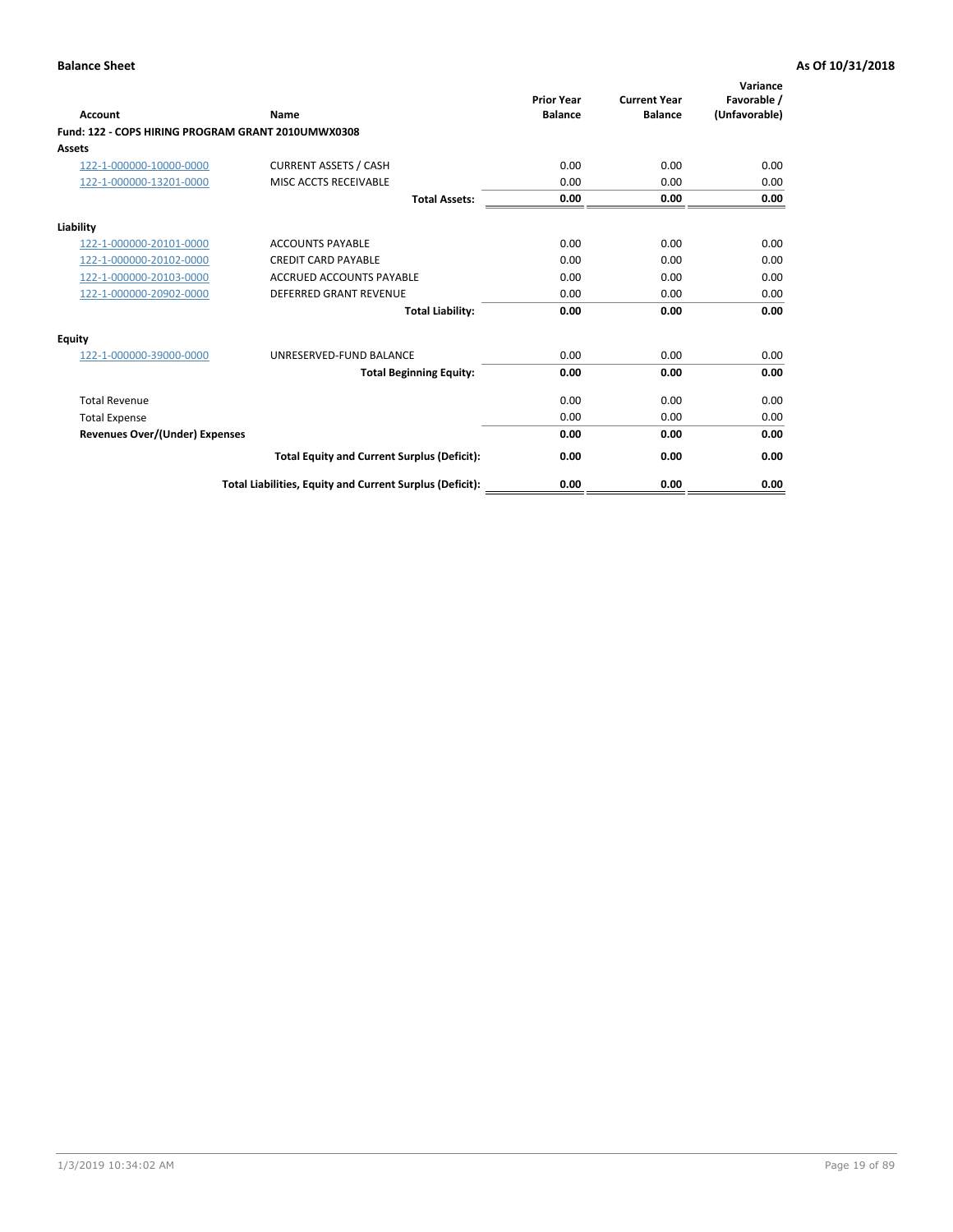| Account                        | Name                                                           | <b>Prior Year</b><br><b>Balance</b> | <b>Current Year</b><br><b>Balance</b> | Variance<br>Favorable /<br>(Unfavorable) |
|--------------------------------|----------------------------------------------------------------|-------------------------------------|---------------------------------------|------------------------------------------|
|                                | Fund: 123 - PTRAIN - POLICE REIMBURSEMENT GRANTS & CONT EDUCAT |                                     |                                       |                                          |
| Assets                         |                                                                |                                     |                                       |                                          |
| 123-1-000000-10000-0000        | <b>CURRENT ASSETS / CASH</b>                                   | 9,791.39                            | 10,470.86                             | 679.47                                   |
| 123-1-000000-13201-0000        | MISC ACCTS RECEIVABLE                                          | 0.00                                | 0.00                                  | 0.00                                     |
|                                | <b>Total Assets:</b>                                           | 9,791.39                            | 10,470.86                             | 679.47                                   |
| Liability                      |                                                                |                                     |                                       |                                          |
| 123-1-000000-20101-0000        | <b>ACCOUNTS PAYABLE</b>                                        | 0.00                                | 0.00                                  | 0.00                                     |
| 123-1-000000-20102-0000        | <b>CREDIT CARD PAYABLE</b>                                     | 0.00                                | 0.00                                  | 0.00                                     |
| 123-1-000000-20103-0000        | <b>ACCRUED ACCOUNTS PAYABLE</b>                                | 0.00                                | 0.00                                  | 0.00                                     |
|                                | <b>Total Liability:</b>                                        | 0.00                                | 0.00                                  | 0.00                                     |
| Equity                         |                                                                |                                     |                                       |                                          |
| 123-1-000000-39000-0000        | UNRESERVED-FUND BALANCE                                        | 9,790.68                            | 10,461.04                             | 670.36                                   |
|                                | <b>Total Beginning Equity:</b>                                 | 9,790.68                            | 10,461.04                             | 670.36                                   |
| <b>Total Revenue</b>           |                                                                | 0.71                                | 9.93                                  | 9.22                                     |
| <b>Total Expense</b>           |                                                                | 0.00                                | 0.11                                  | $-0.11$                                  |
| Revenues Over/(Under) Expenses |                                                                | 0.71                                | 9.82                                  | 9.11                                     |
|                                | <b>Total Equity and Current Surplus (Deficit):</b>             | 9,791.39                            | 10,470.86                             | 679.47                                   |
|                                | Total Liabilities, Equity and Current Surplus (Deficit):       | 9,791.39                            | 10,470.86                             | 679.47                                   |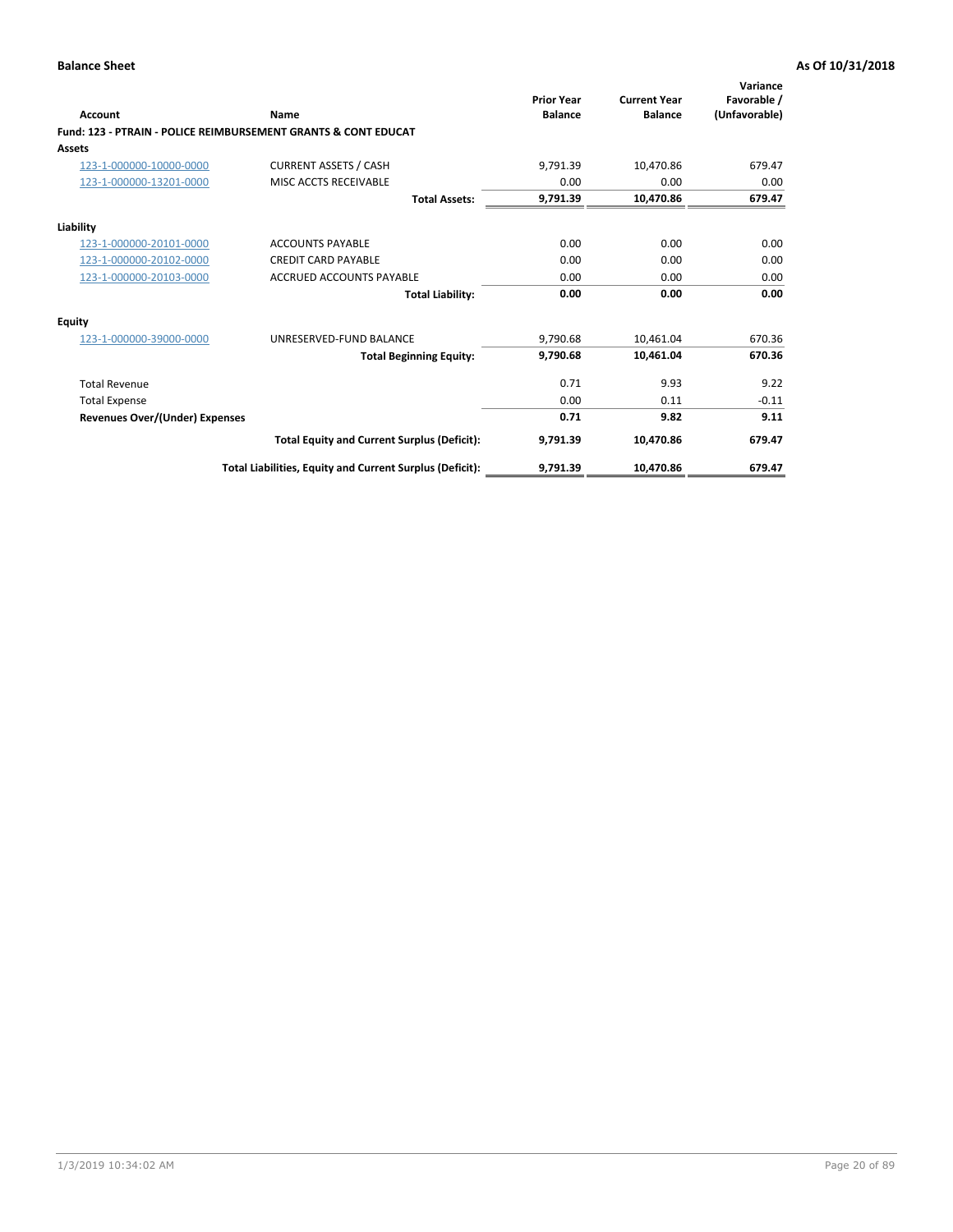| <b>Account</b>                        | Name                                                     | <b>Prior Year</b><br><b>Balance</b> | <b>Current Year</b><br><b>Balance</b> | Variance<br>Favorable /<br>(Unfavorable) |
|---------------------------------------|----------------------------------------------------------|-------------------------------------|---------------------------------------|------------------------------------------|
| <b>Fund: 124 - FIRE HAZMAT GRANT</b>  |                                                          |                                     |                                       |                                          |
| Assets                                |                                                          |                                     |                                       |                                          |
| 124-1-000000-10000-0000               | <b>CURRENT ASSETS / CASH</b>                             | 0.00                                | 0.00                                  | 0.00                                     |
| 124-1-000000-13201-0000               | MISC ACCTS RECEIVABLE                                    | 0.00                                | 0.00                                  | 0.00                                     |
| 124-1-000000-13205-0000               | <b>INTEREST RECEIVABLE</b>                               | 0.00                                | 0.00                                  | 0.00                                     |
|                                       | <b>Total Assets:</b>                                     | 0.00                                | 0.00                                  | 0.00                                     |
| Liability                             |                                                          |                                     |                                       |                                          |
| 124-1-000000-20101-0000               | <b>ACCOUNTS PAYABLE</b>                                  | 0.00                                | 0.00                                  | 0.00                                     |
| 124-1-000000-20102-0000               | <b>CREDIT CARD PAYABLE</b>                               | 0.00                                | 0.00                                  | 0.00                                     |
| 124-1-000000-20902-0000               | <b>DEFERRED GRANT REVENUE</b>                            | 0.00                                | 0.00                                  | 0.00                                     |
| 124-1-000000-21001-0000               | <b>GENERAL FUND / GENERAL FUND</b>                       | 0.00                                | 0.00                                  | 0.00                                     |
| 124-1-000000-29300-0000               | <b>ENCUMBRANCE SUMMARY</b>                               | 0.00                                | 0.00                                  | 0.00                                     |
| 124-1-000000-29400-0000               | RESERVED ACCOUNT / ENCUMBRANCES                          | 0.00                                | 0.00                                  | 0.00                                     |
|                                       | <b>Total Liability:</b>                                  | 0.00                                | 0.00                                  | 0.00                                     |
| <b>Equity</b>                         |                                                          |                                     |                                       |                                          |
| 124-1-000000-39000-0000               | UNRESERVED-FUND BALANCE                                  | 0.00                                | 0.00                                  | 0.00                                     |
|                                       | <b>Total Beginning Equity:</b>                           | 0.00                                | 0.00                                  | 0.00                                     |
| <b>Total Revenue</b>                  |                                                          | 0.00                                | 0.00                                  | 0.00                                     |
| <b>Total Expense</b>                  |                                                          | 0.00                                | 0.00                                  | 0.00                                     |
| <b>Revenues Over/(Under) Expenses</b> |                                                          | 0.00                                | 0.00                                  | 0.00                                     |
|                                       | <b>Total Equity and Current Surplus (Deficit):</b>       | 0.00                                | 0.00                                  | 0.00                                     |
|                                       | Total Liabilities, Equity and Current Surplus (Deficit): | 0.00                                | 0.00                                  | 0.00                                     |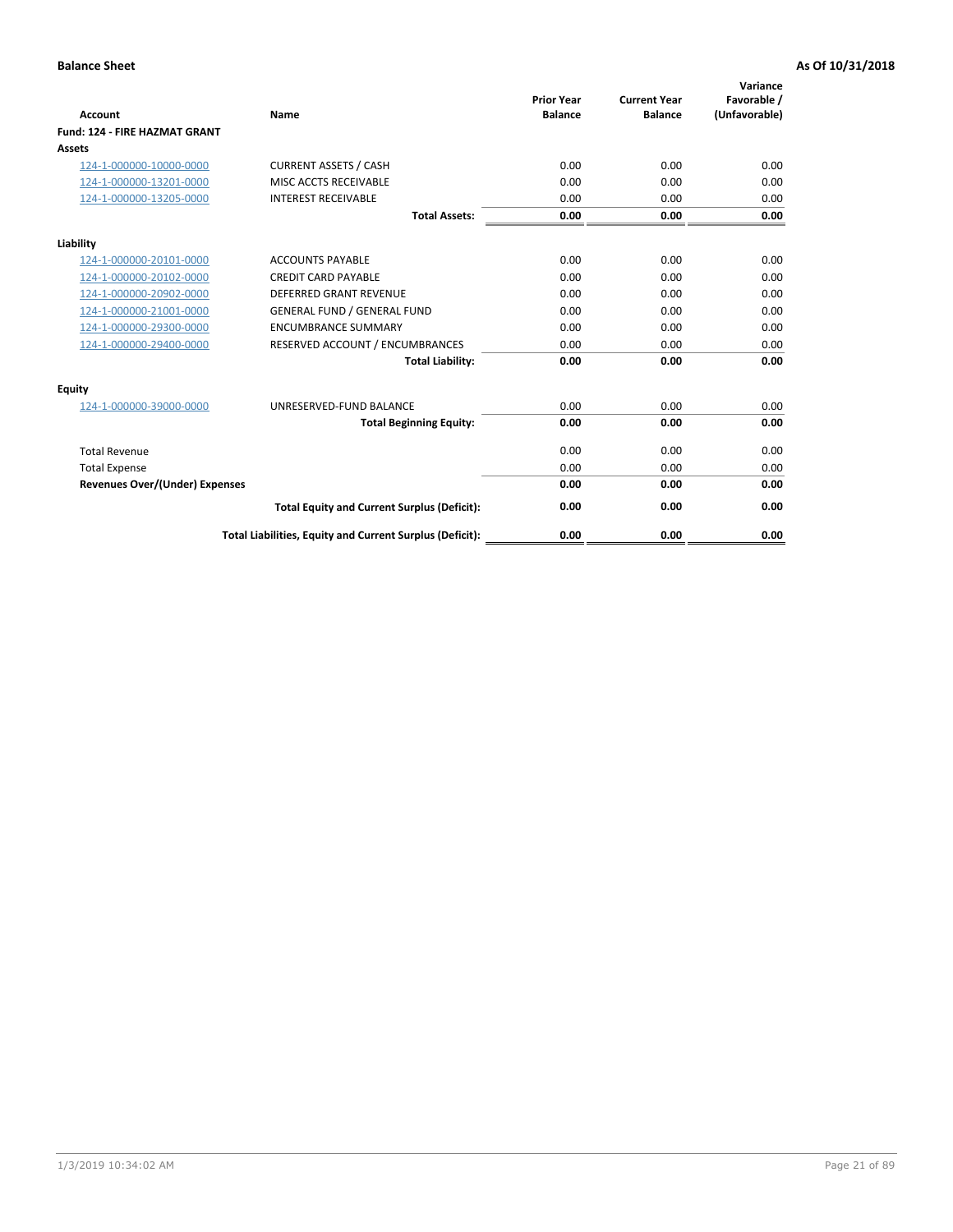| Account                                                   | Name                                                     | <b>Prior Year</b><br><b>Balance</b> | <b>Current Year</b><br><b>Balance</b> | Variance<br>Favorable /<br>(Unfavorable) |
|-----------------------------------------------------------|----------------------------------------------------------|-------------------------------------|---------------------------------------|------------------------------------------|
| <b>Fund: 125 - TRAINING &amp; HUMANITIES TEXAS GRANTS</b> |                                                          |                                     |                                       |                                          |
| <b>Assets</b>                                             |                                                          |                                     |                                       |                                          |
| 125-1-000000-10000-0000                                   | <b>CURRENT ASSETS / CASH</b>                             | 0.00                                | 0.00                                  | 0.00                                     |
| 125-1-000000-13205-0000                                   | <b>INTEREST RECEIVABLE</b>                               | 0.00                                | 0.00                                  | 0.00                                     |
|                                                           | <b>Total Assets:</b>                                     | 0.00                                | 0.00                                  | 0.00                                     |
| Liability                                                 |                                                          |                                     |                                       |                                          |
| 125-1-000000-20101-0000                                   | <b>ACCOUNTS PAYABLE</b>                                  | 0.00                                | 0.00                                  | 0.00                                     |
| 125-1-000000-20102-0000                                   | <b>CREDIT CARD PAYABLE</b>                               | 0.00                                | 0.00                                  | 0.00                                     |
| 125-1-000000-20103-0000                                   | <b>ACCRUED ACCOUNTS PAYABLE</b>                          | 0.00                                | 0.00                                  | 0.00                                     |
| 125-1-000000-20902-0000                                   | <b>DEFERRED GRANT REVENUE</b>                            | 0.00                                | 0.00                                  | 0.00                                     |
| 125-1-000000-29300-0000                                   | <b>ENCUMBRANCE SUMMARY</b>                               | 0.00                                | 0.00                                  | 0.00                                     |
| 125-1-000000-29400-0000                                   | RESERVED ACCOUNT / ENCUMBRANCES                          | 0.00                                | 0.00                                  | 0.00                                     |
|                                                           | <b>Total Liability:</b>                                  | 0.00                                | 0.00                                  | 0.00                                     |
| <b>Equity</b>                                             |                                                          |                                     |                                       |                                          |
| 125-1-000000-39000-0000                                   | UNRESERVED-FUND BALANCE                                  | 0.00                                | 0.00                                  | 0.00                                     |
|                                                           | <b>Total Beginning Equity:</b>                           | 0.00                                | 0.00                                  | 0.00                                     |
| <b>Total Revenue</b>                                      |                                                          | 0.00                                | 0.00                                  | 0.00                                     |
| <b>Total Expense</b>                                      |                                                          | 0.00                                | 0.00                                  | 0.00                                     |
| <b>Revenues Over/(Under) Expenses</b>                     |                                                          | 0.00                                | 0.00                                  | 0.00                                     |
|                                                           | <b>Total Equity and Current Surplus (Deficit):</b>       | 0.00                                | 0.00                                  | 0.00                                     |
|                                                           | Total Liabilities, Equity and Current Surplus (Deficit): | 0.00                                | 0.00                                  | 0.00                                     |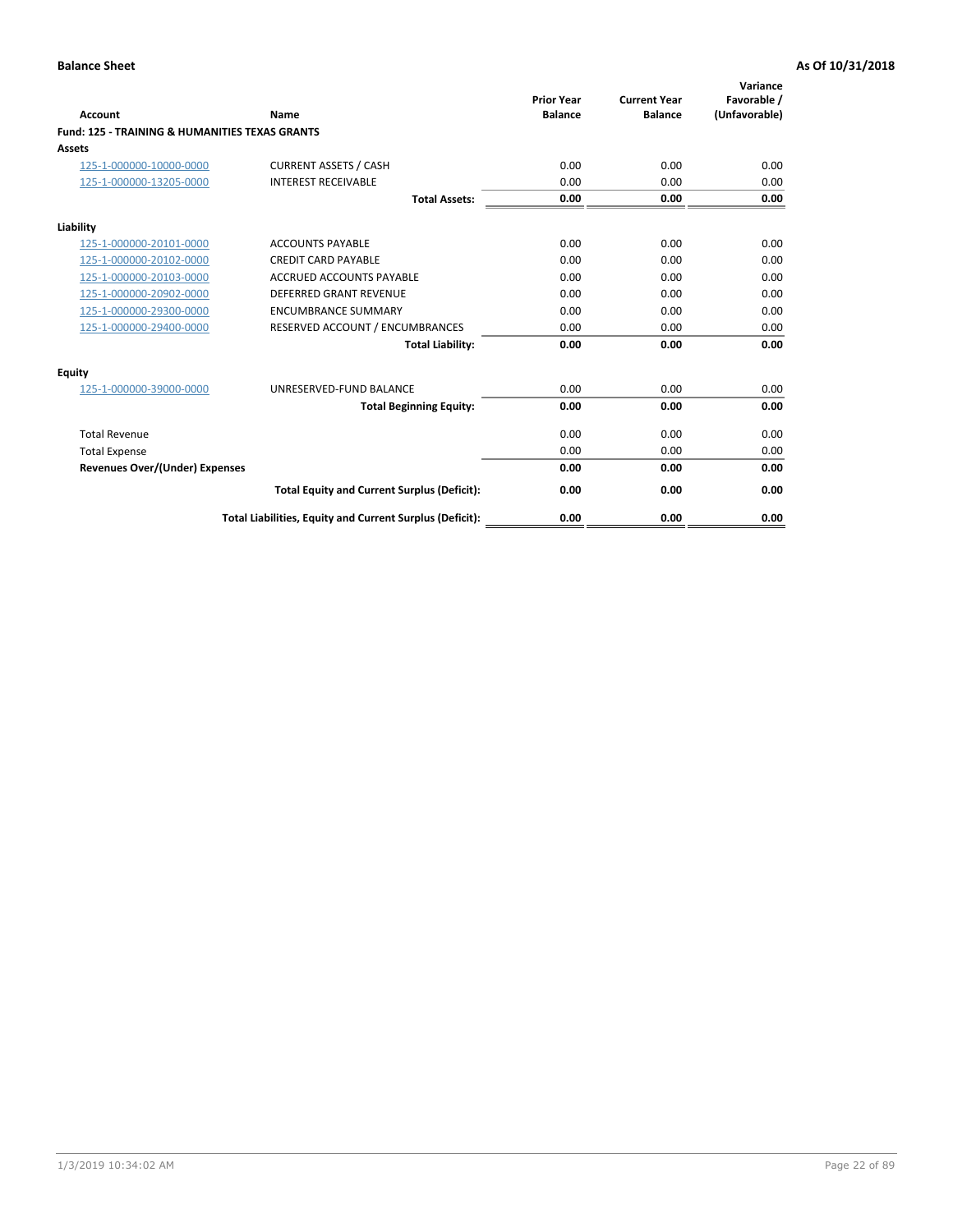| Account                                | Name                                                     | <b>Prior Year</b><br><b>Balance</b> | <b>Current Year</b><br><b>Balance</b> | Variance<br>Favorable /<br>(Unfavorable) |
|----------------------------------------|----------------------------------------------------------|-------------------------------------|---------------------------------------|------------------------------------------|
| <b>Fund: 126 - TIFMAS MOBILIZATION</b> |                                                          |                                     |                                       |                                          |
| Assets                                 |                                                          |                                     |                                       |                                          |
| 126-1-000000-10000-0000                | <b>CURRENT ASSETS / CASH</b>                             | $-521.73$                           | 0.00                                  | 521.73                                   |
| 126-1-000000-13201-0000                | MISC ACCTS RECEIVABLE                                    | 0.00                                | 0.00                                  | 0.00                                     |
|                                        | <b>Total Assets:</b>                                     | $-521.73$                           | 0.00                                  | 521.73                                   |
| Liability                              |                                                          |                                     |                                       |                                          |
| 126-1-000000-20101-0000                | <b>ACCOUNTS PAYABLE</b>                                  | 0.00                                | 0.00                                  | 0.00                                     |
| 126-1-000000-20102-0000                | <b>CREDIT CARD PAYABLE</b>                               | 0.00                                | 0.00                                  | 0.00                                     |
| 126-1-000000-39100-0000                | UNRESERVED-RET. EARNINGS                                 | 0.00                                | 0.00                                  | 0.00                                     |
|                                        | <b>Total Liability:</b>                                  | 0.00                                | 0.00                                  | 0.00                                     |
| Equity                                 |                                                          |                                     |                                       |                                          |
| 126-1-000000-39000-0000                | UNRESERVED-FUND BALANCE                                  | $-521.73$                           | 0.00                                  | 521.73                                   |
|                                        | <b>Total Beginning Equity:</b>                           | $-521.73$                           | 0.00                                  | 521.73                                   |
| <b>Total Revenue</b>                   |                                                          | 0.00                                | 0.00                                  | 0.00                                     |
| <b>Total Expense</b>                   |                                                          | 0.00                                | 0.00                                  | 0.00                                     |
| <b>Revenues Over/(Under) Expenses</b>  |                                                          | 0.00                                | 0.00                                  | 0.00                                     |
|                                        | <b>Total Equity and Current Surplus (Deficit):</b>       | $-521.73$                           | 0.00                                  | 521.73                                   |
|                                        | Total Liabilities, Equity and Current Surplus (Deficit): | $-521.73$                           | 0.00                                  | 521.73                                   |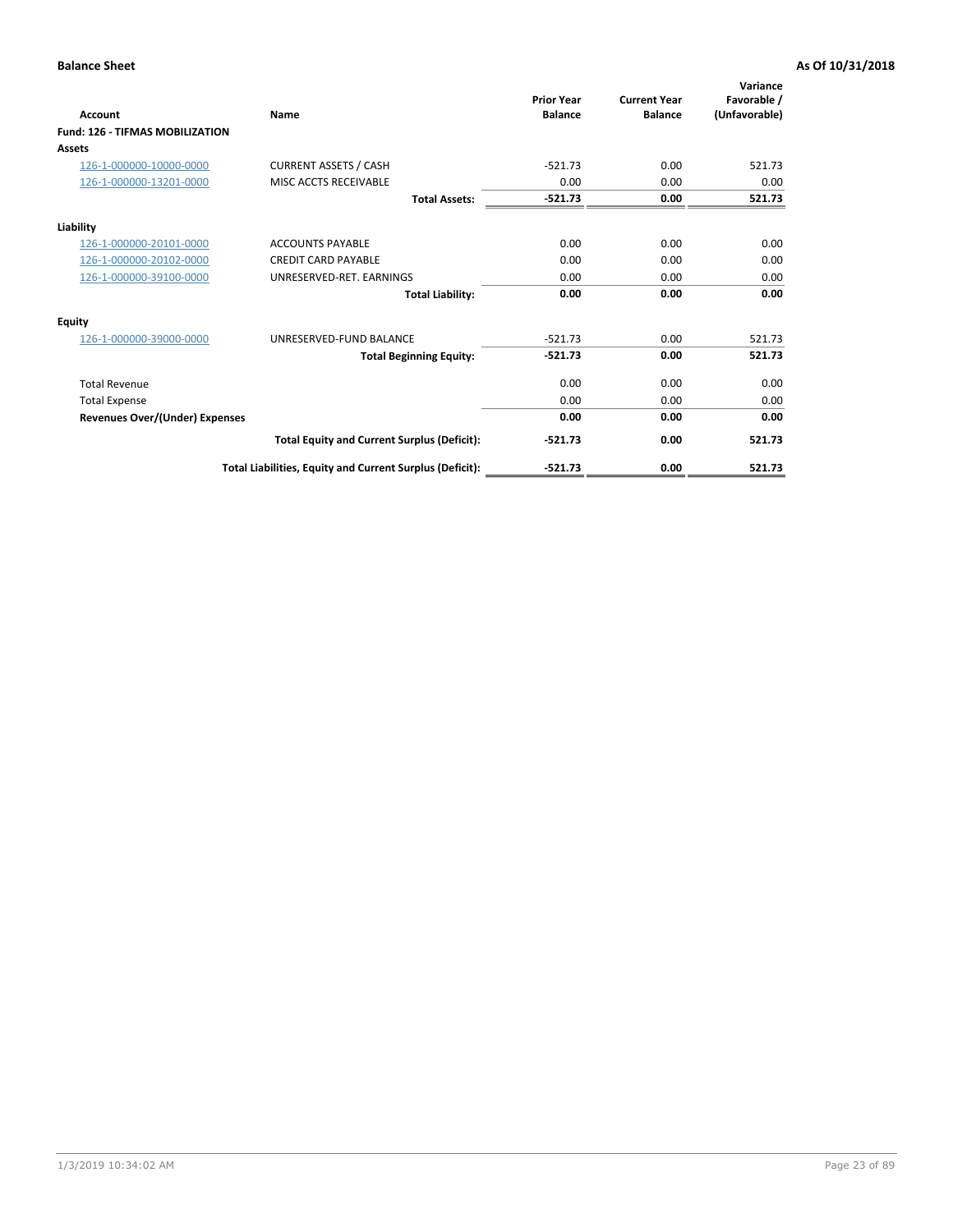| <b>Account</b>                        | Name                                                     | <b>Prior Year</b><br><b>Balance</b> | <b>Current Year</b><br><b>Balance</b> | Variance<br>Favorable /<br>(Unfavorable) |
|---------------------------------------|----------------------------------------------------------|-------------------------------------|---------------------------------------|------------------------------------------|
| Fund: 127 - FIRE GRANT                |                                                          |                                     |                                       |                                          |
| Assets                                |                                                          |                                     |                                       |                                          |
| 127-1-000000-10000-0000               | <b>CURRENT ASSETS / CASH</b>                             | 0.00                                | 0.00                                  | 0.00                                     |
| 127-1-000000-13201-0000               | MISC ACCTS RECEIVABLE                                    | 0.00                                | 0.00                                  | 0.00                                     |
|                                       | <b>Total Assets:</b>                                     | 0.00                                | 0.00                                  | 0.00                                     |
| Liability                             |                                                          |                                     |                                       |                                          |
| 127-1-000000-20101-0000               | <b>ACCOUNTS PAYABLE</b>                                  | 0.00                                | 0.00                                  | 0.00                                     |
|                                       | <b>Total Liability:</b>                                  | 0.00                                | 0.00                                  | 0.00                                     |
| Equity                                |                                                          |                                     |                                       |                                          |
| 127-1-000000-39000-0000               | UNRESERVED-FUND BALANCE                                  | 0.00                                | 0.00                                  | 0.00                                     |
|                                       | <b>Total Beginning Equity:</b>                           | 0.00                                | 0.00                                  | 0.00                                     |
| <b>Total Revenue</b>                  |                                                          | 0.00                                | 0.00                                  | 0.00                                     |
| <b>Total Expense</b>                  |                                                          | 0.00                                | 0.00                                  | 0.00                                     |
| <b>Revenues Over/(Under) Expenses</b> |                                                          | 0.00                                | 0.00                                  | 0.00                                     |
|                                       | <b>Total Equity and Current Surplus (Deficit):</b>       | 0.00                                | 0.00                                  | 0.00                                     |
|                                       | Total Liabilities, Equity and Current Surplus (Deficit): | 0.00                                | 0.00                                  | 0.00                                     |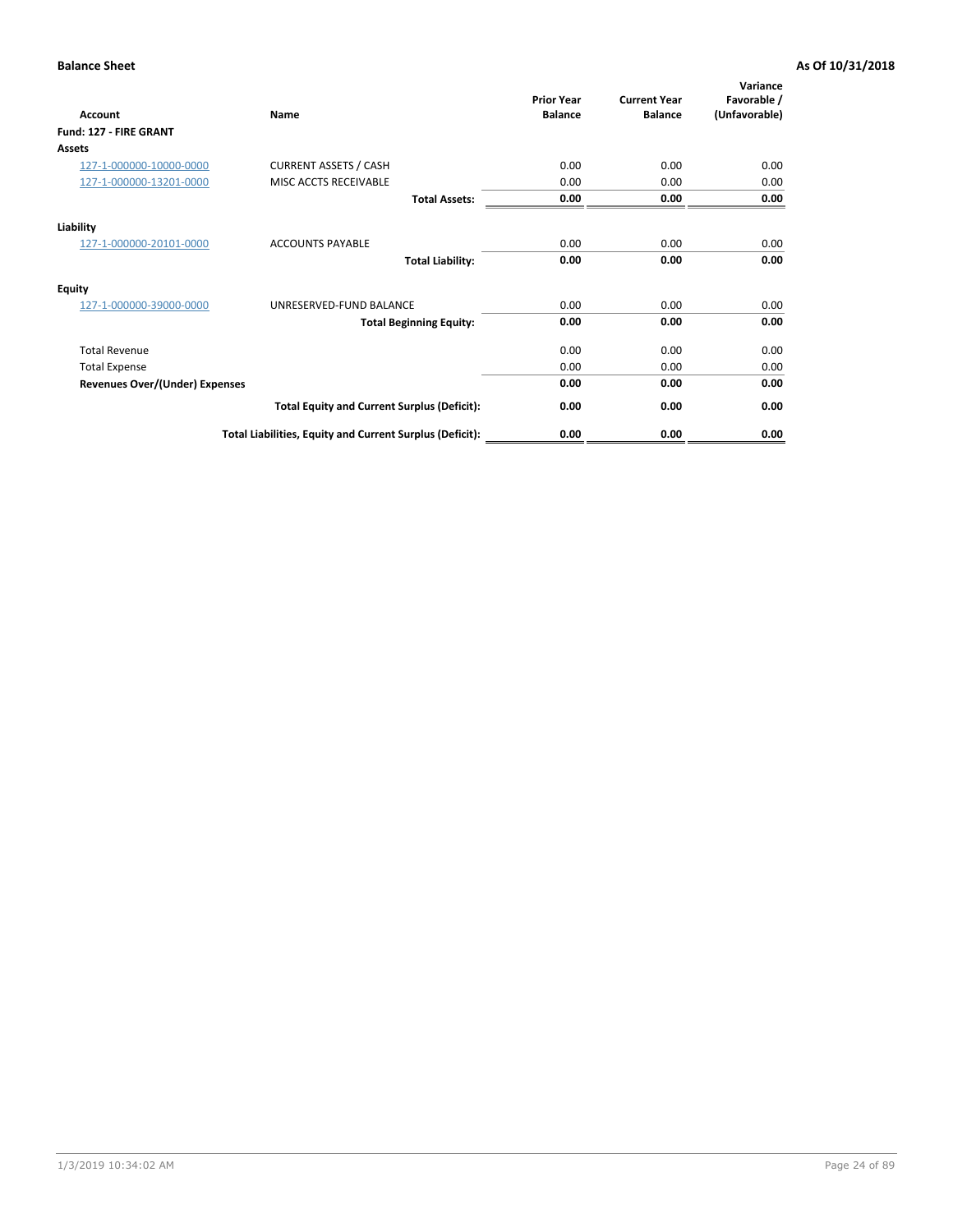| <b>Account</b>                        | Name                                                     | <b>Prior Year</b><br><b>Balance</b> | <b>Current Year</b><br><b>Balance</b> | Variance<br>Favorable /<br>(Unfavorable) |
|---------------------------------------|----------------------------------------------------------|-------------------------------------|---------------------------------------|------------------------------------------|
| Fund: 140 - DEBT SERVICE FUND         |                                                          |                                     |                                       |                                          |
| Assets                                |                                                          |                                     |                                       |                                          |
| 140-1-000000-10000-0000               | <b>CURRENT ASSETS / CASH</b>                             | 824,967.42                          | 1,097,948.47                          | 272,981.05                               |
| 140-1-000000-12101-0000               | <b>BOND ISSUANCE COSTS</b>                               | 0.00                                | 0.00                                  | 0.00                                     |
| 140-1-000000-13101-0000               | <b>TAX RECEIVABLE-CURRENT</b>                            | 4,404,084.69                        | 4,567,042.26                          | 162,957.57                               |
| 140-1-000000-13102-0000               | <b>TAXES REC-DELINQUENT</b>                              | 272,437.34                          | 288,888.10                            | 16,450.76                                |
| 140-1-000000-13103-0000               | ALLOW FOR UNCOLLECT TAXES                                | $-137,812.38$                       | $-88,282.80$                          | 49,529.58                                |
| 140-1-000000-13203-0000               | NON-CURRENT ASSETS / PREPAYMENTS                         | 0.00                                | 0.00                                  | 0.00                                     |
| 140-1-000000-13205-0000               | <b>INTEREST RECEIVABLE</b>                               | 0.00                                | 0.00                                  | 0.00                                     |
| 140-1-000000-13221-0000               | MISC A/R - PROPERTY TAXES                                | 49,640.71                           | 89,823.58                             | 40,182.87                                |
|                                       | <b>Total Assets:</b>                                     | 5,413,317.78                        | 5,955,419.61                          | 542,101.83                               |
| Liability                             |                                                          |                                     |                                       |                                          |
| 140-1-000000-20101-0000               | <b>ACCOUNTS PAYABLE</b>                                  | $-5,100.00$                         | 0.00                                  | $-5,100.00$                              |
| 140-1-000000-20102-0000               | <b>CREDIT CARD PAYABLE</b>                               | 0.00                                | 0.00                                  | 0.00                                     |
| 140-1-000000-20103-0000               | ACCRUED ACCOUNTS PAYABLE                                 | 0.00                                | 0.00                                  | 0.00                                     |
| 140-1-000000-20108-0000               | <b>MATURED BONDS PAYABLE</b>                             | 0.00                                | 0.00                                  | 0.00                                     |
| 140-1-000000-20111-0000               | MATURED INTEREST PAYABLE                                 | 0.00                                | 0.00                                  | 0.00                                     |
| 140-1-000000-20112-0000               | <b>ACCRUED INTEREST PAYABLE</b>                          | 0.00                                | 0.00                                  | 0.00                                     |
| 140-1-000000-20203-0000               | <b>DEFERRED TAX REVENUE</b>                              | 4,528,501.11                        | 4,757,318.59                          | $-228,817.48$                            |
| 140-1-000000-21001-0000               | <b>GENERAL FUND / GENERAL FUND</b>                       | 0.00                                | 0.00                                  | 0.00                                     |
| 140-1-000000-21040-0000               | DUE TO / GENERAL CIP FUND                                | 0.00                                | 0.00                                  | 0.00                                     |
| 140-1-000000-29300-0000               | <b>ENCUMBRANCE SUMMARY</b>                               | 0.00                                | 0.00                                  | 0.00                                     |
| 140-1-000000-29400-0000               | RESERVED ACCOUNT / ENCUMBRANCES                          | 0.00                                | 0.00                                  | 0.00                                     |
|                                       | <b>Total Liability:</b>                                  | 4,523,401.11                        | 4,757,318.59                          | $-233,917.48$                            |
| Equity                                |                                                          |                                     |                                       |                                          |
| 140-1-000000-39000-0000               | UNRESERVED-FUND BALANCE                                  | 680,422.24                          | 854,588.71                            | 174,166.47                               |
|                                       | <b>Total Beginning Equity:</b>                           | 680,422.24                          | 854,588.71                            | 174,166.47                               |
| <b>Total Revenue</b>                  |                                                          | 209,494.43                          | 343,522.33                            | 134,027.90                               |
| <b>Total Expense</b>                  |                                                          | 0.00                                | 10.02                                 | $-10.02$                                 |
| <b>Revenues Over/(Under) Expenses</b> |                                                          | 209,494.43                          | 343,512.31                            | 134,017.88                               |
|                                       | <b>Total Equity and Current Surplus (Deficit):</b>       | 889,916.67                          | 1,198,101.02                          | 308,184.35                               |
|                                       | Total Liabilities, Equity and Current Surplus (Deficit): | 5,413,317.78                        | 5,955,419.61                          | 542,101.83                               |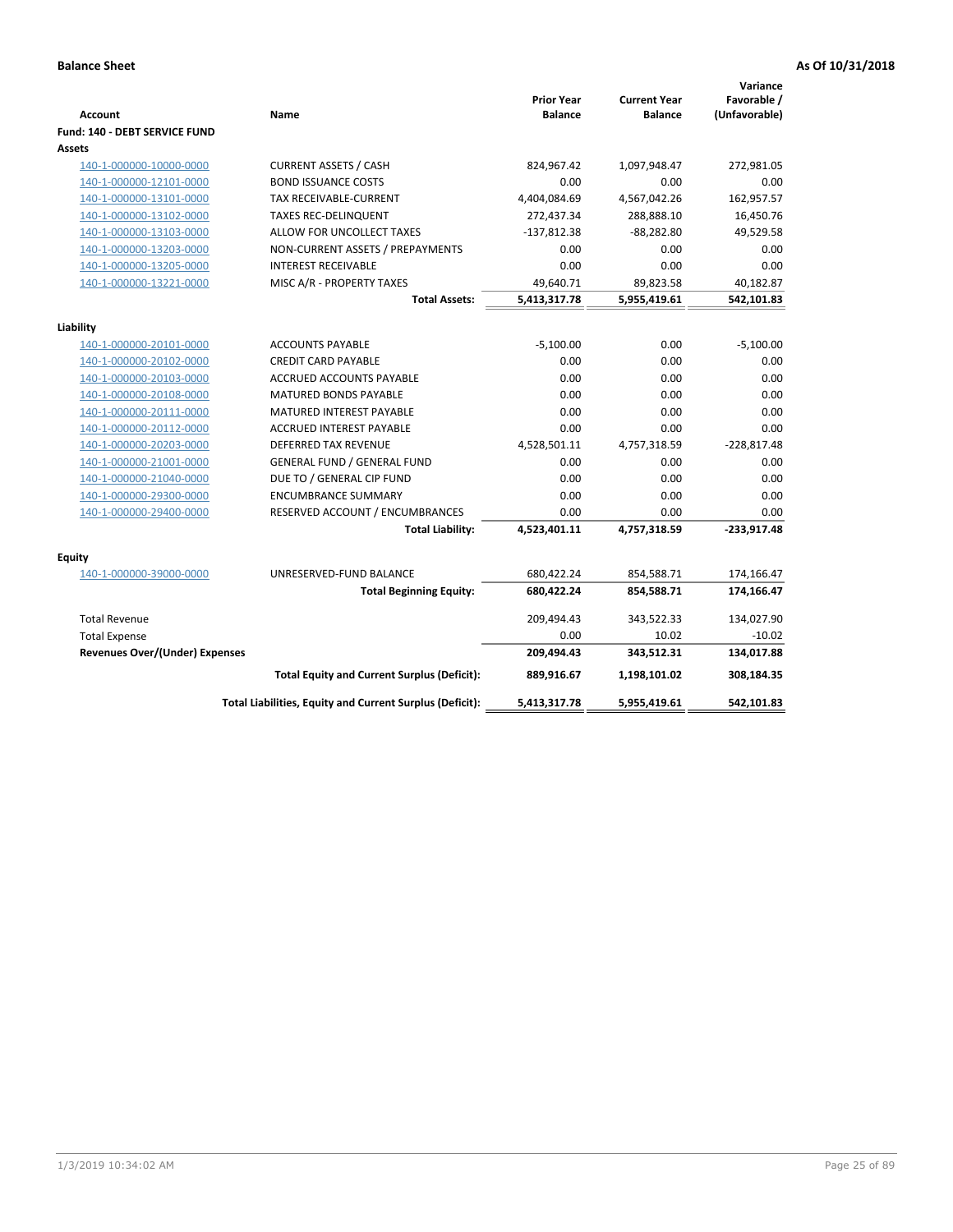|                                                     |                                                          |                                     |                                       | Variance      |
|-----------------------------------------------------|----------------------------------------------------------|-------------------------------------|---------------------------------------|---------------|
| <b>Account</b>                                      |                                                          | <b>Prior Year</b><br><b>Balance</b> | <b>Current Year</b><br><b>Balance</b> | Favorable /   |
|                                                     | Name                                                     |                                     |                                       | (Unfavorable) |
| <b>Fund: 160 - GENERAL CAPITAL IMPROVEMENT FUND</b> |                                                          |                                     |                                       |               |
| Assets                                              |                                                          |                                     |                                       |               |
| 160-1-000000-10000-0000                             | <b>CURRENT ASSETS / CASH</b><br>2002 CO'S                | 273,071.76                          | 1,334,513.13                          | 1,061,441.37  |
| 160-1-000000-11402-0000                             |                                                          | 244,888.12                          | 248,913.72                            | 4,025.60      |
| 160-1-000000-11514-0000                             | EXCHANGE BLDG - TX DAILY ACCOUNT 1157                    | 218,686.71                          | 222,351.31                            | 3,664.60      |
| 160-1-000000-11517-0000                             | <b>EXCHANGE BLDG - TX TERM</b>                           | 0.00<br>0.00                        | 0.00<br>0.00                          | 0.00          |
| 160-1-000000-11520-0000                             | <b>CERTIFICATES OF DEPOSIT</b>                           |                                     |                                       | 0.00<br>0.00  |
| 160-1-000000-11602-0000                             | 2001 CO                                                  | 0.00                                | 0.00                                  |               |
| 160-1-000000-11603-0000                             | 2001-A CO'S                                              | 74,002.81                           | 75,218.01                             | 1,215.20      |
| 160-1-000000-13201-0000                             | MISC ACCTS RECEIVABLE                                    | 6,310.76                            | 7,311.31                              | 1,000.55      |
| 160-1-000000-13205-0000                             | <b>INTEREST RECEIVABLE</b>                               | 0.00                                | 0.00                                  | 0.00          |
| 160-1-000000-14035-0000                             | DEBT SERVICE / DEBT SERVICE FUND                         | 0.00                                | 0.00                                  | 0.00          |
|                                                     | <b>Total Assets:</b>                                     | 816,960.16                          | 1,888,307.48                          | 1,071,347.32  |
| Liability                                           |                                                          |                                     |                                       |               |
| 160-1-000000-20101-0000                             | <b>ACCOUNTS PAYABLE</b>                                  | 786.04                              | 4,149.30                              | $-3,363.26$   |
| 160-1-000000-20102-0000                             | <b>CREDIT CARD PAYABLE</b>                               | 0.00                                | 0.00                                  | 0.00          |
| 160-1-000000-20103-0000                             | ACCRUED ACCOUNTS PAYABLE                                 | 0.00                                | 0.00                                  | 0.00          |
| 160-1-000000-20113-0000                             | <b>DEVELOPERS ESCROW</b>                                 | 0.00                                | 0.00                                  | 0.00          |
| 160-1-000000-20139-0000                             | <b>RETAINAGES PAYABLE</b>                                | 190,834.35                          | 64,866.71                             | 125,967.64    |
| 160-1-000000-20902-0000                             | <b>DEFERRED GRANT REVENUE</b>                            | 0.00                                | 0.00                                  | 0.00          |
| 160-1-000000-21001-0000                             | <b>GENERAL FUND / GENERAL FUND</b>                       | 0.00                                | 0.00                                  | 0.00          |
| 160-1-000000-21035-0000                             | DEBT SERVICE / DUE TO DEBT SERVICE                       | 0.00                                | 0.00                                  | 0.00          |
| 160-1-000000-21101-0000                             | ENTERPRISE / WTR/WWTR UTILITY FUND                       | 0.00                                | 0.00                                  | 0.00          |
| 160-1-000000-29300-0000                             | <b>ENCUMBRANCE SUMMARY</b>                               | 0.00                                | 0.00                                  | 0.00          |
| 160-1-000000-29400-0100                             | RESERVED ACCOUNT / ENCUMBRANCES                          | 0.00                                | 0.00                                  | 0.00          |
|                                                     | <b>Total Liability:</b>                                  | 191,620.39                          | 69,016.01                             | 122,604.38    |
|                                                     |                                                          |                                     |                                       |               |
| <b>Equity</b>                                       |                                                          |                                     |                                       |               |
| 160-1-000000-39000-0000                             | UNRESERVED-FUND BALANCE                                  | 365,973.09                          | 1,601,960.96                          | 1,235,987.87  |
|                                                     | <b>Total Beginning Equity:</b>                           | 365,973.09                          | 1,601,960.96                          | 1,235,987.87  |
| <b>Total Revenue</b>                                |                                                          | 259,425.72                          | 288,633.57                            | 29,207.85     |
| <b>Total Expense</b>                                |                                                          | 59.04                               | 71,303.06                             | $-71,244.02$  |
| <b>Revenues Over/(Under) Expenses</b>               |                                                          | 259,366.68                          | 217,330.51                            | -42,036.17    |
|                                                     | <b>Total Equity and Current Surplus (Deficit):</b>       | 625,339.77                          | 1,819,291.47                          | 1,193,951.70  |
|                                                     | Total Liabilities, Equity and Current Surplus (Deficit): | 816,960.16                          | 1,888,307.48                          | 1,071,347.32  |
|                                                     |                                                          |                                     |                                       |               |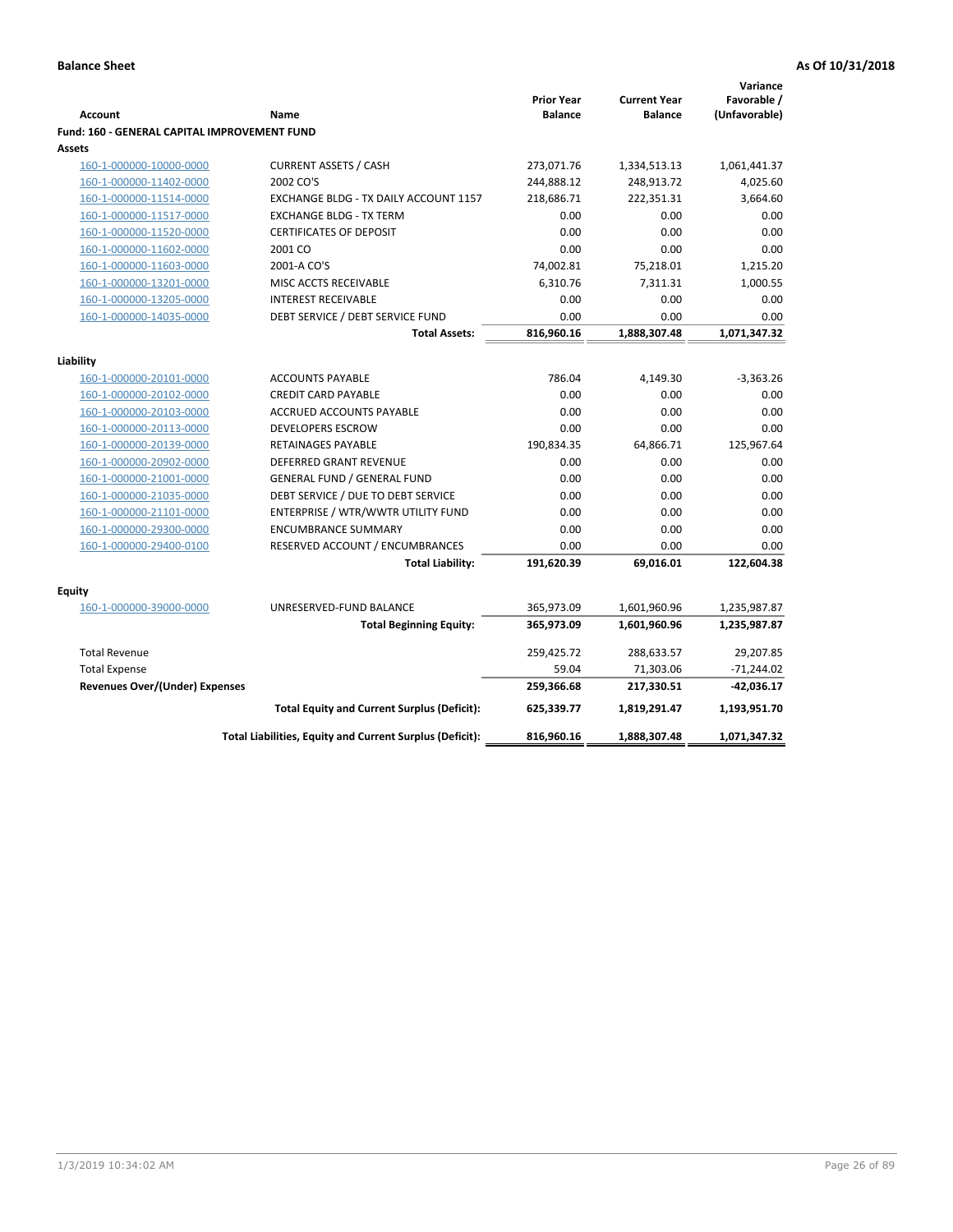| <b>Account</b>                       | <b>Name</b>                                              | <b>Prior Year</b><br><b>Balance</b> | <b>Current Year</b><br><b>Balance</b> | Variance<br>Favorable /<br>(Unfavorable) |
|--------------------------------------|----------------------------------------------------------|-------------------------------------|---------------------------------------|------------------------------------------|
| Fund: 161 - STREET CONSTRUCTION FUND |                                                          |                                     |                                       |                                          |
| <b>Assets</b>                        |                                                          |                                     |                                       |                                          |
| 161-1-000000-10000-0000              | <b>CURRENT ASSETS / CASH</b>                             | 846,160.79                          | 852,848.54                            | 6.687.75                                 |
| 161-1-000000-11003-0000              | 2010 CO'S                                                | 0.00                                | 0.00                                  | 0.00                                     |
| 161-1-000000-13205-0000              | <b>INTEREST RECEIVABLE</b>                               | 0.00                                | 0.00                                  | 0.00                                     |
| 161-1-000000-14035-0000              | DEBT SERVICE / DEBT SERVICE FUND                         | 0.00                                | 0.00                                  | 0.00                                     |
|                                      | <b>Total Assets:</b>                                     | 846,160.79                          | 852,848.54                            | 6,687.75                                 |
| Liability                            |                                                          |                                     |                                       |                                          |
| 161-1-000000-20101-0000              | <b>ACCOUNTS PAYABLE</b>                                  | 0.00                                | 0.00                                  | 0.00                                     |
| 161-1-000000-20102-0000              | <b>CREDIT CARD PAYABLE</b>                               | 0.00                                | 0.00                                  | 0.00                                     |
| 161-1-000000-20103-0000              | <b>ACCRUED ACCOUNTS PAYABLE</b>                          | 0.00                                | 0.00                                  | 0.00                                     |
| 161-1-000000-20139-0000              | <b>RETAINAGES PAYABLE</b>                                | 0.00                                | 0.00                                  | 0.00                                     |
| 161-1-000000-21001-0000              | <b>GENERAL FUND / GENERAL FUND</b>                       | 0.00                                | 0.00                                  | 0.00                                     |
| 161-1-000000-21035-0000              | DEBT SERVICE / DUE TO DEBT SERVICE                       | 0.00                                | 0.00                                  | 0.00                                     |
| 161-1-000000-29300-0000              | <b>ENCUMBRANCE SUMMARY</b>                               | 0.00                                | 0.00                                  | 0.00                                     |
| 161-1-000000-29400-0100              | RESERVED ACCOUNT / ENCUMBRANCES                          | 0.00                                | 0.00                                  | 0.00                                     |
|                                      | <b>Total Liability:</b>                                  | 0.00                                | 0.00                                  | 0.00                                     |
| <b>Equity</b>                        |                                                          |                                     |                                       |                                          |
| 161-1-000000-39000-0000              | UNRESERVED-FUND BALANCE                                  | 846,099.12                          | 852,048.74                            | 5,949.62                                 |
|                                      | <b>Total Beginning Equity:</b>                           | 846,099.12                          | 852,048.74                            | 5,949.62                                 |
| <b>Total Revenue</b>                 |                                                          | 61.67                               | 808.39                                | 746.72                                   |
| <b>Total Expense</b>                 |                                                          | 0.00                                | 8.59                                  | $-8.59$                                  |
| Revenues Over/(Under) Expenses       |                                                          | 61.67                               | 799.80                                | 738.13                                   |
|                                      | <b>Total Equity and Current Surplus (Deficit):</b>       | 846,160.79                          | 852,848.54                            | 6,687.75                                 |
|                                      | Total Liabilities, Equity and Current Surplus (Deficit): | 846,160.79                          | 852,848.54                            | 6.687.75                                 |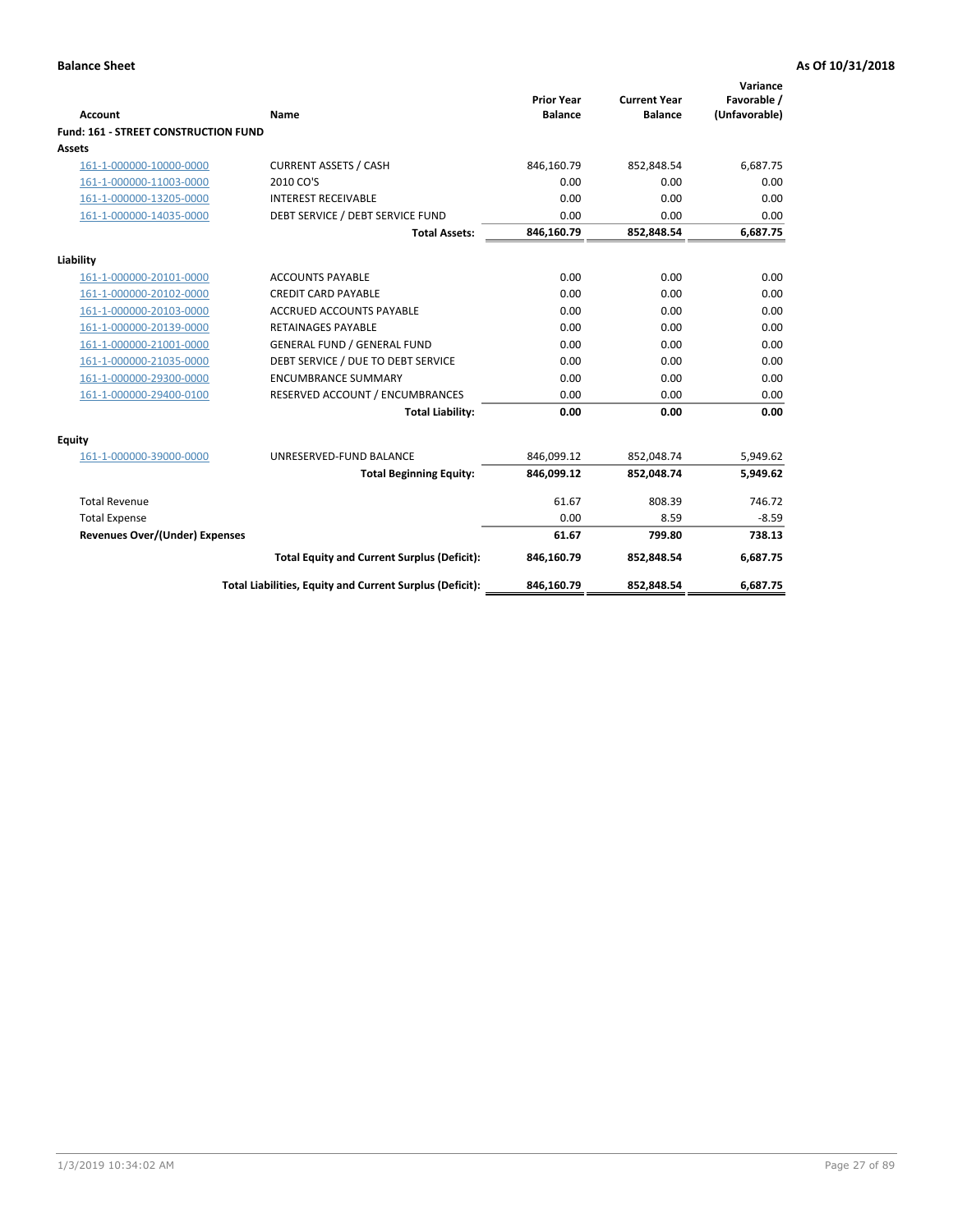|                                                 |                                                          | <b>Prior Year</b><br><b>Balance</b> | <b>Current Year</b> | Variance<br>Favorable / |
|-------------------------------------------------|----------------------------------------------------------|-------------------------------------|---------------------|-------------------------|
| <b>Account</b>                                  | Name                                                     |                                     | <b>Balance</b>      | (Unfavorable)           |
| <b>Fund: 162 - GRAHAM PARK RENOVATIONS FUND</b> |                                                          |                                     |                     |                         |
| <b>Assets</b>                                   |                                                          |                                     |                     |                         |
| 162-1-000000-10000-0000                         | <b>CURRENT ASSETS / CASH</b>                             | 0.00                                | 0.00                | 0.00                    |
| 162-1-000000-13201-0000                         | MISC ACCTS RECEIVABLE                                    | 0.00                                | 0.00                | 0.00                    |
|                                                 | <b>Total Assets:</b>                                     | 0.00                                | 0.00                | 0.00                    |
| Liability                                       |                                                          |                                     |                     |                         |
| 162-1-000000-20101-0000                         | <b>ACCOUNTS PAYABLE</b>                                  | 0.00                                | 0.00                | 0.00                    |
| 162-1-000000-20139-0000                         | <b>RETAINAGES PAYABLE</b>                                | 0.00                                | 0.00                | 0.00                    |
| 162-1-000000-20202-0000                         | <b>DEFERRED REVENUE</b>                                  | 0.00                                | 0.00                | 0.00                    |
| 162-1-000000-29300-0000                         | <b>ENCUMBRANCE SUMMARY</b>                               | 0.00                                | 0.00                | 0.00                    |
| 162-1-000000-29400-0000                         | RESERVED ACCOUNT / ENCUMBRANCES                          | 0.00                                | 0.00                | 0.00                    |
|                                                 | <b>Total Liability:</b>                                  | 0.00                                | 0.00                | 0.00                    |
| Equity                                          |                                                          |                                     |                     |                         |
| 162-1-000000-39000-0000                         | UNRESERVED-FUND BALANCE                                  | 0.00                                | 0.00                | 0.00                    |
|                                                 | <b>Total Beginning Equity:</b>                           | 0.00                                | 0.00                | 0.00                    |
| <b>Total Revenue</b>                            |                                                          | 0.00                                | 0.00                | 0.00                    |
| <b>Total Expense</b>                            |                                                          | 0.00                                | 0.00                | 0.00                    |
| Revenues Over/(Under) Expenses                  |                                                          | 0.00                                | 0.00                | 0.00                    |
|                                                 | <b>Total Equity and Current Surplus (Deficit):</b>       | 0.00                                | 0.00                | 0.00                    |
|                                                 | Total Liabilities, Equity and Current Surplus (Deficit): | 0.00                                | 0.00                | 0.00                    |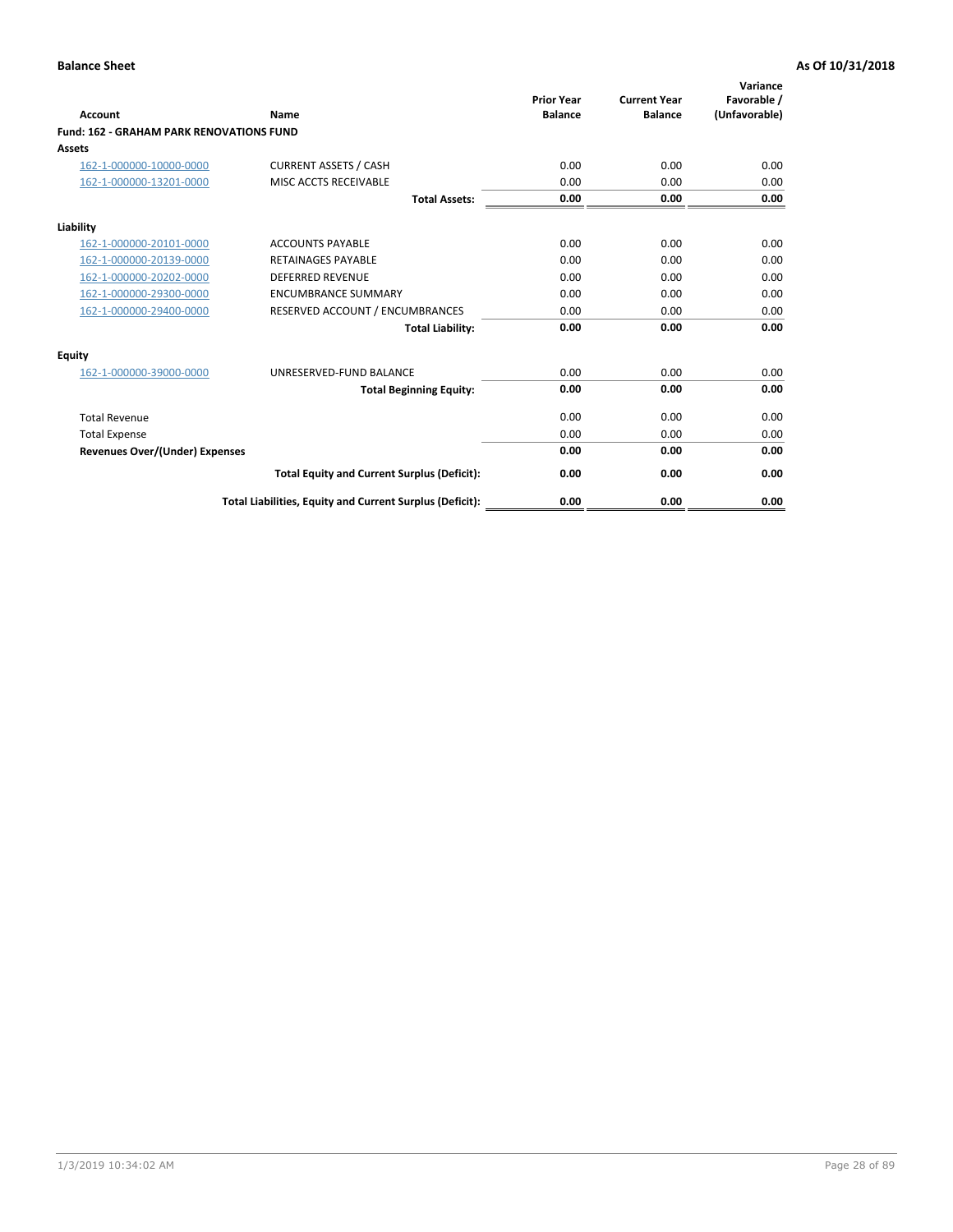|                                              |                                                          | <b>Prior Year</b> | <b>Current Year</b> | Variance<br>Favorable / |
|----------------------------------------------|----------------------------------------------------------|-------------------|---------------------|-------------------------|
| <b>Account</b>                               | Name                                                     | <b>Balance</b>    | <b>Balance</b>      | (Unfavorable)           |
| <b>Fund: 163 - SECO STIMULAS BLOCK GRANT</b> |                                                          |                   |                     |                         |
| Assets                                       |                                                          |                   |                     |                         |
| 163-1-000000-10000-0000                      | <b>CURRENT ASSETS / CASH</b>                             | 0.00              | 0.00                | 0.00                    |
| 163-1-000000-13201-0000                      | MISC ACCTS RECEIVABLE                                    | 0.00              | 0.00                | 0.00                    |
| 163-1-000000-13205-0000                      | <b>INTEREST RECEIVABLE</b>                               | 0.00              | 0.00                | 0.00                    |
|                                              | <b>Total Assets:</b>                                     | 0.00              | 0.00                | 0.00                    |
| Liability                                    |                                                          |                   |                     |                         |
| 163-1-000000-20101-0000                      | <b>ACCOUNTS PAYABLE</b>                                  | 0.00              | 0.00                | 0.00                    |
| 163-1-000000-20102-0000                      | <b>CREDIT CARD PAYABLE</b>                               | 0.00              | 0.00                | 0.00                    |
| 163-1-000000-20103-0000                      | <b>ACCRUED ACCOUNTS PAYABLE</b>                          | 0.00              | 0.00                | 0.00                    |
| 163-1-000000-20139-0000                      | <b>RETAINAGES PAYABLE</b>                                | 0.00              | 0.00                | 0.00                    |
| 163-1-000000-20902-0000                      | <b>DEFERRED GRANT REVENUE</b>                            | 0.00              | 0.00                | 0.00                    |
| 163-1-000000-29300-0000                      | <b>ENCUMBRANCE SUMMARY</b>                               | 0.00              | 0.00                | 0.00                    |
| 163-1-000000-29400-0100                      | RESERVED ACCOUNT / ENCUMBRANCES                          | 0.00              | 0.00                | 0.00                    |
|                                              | <b>Total Liability:</b>                                  | 0.00              | 0.00                | 0.00                    |
| <b>Equity</b>                                |                                                          |                   |                     |                         |
| 163-1-000000-39000-0000                      | UNRESERVED-FUND BALANCE                                  | 0.00              | 0.00                | 0.00                    |
|                                              | <b>Total Beginning Equity:</b>                           | 0.00              | 0.00                | 0.00                    |
| <b>Total Revenue</b>                         |                                                          | 0.00              | 0.00                | 0.00                    |
| <b>Total Expense</b>                         |                                                          | 0.00              | 0.00                | 0.00                    |
| Revenues Over/(Under) Expenses               |                                                          | 0.00              | 0.00                | 0.00                    |
|                                              | <b>Total Equity and Current Surplus (Deficit):</b>       | 0.00              | 0.00                | 0.00                    |
|                                              | Total Liabilities, Equity and Current Surplus (Deficit): | 0.00              | 0.00                | 0.00                    |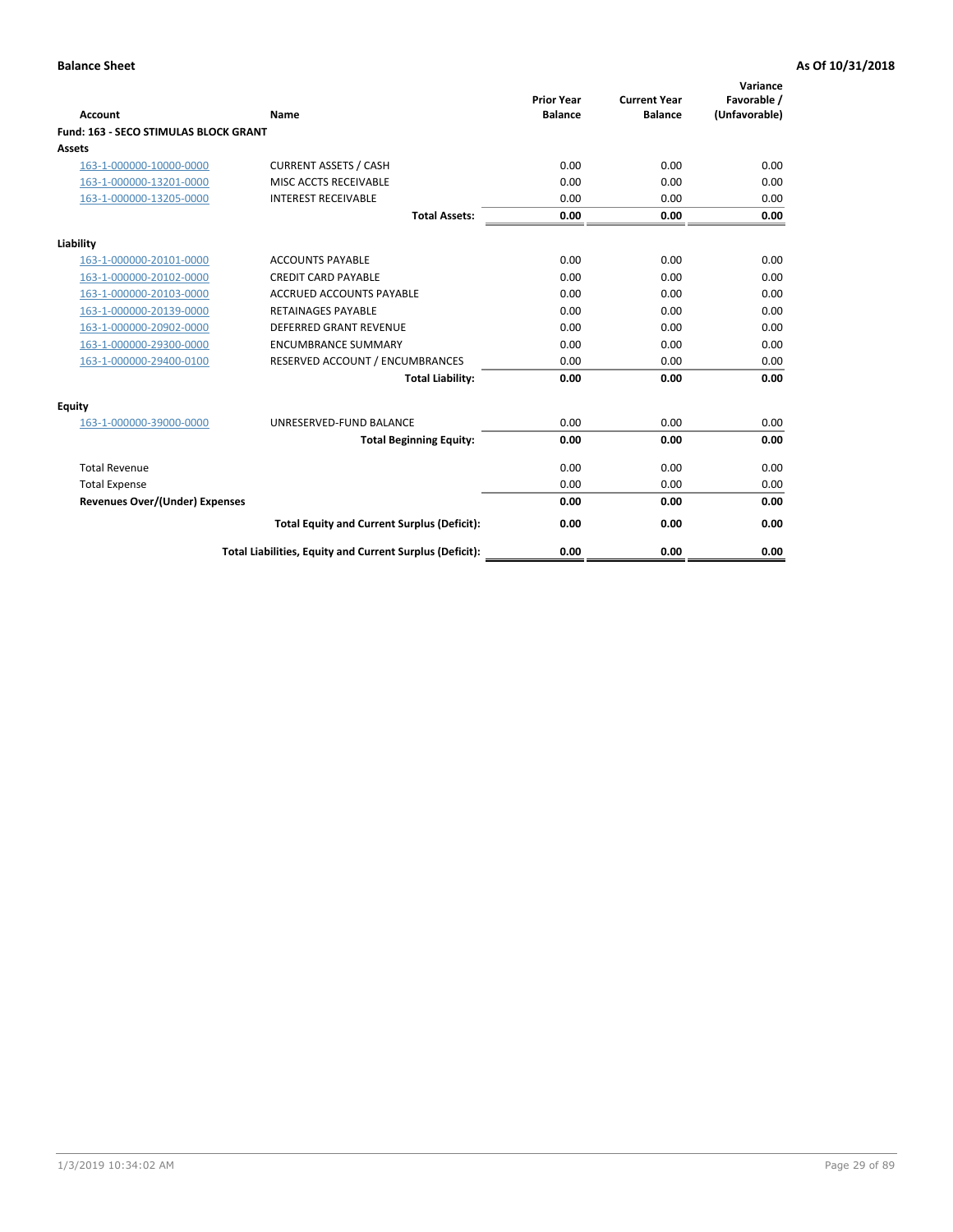| <b>Account</b>                        | <b>Name</b>                                              | <b>Prior Year</b><br><b>Balance</b> | <b>Current Year</b><br><b>Balance</b> | Variance<br>Favorable /<br>(Unfavorable) |
|---------------------------------------|----------------------------------------------------------|-------------------------------------|---------------------------------------|------------------------------------------|
| Fund: 164 - 2013 CO CAPITAL FUND      |                                                          |                                     |                                       |                                          |
| Assets                                |                                                          |                                     |                                       |                                          |
| 164-1-000000-10000-0000               | <b>CURRENT ASSETS / CASH</b>                             | 31,659.41                           | 31,909.64                             | 250.23                                   |
| 164-1-000000-11508-0000               | 2013 CO'S PROJ CONST                                     | 1,987.43                            | 2,020.74                              | 33.31                                    |
| 164-1-000000-11509-0000               | 2013 CO'S DEBT SERVICE                                   | 0.00                                | 0.00                                  | 0.00                                     |
| 164-1-000000-13205-0000               | <b>INTEREST RECEIVABLE</b>                               | 0.00                                | 0.00                                  | 0.00                                     |
| 164-1-000000-14035-0000               | DEBT SERVICE / DEBT SERVICE FUND                         | 0.00                                | 0.00                                  | 0.00                                     |
|                                       | <b>Total Assets:</b>                                     | 33,646.84                           | 33,930.38                             | 283.54                                   |
| Liability                             |                                                          |                                     |                                       |                                          |
| 164-1-000000-20101-0000               | <b>ACCOUNTS PAYABLE</b>                                  | 0.00                                | 0.00                                  | 0.00                                     |
| 164-1-000000-20102-0000               | <b>CREDIT CARD PAYABLE</b>                               | 0.00                                | 0.00                                  | 0.00                                     |
| 164-1-000000-20103-0000               | <b>ACCRUED ACCOUNTS PAYABLE</b>                          | 0.00                                | 0.00                                  | 0.00                                     |
| 164-1-000000-20139-0000               | RETAINAGES PAYABLE                                       | 0.00                                | 0.00                                  | 0.00                                     |
| 164-1-000000-21001-0000               | <b>GENERAL FUND / GENERAL FUND</b>                       | 0.00                                | 0.00                                  | 0.00                                     |
| 164-1-000000-21035-0000               | DEBT SERVICE / DUE TO DEBT SERVICE                       | 0.00                                | 0.00                                  | 0.00                                     |
| 164-1-000000-29300-0000               | <b>ENCUMBRANCE SUMMARY</b>                               | 0.00                                | 0.00                                  | 0.00                                     |
| 164-1-000000-29400-0100               | RESERVED ACCOUNT / ENCUMBRANCES                          | 0.00                                | 0.00                                  | 0.00                                     |
|                                       | <b>Total Liability:</b>                                  | 0.00                                | 0.00                                  | 0.00                                     |
| Equity                                |                                                          |                                     |                                       |                                          |
| 164-1-000000-39000-0000               | UNRESERVED-FUND BALANCE                                  | 33,642.76                           | 33,896.76                             | 254.00                                   |
|                                       | <b>Total Beginning Equity:</b>                           | 33,642.76                           | 33,896.76                             | 254.00                                   |
| <b>Total Revenue</b>                  |                                                          | 4.08                                | 33.94                                 | 29.86                                    |
| <b>Total Expense</b>                  |                                                          | 0.00                                | 0.32                                  | $-0.32$                                  |
| <b>Revenues Over/(Under) Expenses</b> |                                                          | 4.08                                | 33.62                                 | 29.54                                    |
|                                       | <b>Total Equity and Current Surplus (Deficit):</b>       | 33,646.84                           | 33,930.38                             | 283.54                                   |
|                                       | Total Liabilities, Equity and Current Surplus (Deficit): | 33,646.84                           | 33,930.38                             | 283.54                                   |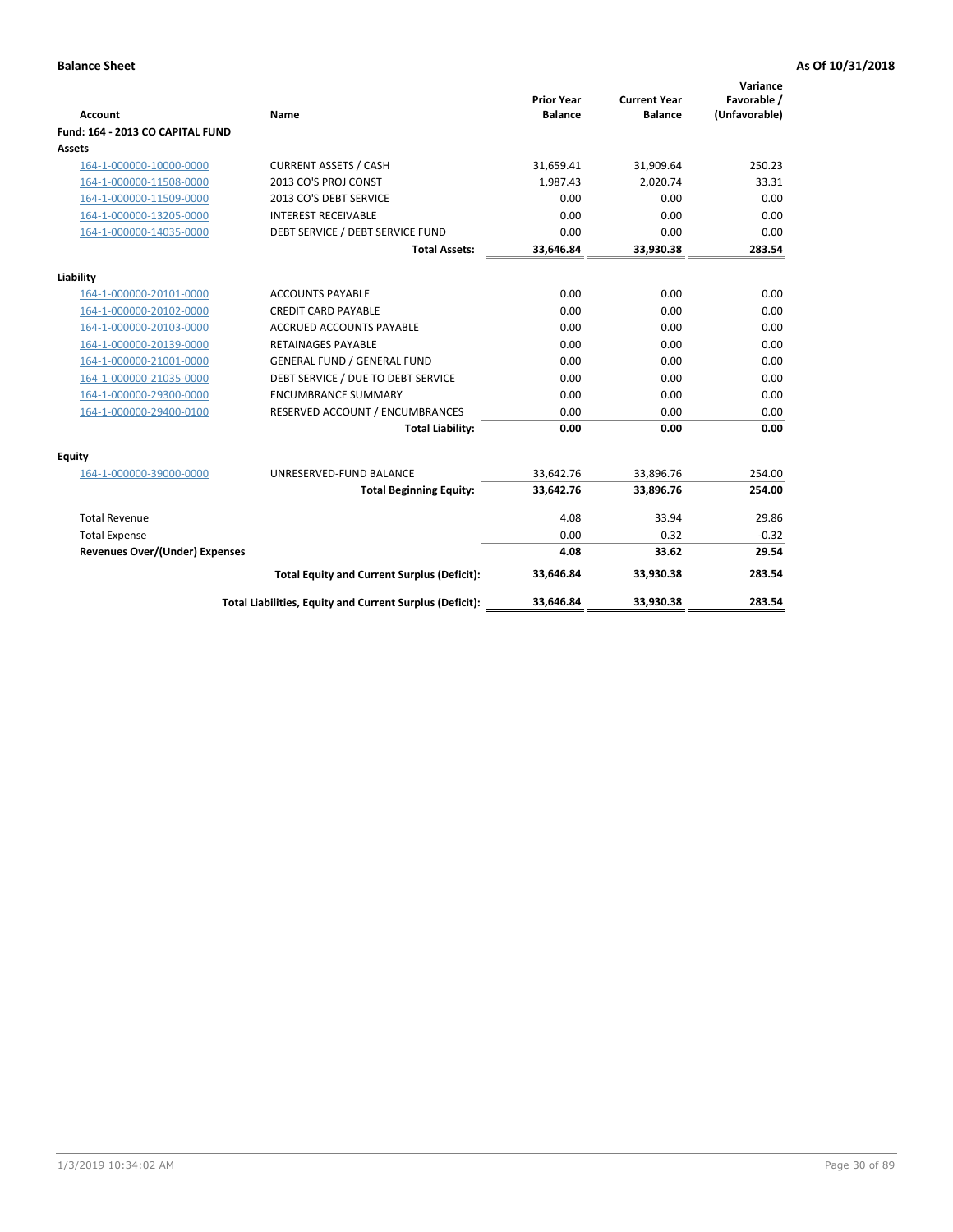| <b>Account</b>                        | Name                                                     | <b>Prior Year</b><br><b>Balance</b> | <b>Current Year</b><br><b>Balance</b> | Variance<br>Favorable /<br>(Unfavorable) |
|---------------------------------------|----------------------------------------------------------|-------------------------------------|---------------------------------------|------------------------------------------|
| Fund: 165 - 2014 GO FUND              |                                                          |                                     |                                       |                                          |
| Assets                                |                                                          |                                     |                                       |                                          |
| 165-1-000000-10000-0000               | <b>CURRENT ASSETS / CASH</b>                             | $-8,613.63$                         | $-8,613.63$                           | 0.00                                     |
| 165-1-000000-11003-0000               | 2010 CO'S                                                | 0.00                                | 0.00                                  | 0.00                                     |
| 165-1-000000-11202-0000               | 2014 GO STREET BONDS                                     | 0.00                                | 0.00                                  | 0.00                                     |
| 165-1-000000-11511-0000               | 2015 GO PROJECT CONSTRUCTION                             | 764,901.49                          | 777,719.16                            | 12,817.67                                |
| 165-1-000000-11520-0000               | <b>CERTIFICATES OF DEPOSIT</b>                           | 0.00                                | 0.00                                  | 0.00                                     |
| 165-1-000000-11530-0000               | <b>TexasTERM CP</b>                                      | 0.00                                | 0.00                                  | 0.00                                     |
| 165-1-000000-13201-0000               | MISC ACCTS RECEIVABLE                                    | 0.00                                | 0.00                                  | 0.00                                     |
| 165-1-000000-13205-0000               | <b>INTEREST RECEIVABLE</b>                               | 0.00                                | 0.00                                  | 0.00                                     |
| 165-1-000000-14035-0000               | DEBT SERVICE / DEBT SERVICE FUND                         | 0.00                                | 0.00                                  | 0.00                                     |
|                                       | <b>Total Assets:</b>                                     | 756,287.86                          | 769,105.53                            | 12,817.67                                |
| Liability                             |                                                          |                                     |                                       |                                          |
| 165-1-000000-20101-0000               | <b>ACCOUNTS PAYABLE</b>                                  | 0.00                                | 0.00                                  | 0.00                                     |
| 165-1-000000-20102-0000               | <b>CREDIT CARD PAYABLE</b>                               | 0.00                                | 0.00                                  | 0.00                                     |
| 165-1-000000-20103-0000               | <b>ACCRUED ACCOUNTS PAYABLE</b>                          | 0.00                                | 0.00                                  | 0.00                                     |
| 165-1-000000-20139-0000               | <b>RETAINAGES PAYABLE</b>                                | 0.00                                | 0.00                                  | 0.00                                     |
| 165-1-000000-21001-0000               | <b>GENERAL FUND / GENERAL FUND</b>                       | 0.00                                | 0.00                                  | 0.00                                     |
| 165-1-000000-21035-0000               | DEBT SERVICE / DUE TO DEBT SERVICE                       | 0.00                                | 0.00                                  | 0.00                                     |
| 165-1-000000-29300-0000               | <b>ENCUMBRANCE SUMMARY</b>                               | 0.00                                | 0.00                                  | 0.00                                     |
| 165-1-000000-29400-0100               | RESERVED ACCOUNT / ENCUMBRANCES                          | 0.00                                | 0.00                                  | 0.00                                     |
|                                       | <b>Total Liability:</b>                                  | 0.00                                | 0.00                                  | 0.00                                     |
| Equity                                |                                                          |                                     |                                       |                                          |
| 165-1-000000-39000-0000               | UNRESERVED-FUND BALANCE                                  | 755,496.40                          | 767,685.84                            | 12,189.44                                |
|                                       | <b>Total Beginning Equity:</b>                           | 755,496.40                          | 767,685.84                            | 12,189.44                                |
| <b>Total Revenue</b>                  |                                                          | 791.46                              | 1,419.69                              | 628.23                                   |
| <b>Total Expense</b>                  |                                                          | 0.00                                | 0.00                                  | 0.00                                     |
| <b>Revenues Over/(Under) Expenses</b> |                                                          | 791.46                              | 1,419.69                              | 628.23                                   |
|                                       | <b>Total Equity and Current Surplus (Deficit):</b>       | 756,287.86                          | 769,105.53                            | 12,817.67                                |
|                                       | Total Liabilities, Equity and Current Surplus (Deficit): | 756,287.86                          | 769,105.53                            | 12.817.67                                |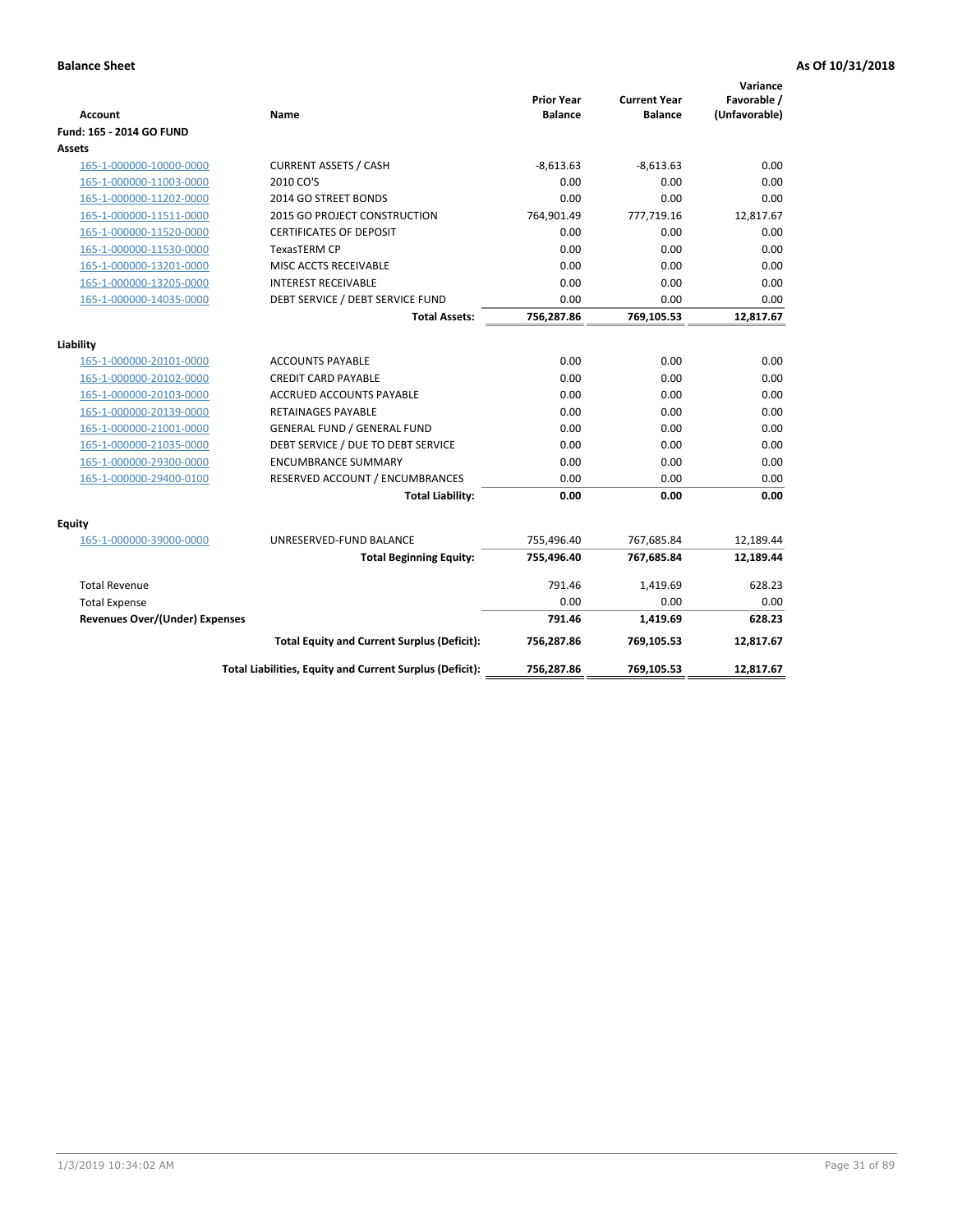|                                                       |                                                          | <b>Prior Year</b> | <b>Current Year</b> | Variance<br>Favorable / |
|-------------------------------------------------------|----------------------------------------------------------|-------------------|---------------------|-------------------------|
| Account                                               | Name                                                     | <b>Balance</b>    | <b>Balance</b>      | (Unfavorable)           |
| Fund: 170 - LAW ENFORCEMENT GRANT - CAPITAL PURCHASES |                                                          |                   |                     |                         |
| <b>Assets</b>                                         |                                                          |                   |                     |                         |
| 170-1-000000-10000-0000                               | <b>CURRENT ASSETS / CASH</b>                             | 194.66            | 0.00                | $-194.66$               |
| 170-1-000000-13201-0000                               | MISC ACCTS RECEIVABLE                                    | 0.00              | 0.00                | 0.00                    |
|                                                       | <b>Total Assets:</b>                                     | 194.66            | 0.00                | $-194.66$               |
| Liability                                             |                                                          |                   |                     |                         |
| 170-1-000000-20101-0000                               | <b>ACCOUNTS PAYABLE</b>                                  | 0.00              | 0.00                | 0.00                    |
| 170-1-000000-20102-0000                               | <b>CREDIT CARD PAYABLE</b>                               | 0.00              | 0.00                | 0.00                    |
| 170-1-000000-20103-0000                               | <b>ACCRUED ACCOUNTS PAYABLE</b>                          | 0.00              | 0.00                | 0.00                    |
| 170-1-000000-20902-0000                               | <b>DEFERRED GRANT REVENUE</b>                            | 0.00              | 0.00                | 0.00                    |
| 170-1-000000-21001-0000                               | <b>GENERAL FUND / GENERAL FUND</b>                       | 0.00              | 0.00                | 0.00                    |
| 170-1-000000-24004-0000                               | <b>INTEREST PAYABLE ON DEP</b>                           | 0.00              | 0.00                | 0.00                    |
| 170-1-000000-29300-0000                               | <b>ENCUMBRANCE SUMMARY</b>                               | 0.00              | 0.00                | 0.00                    |
| 170-1-000000-29400-0000                               | RESERVED ACCOUNT / ENCUMBRANCES                          | 0.00              | 0.00                | 0.00                    |
|                                                       | <b>Total Liability:</b>                                  | 0.00              | 0.00                | 0.00                    |
| <b>Equity</b>                                         |                                                          |                   |                     |                         |
| 170-1-000000-39000-0000                               | UNRESERVED-FUND BALANCE                                  | 194.66            | 0.00                | $-194.66$               |
|                                                       | <b>Total Beginning Equity:</b>                           | 194.66            | 0.00                | $-194.66$               |
| <b>Total Revenue</b>                                  |                                                          | 0.00              | 0.00                | 0.00                    |
| <b>Total Expense</b>                                  |                                                          | 0.00              | 0.00                | 0.00                    |
| <b>Revenues Over/(Under) Expenses</b>                 |                                                          | 0.00              | 0.00                | 0.00                    |
|                                                       | <b>Total Equity and Current Surplus (Deficit):</b>       | 194.66            | 0.00                | $-194.66$               |
|                                                       | Total Liabilities, Equity and Current Surplus (Deficit): | 194.66            | 0.00                | $-194.66$               |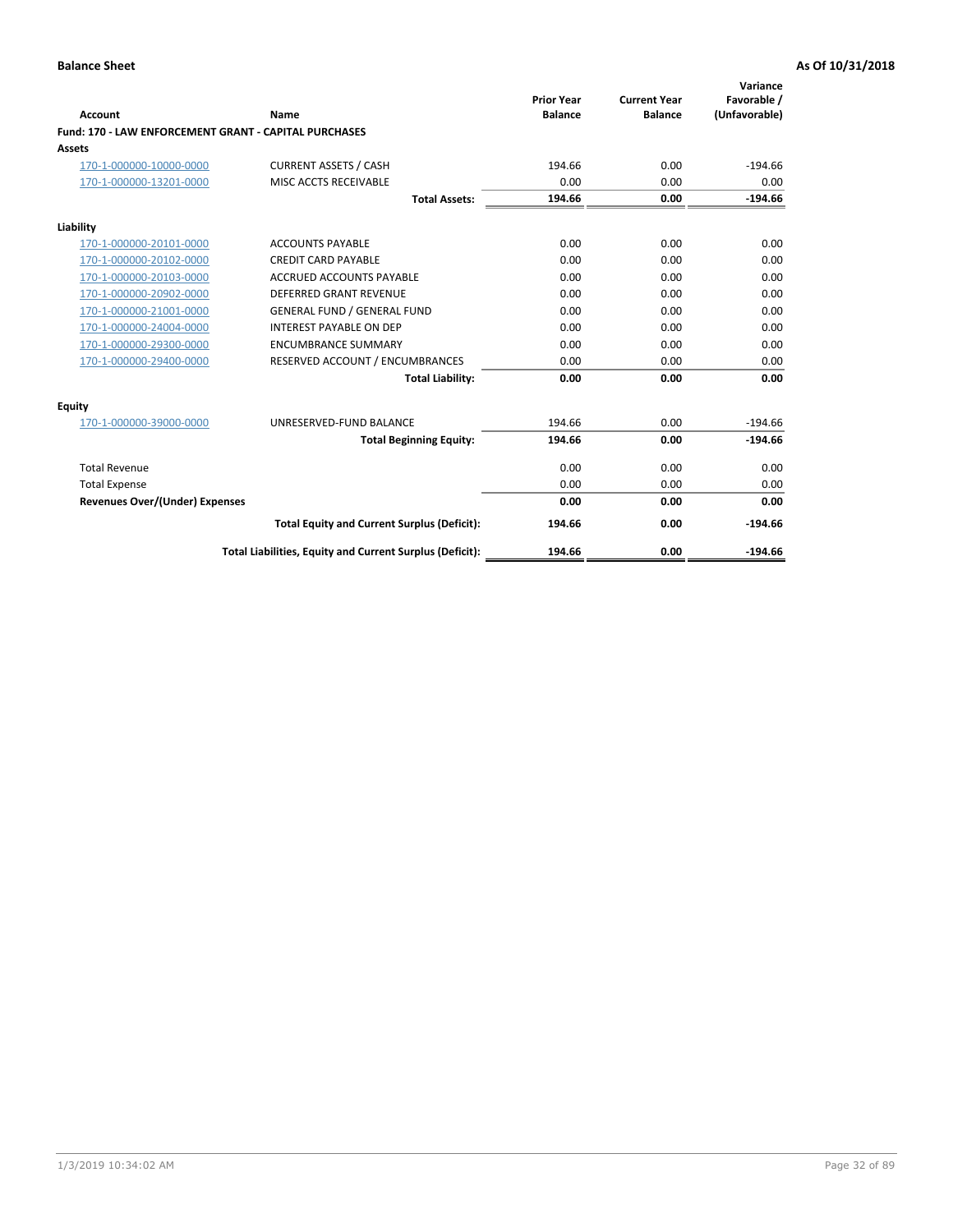|                                                |                                                          | <b>Prior Year</b> | <b>Current Year</b> | Variance<br>Favorable / |
|------------------------------------------------|----------------------------------------------------------|-------------------|---------------------|-------------------------|
| <b>Account</b>                                 | Name                                                     | <b>Balance</b>    | <b>Balance</b>      | (Unfavorable)           |
| <b>Fund: 171 - MAIN STREET SPECIAL REVENUE</b> |                                                          |                   |                     |                         |
| <b>Assets</b>                                  |                                                          |                   |                     |                         |
| 171-1-000000-10000-0000                        | <b>CURRENT ASSETS / CASH</b>                             | 32,500.28         | 7,977.21            | $-24,523.07$            |
| 171-1-000000-13201-0000                        | MISC ACCTS RECEIVABLE                                    | 0.00              | 0.00                | 0.00                    |
| 171-1-000000-13205-0000                        | <b>INTEREST RECEIVABLE</b>                               | 0.00              | 0.00                | 0.00                    |
|                                                | <b>Total Assets:</b>                                     | 32.500.28         | 7,977.21            | $-24.523.07$            |
| Liability                                      |                                                          |                   |                     |                         |
| 171-1-000000-20101-0000                        | <b>ACCOUNTS PAYABLE</b>                                  | 0.00              | 0.00                | 0.00                    |
| 171-1-000000-20102-0000                        | <b>CREDIT CARD PAYABLE</b>                               | 0.00              | 0.00                | 0.00                    |
| 171-1-000000-20103-0000                        | <b>ACCRUED ACCOUNTS PAYABLE</b>                          | 0.00              | 0.00                | 0.00                    |
| 171-1-000000-20139-0000                        | <b>RETAINAGES PAYABLE</b>                                | 0.00              | 0.00                | 0.00                    |
| 171-1-000000-20902-0000                        | DEFERRED GRANT REVENUE                                   | 0.00              | 0.00                | 0.00                    |
| 171-1-000000-29300-0000                        | <b>ENCUMBRANCE SUMMARY</b>                               | 0.00              | 0.00                | 0.00                    |
| 171-1-000000-29400-0100                        | RESERVED ACCOUNT / ENCUMBRANCES                          | 0.00              | 0.00                | 0.00                    |
|                                                | <b>Total Liability:</b>                                  | 0.00              | 0.00                | 0.00                    |
| <b>Equity</b>                                  |                                                          |                   |                     |                         |
| 171-1-000000-39000-0000                        | UNRESERVED-FUND BALANCE                                  | 35,933.28         | 9,077.21            | $-26,856.07$            |
|                                                | <b>Total Beginning Equity:</b>                           | 35,933.28         | 9.077.21            | $-26,856.07$            |
| <b>Total Revenue</b>                           |                                                          | 0.00              | 0.00                | 0.00                    |
| <b>Total Expense</b>                           |                                                          | 3,433.00          | 1,100.00            | 2,333.00                |
| <b>Revenues Over/(Under) Expenses</b>          |                                                          | $-3,433.00$       | $-1,100.00$         | 2,333.00                |
|                                                | <b>Total Equity and Current Surplus (Deficit):</b>       | 32,500.28         | 7,977.21            | $-24,523.07$            |
|                                                | Total Liabilities, Equity and Current Surplus (Deficit): | 32,500.28         | 7,977.21            | $-24,523.07$            |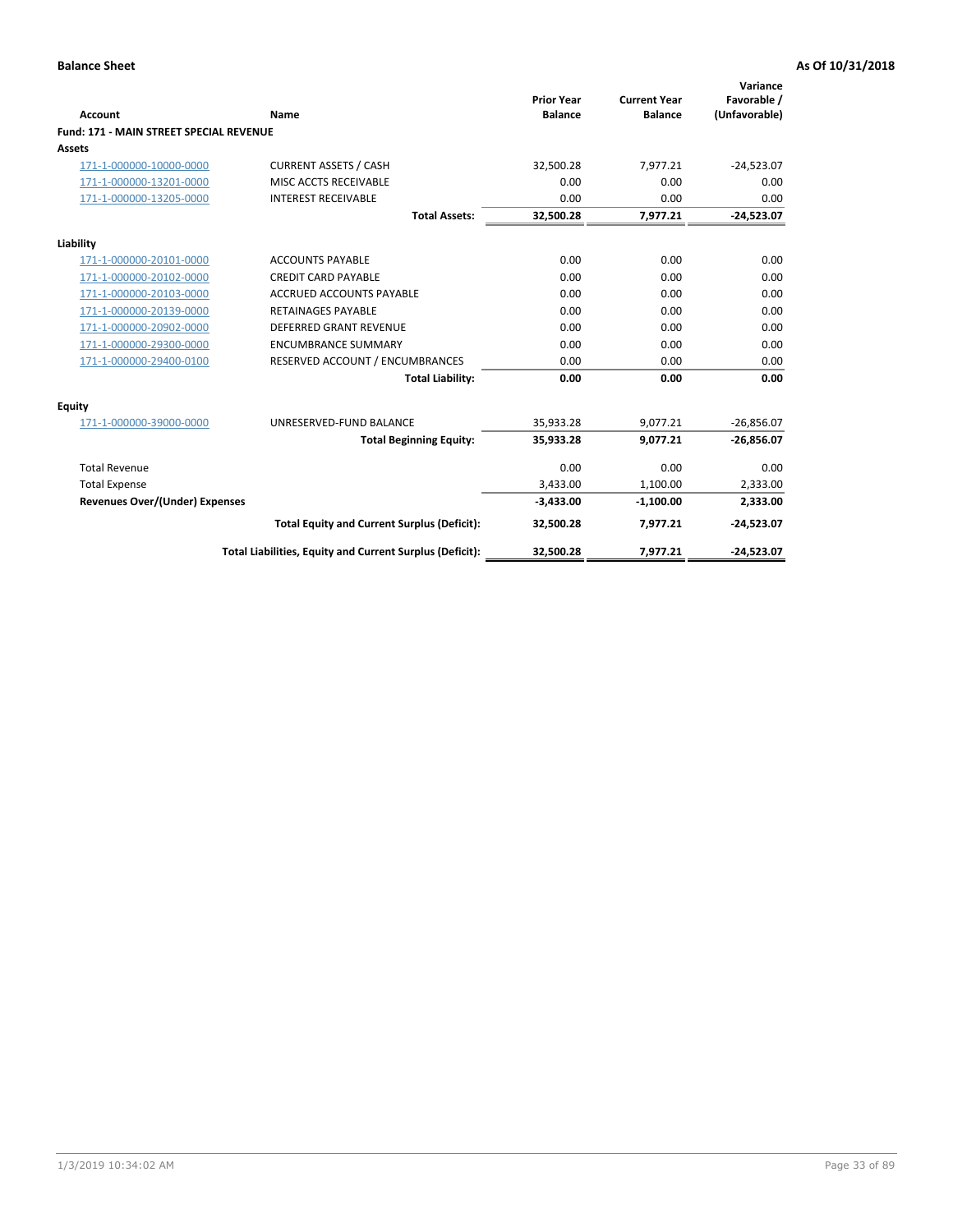|                                      |                                                          | <b>Prior Year</b> | <b>Current Year</b> | Variance<br>Favorable / |
|--------------------------------------|----------------------------------------------------------|-------------------|---------------------|-------------------------|
| <b>Account</b>                       | Name                                                     | <b>Balance</b>    | <b>Balance</b>      | (Unfavorable)           |
| <b>Fund: 172 - MINOR GRANTS FUND</b> |                                                          |                   |                     |                         |
| <b>Assets</b>                        |                                                          |                   |                     |                         |
| 172-1-000000-10000-0000              | <b>CURRENT ASSETS / CASH</b>                             | 493.86            | 2,095.10            | 1,601.24                |
| 172-1-000000-13201-0000              | MISC ACCTS RECEIVABLE                                    | 0.00              | 1.464.00            | 1,464.00                |
| 172-1-000000-13205-0000              | <b>INTEREST RECEIVABLE</b>                               | 0.00              | 0.00                | 0.00                    |
|                                      | <b>Total Assets:</b>                                     | 493.86            | 3,559.10            | 3,065.24                |
| Liability                            |                                                          |                   |                     |                         |
| 172-1-000000-20101-0000              | <b>ACCOUNTS PAYABLE</b>                                  | 0.00              | 0.00                | 0.00                    |
| 172-1-000000-20102-0000              | <b>CREDIT CARD PAYABLE</b>                               | 0.00              | 0.00                | 0.00                    |
| 172-1-000000-20103-0000              | <b>ACCRUED ACCOUNTS PAYABLE</b>                          | 0.00              | 0.00                | 0.00                    |
| 172-1-000000-20902-0000              | DEFERRED GRANT REVENUE                                   | 0.00              | 0.00                | 0.00                    |
| 172-1-000000-29300-0000              | <b>ENCUMBRANCE SUMMARY</b>                               | 0.00              | 0.00                | 0.00                    |
| 172-1-000000-29400-0000              | RESERVED ACCOUNT / ENCUMBRANCES                          | 0.00              | 0.00                | 0.00                    |
|                                      | <b>Total Liability:</b>                                  | 0.00              | 0.00                | 0.00                    |
| Equity                               |                                                          |                   |                     |                         |
| 172-1-000000-39000-0000              | UNRESERVED-FUND BALANCE                                  | 493.86            | 3,559.10            | 3,065.24                |
|                                      | <b>Total Beginning Equity:</b>                           | 493.86            | 3,559.10            | 3,065.24                |
| <b>Total Revenue</b>                 |                                                          | 0.00              | 0.00                | 0.00                    |
| <b>Total Expense</b>                 |                                                          | 0.00              | 0.00                | 0.00                    |
| Revenues Over/(Under) Expenses       |                                                          | 0.00              | 0.00                | 0.00                    |
|                                      | <b>Total Equity and Current Surplus (Deficit):</b>       | 493.86            | 3,559.10            | 3,065.24                |
|                                      | Total Liabilities, Equity and Current Surplus (Deficit): | 493.86            | 3,559.10            | 3,065.24                |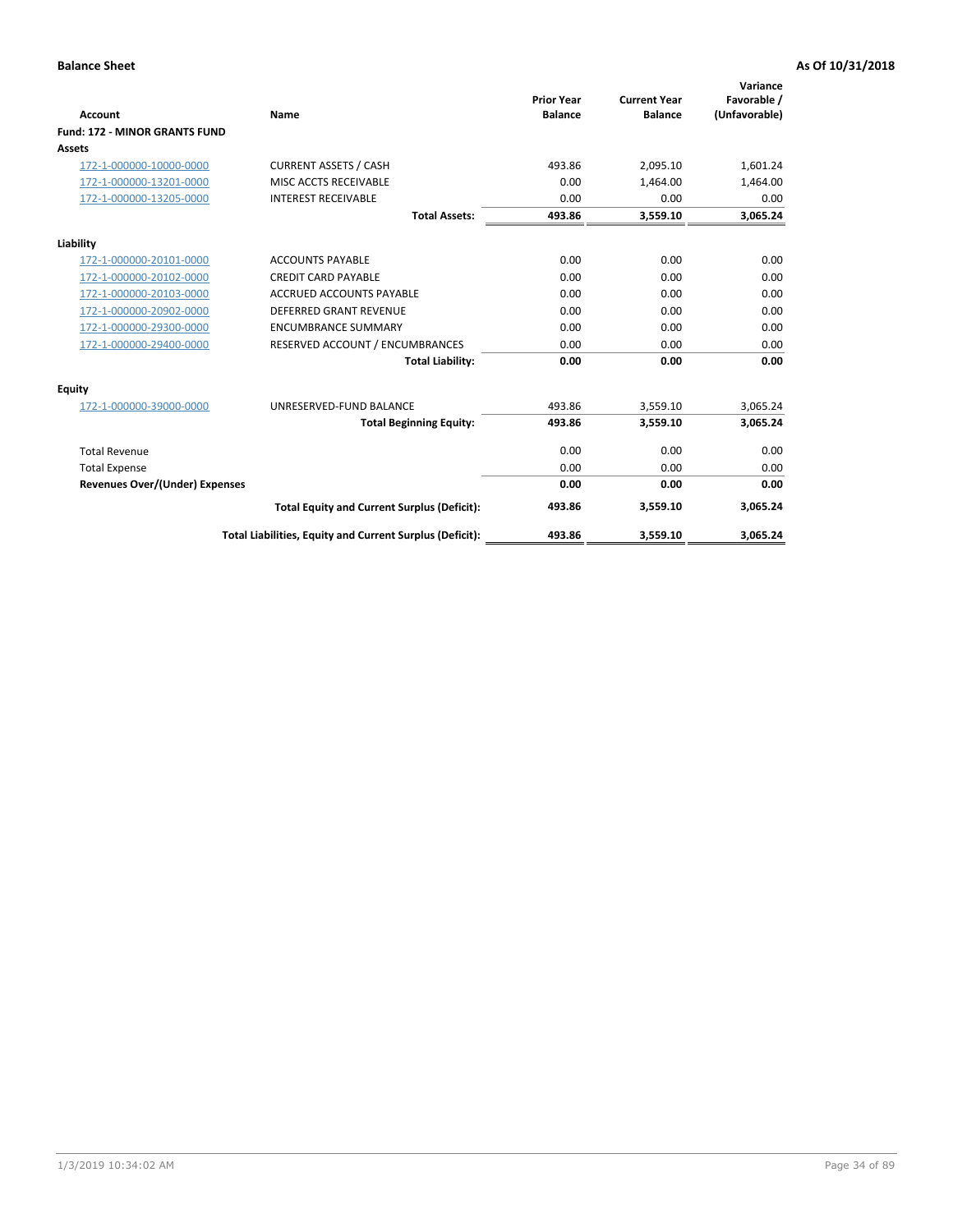| <b>Account</b>                         | <b>Name</b>                                              | <b>Prior Year</b><br><b>Balance</b> | <b>Current Year</b><br><b>Balance</b> | Variance<br>Favorable /<br>(Unfavorable) |
|----------------------------------------|----------------------------------------------------------|-------------------------------------|---------------------------------------|------------------------------------------|
| <b>Fund: 173 - FL YOUNG FOUNDATION</b> |                                                          |                                     |                                       |                                          |
| Assets                                 |                                                          |                                     |                                       |                                          |
| 173-1-000000-10000-0000                | <b>CURRENT ASSETS / CASH</b>                             | 0.00                                | 0.00                                  | 0.00                                     |
| 173-1-000000-13201-0000                | MISC ACCTS RECEIVABLE                                    | 0.00                                | 0.00                                  | 0.00                                     |
|                                        | <b>Total Assets:</b>                                     | 0.00                                | 0.00                                  | 0.00                                     |
| Liability                              |                                                          |                                     |                                       |                                          |
| 173-1-000000-20101-0000                | <b>ACCOUNTS PAYABLE</b>                                  | 0.00                                | 0.00                                  | 0.00                                     |
| 173-1-000000-20102-0000                | <b>CREDIT CARD PAYABLE</b>                               | 0.00                                | 0.00                                  | 0.00                                     |
| 173-1-000000-20902-0000                | <b>DEFERRED GRANT REVENUE</b>                            | 0.00                                | 0.00                                  | 0.00                                     |
| 173-1-000000-29300-0000                | <b>ENCUMBRANCE SUMMARY</b>                               | 0.00                                | 0.00                                  | 0.00                                     |
| 173-1-000000-29400-0000                | RESERVED ACCOUNT / ENCUMBRANCES                          | 0.00                                | 0.00                                  | 0.00                                     |
|                                        | <b>Total Liability:</b>                                  | 0.00                                | 0.00                                  | 0.00                                     |
| Equity                                 |                                                          |                                     |                                       |                                          |
| 173-1-000000-39000-0000                | UNRESERVED-FUND BALANCE                                  | 0.00                                | 0.00                                  | 0.00                                     |
|                                        | <b>Total Beginning Equity:</b>                           | 0.00                                | 0.00                                  | 0.00                                     |
| <b>Total Revenue</b>                   |                                                          | 0.00                                | 0.00                                  | 0.00                                     |
| <b>Total Expense</b>                   |                                                          | 0.00                                | 0.00                                  | 0.00                                     |
| <b>Revenues Over/(Under) Expenses</b>  |                                                          | 0.00                                | 0.00                                  | 0.00                                     |
|                                        | <b>Total Equity and Current Surplus (Deficit):</b>       | 0.00                                | 0.00                                  | 0.00                                     |
|                                        | Total Liabilities, Equity and Current Surplus (Deficit): | 0.00                                | 0.00                                  | 0.00                                     |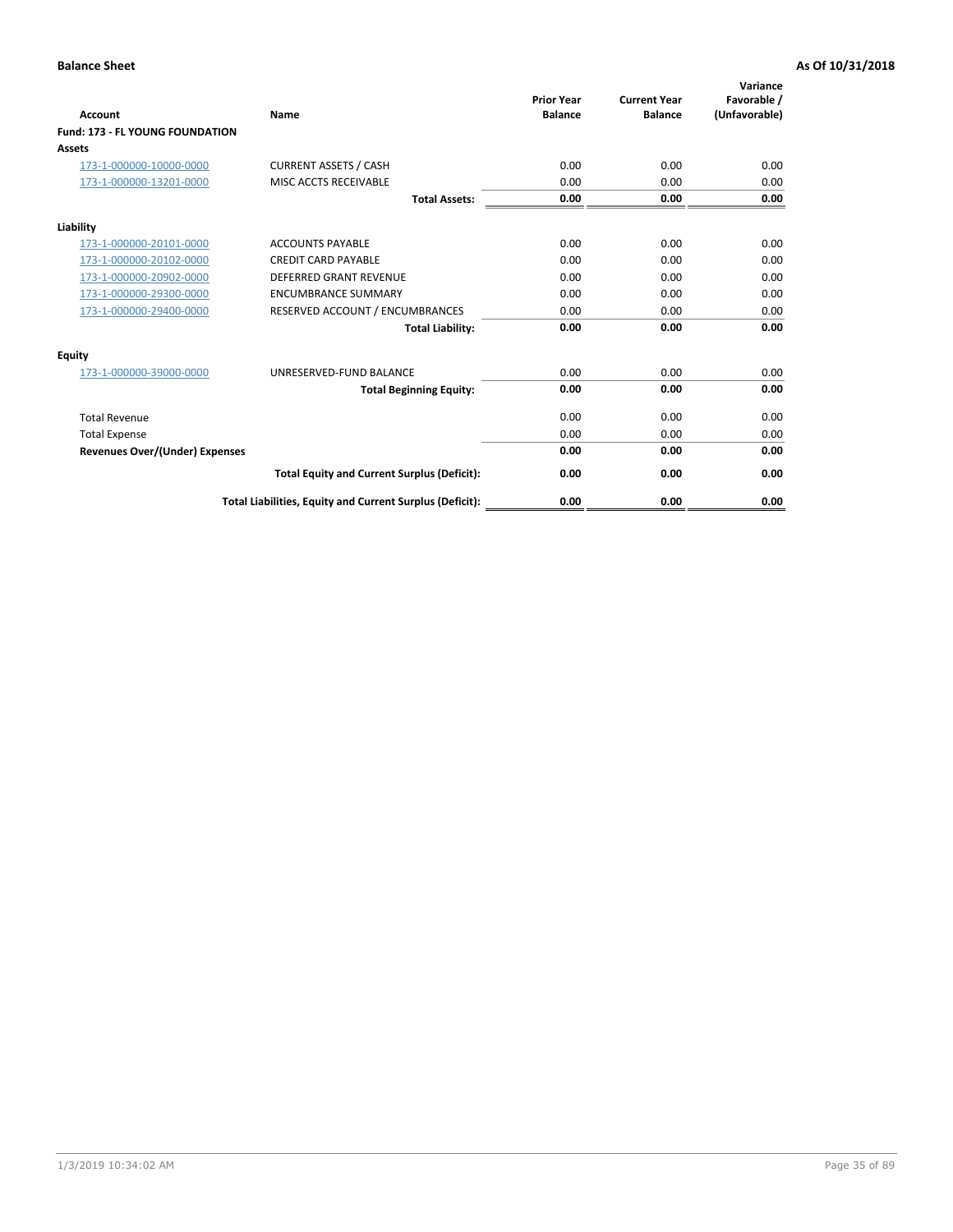|                                |                                                          |                                     |                                       | Variance                     |
|--------------------------------|----------------------------------------------------------|-------------------------------------|---------------------------------------|------------------------------|
| <b>Account</b>                 | <b>Name</b>                                              | <b>Prior Year</b><br><b>Balance</b> | <b>Current Year</b><br><b>Balance</b> | Favorable /<br>(Unfavorable) |
| <b>Fund: 174 - FEMA GRANT</b>  |                                                          |                                     |                                       |                              |
| <b>Assets</b>                  |                                                          |                                     |                                       |                              |
| 174-1-000000-10000-0000        | <b>CURRENT ASSETS / CASH</b>                             | 1.08                                | 0.00                                  | $-1.08$                      |
| 174-1-000000-13201-0000        | MISC ACCTS RECEIVABLE                                    | 0.00                                | 0.00                                  | 0.00                         |
| 174-1-000000-13205-0000        | <b>INTEREST RECEIVABLE</b>                               | 0.00                                | 0.00                                  | 0.00                         |
|                                | <b>Total Assets:</b>                                     | 1.08                                | 0.00                                  | $-1.08$                      |
| Liability                      |                                                          |                                     |                                       |                              |
| 174-1-000000-20101-0000        | <b>ACCOUNTS PAYABLE</b>                                  | 0.00                                | 0.00                                  | 0.00                         |
| 174-1-000000-20102-0000        | <b>CREDIT CARD PAYABLE</b>                               | 0.00                                | 0.00                                  | 0.00                         |
| 174-1-000000-20103-0000        | <b>ACCRUED ACCOUNTS PAYABLE</b>                          | 0.00                                | 0.00                                  | 0.00                         |
| 174-1-000000-20902-0000        | DEFERRED GRANT REVENUE                                   | 0.00                                | 0.00                                  | 0.00                         |
| 174-1-000000-29300-0000        | <b>ENCUMBRANCE SUMMARY</b>                               | 0.00                                | 0.00                                  | 0.00                         |
| 174-1-000000-29400-0000        | RESERVED ACCOUNT / ENCUMBRANCES                          | 0.00                                | 0.00                                  | 0.00                         |
|                                | <b>Total Liability:</b>                                  | 0.00                                | 0.00                                  | 0.00                         |
| Equity                         |                                                          |                                     |                                       |                              |
| 174-1-000000-39000-0000        | UNRESERVED-FUND BALANCE                                  | 1.08                                | 0.00                                  | $-1.08$                      |
|                                | <b>Total Beginning Equity:</b>                           | 1.08                                | 0.00                                  | $-1.08$                      |
| <b>Total Revenue</b>           |                                                          | 0.00                                | 0.00                                  | 0.00                         |
| <b>Total Expense</b>           |                                                          | 0.00                                | 0.00                                  | 0.00                         |
| Revenues Over/(Under) Expenses |                                                          | 0.00                                | 0.00                                  | 0.00                         |
|                                | <b>Total Equity and Current Surplus (Deficit):</b>       | 1.08                                | 0.00                                  | $-1.08$                      |
|                                | Total Liabilities, Equity and Current Surplus (Deficit): | 1.08                                | 0.00                                  | $-1.08$                      |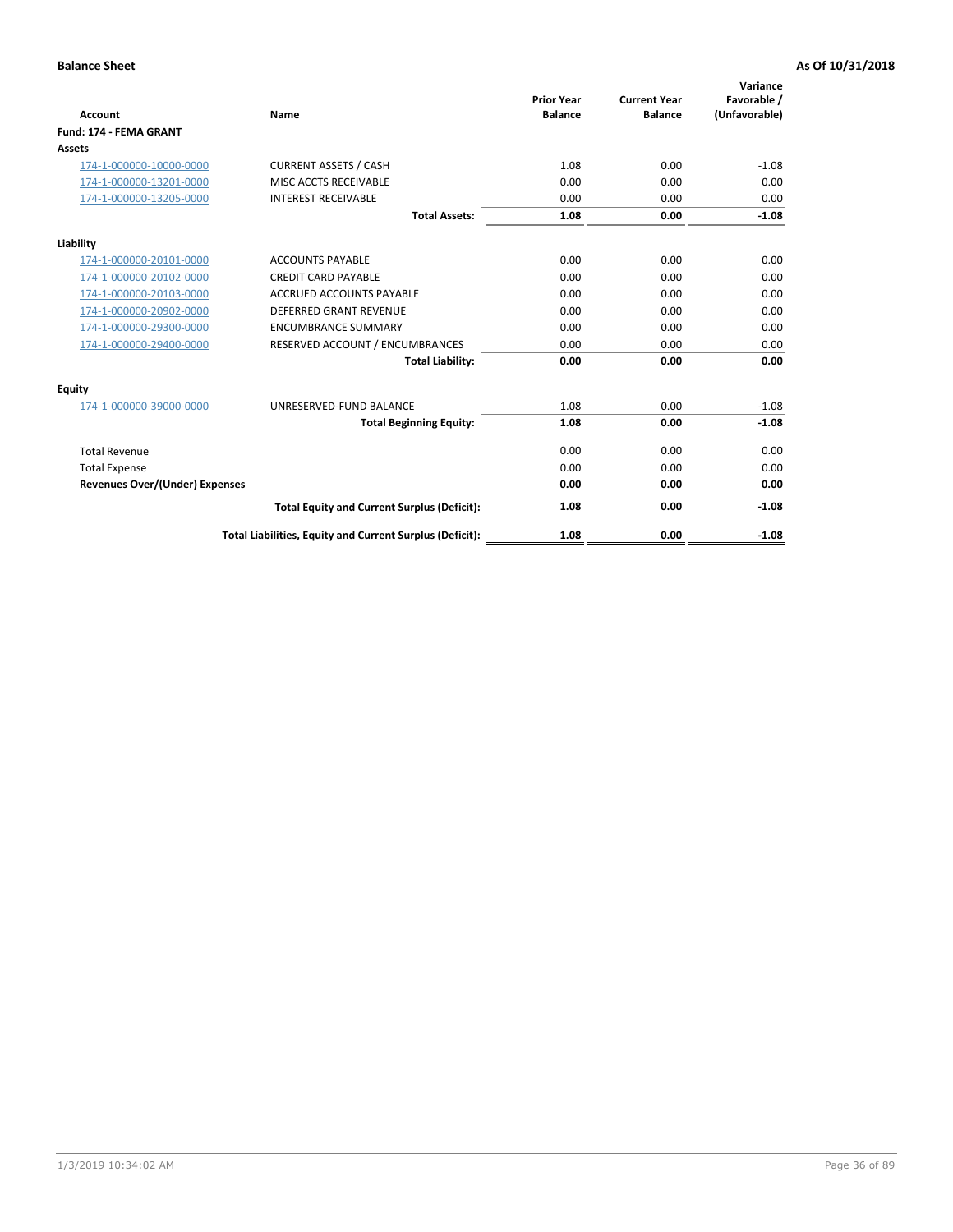|                                            |                                                          | <b>Prior Year</b> | <b>Current Year</b> | Variance<br>Favorable / |
|--------------------------------------------|----------------------------------------------------------|-------------------|---------------------|-------------------------|
| <b>Account</b>                             | Name                                                     | <b>Balance</b>    | <b>Balance</b>      | (Unfavorable)           |
| Fund: 175 - JUSTICE ASSISTANCE GRANT - JAG |                                                          |                   |                     |                         |
| <b>Assets</b>                              |                                                          |                   |                     |                         |
| 175-1-000000-10000-0000                    | <b>CURRENT ASSETS / CASH</b>                             | 30.65             | 13,761.65           | 13,731.00               |
| 175-1-000000-13201-0000                    | MISC ACCTS RECEIVABLE                                    | 0.00              | 0.00                | 0.00                    |
|                                            | <b>Total Assets:</b>                                     | 30.65             | 13,761.65           | 13,731.00               |
| Liability                                  |                                                          |                   |                     |                         |
| 175-1-000000-20101-0000                    | <b>ACCOUNTS PAYABLE</b>                                  | 0.00              | 0.00                | 0.00                    |
| 175-1-000000-20102-0000                    | <b>CREDIT CARD PAYABLE</b>                               | 0.00              | 0.00                | 0.00                    |
| 175-1-000000-20902-0000                    | <b>DEFERRED GRANT REVENUE</b>                            | 0.00              | 0.00                | 0.00                    |
| 175-1-000000-29300-0000                    | <b>ENCUMBRANCE SUMMARY</b>                               | 0.00              | 0.00                | 0.00                    |
| 175-1-000000-29400-0000                    | RESERVED ACCOUNT / ENCUMBRANCES                          | 0.00              | 0.00                | 0.00                    |
|                                            | <b>Total Liability:</b>                                  | 0.00              | 0.00                | 0.00                    |
| Equity                                     |                                                          |                   |                     |                         |
| 175-1-000000-39000-0000                    | UNRESERVED-FUND BALANCE                                  | 30.65             | 13,761.65           | 13,731.00               |
|                                            | <b>Total Beginning Equity:</b>                           | 30.65             | 13,761.65           | 13,731.00               |
| <b>Total Revenue</b>                       |                                                          | 0.00              | 0.00                | 0.00                    |
| <b>Total Expense</b>                       |                                                          | 0.00              | 0.00                | 0.00                    |
| Revenues Over/(Under) Expenses             |                                                          | 0.00              | 0.00                | 0.00                    |
|                                            | <b>Total Equity and Current Surplus (Deficit):</b>       | 30.65             | 13,761.65           | 13,731.00               |
|                                            | Total Liabilities, Equity and Current Surplus (Deficit): | 30.65             | 13,761.65           | 13,731.00               |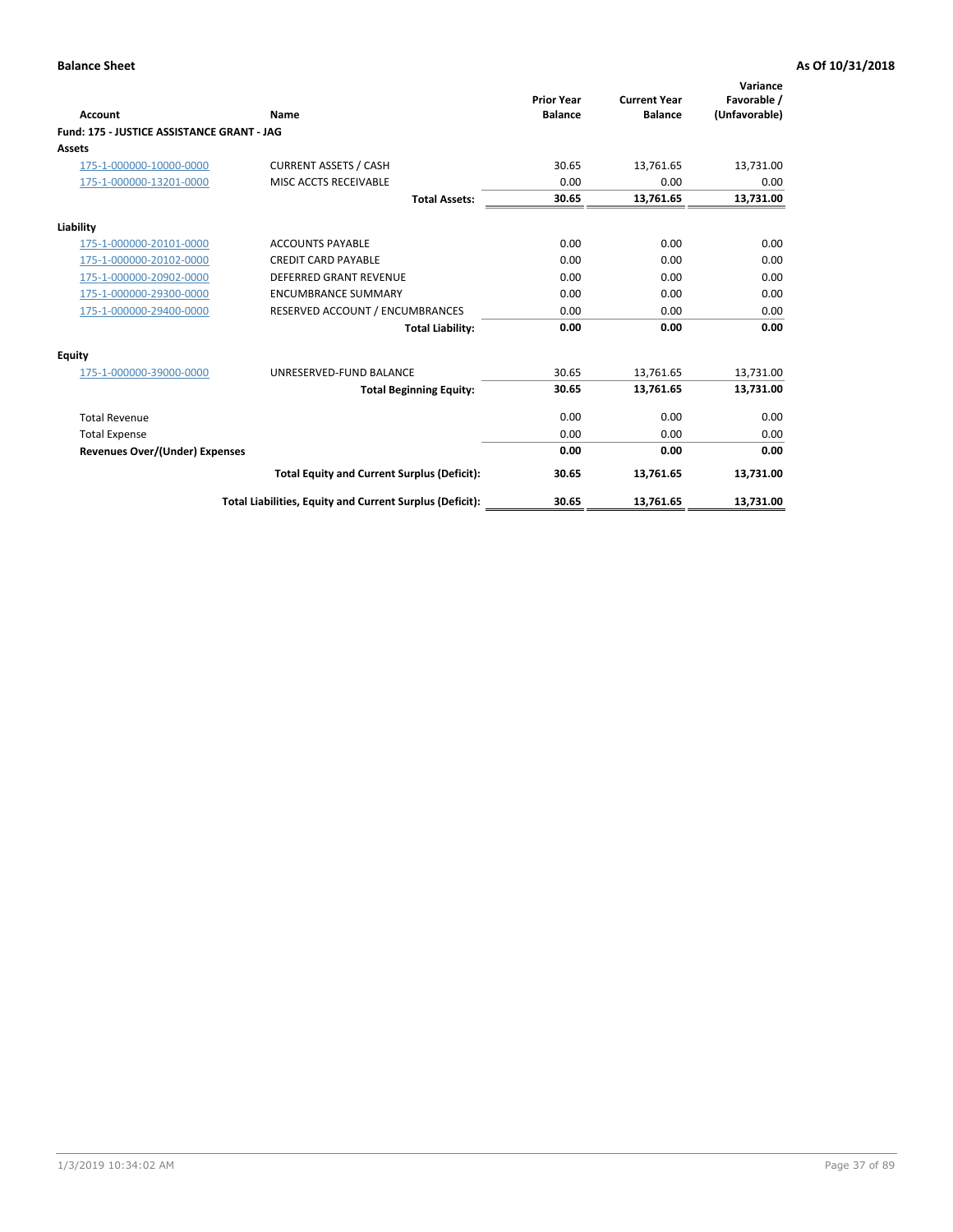| <b>Account</b>                        | Name                                                     | <b>Prior Year</b><br><b>Balance</b> | <b>Current Year</b><br><b>Balance</b> | Variance<br>Favorable /<br>(Unfavorable) |
|---------------------------------------|----------------------------------------------------------|-------------------------------------|---------------------------------------|------------------------------------------|
| Fund: 176 - HOME GRANT FUND           |                                                          |                                     |                                       |                                          |
| Assets                                |                                                          |                                     |                                       |                                          |
| 176-1-000000-10000-0000               | <b>CURRENT ASSETS / CASH</b>                             | 0.00                                | 0.00                                  | 0.00                                     |
| 176-1-000000-13201-0000               | MISC ACCTS RECEIVABLE                                    | 0.00                                | 0.00                                  | 0.00                                     |
| 176-1-000000-13205-0000               | <b>INTEREST RECEIVABLE</b>                               | 0.00                                | 0.00                                  | 0.00                                     |
|                                       | <b>Total Assets:</b>                                     | 0.00                                | 0.00                                  | 0.00                                     |
| Liability                             |                                                          |                                     |                                       |                                          |
| 176-1-000000-20101-0000               | <b>ACCOUNTS PAYABLE</b>                                  | 0.00                                | 0.00                                  | 0.00                                     |
| 176-1-000000-20102-0000               | <b>CREDIT CARD PAYABLE</b>                               | 0.00                                | 0.00                                  | 0.00                                     |
| 176-1-000000-20103-0000               | <b>ACCRUED ACCOUNTS PAYABLE</b>                          | 0.00                                | 0.00                                  | 0.00                                     |
| 176-1-000000-20902-0000               | <b>DEFERRED GRANT REVENUE</b>                            | 0.00                                | 0.00                                  | 0.00                                     |
| 176-1-000000-29300-0000               | <b>ENCUMBRANCE SUMMARY</b>                               | 0.00                                | 0.00                                  | 0.00                                     |
| 176-1-000000-29400-0000               | RESERVED ACCOUNT / ENCUMBRANCES                          | 0.00                                | 0.00                                  | 0.00                                     |
|                                       | <b>Total Liability:</b>                                  | 0.00                                | 0.00                                  | 0.00                                     |
| <b>Equity</b>                         |                                                          |                                     |                                       |                                          |
| 176-1-000000-39000-0000               | UNRESERVED-FUND BALANCE                                  | 0.00                                | 0.00                                  | 0.00                                     |
|                                       | <b>Total Beginning Equity:</b>                           | 0.00                                | 0.00                                  | 0.00                                     |
| <b>Total Revenue</b>                  |                                                          | 0.00                                | 0.00                                  | 0.00                                     |
| <b>Total Expense</b>                  |                                                          | 0.00                                | 0.00                                  | 0.00                                     |
| <b>Revenues Over/(Under) Expenses</b> |                                                          | 0.00                                | 0.00                                  | 0.00                                     |
|                                       | <b>Total Equity and Current Surplus (Deficit):</b>       | 0.00                                | 0.00                                  | 0.00                                     |
|                                       | Total Liabilities, Equity and Current Surplus (Deficit): | 0.00                                | 0.00                                  | 0.00                                     |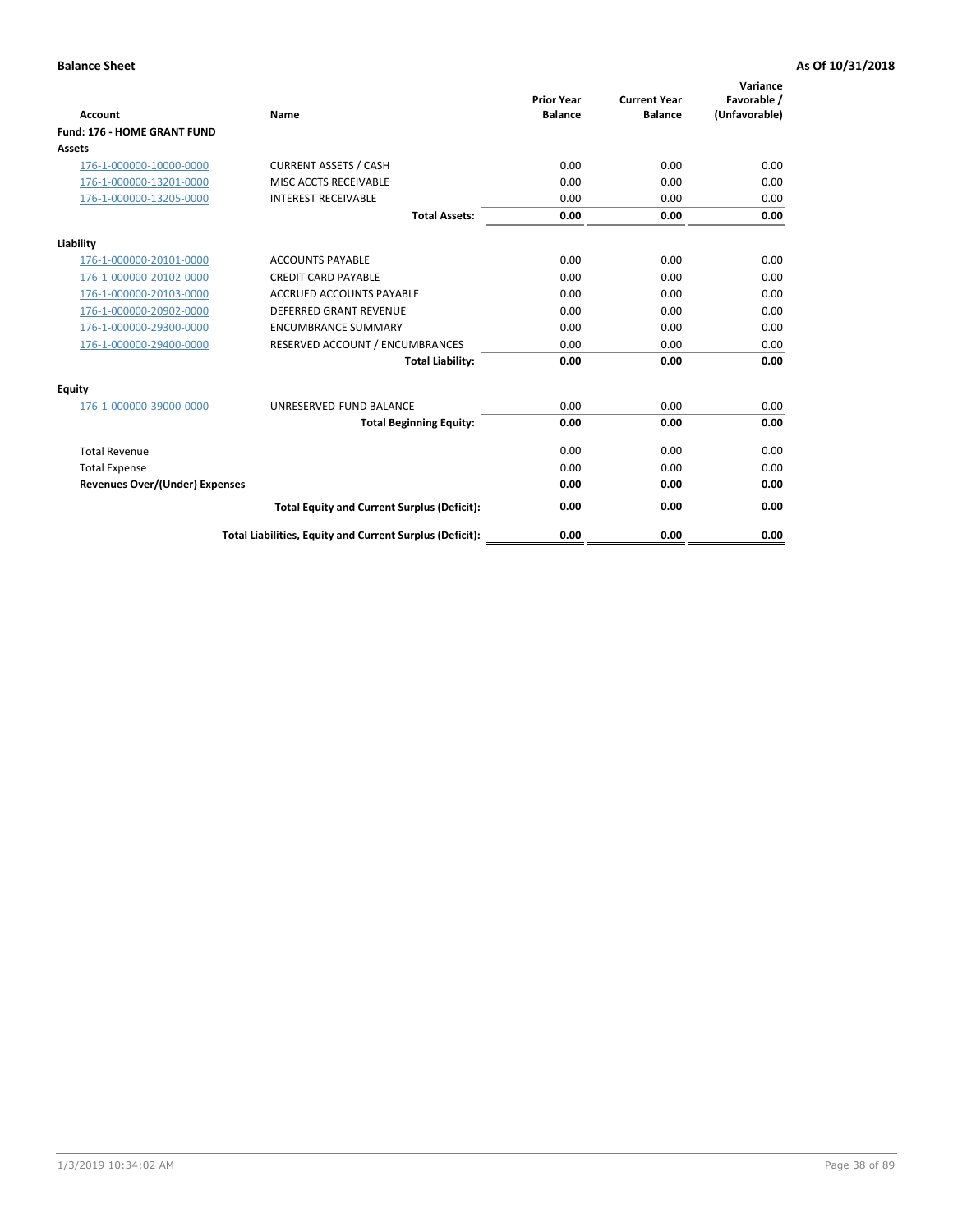| Account                                        | Name                                                     | <b>Prior Year</b><br><b>Balance</b> | <b>Current Year</b><br><b>Balance</b> | Variance<br>Favorable /<br>(Unfavorable) |
|------------------------------------------------|----------------------------------------------------------|-------------------------------------|---------------------------------------|------------------------------------------|
| <b>Fund: 177 - SAFE ROUTES TO SCHOOL GRANT</b> |                                                          |                                     |                                       |                                          |
| <b>Assets</b>                                  |                                                          |                                     |                                       |                                          |
| 177-1-000000-10000-0000                        | <b>CURRENT ASSETS / CASH</b>                             | 0.02                                | 0.00                                  | $-0.02$                                  |
| 177-1-000000-13201-0000                        | MISC ACCTS RECEIVABLE                                    | 0.00                                | 0.00                                  | 0.00                                     |
| 177-1-000000-13205-0000                        | <b>INTEREST RECEIVABLE</b>                               | 0.00                                | 0.00                                  | 0.00                                     |
|                                                | <b>Total Assets:</b>                                     | 0.02                                | 0.00                                  | $-0.02$                                  |
| Liability                                      |                                                          |                                     |                                       |                                          |
| 177-1-000000-20101-0000                        | <b>ACCOUNTS PAYABLE</b>                                  | 0.00                                | 0.00                                  | 0.00                                     |
| 177-1-000000-20102-0000                        | <b>CREDIT CARD PAYABLE</b>                               | 0.00                                | 0.00                                  | 0.00                                     |
| 177-1-000000-20139-0000                        | <b>RETAINAGES PAYABLE</b>                                | 0.00                                | 0.00                                  | 0.00                                     |
| 177-1-000000-20902-0000                        | <b>DEFERRED GRANT REVENUE</b>                            | 0.00                                | 0.00                                  | 0.00                                     |
|                                                | <b>Total Liability:</b>                                  | 0.00                                | 0.00                                  | 0.00                                     |
| Equity                                         |                                                          |                                     |                                       |                                          |
| 177-1-000000-39000-0000                        | UNRESERVED-FUND BALANCE                                  | 0.02                                | 0.00                                  | $-0.02$                                  |
|                                                | <b>Total Beginning Equity:</b>                           | 0.02                                | 0.00                                  | $-0.02$                                  |
| <b>Total Revenue</b>                           |                                                          | 0.00                                | 0.00                                  | 0.00                                     |
| <b>Total Expense</b>                           |                                                          | 0.00                                | 0.00                                  | 0.00                                     |
| Revenues Over/(Under) Expenses                 |                                                          | 0.00                                | 0.00                                  | 0.00                                     |
|                                                | <b>Total Equity and Current Surplus (Deficit):</b>       | 0.02                                | 0.00                                  | $-0.02$                                  |
|                                                | Total Liabilities, Equity and Current Surplus (Deficit): | 0.02                                | 0.00                                  | $-0.02$                                  |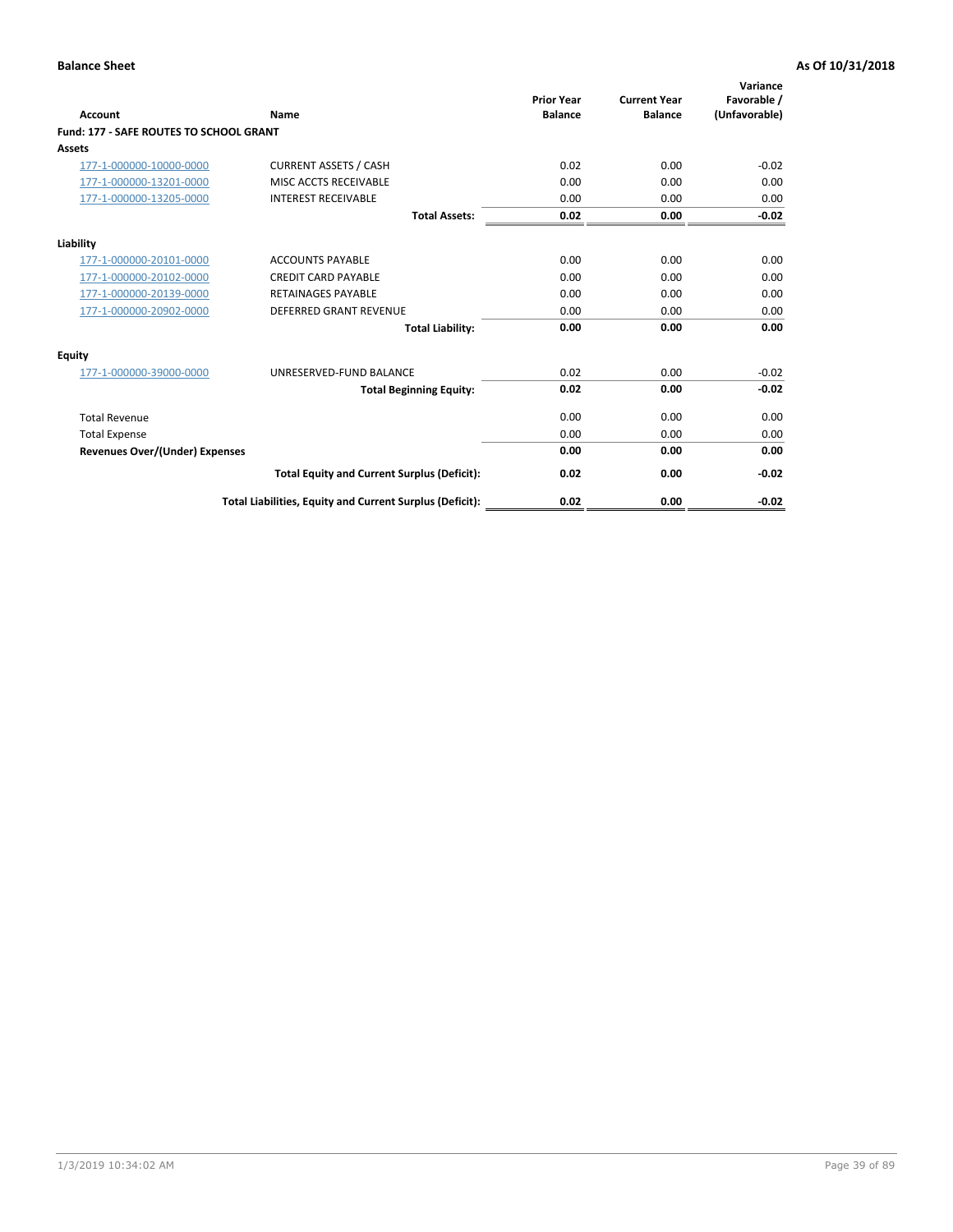| Fund: 190 - FIXED ASSETS<br>Assets<br><b>CURRENT ASSETS / CASH</b><br>4,781,218.73<br>0.00<br>190-1-000000-10000-0000<br>4,781,218.73<br>190-1-000000-16001-0000<br>FIXED ASSETS / LAND<br>4,301,719.07<br>4,301,719.07<br>0.00<br>0.00<br>190-1-000000-16002-0000<br>FIXED ASSETS / IMPROVMENTS-NON BUILDI<br>9,547,720.27<br>9,547,720.27<br>0.00<br>190-1-000000-16003-0000<br>ACCUM DEPR / IMPROVEMENTS- NON BUIL<br>-4,009,937.54<br>-4,009,937.54<br>0.00<br>FIXED ASSETS / BUILDINGS<br>17,535,682.21<br>190-1-000000-16004-0000<br>17,535,682.21<br><b>ACCUM DEPR / BUILDINGS</b><br>$-6,682,343.79$<br>$-6,682,343.79$<br>0.00<br>190-1-000000-16005-0000<br>190-1-000000-16109-0000<br>FIXED ASSETS / INFRASTRUCTURE<br>39,600,292.98<br>39,600,292.98<br>0.00<br>0.00<br>190-1-000000-16110-0000<br><b>ACCUM DEPR / INFRASTRUCTURE</b><br>$-17,212,975.22$<br>-17,212,975.22<br>0.00<br>190-1-000000-16201-0000<br>FIXED ASSETS / MACHINERY AND EQUIPMEN<br>6,435,884.14<br>6,435,884.14<br>ACCUM DEPR / MACHINERY AND EQUIPMEI<br>-4,533,779.36<br>-4,533,779.36<br>0.00<br>190-1-000000-16202-0000<br>FIXED ASSETS / SEIZURE FUNDED VEHICLES<br>109,736.85<br>0.00<br>190-1-000000-16205-0000<br>109,736.85<br>190-1-000000-16206-0000<br>ACCUM DEPR / SEIZURE FUNDED VEHICLES<br>$-86,047.91$<br>$-86,047.91$<br>0.00<br>190-1-000000-16301-0000<br>0.00<br>FIXED ASSETS / C W I P<br>7,494,769.94<br>7,494,769.94<br>0.00<br><b>Total Assets:</b><br>57,281,940.37<br>57,281,940.37<br>Liability<br><b>ACCOUNTS PAYABLE</b><br>0.00<br>0.00<br>0.00<br>190-1-000000-20101-0000<br><b>CREDIT CARD PAYABLE</b><br>0.00<br>0.00<br>0.00<br>190-1-000000-20102-0000<br>190-1-000000-27001-0000<br>CONTRIBUTED CAPITAL / DEVELOPERS<br>7,196,125.29<br>7,196,125.29<br>0.00<br>2,194,657.07<br>0.00<br>190-1-000000-27101-0000<br>INVESTMENT IN GFA / GENERAL FUND<br>2,194,657.07<br>0.00<br>190-1-000000-27102-0000<br><b>SPECIAL REVENUE FUNDS</b><br>4,861,998.29<br>4,861,998.29<br>0.00<br><b>GENERAL CIP FUND</b><br>190-1-000000-27103-0000<br>62,287,009.22<br>62,287,009.22<br>190-1-000000-27104-0000<br>PROPRIETARY FUNDS<br>13,885,324.34<br>13,885,324.34<br>0.00<br>190-1-000000-27105-0000<br><b>INTERNAL SERVICE FUNDS</b><br>0.00<br>0.00<br>0.00<br>0.00<br>190-1-000000-27106-0000<br><b>EXPENDABLE TRUST FUNDS</b><br>0.00<br>0.00<br>0.00<br>190-1-000000-27107-0000<br>INVESTMENT IN GFA / SEIZURE FUNDS<br>127,680.68<br>127,680.68<br>INVESTMENT IN GFA / FIRE DEPARTMEN<br>0.00<br>0.00<br>0.00<br>190-1-000000-27108-0000<br>PARKS & RECREATION DEPT<br>0.00<br>0.00<br>0.00<br>190-1-000000-27109-0000<br>190-1-000000-27110-0000<br>INVESTMENT IN GFA / 4A EDC<br>524,560.49<br>524,560.49<br>0.00<br>0.00<br>190-1-000000-27201-0000<br>CAFR USE / MUNICIPAL BUILDINGS<br>1,862,037.81<br>1,862,037.81<br>CAFR USE / OTHER GENERAL GOVERNMEN<br>0.00<br>190-1-000000-27202-0000<br>363,987.04<br>363,987.04<br>0.00<br>CAFR USE / POLICE PROTECTION<br>190-1-000000-27203-0000<br>1,742,383.46<br>1,742,383.46<br>190-1-000000-27204-0000<br>CAFR USE / FIRE PROTECTION<br>2,609,936.84<br>0.00<br>2,609,936.84<br>190-1-000000-27205-0000<br>CAFR USE / PUBLIC WORKS<br>2,509,263.59<br>0.00<br>2,509,263.59<br>0.00<br>190-1-000000-27206-0000<br>CAFR USE / LIBRARIES<br>2,147,054.00<br>2,147,054.00<br>0.00<br>190-1-000000-27207-0000<br>CAFR USE / RECREATION<br>4,153,623.63<br>4,153,623.63<br>CAFR USE / CEMETERY<br>0.00<br>190-1-000000-27208-0000<br>246,894.00<br>246,894.00<br>6,053,703.29<br>6,053,703.29<br>0.00<br>190-1-000000-27209-0000<br>CAFR USE / EXCHANGE BUILDING<br>190-1-000000-27210-0000<br>CAFR USE / INVESTMENT IN GFA<br>$-21,688,883.66$<br>-21,688,883.66<br>0.00<br>190-1-000000-27301-0000<br>DONATIONS/GRANTS<br>2,478,141.06<br>2,478,141.06<br>0.00<br>0.00<br><b>Total Liability:</b><br>93,555,496.44<br>93,555,496.44<br><b>Equity</b><br>UNRESERVED-FUND BALANCE<br>$-36,273,556.07$<br>0.00<br>190-1-000000-39000-0000<br>-36,273,556.07<br><b>Total Beginning Equity:</b><br>-36,273,556.07<br>-36,273,556.07<br>0.00<br><b>Total Expense</b><br>0.00<br>0.00<br>0.00<br><b>Revenues Over/(Under) Expenses</b><br>0.00<br>0.00<br>0.00<br>0.00<br><b>Total Equity and Current Surplus (Deficit):</b><br>-36,273,556.07<br>-36,273,556.07<br>Total Liabilities, Equity and Current Surplus (Deficit):<br>0.00<br>57,281,940.37<br>57,281,940.37 | <b>Account</b> | Name | <b>Prior Year</b><br><b>Balance</b> | <b>Current Year</b><br><b>Balance</b> | Variance<br>Favorable /<br>(Unfavorable) |
|----------------------------------------------------------------------------------------------------------------------------------------------------------------------------------------------------------------------------------------------------------------------------------------------------------------------------------------------------------------------------------------------------------------------------------------------------------------------------------------------------------------------------------------------------------------------------------------------------------------------------------------------------------------------------------------------------------------------------------------------------------------------------------------------------------------------------------------------------------------------------------------------------------------------------------------------------------------------------------------------------------------------------------------------------------------------------------------------------------------------------------------------------------------------------------------------------------------------------------------------------------------------------------------------------------------------------------------------------------------------------------------------------------------------------------------------------------------------------------------------------------------------------------------------------------------------------------------------------------------------------------------------------------------------------------------------------------------------------------------------------------------------------------------------------------------------------------------------------------------------------------------------------------------------------------------------------------------------------------------------------------------------------------------------------------------------------------------------------------------------------------------------------------------------------------------------------------------------------------------------------------------------------------------------------------------------------------------------------------------------------------------------------------------------------------------------------------------------------------------------------------------------------------------------------------------------------------------------------------------------------------------------------------------------------------------------------------------------------------------------------------------------------------------------------------------------------------------------------------------------------------------------------------------------------------------------------------------------------------------------------------------------------------------------------------------------------------------------------------------------------------------------------------------------------------------------------------------------------------------------------------------------------------------------------------------------------------------------------------------------------------------------------------------------------------------------------------------------------------------------------------------------------------------------------------------------------------------------------------------------------------------------------------------------------------------------------------------------------------------------------------------------------------------------------------------------------------------------------------------------------------------------------------------------------------------------------------------------------------------------------------------------------------------------------------------------------------------------------------------------------------------------------------------------------------------------------------------------------------------------------------------------------------------------------------------------------------------------------------------------------------------------------------------------------------------|----------------|------|-------------------------------------|---------------------------------------|------------------------------------------|
|                                                                                                                                                                                                                                                                                                                                                                                                                                                                                                                                                                                                                                                                                                                                                                                                                                                                                                                                                                                                                                                                                                                                                                                                                                                                                                                                                                                                                                                                                                                                                                                                                                                                                                                                                                                                                                                                                                                                                                                                                                                                                                                                                                                                                                                                                                                                                                                                                                                                                                                                                                                                                                                                                                                                                                                                                                                                                                                                                                                                                                                                                                                                                                                                                                                                                                                                                                                                                                                                                                                                                                                                                                                                                                                                                                                                                                                                                                                                                                                                                                                                                                                                                                                                                                                                                                                                                                                                                                        |                |      |                                     |                                       |                                          |
|                                                                                                                                                                                                                                                                                                                                                                                                                                                                                                                                                                                                                                                                                                                                                                                                                                                                                                                                                                                                                                                                                                                                                                                                                                                                                                                                                                                                                                                                                                                                                                                                                                                                                                                                                                                                                                                                                                                                                                                                                                                                                                                                                                                                                                                                                                                                                                                                                                                                                                                                                                                                                                                                                                                                                                                                                                                                                                                                                                                                                                                                                                                                                                                                                                                                                                                                                                                                                                                                                                                                                                                                                                                                                                                                                                                                                                                                                                                                                                                                                                                                                                                                                                                                                                                                                                                                                                                                                                        |                |      |                                     |                                       |                                          |
|                                                                                                                                                                                                                                                                                                                                                                                                                                                                                                                                                                                                                                                                                                                                                                                                                                                                                                                                                                                                                                                                                                                                                                                                                                                                                                                                                                                                                                                                                                                                                                                                                                                                                                                                                                                                                                                                                                                                                                                                                                                                                                                                                                                                                                                                                                                                                                                                                                                                                                                                                                                                                                                                                                                                                                                                                                                                                                                                                                                                                                                                                                                                                                                                                                                                                                                                                                                                                                                                                                                                                                                                                                                                                                                                                                                                                                                                                                                                                                                                                                                                                                                                                                                                                                                                                                                                                                                                                                        |                |      |                                     |                                       |                                          |
|                                                                                                                                                                                                                                                                                                                                                                                                                                                                                                                                                                                                                                                                                                                                                                                                                                                                                                                                                                                                                                                                                                                                                                                                                                                                                                                                                                                                                                                                                                                                                                                                                                                                                                                                                                                                                                                                                                                                                                                                                                                                                                                                                                                                                                                                                                                                                                                                                                                                                                                                                                                                                                                                                                                                                                                                                                                                                                                                                                                                                                                                                                                                                                                                                                                                                                                                                                                                                                                                                                                                                                                                                                                                                                                                                                                                                                                                                                                                                                                                                                                                                                                                                                                                                                                                                                                                                                                                                                        |                |      |                                     |                                       |                                          |
|                                                                                                                                                                                                                                                                                                                                                                                                                                                                                                                                                                                                                                                                                                                                                                                                                                                                                                                                                                                                                                                                                                                                                                                                                                                                                                                                                                                                                                                                                                                                                                                                                                                                                                                                                                                                                                                                                                                                                                                                                                                                                                                                                                                                                                                                                                                                                                                                                                                                                                                                                                                                                                                                                                                                                                                                                                                                                                                                                                                                                                                                                                                                                                                                                                                                                                                                                                                                                                                                                                                                                                                                                                                                                                                                                                                                                                                                                                                                                                                                                                                                                                                                                                                                                                                                                                                                                                                                                                        |                |      |                                     |                                       |                                          |
|                                                                                                                                                                                                                                                                                                                                                                                                                                                                                                                                                                                                                                                                                                                                                                                                                                                                                                                                                                                                                                                                                                                                                                                                                                                                                                                                                                                                                                                                                                                                                                                                                                                                                                                                                                                                                                                                                                                                                                                                                                                                                                                                                                                                                                                                                                                                                                                                                                                                                                                                                                                                                                                                                                                                                                                                                                                                                                                                                                                                                                                                                                                                                                                                                                                                                                                                                                                                                                                                                                                                                                                                                                                                                                                                                                                                                                                                                                                                                                                                                                                                                                                                                                                                                                                                                                                                                                                                                                        |                |      |                                     |                                       |                                          |
|                                                                                                                                                                                                                                                                                                                                                                                                                                                                                                                                                                                                                                                                                                                                                                                                                                                                                                                                                                                                                                                                                                                                                                                                                                                                                                                                                                                                                                                                                                                                                                                                                                                                                                                                                                                                                                                                                                                                                                                                                                                                                                                                                                                                                                                                                                                                                                                                                                                                                                                                                                                                                                                                                                                                                                                                                                                                                                                                                                                                                                                                                                                                                                                                                                                                                                                                                                                                                                                                                                                                                                                                                                                                                                                                                                                                                                                                                                                                                                                                                                                                                                                                                                                                                                                                                                                                                                                                                                        |                |      |                                     |                                       |                                          |
|                                                                                                                                                                                                                                                                                                                                                                                                                                                                                                                                                                                                                                                                                                                                                                                                                                                                                                                                                                                                                                                                                                                                                                                                                                                                                                                                                                                                                                                                                                                                                                                                                                                                                                                                                                                                                                                                                                                                                                                                                                                                                                                                                                                                                                                                                                                                                                                                                                                                                                                                                                                                                                                                                                                                                                                                                                                                                                                                                                                                                                                                                                                                                                                                                                                                                                                                                                                                                                                                                                                                                                                                                                                                                                                                                                                                                                                                                                                                                                                                                                                                                                                                                                                                                                                                                                                                                                                                                                        |                |      |                                     |                                       |                                          |
|                                                                                                                                                                                                                                                                                                                                                                                                                                                                                                                                                                                                                                                                                                                                                                                                                                                                                                                                                                                                                                                                                                                                                                                                                                                                                                                                                                                                                                                                                                                                                                                                                                                                                                                                                                                                                                                                                                                                                                                                                                                                                                                                                                                                                                                                                                                                                                                                                                                                                                                                                                                                                                                                                                                                                                                                                                                                                                                                                                                                                                                                                                                                                                                                                                                                                                                                                                                                                                                                                                                                                                                                                                                                                                                                                                                                                                                                                                                                                                                                                                                                                                                                                                                                                                                                                                                                                                                                                                        |                |      |                                     |                                       |                                          |
|                                                                                                                                                                                                                                                                                                                                                                                                                                                                                                                                                                                                                                                                                                                                                                                                                                                                                                                                                                                                                                                                                                                                                                                                                                                                                                                                                                                                                                                                                                                                                                                                                                                                                                                                                                                                                                                                                                                                                                                                                                                                                                                                                                                                                                                                                                                                                                                                                                                                                                                                                                                                                                                                                                                                                                                                                                                                                                                                                                                                                                                                                                                                                                                                                                                                                                                                                                                                                                                                                                                                                                                                                                                                                                                                                                                                                                                                                                                                                                                                                                                                                                                                                                                                                                                                                                                                                                                                                                        |                |      |                                     |                                       |                                          |
|                                                                                                                                                                                                                                                                                                                                                                                                                                                                                                                                                                                                                                                                                                                                                                                                                                                                                                                                                                                                                                                                                                                                                                                                                                                                                                                                                                                                                                                                                                                                                                                                                                                                                                                                                                                                                                                                                                                                                                                                                                                                                                                                                                                                                                                                                                                                                                                                                                                                                                                                                                                                                                                                                                                                                                                                                                                                                                                                                                                                                                                                                                                                                                                                                                                                                                                                                                                                                                                                                                                                                                                                                                                                                                                                                                                                                                                                                                                                                                                                                                                                                                                                                                                                                                                                                                                                                                                                                                        |                |      |                                     |                                       |                                          |
|                                                                                                                                                                                                                                                                                                                                                                                                                                                                                                                                                                                                                                                                                                                                                                                                                                                                                                                                                                                                                                                                                                                                                                                                                                                                                                                                                                                                                                                                                                                                                                                                                                                                                                                                                                                                                                                                                                                                                                                                                                                                                                                                                                                                                                                                                                                                                                                                                                                                                                                                                                                                                                                                                                                                                                                                                                                                                                                                                                                                                                                                                                                                                                                                                                                                                                                                                                                                                                                                                                                                                                                                                                                                                                                                                                                                                                                                                                                                                                                                                                                                                                                                                                                                                                                                                                                                                                                                                                        |                |      |                                     |                                       |                                          |
|                                                                                                                                                                                                                                                                                                                                                                                                                                                                                                                                                                                                                                                                                                                                                                                                                                                                                                                                                                                                                                                                                                                                                                                                                                                                                                                                                                                                                                                                                                                                                                                                                                                                                                                                                                                                                                                                                                                                                                                                                                                                                                                                                                                                                                                                                                                                                                                                                                                                                                                                                                                                                                                                                                                                                                                                                                                                                                                                                                                                                                                                                                                                                                                                                                                                                                                                                                                                                                                                                                                                                                                                                                                                                                                                                                                                                                                                                                                                                                                                                                                                                                                                                                                                                                                                                                                                                                                                                                        |                |      |                                     |                                       |                                          |
|                                                                                                                                                                                                                                                                                                                                                                                                                                                                                                                                                                                                                                                                                                                                                                                                                                                                                                                                                                                                                                                                                                                                                                                                                                                                                                                                                                                                                                                                                                                                                                                                                                                                                                                                                                                                                                                                                                                                                                                                                                                                                                                                                                                                                                                                                                                                                                                                                                                                                                                                                                                                                                                                                                                                                                                                                                                                                                                                                                                                                                                                                                                                                                                                                                                                                                                                                                                                                                                                                                                                                                                                                                                                                                                                                                                                                                                                                                                                                                                                                                                                                                                                                                                                                                                                                                                                                                                                                                        |                |      |                                     |                                       |                                          |
|                                                                                                                                                                                                                                                                                                                                                                                                                                                                                                                                                                                                                                                                                                                                                                                                                                                                                                                                                                                                                                                                                                                                                                                                                                                                                                                                                                                                                                                                                                                                                                                                                                                                                                                                                                                                                                                                                                                                                                                                                                                                                                                                                                                                                                                                                                                                                                                                                                                                                                                                                                                                                                                                                                                                                                                                                                                                                                                                                                                                                                                                                                                                                                                                                                                                                                                                                                                                                                                                                                                                                                                                                                                                                                                                                                                                                                                                                                                                                                                                                                                                                                                                                                                                                                                                                                                                                                                                                                        |                |      |                                     |                                       |                                          |
|                                                                                                                                                                                                                                                                                                                                                                                                                                                                                                                                                                                                                                                                                                                                                                                                                                                                                                                                                                                                                                                                                                                                                                                                                                                                                                                                                                                                                                                                                                                                                                                                                                                                                                                                                                                                                                                                                                                                                                                                                                                                                                                                                                                                                                                                                                                                                                                                                                                                                                                                                                                                                                                                                                                                                                                                                                                                                                                                                                                                                                                                                                                                                                                                                                                                                                                                                                                                                                                                                                                                                                                                                                                                                                                                                                                                                                                                                                                                                                                                                                                                                                                                                                                                                                                                                                                                                                                                                                        |                |      |                                     |                                       |                                          |
|                                                                                                                                                                                                                                                                                                                                                                                                                                                                                                                                                                                                                                                                                                                                                                                                                                                                                                                                                                                                                                                                                                                                                                                                                                                                                                                                                                                                                                                                                                                                                                                                                                                                                                                                                                                                                                                                                                                                                                                                                                                                                                                                                                                                                                                                                                                                                                                                                                                                                                                                                                                                                                                                                                                                                                                                                                                                                                                                                                                                                                                                                                                                                                                                                                                                                                                                                                                                                                                                                                                                                                                                                                                                                                                                                                                                                                                                                                                                                                                                                                                                                                                                                                                                                                                                                                                                                                                                                                        |                |      |                                     |                                       |                                          |
|                                                                                                                                                                                                                                                                                                                                                                                                                                                                                                                                                                                                                                                                                                                                                                                                                                                                                                                                                                                                                                                                                                                                                                                                                                                                                                                                                                                                                                                                                                                                                                                                                                                                                                                                                                                                                                                                                                                                                                                                                                                                                                                                                                                                                                                                                                                                                                                                                                                                                                                                                                                                                                                                                                                                                                                                                                                                                                                                                                                                                                                                                                                                                                                                                                                                                                                                                                                                                                                                                                                                                                                                                                                                                                                                                                                                                                                                                                                                                                                                                                                                                                                                                                                                                                                                                                                                                                                                                                        |                |      |                                     |                                       |                                          |
|                                                                                                                                                                                                                                                                                                                                                                                                                                                                                                                                                                                                                                                                                                                                                                                                                                                                                                                                                                                                                                                                                                                                                                                                                                                                                                                                                                                                                                                                                                                                                                                                                                                                                                                                                                                                                                                                                                                                                                                                                                                                                                                                                                                                                                                                                                                                                                                                                                                                                                                                                                                                                                                                                                                                                                                                                                                                                                                                                                                                                                                                                                                                                                                                                                                                                                                                                                                                                                                                                                                                                                                                                                                                                                                                                                                                                                                                                                                                                                                                                                                                                                                                                                                                                                                                                                                                                                                                                                        |                |      |                                     |                                       |                                          |
|                                                                                                                                                                                                                                                                                                                                                                                                                                                                                                                                                                                                                                                                                                                                                                                                                                                                                                                                                                                                                                                                                                                                                                                                                                                                                                                                                                                                                                                                                                                                                                                                                                                                                                                                                                                                                                                                                                                                                                                                                                                                                                                                                                                                                                                                                                                                                                                                                                                                                                                                                                                                                                                                                                                                                                                                                                                                                                                                                                                                                                                                                                                                                                                                                                                                                                                                                                                                                                                                                                                                                                                                                                                                                                                                                                                                                                                                                                                                                                                                                                                                                                                                                                                                                                                                                                                                                                                                                                        |                |      |                                     |                                       |                                          |
|                                                                                                                                                                                                                                                                                                                                                                                                                                                                                                                                                                                                                                                                                                                                                                                                                                                                                                                                                                                                                                                                                                                                                                                                                                                                                                                                                                                                                                                                                                                                                                                                                                                                                                                                                                                                                                                                                                                                                                                                                                                                                                                                                                                                                                                                                                                                                                                                                                                                                                                                                                                                                                                                                                                                                                                                                                                                                                                                                                                                                                                                                                                                                                                                                                                                                                                                                                                                                                                                                                                                                                                                                                                                                                                                                                                                                                                                                                                                                                                                                                                                                                                                                                                                                                                                                                                                                                                                                                        |                |      |                                     |                                       |                                          |
|                                                                                                                                                                                                                                                                                                                                                                                                                                                                                                                                                                                                                                                                                                                                                                                                                                                                                                                                                                                                                                                                                                                                                                                                                                                                                                                                                                                                                                                                                                                                                                                                                                                                                                                                                                                                                                                                                                                                                                                                                                                                                                                                                                                                                                                                                                                                                                                                                                                                                                                                                                                                                                                                                                                                                                                                                                                                                                                                                                                                                                                                                                                                                                                                                                                                                                                                                                                                                                                                                                                                                                                                                                                                                                                                                                                                                                                                                                                                                                                                                                                                                                                                                                                                                                                                                                                                                                                                                                        |                |      |                                     |                                       |                                          |
|                                                                                                                                                                                                                                                                                                                                                                                                                                                                                                                                                                                                                                                                                                                                                                                                                                                                                                                                                                                                                                                                                                                                                                                                                                                                                                                                                                                                                                                                                                                                                                                                                                                                                                                                                                                                                                                                                                                                                                                                                                                                                                                                                                                                                                                                                                                                                                                                                                                                                                                                                                                                                                                                                                                                                                                                                                                                                                                                                                                                                                                                                                                                                                                                                                                                                                                                                                                                                                                                                                                                                                                                                                                                                                                                                                                                                                                                                                                                                                                                                                                                                                                                                                                                                                                                                                                                                                                                                                        |                |      |                                     |                                       |                                          |
|                                                                                                                                                                                                                                                                                                                                                                                                                                                                                                                                                                                                                                                                                                                                                                                                                                                                                                                                                                                                                                                                                                                                                                                                                                                                                                                                                                                                                                                                                                                                                                                                                                                                                                                                                                                                                                                                                                                                                                                                                                                                                                                                                                                                                                                                                                                                                                                                                                                                                                                                                                                                                                                                                                                                                                                                                                                                                                                                                                                                                                                                                                                                                                                                                                                                                                                                                                                                                                                                                                                                                                                                                                                                                                                                                                                                                                                                                                                                                                                                                                                                                                                                                                                                                                                                                                                                                                                                                                        |                |      |                                     |                                       |                                          |
|                                                                                                                                                                                                                                                                                                                                                                                                                                                                                                                                                                                                                                                                                                                                                                                                                                                                                                                                                                                                                                                                                                                                                                                                                                                                                                                                                                                                                                                                                                                                                                                                                                                                                                                                                                                                                                                                                                                                                                                                                                                                                                                                                                                                                                                                                                                                                                                                                                                                                                                                                                                                                                                                                                                                                                                                                                                                                                                                                                                                                                                                                                                                                                                                                                                                                                                                                                                                                                                                                                                                                                                                                                                                                                                                                                                                                                                                                                                                                                                                                                                                                                                                                                                                                                                                                                                                                                                                                                        |                |      |                                     |                                       |                                          |
|                                                                                                                                                                                                                                                                                                                                                                                                                                                                                                                                                                                                                                                                                                                                                                                                                                                                                                                                                                                                                                                                                                                                                                                                                                                                                                                                                                                                                                                                                                                                                                                                                                                                                                                                                                                                                                                                                                                                                                                                                                                                                                                                                                                                                                                                                                                                                                                                                                                                                                                                                                                                                                                                                                                                                                                                                                                                                                                                                                                                                                                                                                                                                                                                                                                                                                                                                                                                                                                                                                                                                                                                                                                                                                                                                                                                                                                                                                                                                                                                                                                                                                                                                                                                                                                                                                                                                                                                                                        |                |      |                                     |                                       |                                          |
|                                                                                                                                                                                                                                                                                                                                                                                                                                                                                                                                                                                                                                                                                                                                                                                                                                                                                                                                                                                                                                                                                                                                                                                                                                                                                                                                                                                                                                                                                                                                                                                                                                                                                                                                                                                                                                                                                                                                                                                                                                                                                                                                                                                                                                                                                                                                                                                                                                                                                                                                                                                                                                                                                                                                                                                                                                                                                                                                                                                                                                                                                                                                                                                                                                                                                                                                                                                                                                                                                                                                                                                                                                                                                                                                                                                                                                                                                                                                                                                                                                                                                                                                                                                                                                                                                                                                                                                                                                        |                |      |                                     |                                       |                                          |
|                                                                                                                                                                                                                                                                                                                                                                                                                                                                                                                                                                                                                                                                                                                                                                                                                                                                                                                                                                                                                                                                                                                                                                                                                                                                                                                                                                                                                                                                                                                                                                                                                                                                                                                                                                                                                                                                                                                                                                                                                                                                                                                                                                                                                                                                                                                                                                                                                                                                                                                                                                                                                                                                                                                                                                                                                                                                                                                                                                                                                                                                                                                                                                                                                                                                                                                                                                                                                                                                                                                                                                                                                                                                                                                                                                                                                                                                                                                                                                                                                                                                                                                                                                                                                                                                                                                                                                                                                                        |                |      |                                     |                                       |                                          |
|                                                                                                                                                                                                                                                                                                                                                                                                                                                                                                                                                                                                                                                                                                                                                                                                                                                                                                                                                                                                                                                                                                                                                                                                                                                                                                                                                                                                                                                                                                                                                                                                                                                                                                                                                                                                                                                                                                                                                                                                                                                                                                                                                                                                                                                                                                                                                                                                                                                                                                                                                                                                                                                                                                                                                                                                                                                                                                                                                                                                                                                                                                                                                                                                                                                                                                                                                                                                                                                                                                                                                                                                                                                                                                                                                                                                                                                                                                                                                                                                                                                                                                                                                                                                                                                                                                                                                                                                                                        |                |      |                                     |                                       |                                          |
|                                                                                                                                                                                                                                                                                                                                                                                                                                                                                                                                                                                                                                                                                                                                                                                                                                                                                                                                                                                                                                                                                                                                                                                                                                                                                                                                                                                                                                                                                                                                                                                                                                                                                                                                                                                                                                                                                                                                                                                                                                                                                                                                                                                                                                                                                                                                                                                                                                                                                                                                                                                                                                                                                                                                                                                                                                                                                                                                                                                                                                                                                                                                                                                                                                                                                                                                                                                                                                                                                                                                                                                                                                                                                                                                                                                                                                                                                                                                                                                                                                                                                                                                                                                                                                                                                                                                                                                                                                        |                |      |                                     |                                       |                                          |
|                                                                                                                                                                                                                                                                                                                                                                                                                                                                                                                                                                                                                                                                                                                                                                                                                                                                                                                                                                                                                                                                                                                                                                                                                                                                                                                                                                                                                                                                                                                                                                                                                                                                                                                                                                                                                                                                                                                                                                                                                                                                                                                                                                                                                                                                                                                                                                                                                                                                                                                                                                                                                                                                                                                                                                                                                                                                                                                                                                                                                                                                                                                                                                                                                                                                                                                                                                                                                                                                                                                                                                                                                                                                                                                                                                                                                                                                                                                                                                                                                                                                                                                                                                                                                                                                                                                                                                                                                                        |                |      |                                     |                                       |                                          |
|                                                                                                                                                                                                                                                                                                                                                                                                                                                                                                                                                                                                                                                                                                                                                                                                                                                                                                                                                                                                                                                                                                                                                                                                                                                                                                                                                                                                                                                                                                                                                                                                                                                                                                                                                                                                                                                                                                                                                                                                                                                                                                                                                                                                                                                                                                                                                                                                                                                                                                                                                                                                                                                                                                                                                                                                                                                                                                                                                                                                                                                                                                                                                                                                                                                                                                                                                                                                                                                                                                                                                                                                                                                                                                                                                                                                                                                                                                                                                                                                                                                                                                                                                                                                                                                                                                                                                                                                                                        |                |      |                                     |                                       |                                          |
|                                                                                                                                                                                                                                                                                                                                                                                                                                                                                                                                                                                                                                                                                                                                                                                                                                                                                                                                                                                                                                                                                                                                                                                                                                                                                                                                                                                                                                                                                                                                                                                                                                                                                                                                                                                                                                                                                                                                                                                                                                                                                                                                                                                                                                                                                                                                                                                                                                                                                                                                                                                                                                                                                                                                                                                                                                                                                                                                                                                                                                                                                                                                                                                                                                                                                                                                                                                                                                                                                                                                                                                                                                                                                                                                                                                                                                                                                                                                                                                                                                                                                                                                                                                                                                                                                                                                                                                                                                        |                |      |                                     |                                       |                                          |
|                                                                                                                                                                                                                                                                                                                                                                                                                                                                                                                                                                                                                                                                                                                                                                                                                                                                                                                                                                                                                                                                                                                                                                                                                                                                                                                                                                                                                                                                                                                                                                                                                                                                                                                                                                                                                                                                                                                                                                                                                                                                                                                                                                                                                                                                                                                                                                                                                                                                                                                                                                                                                                                                                                                                                                                                                                                                                                                                                                                                                                                                                                                                                                                                                                                                                                                                                                                                                                                                                                                                                                                                                                                                                                                                                                                                                                                                                                                                                                                                                                                                                                                                                                                                                                                                                                                                                                                                                                        |                |      |                                     |                                       |                                          |
|                                                                                                                                                                                                                                                                                                                                                                                                                                                                                                                                                                                                                                                                                                                                                                                                                                                                                                                                                                                                                                                                                                                                                                                                                                                                                                                                                                                                                                                                                                                                                                                                                                                                                                                                                                                                                                                                                                                                                                                                                                                                                                                                                                                                                                                                                                                                                                                                                                                                                                                                                                                                                                                                                                                                                                                                                                                                                                                                                                                                                                                                                                                                                                                                                                                                                                                                                                                                                                                                                                                                                                                                                                                                                                                                                                                                                                                                                                                                                                                                                                                                                                                                                                                                                                                                                                                                                                                                                                        |                |      |                                     |                                       |                                          |
|                                                                                                                                                                                                                                                                                                                                                                                                                                                                                                                                                                                                                                                                                                                                                                                                                                                                                                                                                                                                                                                                                                                                                                                                                                                                                                                                                                                                                                                                                                                                                                                                                                                                                                                                                                                                                                                                                                                                                                                                                                                                                                                                                                                                                                                                                                                                                                                                                                                                                                                                                                                                                                                                                                                                                                                                                                                                                                                                                                                                                                                                                                                                                                                                                                                                                                                                                                                                                                                                                                                                                                                                                                                                                                                                                                                                                                                                                                                                                                                                                                                                                                                                                                                                                                                                                                                                                                                                                                        |                |      |                                     |                                       |                                          |
|                                                                                                                                                                                                                                                                                                                                                                                                                                                                                                                                                                                                                                                                                                                                                                                                                                                                                                                                                                                                                                                                                                                                                                                                                                                                                                                                                                                                                                                                                                                                                                                                                                                                                                                                                                                                                                                                                                                                                                                                                                                                                                                                                                                                                                                                                                                                                                                                                                                                                                                                                                                                                                                                                                                                                                                                                                                                                                                                                                                                                                                                                                                                                                                                                                                                                                                                                                                                                                                                                                                                                                                                                                                                                                                                                                                                                                                                                                                                                                                                                                                                                                                                                                                                                                                                                                                                                                                                                                        |                |      |                                     |                                       |                                          |
|                                                                                                                                                                                                                                                                                                                                                                                                                                                                                                                                                                                                                                                                                                                                                                                                                                                                                                                                                                                                                                                                                                                                                                                                                                                                                                                                                                                                                                                                                                                                                                                                                                                                                                                                                                                                                                                                                                                                                                                                                                                                                                                                                                                                                                                                                                                                                                                                                                                                                                                                                                                                                                                                                                                                                                                                                                                                                                                                                                                                                                                                                                                                                                                                                                                                                                                                                                                                                                                                                                                                                                                                                                                                                                                                                                                                                                                                                                                                                                                                                                                                                                                                                                                                                                                                                                                                                                                                                                        |                |      |                                     |                                       |                                          |
|                                                                                                                                                                                                                                                                                                                                                                                                                                                                                                                                                                                                                                                                                                                                                                                                                                                                                                                                                                                                                                                                                                                                                                                                                                                                                                                                                                                                                                                                                                                                                                                                                                                                                                                                                                                                                                                                                                                                                                                                                                                                                                                                                                                                                                                                                                                                                                                                                                                                                                                                                                                                                                                                                                                                                                                                                                                                                                                                                                                                                                                                                                                                                                                                                                                                                                                                                                                                                                                                                                                                                                                                                                                                                                                                                                                                                                                                                                                                                                                                                                                                                                                                                                                                                                                                                                                                                                                                                                        |                |      |                                     |                                       |                                          |
|                                                                                                                                                                                                                                                                                                                                                                                                                                                                                                                                                                                                                                                                                                                                                                                                                                                                                                                                                                                                                                                                                                                                                                                                                                                                                                                                                                                                                                                                                                                                                                                                                                                                                                                                                                                                                                                                                                                                                                                                                                                                                                                                                                                                                                                                                                                                                                                                                                                                                                                                                                                                                                                                                                                                                                                                                                                                                                                                                                                                                                                                                                                                                                                                                                                                                                                                                                                                                                                                                                                                                                                                                                                                                                                                                                                                                                                                                                                                                                                                                                                                                                                                                                                                                                                                                                                                                                                                                                        |                |      |                                     |                                       |                                          |
|                                                                                                                                                                                                                                                                                                                                                                                                                                                                                                                                                                                                                                                                                                                                                                                                                                                                                                                                                                                                                                                                                                                                                                                                                                                                                                                                                                                                                                                                                                                                                                                                                                                                                                                                                                                                                                                                                                                                                                                                                                                                                                                                                                                                                                                                                                                                                                                                                                                                                                                                                                                                                                                                                                                                                                                                                                                                                                                                                                                                                                                                                                                                                                                                                                                                                                                                                                                                                                                                                                                                                                                                                                                                                                                                                                                                                                                                                                                                                                                                                                                                                                                                                                                                                                                                                                                                                                                                                                        |                |      |                                     |                                       |                                          |
|                                                                                                                                                                                                                                                                                                                                                                                                                                                                                                                                                                                                                                                                                                                                                                                                                                                                                                                                                                                                                                                                                                                                                                                                                                                                                                                                                                                                                                                                                                                                                                                                                                                                                                                                                                                                                                                                                                                                                                                                                                                                                                                                                                                                                                                                                                                                                                                                                                                                                                                                                                                                                                                                                                                                                                                                                                                                                                                                                                                                                                                                                                                                                                                                                                                                                                                                                                                                                                                                                                                                                                                                                                                                                                                                                                                                                                                                                                                                                                                                                                                                                                                                                                                                                                                                                                                                                                                                                                        |                |      |                                     |                                       |                                          |
|                                                                                                                                                                                                                                                                                                                                                                                                                                                                                                                                                                                                                                                                                                                                                                                                                                                                                                                                                                                                                                                                                                                                                                                                                                                                                                                                                                                                                                                                                                                                                                                                                                                                                                                                                                                                                                                                                                                                                                                                                                                                                                                                                                                                                                                                                                                                                                                                                                                                                                                                                                                                                                                                                                                                                                                                                                                                                                                                                                                                                                                                                                                                                                                                                                                                                                                                                                                                                                                                                                                                                                                                                                                                                                                                                                                                                                                                                                                                                                                                                                                                                                                                                                                                                                                                                                                                                                                                                                        |                |      |                                     |                                       |                                          |
|                                                                                                                                                                                                                                                                                                                                                                                                                                                                                                                                                                                                                                                                                                                                                                                                                                                                                                                                                                                                                                                                                                                                                                                                                                                                                                                                                                                                                                                                                                                                                                                                                                                                                                                                                                                                                                                                                                                                                                                                                                                                                                                                                                                                                                                                                                                                                                                                                                                                                                                                                                                                                                                                                                                                                                                                                                                                                                                                                                                                                                                                                                                                                                                                                                                                                                                                                                                                                                                                                                                                                                                                                                                                                                                                                                                                                                                                                                                                                                                                                                                                                                                                                                                                                                                                                                                                                                                                                                        |                |      |                                     |                                       |                                          |
|                                                                                                                                                                                                                                                                                                                                                                                                                                                                                                                                                                                                                                                                                                                                                                                                                                                                                                                                                                                                                                                                                                                                                                                                                                                                                                                                                                                                                                                                                                                                                                                                                                                                                                                                                                                                                                                                                                                                                                                                                                                                                                                                                                                                                                                                                                                                                                                                                                                                                                                                                                                                                                                                                                                                                                                                                                                                                                                                                                                                                                                                                                                                                                                                                                                                                                                                                                                                                                                                                                                                                                                                                                                                                                                                                                                                                                                                                                                                                                                                                                                                                                                                                                                                                                                                                                                                                                                                                                        |                |      |                                     |                                       |                                          |
|                                                                                                                                                                                                                                                                                                                                                                                                                                                                                                                                                                                                                                                                                                                                                                                                                                                                                                                                                                                                                                                                                                                                                                                                                                                                                                                                                                                                                                                                                                                                                                                                                                                                                                                                                                                                                                                                                                                                                                                                                                                                                                                                                                                                                                                                                                                                                                                                                                                                                                                                                                                                                                                                                                                                                                                                                                                                                                                                                                                                                                                                                                                                                                                                                                                                                                                                                                                                                                                                                                                                                                                                                                                                                                                                                                                                                                                                                                                                                                                                                                                                                                                                                                                                                                                                                                                                                                                                                                        |                |      |                                     |                                       |                                          |
|                                                                                                                                                                                                                                                                                                                                                                                                                                                                                                                                                                                                                                                                                                                                                                                                                                                                                                                                                                                                                                                                                                                                                                                                                                                                                                                                                                                                                                                                                                                                                                                                                                                                                                                                                                                                                                                                                                                                                                                                                                                                                                                                                                                                                                                                                                                                                                                                                                                                                                                                                                                                                                                                                                                                                                                                                                                                                                                                                                                                                                                                                                                                                                                                                                                                                                                                                                                                                                                                                                                                                                                                                                                                                                                                                                                                                                                                                                                                                                                                                                                                                                                                                                                                                                                                                                                                                                                                                                        |                |      |                                     |                                       |                                          |
|                                                                                                                                                                                                                                                                                                                                                                                                                                                                                                                                                                                                                                                                                                                                                                                                                                                                                                                                                                                                                                                                                                                                                                                                                                                                                                                                                                                                                                                                                                                                                                                                                                                                                                                                                                                                                                                                                                                                                                                                                                                                                                                                                                                                                                                                                                                                                                                                                                                                                                                                                                                                                                                                                                                                                                                                                                                                                                                                                                                                                                                                                                                                                                                                                                                                                                                                                                                                                                                                                                                                                                                                                                                                                                                                                                                                                                                                                                                                                                                                                                                                                                                                                                                                                                                                                                                                                                                                                                        |                |      |                                     |                                       |                                          |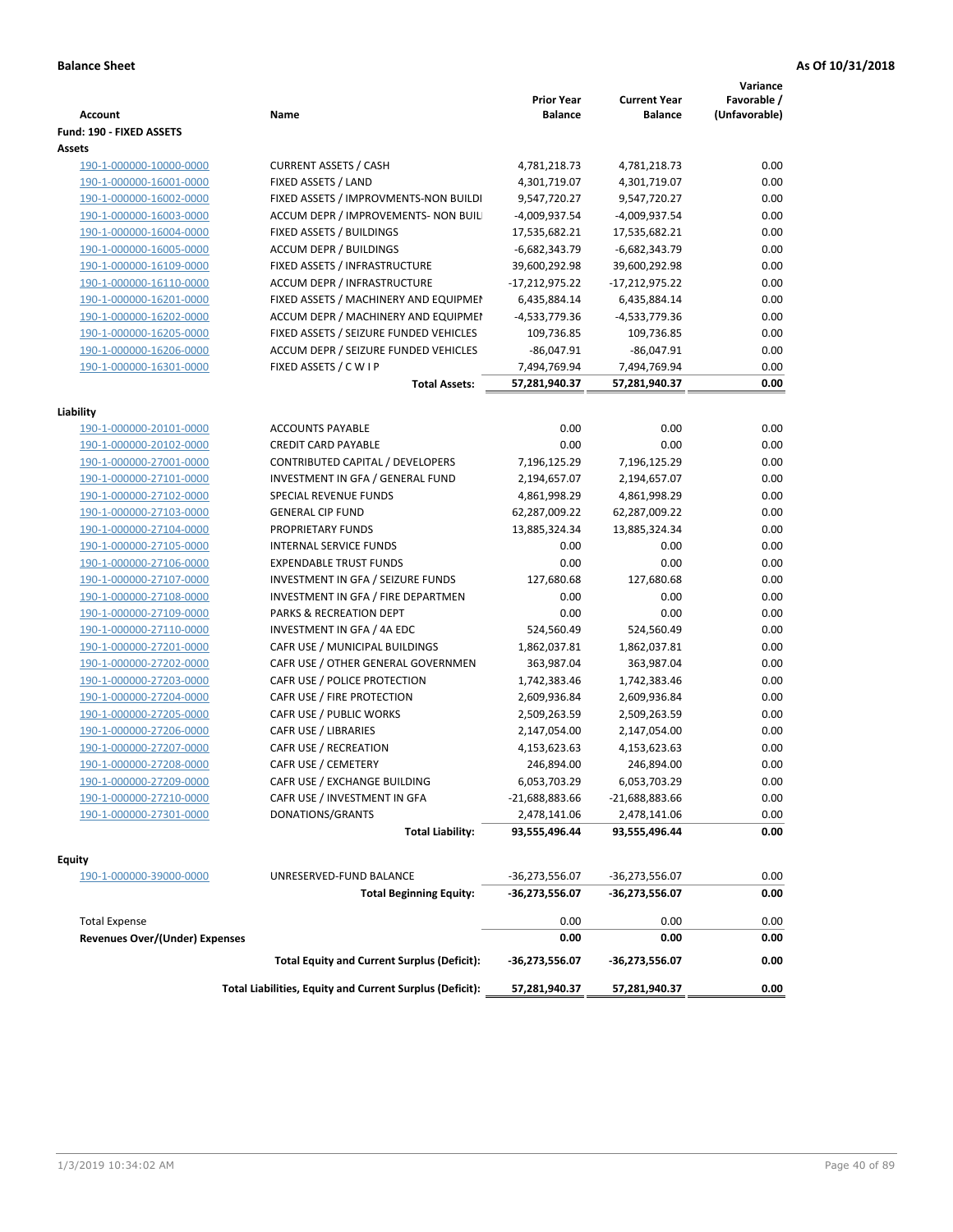| <b>Account</b>                        | Name                                                     | <b>Prior Year</b><br><b>Balance</b> | <b>Current Year</b><br><b>Balance</b> | Variance<br>Favorable /<br>(Unfavorable) |
|---------------------------------------|----------------------------------------------------------|-------------------------------------|---------------------------------------|------------------------------------------|
| <b>Fund: 191 - DEBT</b>               |                                                          |                                     |                                       |                                          |
| Assets                                |                                                          |                                     |                                       |                                          |
| 191-1-000000-12101-0000               | <b>BOND ISSUANCE COSTS</b>                               | 0.00                                | 0.00                                  | 0.00                                     |
| 191-1-000000-12201-0000               | DEFERRED CHARGES / BOND DISCOUNT                         | $-1,016,547.95$                     | $-1,016,547.95$                       | 0.00                                     |
| 191-1-000000-14101-0000               | WTR/WWTR UTILITY FUND                                    | 0.00                                | 0.00                                  | 0.00                                     |
| 191-1-000000-17101-0000               | LONG-TERM DEBT / AMT TO BE PROVIDE                       | 453,446.27                          | 401.781.98                            | $-51,664.29$                             |
|                                       | <b>Total Assets:</b>                                     | $-563, 101.68$                      | $-614,765.97$                         | $-51,664.29$                             |
| Liability                             |                                                          |                                     |                                       |                                          |
| 191-1-000000-20102-0000               | <b>CREDIT CARD PAYABLE</b>                               | 0.00                                | 0.00                                  | 0.00                                     |
| 191-1-000000-22002-0000               | <b>VACATION/SICK PAYABLE</b>                             | 1,548,415.51                        | 1,510,788.95                          | 37,626.56                                |
| 191-1-000000-26001-0000               | <b>COMPENSATED ABSENCES PAY</b>                          | 1,574,354.03                        | 1,738,411.37                          | $-164,057.34$                            |
| 191-1-000000-26003-0000               | EXCESS SALES TAX DUE TO STATE OF TEXAS                   | 3,045,688.20                        | 2,867,593.13                          | 178,095.07                               |
| 191-1-000000-26101-0000               | <b>GENERAL OBLIG BONDS PAY</b>                           | 33,926,000.00                       | 33,926,000.00                         | 0.00                                     |
| 191-1-000000-26103-0000               | DEFERRED LOSS/DEFEASEMENT                                | 71,619.09                           | 71,619.09                             | 0.00                                     |
| 191-1-000000-26104-0000               | <b>ACCRETED INTEREST</b>                                 | 164,196.41                          | 164,196.41                            | 0.00                                     |
| 191-1-000000-26105-0000               | INV NET OF RELATED DEBT                                  | -34,384,329.59                      | -34,384,329.59                        | 0.00                                     |
| 191-1-000000-26106-0000               | <b>RESTRICTED DEBT SERVICE</b>                           | 621,308.00                          | 621,308.00                            | 0.00                                     |
|                                       | <b>Total Liability:</b>                                  | 6,567,251.65                        | 6,515,587.36                          | 51,664.29                                |
| Equity                                |                                                          |                                     |                                       |                                          |
| 191-1-000000-39000-0000               | UNRESERVED-FUND BALANCE                                  | $-7,130,353.33$                     | $-7,130,353.33$                       | 0.00                                     |
|                                       | <b>Total Beginning Equity:</b>                           | $-7,130,353.33$                     | $-7,130,353.33$                       | 0.00                                     |
| <b>Total Expense</b>                  |                                                          | 0.00                                | 0.00                                  | 0.00                                     |
| <b>Revenues Over/(Under) Expenses</b> |                                                          | 0.00                                | 0.00                                  | 0.00                                     |
|                                       | <b>Total Equity and Current Surplus (Deficit):</b>       | $-7,130,353.33$                     | $-7,130,353.33$                       | 0.00                                     |
|                                       | Total Liabilities, Equity and Current Surplus (Deficit): | $-563,101.68$                       | $-614,765.97$                         | $-51,664.29$                             |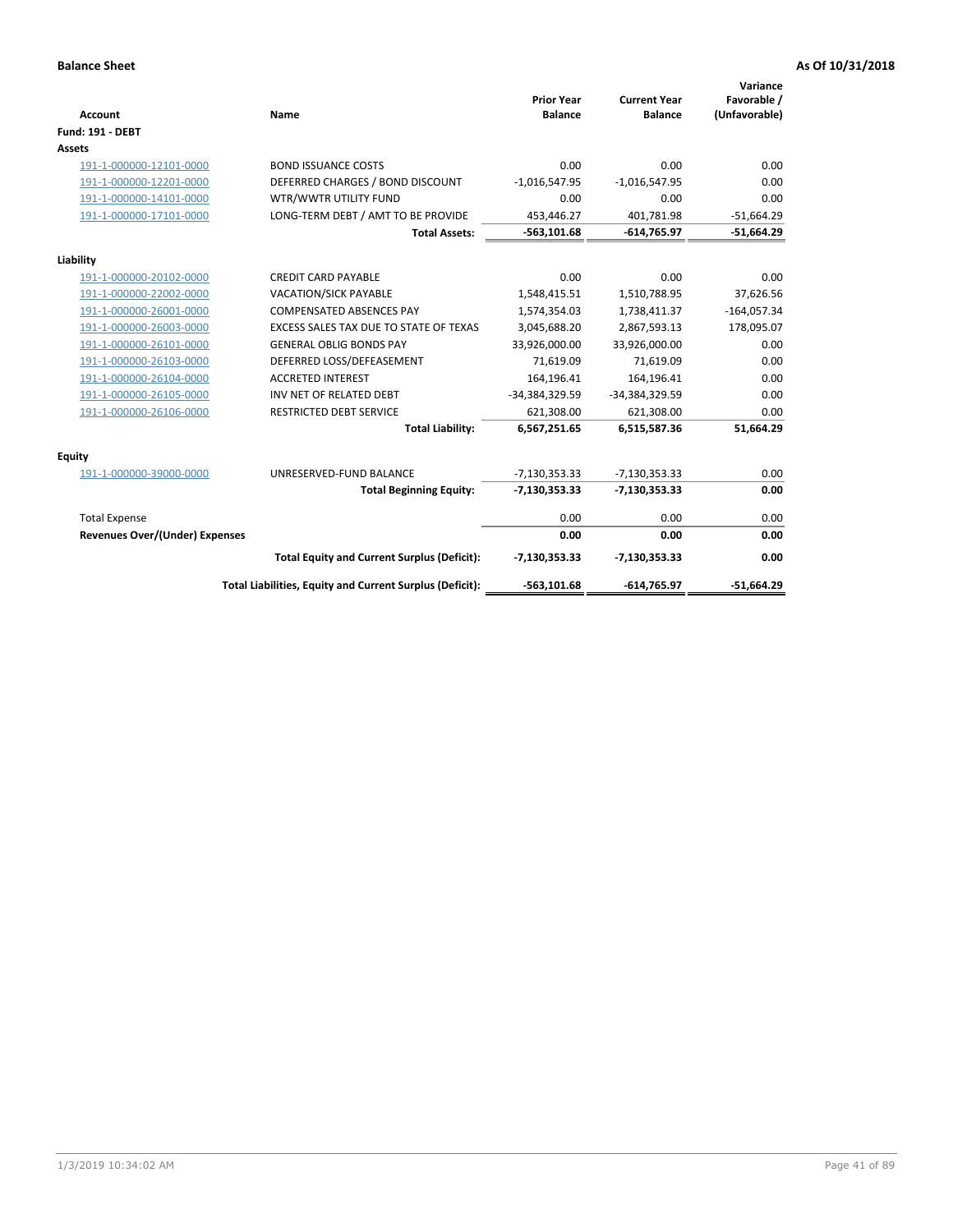|                                                    |                                                              | <b>Prior Year</b>       | <b>Current Year</b>    | Variance<br>Favorable / |
|----------------------------------------------------|--------------------------------------------------------------|-------------------------|------------------------|-------------------------|
| <b>Account</b>                                     | Name                                                         | <b>Balance</b>          | <b>Balance</b>         | (Unfavorable)           |
| Fund: 192 - PAYROLL CLEARING                       |                                                              |                         |                        |                         |
| Assets                                             |                                                              |                         |                        |                         |
| 192-1-000000-10000-0000                            | <b>CURRENT ASSETS / CASH</b>                                 | 668,160.94              | 479,349.38             | $-188,811.56$           |
| 192-1-000000-13201-0000                            | MISC ACCTS RECEIVABLE                                        | 0.00                    | 0.00                   | 0.00                    |
| 192-1-000000-13203-0000                            | NON-CURRENT ASSETS / PREPAYMENTS                             | 0.00                    | 0.00                   | 0.00                    |
| 192-1-000000-13205-0000                            | <b>INTEREST RECEIVABLE</b>                                   | 0.00                    | 0.00                   | 0.00                    |
|                                                    | <b>Total Assets:</b>                                         | 668,160.94              | 479,349.38             | -188,811.56             |
| Liability                                          |                                                              |                         |                        |                         |
| 192-1-000000-20101-0000                            | <b>ACCOUNTS PAYABLE</b>                                      | 102,577.20              | 0.00                   | 102,577.20              |
| 192-1-000000-20102-0000                            | <b>CREDIT CARD PAYABLE</b>                                   | 0.00                    | 0.00                   | 0.00                    |
| 192-1-000000-20103-0000                            | ACCRUED ACCOUNTS PAYABLE                                     | 0.00                    | 0.00                   | 0.00                    |
| 192-1-000000-22001-0000                            | SALARIES PAYABLE                                             | 0.00                    | 0.00                   | 0.00                    |
| 192-1-000000-22002-0000                            | VACATION/SICK PAYABLE                                        | 0.00                    | 0.00                   | 0.00                    |
| 192-1-000000-22101-0000                            | TAXES - FEDERAL WITHHOLDING                                  | 91,163.78               | 0.00                   | 91,163.78               |
| 192-1-000000-22102-0000                            | <b>TAXES - FICA</b>                                          | 82,388.43               | 0.00                   | 82,388.43               |
| 192-1-000000-22103-0000                            | <b>TAXES - MEDICARE</b>                                      | 24,334.97               | 0.00                   | 24,334.97               |
| 192-1-000000-22201-0000                            | <b>INS - AFLAC</b>                                           | 3,020.39                | 7,346.80               | $-4,326.41$             |
| 192-1-000000-22202-0000                            | <b>INS - LIFE INSURANCE</b>                                  | 0.00                    | 0.00                   | 0.00                    |
| 192-1-000000-22203-0000                            | INS - CITY EMPLOYEE PORTION                                  | 0.00                    | 0.00                   | 0.00                    |
| 192-1-000000-22204-0000                            | INS - GEUS EMPLOYEE PORTION                                  | 0.00                    | 0.00                   | 0.00                    |
| 192-1-000000-22205-0000                            | INS - CITY EMPL-FLEXCARD                                     | $-236.50$               | 324.01                 | $-560.51$               |
| 192-1-000000-22206-0000                            | INS - CITY EMPL-DEPENDENT CARE                               | 0.00                    | 0.00                   | 0.00                    |
| 192-1-000000-22207-0000                            | INS - GEUS EMPL-HEALTH CARE                                  | 0.00                    | 0.00                   | 0.00                    |
| 192-1-000000-22208-0000                            | INS - AMERICAN FIDELITY                                      | 0.00                    | 0.00                   | 0.00                    |
| 192-1-000000-22209-0000                            | INS - GEUS EMPL-DEPENDENT CARE                               | 0.00                    | 0.00                   | 0.00                    |
| 192-1-000000-22210-0000                            | INS - CITY EMPLOYEE - OPT OU                                 | 0.00                    | 0.00                   | 0.00                    |
| 192-1-000000-22211-0000                            | INS - GEUS EMP - OPT OU                                      | 0.00                    | 0.00                   | 0.00                    |
| 192-1-000000-22212-0000                            | <b>INS - VISION PLAN</b>                                     | 1,412.83                | 454.92                 | 957.91                  |
| 192-1-000000-22213-0000                            | INS - AIG CRITICAL CARE                                      | 0.00                    | 0.00                   | 0.00                    |
| 192-1-000000-22214-0000                            | INS - AIG ACCIDENT                                           | 0.00                    | 0.00                   | 0.00                    |
| 192-1-000000-22215-0000                            | INS - ALLSTATE CANCER                                        | 0.00                    | 0.00                   | 0.00                    |
| 192-1-000000-22216-0000                            | INS - CRITICAL ILLNESS/CHARTIS                               | 0.00                    | 0.00                   | 0.00                    |
| 192-1-000000-22217-0000                            | INS - MUTUAL OF OMAHA                                        | 3,165.49                | $-862.76$<br>221.19    | 4,028.25                |
| 192-1-000000-22218-0000                            | INS - TX LIFE                                                | 701.18                  |                        | 479.99                  |
| 192-1-000000-22219-0000                            | <b>INS - NEW YORK LIFE</b><br>INS - AFLAC CRITICAL INSURANCE | 0.00<br>315.47          | 40.00<br>634.12        | $-40.00$<br>$-318.65$   |
| 192-1-000000-22220-0000                            | <b>INS - DENTAL PLAN</b>                                     |                         |                        | $-10,427.12$            |
| 192-1-000000-22223-0000<br>192-1-000000-22301-0000 | <b>RETIREMENT - TMRS</b>                                     | -4,398.70<br>372,186.11 | 6,028.42<br>387,383.13 | $-15,197.02$            |
| 192-1-000000-22302-0000                            | RETIREMENT - F R & R                                         | $-15,075.51$            | 58,243.64              | $-73,319.15$            |
| 192-1-000000-22303-0000                            | RETIREMENT - NATIONWIDE / PEBSCO                             | $-1,220.71$             | 14,509.26              | $-15,729.97$            |
| 192-1-000000-22304-0000                            | RETIREMENT - 401 ICMA RETIREMENT                             | 0.00                    | 0.00                   | 0.00                    |
| 192-1-000000-22305-0000                            | RETIREMENT - VANTAGE CARE PRE-TAX RSP                        | 0.00                    | 0.00                   | 0.00                    |
| 192-1-000000-22401-0000                            | <b>GARNISHMENT - TAX LEVY</b>                                | 0.00                    | 0.00                   | 0.00                    |
| 192-1-000000-22402-0000                            | <b>GARNISHMENT - CHILD SUPPORT</b>                           | 7,690.72                | 0.00                   | 7,690.72                |
| 192-1-000000-22403-0000                            | <b>GARNISHMENT - CHAPTER 13</b>                              | 0.00                    | 0.00                   | 0.00                    |
| 192-1-000000-22404-0000                            | <b>GARNISHMENT - STUDENT LOAN</b>                            | 106.89                  | 0.00                   | 106.89                  |
| 192-1-000000-22501-0000                            | <b>CHARITY PAYABLE</b>                                       | $-4.00$                 | 318.00                 | $-322.00$               |
| 192-1-000000-22502-0000                            | UNITED WAY                                                   | $-1.00$                 | 137.50                 | $-138.50$               |
| 192-1-000000-22503-0000                            | AMERICAN CANCER SOCIETY                                      | 0.00                    | 0.00                   | 0.00                    |
| 192-1-000000-22601-0000                            | PR DEDUCT - SAVINGS BOND                                     | 0.00                    | 0.00                   | 0.00                    |
| 192-1-000000-22602-0000                            | PR DEDUCT - CREDIT UNION                                     | 0.00                    | 4,319.50               | -4,319.50               |
| 192-1-000000-22603-0000                            | PR DEDUCT - PRE PAID LEGAL FEE                               | 33.90                   | 251.65                 | $-217.75$               |
| 192-1-000000-22604-0000                            | PR DEDUCT - AUTO LEASE AGREEMENT                             | 0.00                    | 0.00                   | 0.00                    |
| 192-1-000000-22605-0000                            | PR DEDUCT - YMCA                                             | 0.00                    | 0.00                   | 0.00                    |
| 192-1-000000-22606-0000                            | PR DEDUCT - GAC                                              | 0.00                    | 0.00                   | 0.00                    |
| 192-1-000000-22607-0000                            | PR DEDUCT - WEIGHT WATCHERS                                  | 0.00                    | 0.00                   | 0.00                    |
| 192-1-000000-22608-0000                            | PR DEDUCT - HUNT REG-FITNESS CTR                             | 0.00                    | 0.00                   | 0.00                    |
| 192-1-000000-22609-0000                            | PR DEDUCT - MISCELLANEOUS                                    | 0.00                    | 0.00                   | 0.00                    |
|                                                    |                                                              |                         |                        |                         |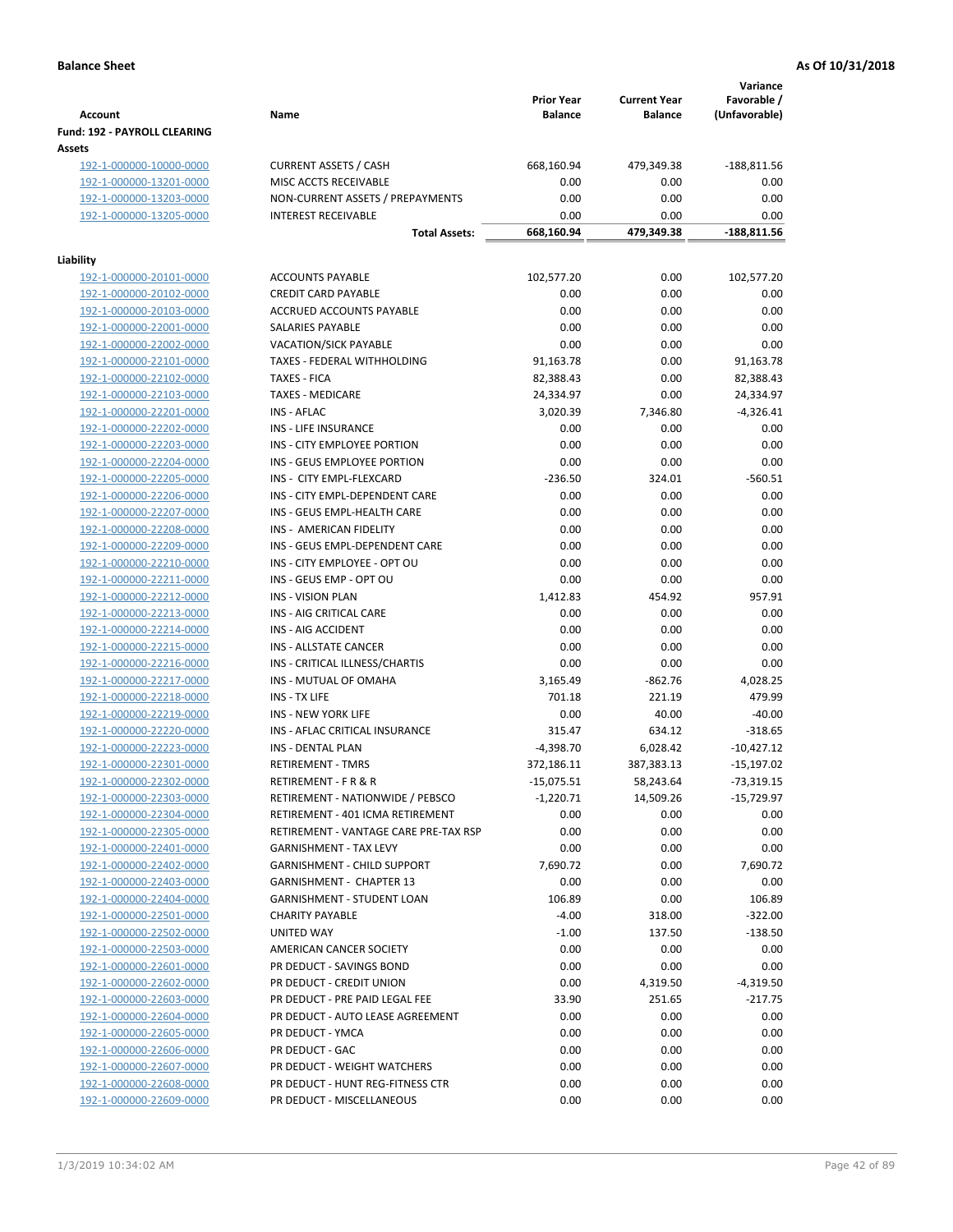| Account                 | Name                                                     | <b>Prior Year</b><br><b>Balance</b> | <b>Current Year</b><br><b>Balance</b> | Variance<br>Favorable /<br>(Unfavorable) |
|-------------------------|----------------------------------------------------------|-------------------------------------|---------------------------------------|------------------------------------------|
| 192-1-000000-22610-0000 | PR DEDUCT - MISC REIMB                                   | 0.00                                | 0.00                                  | 0.00                                     |
| 192-1-000000-22611-0000 | PR DEDUCT - GOLF COURSE FEES                             | 0.00                                | 0.00                                  | 0.00                                     |
| 192-1-000000-22612-0000 | PR DEDUCT - WEARING APPAREL                              | 0.00                                | 0.00                                  | 0.00                                     |
| 192-1-000000-22613-0000 | PR DEDUCT - SNAP FITNESS                                 | 0.00                                | 0.00                                  | 0.00                                     |
|                         | <b>Total Liability:</b>                                  | 668,160.94                          | 479.349.38                            | 188,811.56                               |
| <b>Equity</b>           |                                                          |                                     |                                       |                                          |
| 192-1-000000-39000-0000 | UNRESERVED-FUND BALANCE                                  | 0.00                                | 0.00                                  | 0.00                                     |
|                         | <b>Total Beginning Equity:</b>                           | 0.00                                | 0.00                                  | 0.00                                     |
|                         | <b>Total Equity and Current Surplus (Deficit):</b>       | 0.00                                | 0.00                                  | 0.00                                     |
|                         | Total Liabilities, Equity and Current Surplus (Deficit): | 668,160.94                          | 479,349.38                            | $-188,811.56$                            |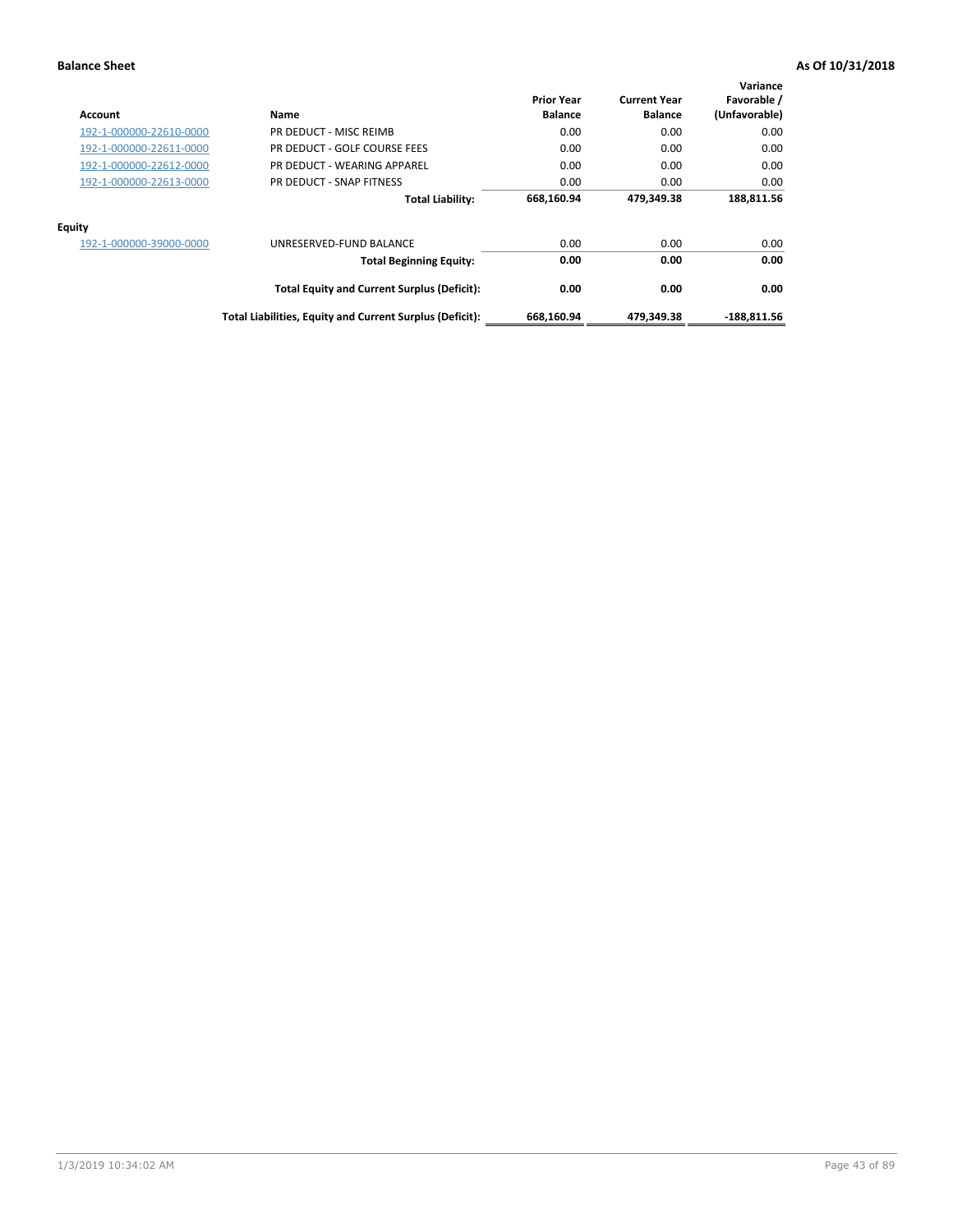|                                     |                                       |                   |                     | Variance      |
|-------------------------------------|---------------------------------------|-------------------|---------------------|---------------|
|                                     |                                       | <b>Prior Year</b> | <b>Current Year</b> | Favorable /   |
| <b>Account</b>                      | Name                                  | <b>Balance</b>    | <b>Balance</b>      | (Unfavorable) |
| Fund: 200 - WATER / WASTEWATER FUND |                                       |                   |                     |               |
| Assets                              |                                       |                   |                     |               |
| 200-2-000000-10000-0000             | <b>CURRENT ASSETS / CASH</b>          | 3,980,973.23      | 5,442,087.20        | 1,461,113.97  |
| 200-2-000000-12101-0000             | <b>BOND ISSUANCE COSTS</b>            | 0.00              | 0.00                | 0.00          |
| 200-2-000000-12201-0000             | DEFERRED CHARGES / BOND DISCOUNT      | $-35,109.18$      | $-35,109.18$        | 0.00          |
| 200-2-000000-13000-0000             | <b>CUSTOMER ACCTS RECEIVABLE</b>      | 422,785.59        | 386,992.16          | $-35,793.43$  |
| 200-2-000000-13001-0000             | NON CURRENT CUSTOMER ACCTS RECEIVAE   | 178,811.11        | 201,199.49          | 22,388.38     |
| 200-2-000000-13002-0000             | ALLOW FOR UNCOLLECT REC               | $-173,530.63$     | -193,834.19         | $-20,303.56$  |
| 200-2-000000-13003-0000             | UNBILLED YEAR-END ACCRUAL             | 1,046,691.01      | 1,195,319.12        | 148,628.11    |
| 200-2-000000-13004-0000             | <b>WASTE HAULER RECEIVABLE</b>        | 50,521.35         | 59,548.20           | 9,026.85      |
| 200-2-000000-13007-0000             | <b>RETURNED CHECKS</b>                | 0.00              | 0.00                | 0.00          |
| 200-2-000000-13010-0000             | <b>CADDO MILLS</b>                    | 0.00              | 0.00                | 0.00          |
| 200-2-000000-13201-0000             | MISC ACCTS RECEIVABLE                 | 2,555.55          | 0.00                | $-2,555.55$   |
| 200-2-000000-13202-0000             | <b>EMPLOYEE ADVANCES</b>              | 0.00              | 0.00                | 0.00          |
| 200-2-000000-13203-0000             | NON-CURRENT ASSETS / PREPAYMENTS      | 0.00              | 0.00                | 0.00          |
| 200-2-000000-13205-0000             | <b>INTEREST RECEIVABLE</b>            | 0.00              | 0.00                | 0.00          |
| 200-2-000000-14001-0000             | DUE FROM / GENERAL FUND               | 0.00              | 0.00                | 0.00          |
| 200-2-000000-14040-0000             | <b>GENERAL CIP / GENERAL CIP</b>      | 0.00              | 0.00                | 0.00          |
| 200-2-000000-14120-0000             | DUE FROM UTILITY CIP                  | 38,336,026.85     | 38,336,026.85       | 0.00          |
| 200-2-000000-15401-0000             | <b>INVENTORIES / WATER STOCK</b>      | 255,981.59        | 255,981.59          | 0.00          |
| 200-2-000000-15501-0000             | <b>INVENTORIES / WASTEWATER STOCK</b> | 37,338.12         | 37,338.12           | 0.00          |
| 200-2-000000-16001-0000             | FIXED ASSETS / LAND                   | 685,983.11        | 685,983.11          | 0.00          |
| 200-2-000000-16002-0000             | FIXED ASSETS / IMPROVMENTS-NON BUILDI | 5,396,182.49      | 5,396,182.49        | 0.00          |
| 200-2-000000-16003-0000             | ACCUM DEPR / IMPROVEMENTS-NON BUILL   | $-1,997,080.68$   | -1,997,080.68       | 0.00          |
| 200-2-000000-16004-0000             | FIXED ASSETS / BUILDINGS              | 23,420,750.92     | 23,420,750.92       | 0.00          |
| 200-2-000000-16005-0000             | <b>ACCUM DEPR / BUILDINGS</b>         | $-2,311,101.08$   | $-2,311,101.08$     | 0.00          |
| 200-2-000000-16006-0000             | FIXED ASSETS / FILTRATION PLANT       | 10,529,295.00     | 10,529,295.00       | 0.00          |
| 200-2-000000-16007-0000             | ACCUM DEPR / FILTRATION PLANT         | -7,053,202.00     | $-7,053,202.00$     | 0.00          |
| 200-2-000000-16008-0000             | FIXED ASSETS / WATER RECLAMATION PLAN | 7,272,907.47      | 7,272,907.47        | 0.00          |
| 200-2-000000-16009-0000             | ACCUM DEPR / WATER RECLAMATION PLAN   | $-6,134,209.96$   | $-6,134,209.96$     | 0.00          |
| 200-2-000000-16101-0000             | FIXED ASSETS / WATER MAINS            | 19,766,398.81     | 19,766,398.81       | 0.00          |
| 200-2-000000-16102-0000             | <b>ACCUM DEPR / WATER MAINS</b>       | -9,722,167.22     | -9,722,167.22       | 0.00          |
| 200-2-000000-16103-0000             | FIXED ASSETS / SANITARY SEWERS        | 25,724,453.76     | 25,724,453.76       | 0.00          |
| 200-2-000000-16104-0000             | <b>ACCUM DEPR / SANITARY SEWERS</b>   | $-10,787,201.06$  | $-10,787,201.06$    | 0.00          |
| 200-2-000000-16105-0000             | FIXED ASSETS / RESERVOIRS & TANKS     | 1,023,525.00      | 1,023,525.00        | 0.00          |
| 200-2-000000-16106-0000             | ACCUM DEPR / RESERVOIRS & TANKS       | $-814, 273.58$    | $-814,273.58$       | 0.00          |
| 200-2-000000-16107-0000             | FIXED ASSETS / PUMP STATIONS          | 366,796.61        | 366,796.61          | 0.00          |
| 200-2-000000-16108-0000             | <b>ACCUM DEPR / PUMP STATIONS</b>     | -293,979.25       | $-293,979.25$       | 0.00          |
| 200-2-000000-16201-0000             | FIXED ASSETS / MACHINERY AND EQUIPMEN | 3,008,111.91      | 3,008,111.91        | 0.00          |
| 200-2-000000-16202-0000             | ACCUM DEPR / MACHINERY AND EQUIPMEI   | $-1,524,807.11$   | $-1,524,807.11$     | 0.00          |
| 200-2-000000-16301-0000             | FIXED ASSETS / C W I P                | 0.00              | 0.00                | 0.00          |
| 200-2-000000-17501-0000             | <b>EMPLOYEE CONTRIBUTIONS</b>         | 157,273.00        | 157,273.00          | 0.00          |
| 200-2-000000-17504-0000             | <b>INVESTMENT RETURN</b>              | 495,876.00        | 495,876.00          | 0.00          |
| 200-2-000000-17508-0000             | EXPERIENCE DIFFERENCE- OUTFLOW        | 8,729.00          | 8,729.00            | 0.00          |
| 200-2-000000-17509-0000             | <b>EXPERIENCE DIFFERENCE - INFLOW</b> | $-57,790.00$      | $-57,790.00$        | 0.00          |
| 200-2-000000-17520-0000             | <b>ASSUMPTION CHANGES</b>             | 116,123.00        | 116,123.00          | 0.00          |
|                                     | <b>Total Assets:</b>                  | 101,379,638.73    | 102,962,143.50      | 1,582,504.77  |
|                                     |                                       |                   |                     |               |
| Liability                           |                                       |                   |                     |               |
| 200-2-000000-20101-0000             | <b>ACCOUNTS PAYABLE</b>               | $-1,538.73$       | 7,951.87            | $-9,490.60$   |
| 200-2-000000-20102-0000             | <b>CREDIT CARD PAYABLE</b>            | 0.00              | 0.00                | 0.00          |
| 200-2-000000-20103-0000             | ACCRUED ACCOUNTS PAYABLE              | 10,000.00         | 10,000.00           | 0.00          |
| 200-2-000000-20104-0000             | <b>ESCHEATED LIABILITY</b>            | 0.00              | 0.00                | 0.00          |
| 200-2-000000-20109-0000             | <b>GENERAL OBLIG BONDS PAY</b>        | 1,393,000.00      | 1,393,000.00        | 0.00          |
| 200-2-000000-20110-0000             | REVENUE BONDS PAYABLE                 | 945,000.00        | 0.00                | 945,000.00    |
| 200-2-000000-20112-0000             | ACCRUED INTEREST PAYABLE              | 77,667.38         | $-2,188.94$         | 79,856.32     |
| 200-2-000000-20125-0000             | SALES TAX PAYABLE / IN THE CITY       | 0.00              | 0.00                | 0.00          |
| 200-2-000000-20139-0000             | RETAINAGES PAYABLE                    | 0.00              | 0.00                | 0.00          |
| 200-2-000000-20141-0000             | <b>TELEPHONE CLEARING</b>             | 0.01              | 0.01                | 0.00          |
|                                     |                                       |                   |                     |               |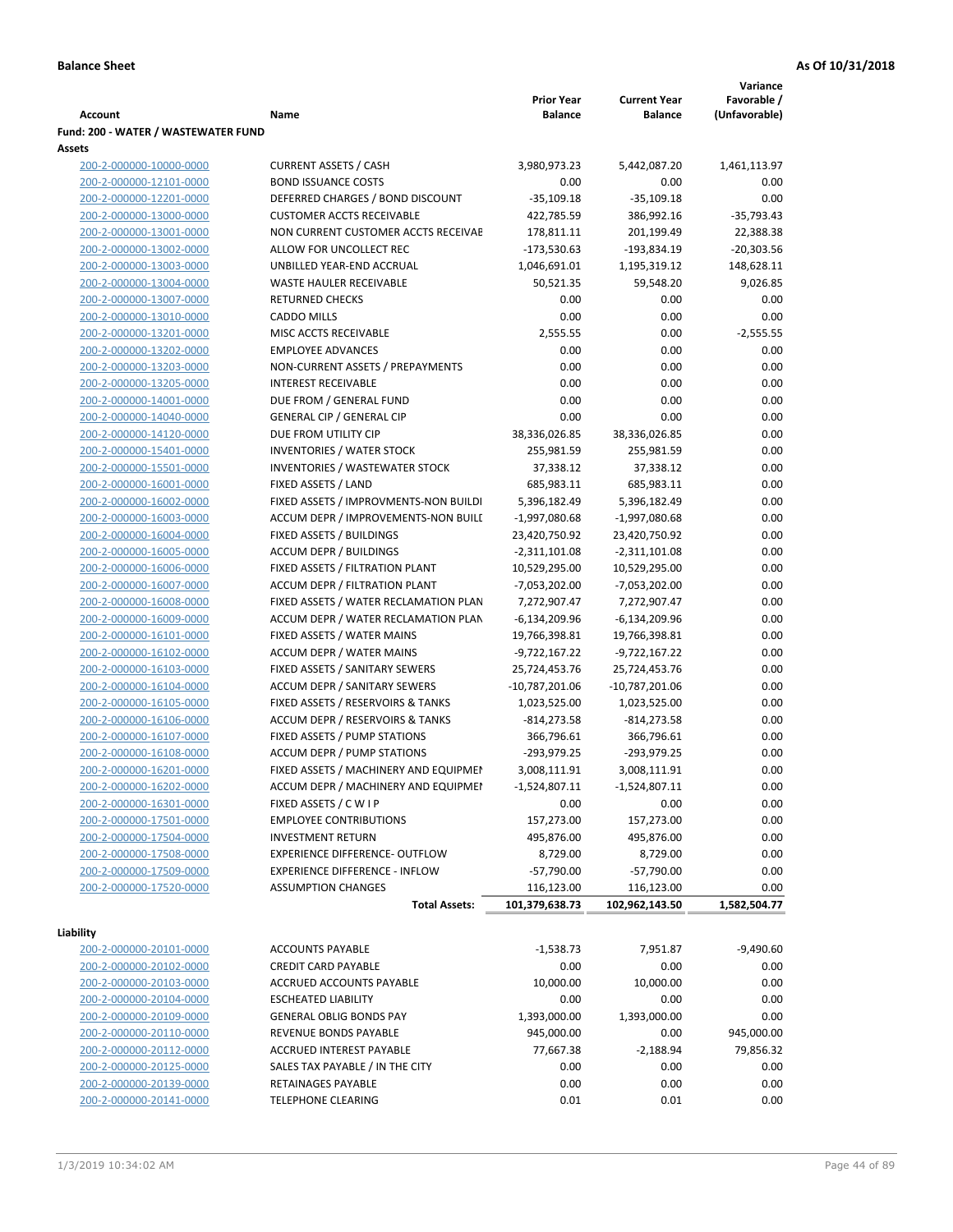|                                       |                                                          |                                     |                                       | Variance                     |
|---------------------------------------|----------------------------------------------------------|-------------------------------------|---------------------------------------|------------------------------|
| <b>Account</b>                        | Name                                                     | <b>Prior Year</b><br><b>Balance</b> | <b>Current Year</b><br><b>Balance</b> | Favorable /<br>(Unfavorable) |
| 200-2-000000-20160-0000               | <b>UNAPPLIED CREDIT</b>                                  | 0.00                                | 0.00                                  | 0.00                         |
| 200-2-000000-21001-0000               | <b>GENERAL FUND / GENERAL FUND</b>                       | 0.00                                | 0.00                                  | 0.00                         |
| 200-2-000000-21101-0000               | ENTERPRISE / WTR/WWTR UTILITY FUND                       | 0.00                                | 0.00                                  | 0.00                         |
| 200-2-000000-22001-0000               | <b>SALARIES PAYABLE</b>                                  | 79,792.91                           | 81,299.42                             | $-1,506.51$                  |
| 200-2-000000-22002-0000               | VACATION/SICK PAYABLE                                    | 164,567.04                          | 153,875.54                            | 10,691.50                    |
| 200-2-000000-23001-0000               | <b>CAPITAL LEASE PAYABLE</b>                             | 0.00                                | 0.00                                  | 0.00                         |
| 200-2-000000-24001-0000               | O/S CHECKS PAYABLE                                       | 0.00                                | 0.00                                  | 0.00                         |
| 200-2-000000-24002-0000               | <b>CUSTOMER DEPOSITS</b>                                 | 738,267.28                          | 818,681.36                            | $-80,414.08$                 |
| 200-2-000000-24003-0000               | <b>CUSTOMER OVERPMT SUSPENSE</b>                         | 53,943.74                           | 80,823.64                             | $-26,879.90$                 |
| 200-2-000000-24004-0000               | <b>INTEREST PAYABLE ON DEP</b>                           | 0.00                                | 0.00                                  | 0.00                         |
| 200-2-000000-24005-0000               | ACCRUED INT PAY ON DEP                                   | 0.00                                | 0.00                                  | 0.00                         |
| 200-2-000000-24006-0000               | <b>AWAITING CUSTOMER SETUP</b>                           | 1,955.61                            | 1,955.61                              | 0.00                         |
| 200-2-000000-24007-0000               | <b>BILLED DEPOSITS SUSPENSE</b>                          | 0.00                                | 0.00                                  | 0.00                         |
| 200-2-000000-26001-0000               | <b>COMPENSATED ABSENCES PAY</b>                          | 253,640.85                          | 310,115.48                            | $-56,474.63$                 |
| 200-2-000000-26101-0000               | <b>GENERAL OBLIG BONDS PAY</b>                           | 7,453,000.00                        | 7,453,000.00                          | 0.00                         |
| 200-2-000000-26102-0000               | <b>REVENUE BONDS PAYABLE</b>                             | 13,200,000.00                       | 13,200,000.00                         | 0.00                         |
| 200-2-000000-26103-0000               | DEFERRED LOSS/DEFEASEMENT                                | $-272,476.43$                       | $-272,476.43$                         | 0.00                         |
| 200-2-000000-27001-0000               | <b>CONTRIBUTED CAPITAL</b>                               | 0.00                                | 0.00                                  | 0.00                         |
| 200-2-000000-27002-0000               | CONTRIBUTED CAPITAL / DEVELOPERS                         | 0.00                                | 0.00                                  | 0.00                         |
| 200-2-000000-29300-0000               | <b>ENCUMBRANCE SUMMARY</b>                               | 0.00                                | 0.00                                  | 0.00                         |
| 200-2-000000-29400-0100               | RESERVED ACCOUNT / ENCUMBRANCES                          | 0.00                                | 0.00                                  | 0.00                         |
| 200-2-000000-29999-0000               | NET PENSION LIABILITY                                    | 1,077,764.00                        | 1,077,764.00                          | 0.00                         |
| 200-2-000000-92080-0000               | <b>GLTDAG</b>                                            | 0.00                                | 0.00                                  | 0.00                         |
|                                       | <b>Total Liability:</b>                                  | 25,174,583.66                       | 24,313,801.56                         | 860,782.10                   |
| <b>Equity</b>                         |                                                          |                                     |                                       |                              |
| 200-2-000000-39000-0000               | UNRESERVED-FUND BALANCE                                  | 0.00                                | 0.00                                  | 0.00                         |
| 200-2-000000-39100-0000               | UNRESERVED-RET. EARNINGS                                 | 75,815,422.17                       | 78,457,735.98                         | 2,642,313.81                 |
| 200-2-000000-39150-0000               | RESERVED-RET. EARNINGS                                   | 0.00                                | 0.00                                  | 0.00                         |
| 200-2-000000-39500-0000               | <b>NET POSITION - PENSION</b>                            | $-965.00$                           | $-965.00$                             | 0.00                         |
|                                       | <b>Total Beginning Equity:</b>                           | 75,814,457.17                       | 78,456,770.98                         | 2,642,313.81                 |
| <b>Total Revenue</b>                  |                                                          | 1,204,257.39                        | 1,202,487.77                          | $-1,769.62$                  |
| <b>Total Expense</b>                  |                                                          | 813,659.49                          | 1,010,916.80                          | $-197,257.31$                |
| <b>Revenues Over/(Under) Expenses</b> |                                                          | 390,597.90                          | 191,570.97                            | -199,026.93                  |
|                                       | <b>Total Equity and Current Surplus (Deficit):</b>       | 76,205,055.07                       | 78,648,341.95                         | 2,443,286.88                 |
|                                       | Total Liabilities, Equity and Current Surplus (Deficit): | 101,379,638.73                      | 102,962,143.51                        | 1,582,504.78                 |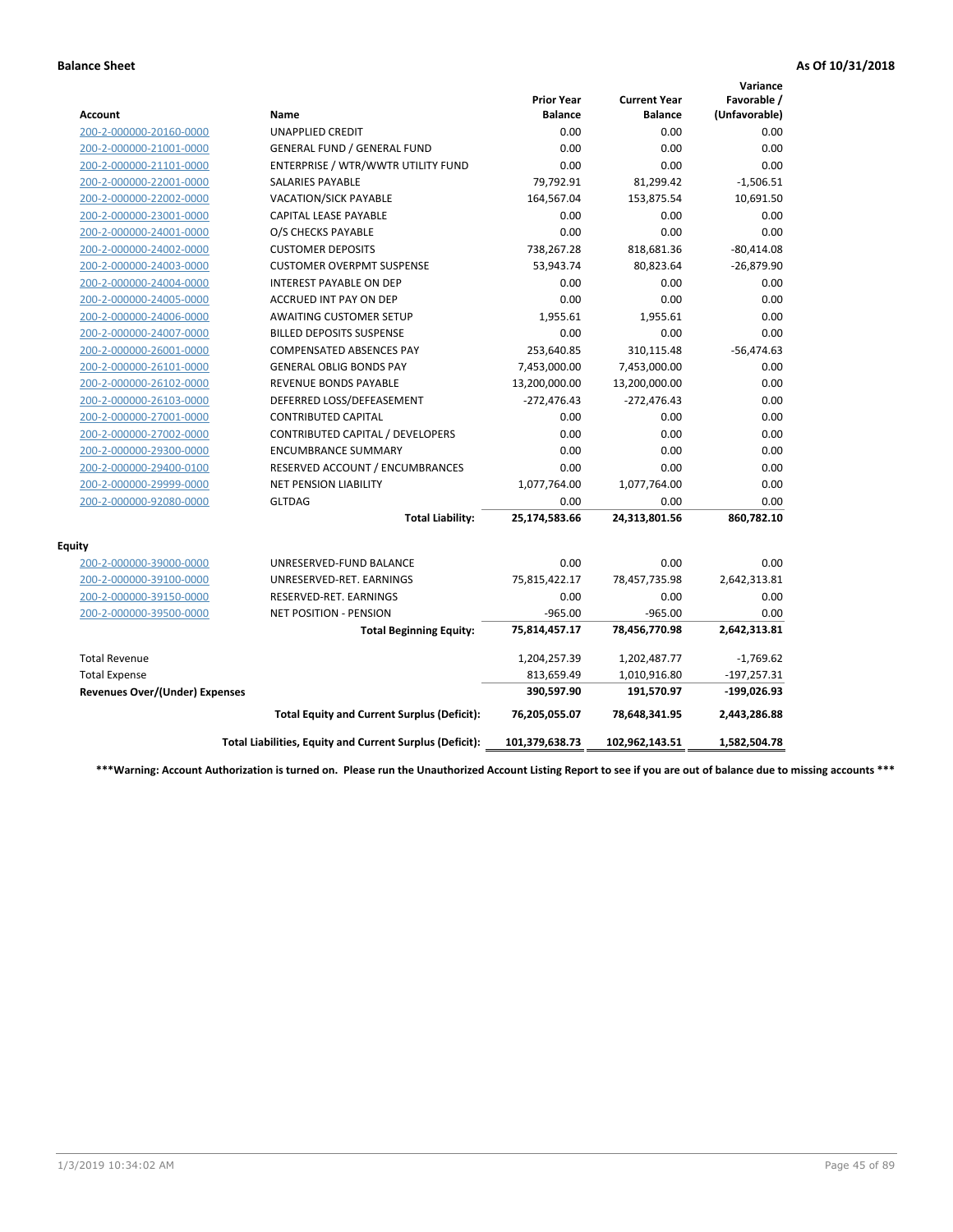| <b>Account</b>                        | Name                                                     | <b>Prior Year</b><br><b>Balance</b> | <b>Current Year</b><br><b>Balance</b> | Variance<br>Favorable /<br>(Unfavorable) |
|---------------------------------------|----------------------------------------------------------|-------------------------------------|---------------------------------------|------------------------------------------|
| <b>Fund: 210 - WATER IMPACT FEES</b>  |                                                          |                                     |                                       |                                          |
| <b>Assets</b>                         |                                                          |                                     |                                       |                                          |
| 210-2-000000-10000-0000               | <b>CURRENT ASSETS / CASH</b>                             | 36.86                               | 0.00                                  | $-36.86$                                 |
| 210-2-000000-13201-0000               | MISC ACCTS RECEIVABLE                                    | 0.00                                | 0.00                                  | 0.00                                     |
| 210-2-000000-13205-0000               | <b>INTEREST RECEIVABLE</b>                               | 0.00                                | 0.00                                  | 0.00                                     |
|                                       | <b>Total Assets:</b>                                     | 36.86                               | 0.00                                  | $-36.86$                                 |
| Liability                             |                                                          |                                     |                                       |                                          |
| 210-2-000000-20101-0000               | <b>ACCOUNTS PAYABLE</b>                                  | 0.00                                | 0.00                                  | 0.00                                     |
| 210-2-000000-20103-0000               | <b>ACCRUED ACCOUNTS PAYABLE</b>                          | 0.00                                | 0.00                                  | 0.00                                     |
| 210-2-000000-29300-0000               | <b>ENCUMBRANCE SUMMARY</b>                               | 0.00                                | 0.00                                  | 0.00                                     |
| 210-2-000000-29400-0000               | RESERVED ACCOUNT / ENCUMBRANCES                          | 0.00                                | 0.00                                  | 0.00                                     |
|                                       | <b>Total Liability:</b>                                  | 0.00                                | 0.00                                  | 0.00                                     |
| <b>Equity</b>                         |                                                          |                                     |                                       |                                          |
| 210-2-000000-39000-0000               | UNRESERVED-FUND BALANCE                                  | 0.00                                | 0.00                                  | 0.00                                     |
| 210-2-000000-39100-0000               | UNRESERVED-RET. EARNINGS                                 | 36.86                               | 0.00                                  | $-36.86$                                 |
|                                       | <b>Total Beginning Equity:</b>                           | 36.86                               | 0.00                                  | $-36.86$                                 |
| <b>Total Revenue</b>                  |                                                          | 0.00                                | 0.00                                  | 0.00                                     |
| <b>Total Expense</b>                  |                                                          | 0.00                                | 0.00                                  | 0.00                                     |
| <b>Revenues Over/(Under) Expenses</b> |                                                          | 0.00                                | 0.00                                  | 0.00                                     |
|                                       | <b>Total Equity and Current Surplus (Deficit):</b>       | 36.86                               | 0.00                                  | $-36.86$                                 |
|                                       | Total Liabilities, Equity and Current Surplus (Deficit): | 36.86                               | 0.00                                  | $-36.86$                                 |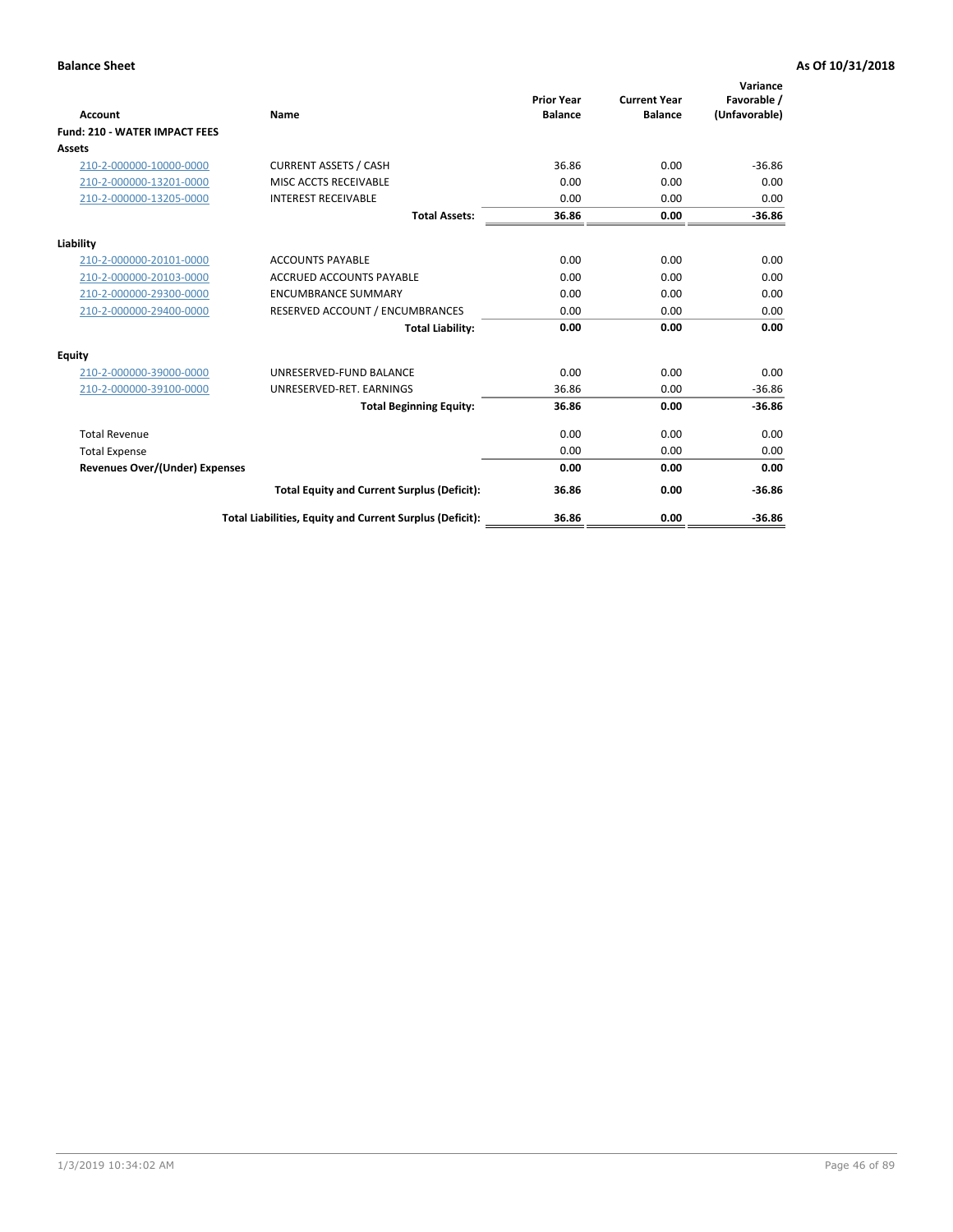| Account                                   | Name                                                     | <b>Prior Year</b><br><b>Balance</b> | <b>Current Year</b><br><b>Balance</b> | Variance<br>Favorable /<br>(Unfavorable) |
|-------------------------------------------|----------------------------------------------------------|-------------------------------------|---------------------------------------|------------------------------------------|
| <b>Fund: 211 - WASTEWATER IMPACT FEES</b> |                                                          |                                     |                                       |                                          |
| <b>Assets</b>                             |                                                          |                                     |                                       |                                          |
| 211-2-000000-10000-0000                   | <b>CURRENT ASSETS / CASH</b>                             | 1,863.60                            | 0.00                                  | $-1,863.60$                              |
| 211-2-000000-13201-0000                   | MISC ACCTS RECEIVABLE                                    | 0.00                                | 0.00                                  | 0.00                                     |
| 211-2-000000-13205-0000                   | <b>INTEREST RECEIVABLE</b>                               | 0.00                                | 0.00                                  | 0.00                                     |
|                                           | <b>Total Assets:</b>                                     | 1,863.60                            | 0.00                                  | $-1,863.60$                              |
| Liability                                 |                                                          |                                     |                                       |                                          |
| 211-2-000000-20101-0000                   | <b>ACCOUNTS PAYABLE</b>                                  | 0.00                                | 0.00                                  | 0.00                                     |
| 211-2-000000-20103-0000                   | <b>ACCRUED ACCOUNTS PAYABLE</b>                          | 0.00                                | 0.00                                  | 0.00                                     |
|                                           | <b>Total Liability:</b>                                  | 0.00                                | 0.00                                  | 0.00                                     |
| Equity                                    |                                                          |                                     |                                       |                                          |
| 211-2-000000-39000-0000                   | UNRESERVED-FUND BALANCE                                  | 0.00                                | 0.00                                  | 0.00                                     |
| 211-2-000000-39100-0000                   | UNRESERVED-RET. EARNINGS                                 | 1,863.46                            | 0.00                                  | $-1,863.46$                              |
|                                           | <b>Total Beginning Equity:</b>                           | 1,863.46                            | 0.00                                  | $-1,863.46$                              |
| <b>Total Revenue</b>                      |                                                          | 0.14                                | 0.00                                  | $-0.14$                                  |
| <b>Total Expense</b>                      |                                                          | 0.00                                | 0.00                                  | 0.00                                     |
| <b>Revenues Over/(Under) Expenses</b>     |                                                          | 0.14                                | 0.00                                  | $-0.14$                                  |
|                                           | <b>Total Equity and Current Surplus (Deficit):</b>       | 1,863.60                            | 0.00                                  | $-1,863.60$                              |
|                                           | Total Liabilities, Equity and Current Surplus (Deficit): | 1,863.60                            | 0.00                                  | $-1.863.60$                              |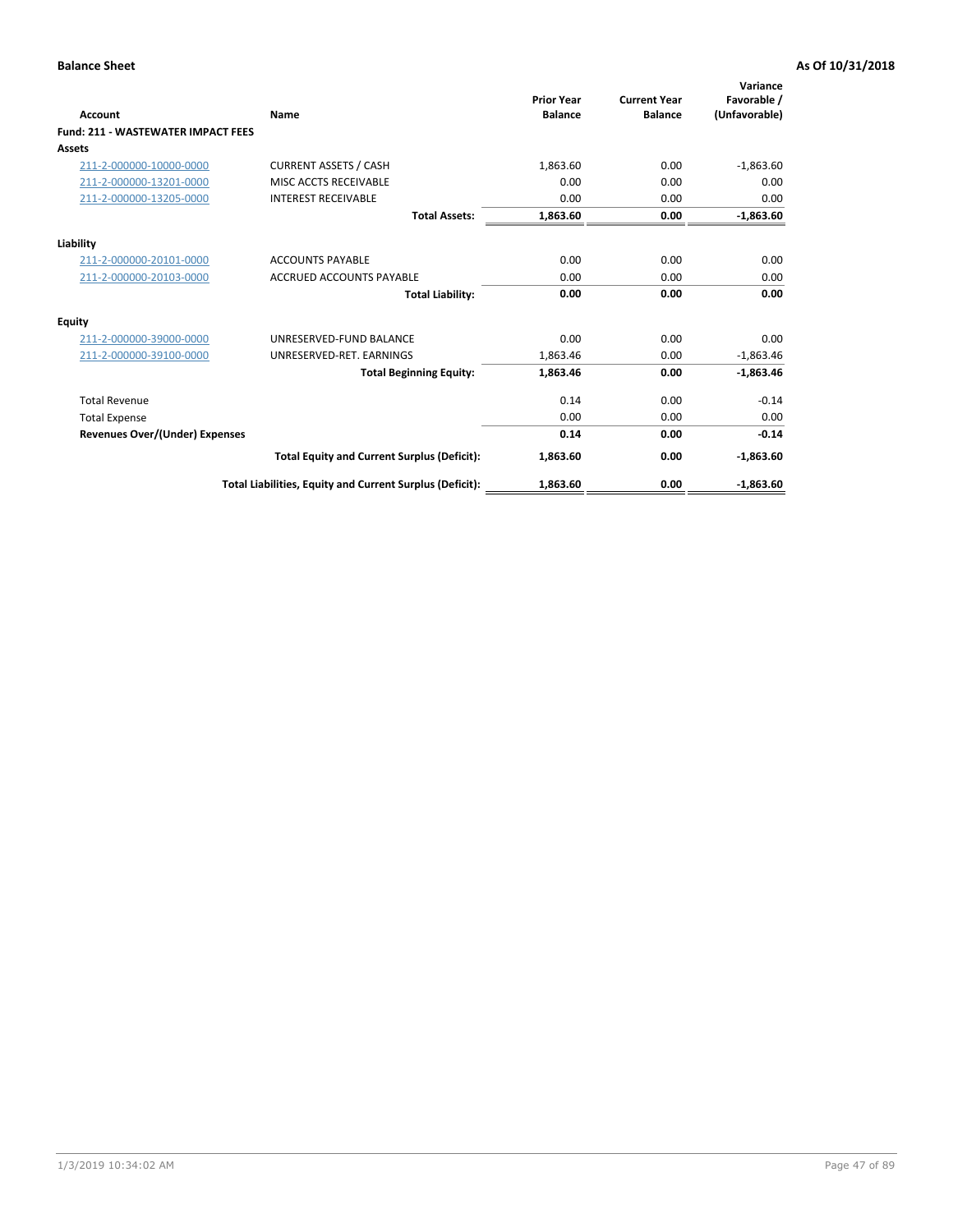| <b>Account</b>                        | Name                                                      | <b>Prior Year</b><br><b>Balance</b> | <b>Current Year</b><br><b>Balance</b> | Variance<br>Favorable /<br>(Unfavorable) |
|---------------------------------------|-----------------------------------------------------------|-------------------------------------|---------------------------------------|------------------------------------------|
|                                       | Fund: 212 - TX COMMUNITY DEV SWR SYSTEM IMPROV PROG GRANT |                                     |                                       |                                          |
| Assets                                |                                                           |                                     |                                       |                                          |
| 212-2-000000-10000-0000               | <b>CURRENT ASSETS / CASH</b>                              | 0.00                                | 7,420.12                              | 7,420.12                                 |
| 212-2-000000-13201-0000               | MISC ACCTS RECEIVABLE                                     | 0.00                                | 0.00                                  | 0.00                                     |
| 212-2-000000-13205-0000               | <b>INTEREST RECEIVABLE</b>                                | 0.00                                | 0.00                                  | 0.00                                     |
| 212-2-000000-16301-0000               | FIXED ASSETS / C W I P                                    | 0.00                                | 0.00                                  | 0.00                                     |
|                                       | <b>Total Assets:</b>                                      | 0.00                                | 7,420.12                              | 7,420.12                                 |
| Liability                             |                                                           |                                     |                                       |                                          |
| 212-2-000000-20101-0000               | <b>ACCOUNTS PAYABLE</b>                                   | 0.00                                | 1,250.00                              | $-1,250.00$                              |
| 212-2-000000-20102-0000               | <b>CREDIT CARD PAYABLE</b>                                | 0.00                                | 0.00                                  | 0.00                                     |
| 212-2-000000-20103-0000               | <b>ACCRUED ACCOUNTS PAYABLE</b>                           | 0.00                                | 0.00                                  | 0.00                                     |
| 212-2-000000-20139-0000               | <b>RETAINAGES PAYABLE</b>                                 | 0.00                                | 0.00                                  | 0.00                                     |
| 212-2-000000-20902-0000               | <b>DEFERRED GRANT REVENUE</b>                             | 0.00                                | 0.00                                  | 0.00                                     |
| 212-2-000000-21001-0000               | <b>GENERAL FUND / GENERAL FUND</b>                        | 0.00                                | 0.00                                  | 0.00                                     |
| 212-2-000000-29300-0000               | <b>ENCUMBRANCE SUMMARY</b>                                | 0.00                                | 0.00                                  | 0.00                                     |
| 212-2-000000-29400-0100               | RESERVED ACCOUNT / ENCUMBRANCES                           | 0.00                                | 0.00                                  | 0.00                                     |
|                                       | <b>Total Liability:</b>                                   | 0.00                                | 1,250.00                              | $-1,250.00$                              |
| <b>Equity</b>                         |                                                           |                                     |                                       |                                          |
| 212-2-000000-39100-0000               | UNRESERVED-RET. EARNINGS                                  | 0.00                                | 6,170.12                              | 6,170.12                                 |
|                                       | <b>Total Beginning Equity:</b>                            | 0.00                                | 6,170.12                              | 6,170.12                                 |
| <b>Total Revenue</b>                  |                                                           | 0.00                                | 0.00                                  | 0.00                                     |
| <b>Total Expense</b>                  |                                                           | 0.00                                | 0.00                                  | 0.00                                     |
| <b>Revenues Over/(Under) Expenses</b> |                                                           | 0.00                                | 0.00                                  | 0.00                                     |
|                                       | <b>Total Equity and Current Surplus (Deficit):</b>        | 0.00                                | 6,170.12                              | 6,170.12                                 |
|                                       | Total Liabilities, Equity and Current Surplus (Deficit):  | 0.00                                | 7.420.12                              | 7,420.12                                 |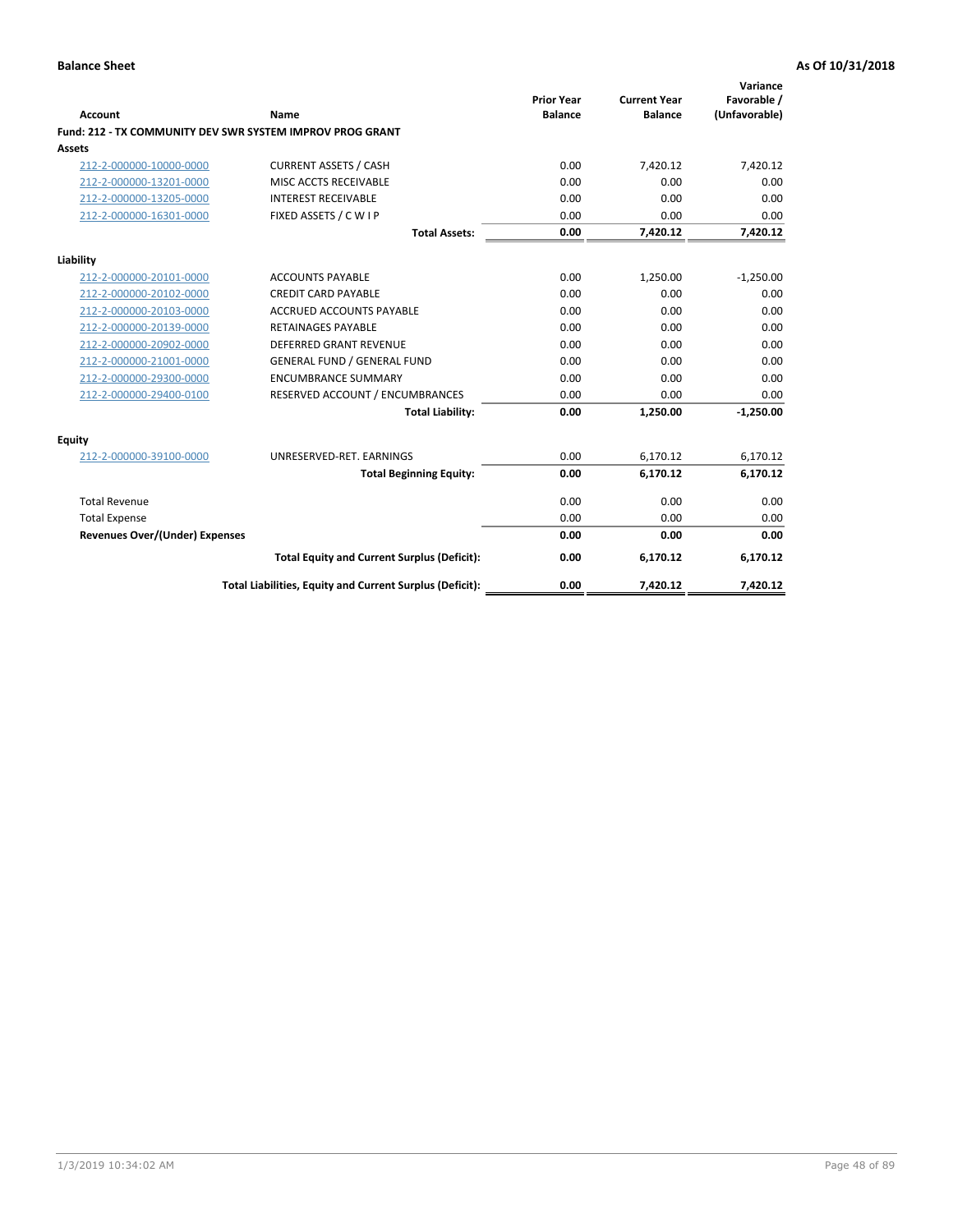| Favorable /<br><b>Prior Year</b><br><b>Current Year</b><br><b>Account</b><br>Name<br><b>Balance</b><br><b>Balance</b><br>(Unfavorable)<br><b>Fund: 216 - UTILIITY CIP FUND</b><br>Assets<br><b>CURRENT ASSETS / CASH</b><br>5,906,363.80<br>$-3,825,986.18$<br>-9,732,349.98<br>216-2-000000-10000-0000<br>MBIA ACCOUNTS / 2002 WSSR<br>0.00<br>0.00<br>0.00<br>216-2-000000-11101-0000<br>216-2-000000-11103-0000<br>2005 WSSR<br>0.00<br>0.00<br>0.00<br>216-2-000000-11403-0000<br>RESERVE FUND / 2003 WSSR<br>0.00<br>0.00<br>0.00<br>2008WSSR CONST 486000273<br>0.00<br>0.00<br>0.00<br>216-2-000000-11503-0000<br>0.00<br>0.00<br>216-2-000000-13000-0000<br><b>CUSTOMER ACCTS RECEIVABLE</b><br>0.00<br>0.00<br>0.00<br>216-2-000000-13002-0000<br>ALLOW FOR UNCOLLECT REC<br>0.00<br>0.00<br>0.00<br>216-2-000000-13003-0000<br>UNBILLED YEAR-END ACCRUAL<br>0.00<br>216-2-000000-13201-0000<br>MISC ACCTS RECEIVABLE<br>0.00<br>0.00<br>0.00<br>0.00<br>0.00<br>216-2-000000-13205-0000<br><b>INTEREST RECEIVABLE</b><br>0.00<br>FIXED ASSETS / C W I P<br>0.00<br>216-2-000000-16301-0000<br>695,008.09<br>695,008.09<br>$-9,732,349.98$<br><b>Total Assets:</b><br>6,601,371.89<br>-3,130,978.09<br>Liability<br>0.00<br>15,650.00<br>$-15,650.00$<br>216-2-000000-20101-0000<br><b>ACCOUNTS PAYABLE</b><br>216-2-000000-20102-0000<br><b>CREDIT CARD PAYABLE</b><br>0.00<br>0.00<br>0.00<br>0.00<br>0.00<br>216-2-000000-20103-0000<br>ACCRUED ACCOUNTS PAYABLE<br>0.00<br>0.00<br>0.00<br>0.00<br>216-2-000000-20113-0000<br><b>DEVELOPERS ESCROW</b><br>6,705.12<br>$-402,456.79$<br>216-2-000000-20139-0000<br><b>RETAINAGES PAYABLE</b><br>409,161.91<br>18,939,652.64<br>18,939,652.64<br>0.00<br>216-2-000000-21101-0000<br>ENTERPRISE / WTR/WWTR UTILITY FUND<br>0.00<br>0.00<br>0.00<br>216-2-000000-29300-0000<br><b>ENCUMBRANCE SUMMARY</b><br>216-2-000000-29400-0100<br>RESERVED ACCOUNT / ENCUMBRANCES<br>0.00<br>0.00<br>0.00<br>$-418, 106.79$<br><b>Total Liability:</b><br>18,946,357.76<br>19,364,464.55<br><b>Equity</b><br>216-2-000000-39000-0000<br>UNRESERVED-FUND BALANCE<br>0.00<br>0.00<br>0.00<br>216-2-000000-39100-0000<br>UNRESERVED-RET. EARNINGS<br>$-12,308,627.81$<br>$-22,508,458.72$<br>$-10,199,830.91$<br><b>Total Beginning Equity:</b><br>$-12,308,627.81$<br>$-22,508,458.72$<br>-10,199,830.91<br><b>Total Revenue</b><br>30,693.14<br>135,406.58<br>104,713.44<br>67,051.20<br>122,390.50<br>$-55,339.30$<br><b>Total Expense</b><br>49,374.14<br><b>Revenues Over/(Under) Expenses</b><br>$-36,358.06$<br>13,016.08<br><b>Total Equity and Current Surplus (Deficit):</b><br>-12,344,985.87<br>-22,495,442.64<br>$-10,150,456.77$<br>Total Liabilities, Equity and Current Surplus (Deficit):<br>6,601,371.89<br>-3,130,978.09<br>-9,732,349.98 |  |  | Variance |
|----------------------------------------------------------------------------------------------------------------------------------------------------------------------------------------------------------------------------------------------------------------------------------------------------------------------------------------------------------------------------------------------------------------------------------------------------------------------------------------------------------------------------------------------------------------------------------------------------------------------------------------------------------------------------------------------------------------------------------------------------------------------------------------------------------------------------------------------------------------------------------------------------------------------------------------------------------------------------------------------------------------------------------------------------------------------------------------------------------------------------------------------------------------------------------------------------------------------------------------------------------------------------------------------------------------------------------------------------------------------------------------------------------------------------------------------------------------------------------------------------------------------------------------------------------------------------------------------------------------------------------------------------------------------------------------------------------------------------------------------------------------------------------------------------------------------------------------------------------------------------------------------------------------------------------------------------------------------------------------------------------------------------------------------------------------------------------------------------------------------------------------------------------------------------------------------------------------------------------------------------------------------------------------------------------------------------------------------------------------------------------------------------------------------------------------------------------------------------------------------------------------------------------------------------------------------------------------------------------------------------------------------------------------------------------------------------------------------------------------------------------------------------------------------------------|--|--|----------|
|                                                                                                                                                                                                                                                                                                                                                                                                                                                                                                                                                                                                                                                                                                                                                                                                                                                                                                                                                                                                                                                                                                                                                                                                                                                                                                                                                                                                                                                                                                                                                                                                                                                                                                                                                                                                                                                                                                                                                                                                                                                                                                                                                                                                                                                                                                                                                                                                                                                                                                                                                                                                                                                                                                                                                                                                          |  |  |          |
|                                                                                                                                                                                                                                                                                                                                                                                                                                                                                                                                                                                                                                                                                                                                                                                                                                                                                                                                                                                                                                                                                                                                                                                                                                                                                                                                                                                                                                                                                                                                                                                                                                                                                                                                                                                                                                                                                                                                                                                                                                                                                                                                                                                                                                                                                                                                                                                                                                                                                                                                                                                                                                                                                                                                                                                                          |  |  |          |
|                                                                                                                                                                                                                                                                                                                                                                                                                                                                                                                                                                                                                                                                                                                                                                                                                                                                                                                                                                                                                                                                                                                                                                                                                                                                                                                                                                                                                                                                                                                                                                                                                                                                                                                                                                                                                                                                                                                                                                                                                                                                                                                                                                                                                                                                                                                                                                                                                                                                                                                                                                                                                                                                                                                                                                                                          |  |  |          |
|                                                                                                                                                                                                                                                                                                                                                                                                                                                                                                                                                                                                                                                                                                                                                                                                                                                                                                                                                                                                                                                                                                                                                                                                                                                                                                                                                                                                                                                                                                                                                                                                                                                                                                                                                                                                                                                                                                                                                                                                                                                                                                                                                                                                                                                                                                                                                                                                                                                                                                                                                                                                                                                                                                                                                                                                          |  |  |          |
|                                                                                                                                                                                                                                                                                                                                                                                                                                                                                                                                                                                                                                                                                                                                                                                                                                                                                                                                                                                                                                                                                                                                                                                                                                                                                                                                                                                                                                                                                                                                                                                                                                                                                                                                                                                                                                                                                                                                                                                                                                                                                                                                                                                                                                                                                                                                                                                                                                                                                                                                                                                                                                                                                                                                                                                                          |  |  |          |
|                                                                                                                                                                                                                                                                                                                                                                                                                                                                                                                                                                                                                                                                                                                                                                                                                                                                                                                                                                                                                                                                                                                                                                                                                                                                                                                                                                                                                                                                                                                                                                                                                                                                                                                                                                                                                                                                                                                                                                                                                                                                                                                                                                                                                                                                                                                                                                                                                                                                                                                                                                                                                                                                                                                                                                                                          |  |  |          |
|                                                                                                                                                                                                                                                                                                                                                                                                                                                                                                                                                                                                                                                                                                                                                                                                                                                                                                                                                                                                                                                                                                                                                                                                                                                                                                                                                                                                                                                                                                                                                                                                                                                                                                                                                                                                                                                                                                                                                                                                                                                                                                                                                                                                                                                                                                                                                                                                                                                                                                                                                                                                                                                                                                                                                                                                          |  |  |          |
|                                                                                                                                                                                                                                                                                                                                                                                                                                                                                                                                                                                                                                                                                                                                                                                                                                                                                                                                                                                                                                                                                                                                                                                                                                                                                                                                                                                                                                                                                                                                                                                                                                                                                                                                                                                                                                                                                                                                                                                                                                                                                                                                                                                                                                                                                                                                                                                                                                                                                                                                                                                                                                                                                                                                                                                                          |  |  |          |
|                                                                                                                                                                                                                                                                                                                                                                                                                                                                                                                                                                                                                                                                                                                                                                                                                                                                                                                                                                                                                                                                                                                                                                                                                                                                                                                                                                                                                                                                                                                                                                                                                                                                                                                                                                                                                                                                                                                                                                                                                                                                                                                                                                                                                                                                                                                                                                                                                                                                                                                                                                                                                                                                                                                                                                                                          |  |  |          |
|                                                                                                                                                                                                                                                                                                                                                                                                                                                                                                                                                                                                                                                                                                                                                                                                                                                                                                                                                                                                                                                                                                                                                                                                                                                                                                                                                                                                                                                                                                                                                                                                                                                                                                                                                                                                                                                                                                                                                                                                                                                                                                                                                                                                                                                                                                                                                                                                                                                                                                                                                                                                                                                                                                                                                                                                          |  |  |          |
|                                                                                                                                                                                                                                                                                                                                                                                                                                                                                                                                                                                                                                                                                                                                                                                                                                                                                                                                                                                                                                                                                                                                                                                                                                                                                                                                                                                                                                                                                                                                                                                                                                                                                                                                                                                                                                                                                                                                                                                                                                                                                                                                                                                                                                                                                                                                                                                                                                                                                                                                                                                                                                                                                                                                                                                                          |  |  |          |
|                                                                                                                                                                                                                                                                                                                                                                                                                                                                                                                                                                                                                                                                                                                                                                                                                                                                                                                                                                                                                                                                                                                                                                                                                                                                                                                                                                                                                                                                                                                                                                                                                                                                                                                                                                                                                                                                                                                                                                                                                                                                                                                                                                                                                                                                                                                                                                                                                                                                                                                                                                                                                                                                                                                                                                                                          |  |  |          |
|                                                                                                                                                                                                                                                                                                                                                                                                                                                                                                                                                                                                                                                                                                                                                                                                                                                                                                                                                                                                                                                                                                                                                                                                                                                                                                                                                                                                                                                                                                                                                                                                                                                                                                                                                                                                                                                                                                                                                                                                                                                                                                                                                                                                                                                                                                                                                                                                                                                                                                                                                                                                                                                                                                                                                                                                          |  |  |          |
|                                                                                                                                                                                                                                                                                                                                                                                                                                                                                                                                                                                                                                                                                                                                                                                                                                                                                                                                                                                                                                                                                                                                                                                                                                                                                                                                                                                                                                                                                                                                                                                                                                                                                                                                                                                                                                                                                                                                                                                                                                                                                                                                                                                                                                                                                                                                                                                                                                                                                                                                                                                                                                                                                                                                                                                                          |  |  |          |
|                                                                                                                                                                                                                                                                                                                                                                                                                                                                                                                                                                                                                                                                                                                                                                                                                                                                                                                                                                                                                                                                                                                                                                                                                                                                                                                                                                                                                                                                                                                                                                                                                                                                                                                                                                                                                                                                                                                                                                                                                                                                                                                                                                                                                                                                                                                                                                                                                                                                                                                                                                                                                                                                                                                                                                                                          |  |  |          |
|                                                                                                                                                                                                                                                                                                                                                                                                                                                                                                                                                                                                                                                                                                                                                                                                                                                                                                                                                                                                                                                                                                                                                                                                                                                                                                                                                                                                                                                                                                                                                                                                                                                                                                                                                                                                                                                                                                                                                                                                                                                                                                                                                                                                                                                                                                                                                                                                                                                                                                                                                                                                                                                                                                                                                                                                          |  |  |          |
|                                                                                                                                                                                                                                                                                                                                                                                                                                                                                                                                                                                                                                                                                                                                                                                                                                                                                                                                                                                                                                                                                                                                                                                                                                                                                                                                                                                                                                                                                                                                                                                                                                                                                                                                                                                                                                                                                                                                                                                                                                                                                                                                                                                                                                                                                                                                                                                                                                                                                                                                                                                                                                                                                                                                                                                                          |  |  |          |
|                                                                                                                                                                                                                                                                                                                                                                                                                                                                                                                                                                                                                                                                                                                                                                                                                                                                                                                                                                                                                                                                                                                                                                                                                                                                                                                                                                                                                                                                                                                                                                                                                                                                                                                                                                                                                                                                                                                                                                                                                                                                                                                                                                                                                                                                                                                                                                                                                                                                                                                                                                                                                                                                                                                                                                                                          |  |  |          |
|                                                                                                                                                                                                                                                                                                                                                                                                                                                                                                                                                                                                                                                                                                                                                                                                                                                                                                                                                                                                                                                                                                                                                                                                                                                                                                                                                                                                                                                                                                                                                                                                                                                                                                                                                                                                                                                                                                                                                                                                                                                                                                                                                                                                                                                                                                                                                                                                                                                                                                                                                                                                                                                                                                                                                                                                          |  |  |          |
|                                                                                                                                                                                                                                                                                                                                                                                                                                                                                                                                                                                                                                                                                                                                                                                                                                                                                                                                                                                                                                                                                                                                                                                                                                                                                                                                                                                                                                                                                                                                                                                                                                                                                                                                                                                                                                                                                                                                                                                                                                                                                                                                                                                                                                                                                                                                                                                                                                                                                                                                                                                                                                                                                                                                                                                                          |  |  |          |
|                                                                                                                                                                                                                                                                                                                                                                                                                                                                                                                                                                                                                                                                                                                                                                                                                                                                                                                                                                                                                                                                                                                                                                                                                                                                                                                                                                                                                                                                                                                                                                                                                                                                                                                                                                                                                                                                                                                                                                                                                                                                                                                                                                                                                                                                                                                                                                                                                                                                                                                                                                                                                                                                                                                                                                                                          |  |  |          |
|                                                                                                                                                                                                                                                                                                                                                                                                                                                                                                                                                                                                                                                                                                                                                                                                                                                                                                                                                                                                                                                                                                                                                                                                                                                                                                                                                                                                                                                                                                                                                                                                                                                                                                                                                                                                                                                                                                                                                                                                                                                                                                                                                                                                                                                                                                                                                                                                                                                                                                                                                                                                                                                                                                                                                                                                          |  |  |          |
|                                                                                                                                                                                                                                                                                                                                                                                                                                                                                                                                                                                                                                                                                                                                                                                                                                                                                                                                                                                                                                                                                                                                                                                                                                                                                                                                                                                                                                                                                                                                                                                                                                                                                                                                                                                                                                                                                                                                                                                                                                                                                                                                                                                                                                                                                                                                                                                                                                                                                                                                                                                                                                                                                                                                                                                                          |  |  |          |
|                                                                                                                                                                                                                                                                                                                                                                                                                                                                                                                                                                                                                                                                                                                                                                                                                                                                                                                                                                                                                                                                                                                                                                                                                                                                                                                                                                                                                                                                                                                                                                                                                                                                                                                                                                                                                                                                                                                                                                                                                                                                                                                                                                                                                                                                                                                                                                                                                                                                                                                                                                                                                                                                                                                                                                                                          |  |  |          |
|                                                                                                                                                                                                                                                                                                                                                                                                                                                                                                                                                                                                                                                                                                                                                                                                                                                                                                                                                                                                                                                                                                                                                                                                                                                                                                                                                                                                                                                                                                                                                                                                                                                                                                                                                                                                                                                                                                                                                                                                                                                                                                                                                                                                                                                                                                                                                                                                                                                                                                                                                                                                                                                                                                                                                                                                          |  |  |          |
|                                                                                                                                                                                                                                                                                                                                                                                                                                                                                                                                                                                                                                                                                                                                                                                                                                                                                                                                                                                                                                                                                                                                                                                                                                                                                                                                                                                                                                                                                                                                                                                                                                                                                                                                                                                                                                                                                                                                                                                                                                                                                                                                                                                                                                                                                                                                                                                                                                                                                                                                                                                                                                                                                                                                                                                                          |  |  |          |
|                                                                                                                                                                                                                                                                                                                                                                                                                                                                                                                                                                                                                                                                                                                                                                                                                                                                                                                                                                                                                                                                                                                                                                                                                                                                                                                                                                                                                                                                                                                                                                                                                                                                                                                                                                                                                                                                                                                                                                                                                                                                                                                                                                                                                                                                                                                                                                                                                                                                                                                                                                                                                                                                                                                                                                                                          |  |  |          |
|                                                                                                                                                                                                                                                                                                                                                                                                                                                                                                                                                                                                                                                                                                                                                                                                                                                                                                                                                                                                                                                                                                                                                                                                                                                                                                                                                                                                                                                                                                                                                                                                                                                                                                                                                                                                                                                                                                                                                                                                                                                                                                                                                                                                                                                                                                                                                                                                                                                                                                                                                                                                                                                                                                                                                                                                          |  |  |          |
|                                                                                                                                                                                                                                                                                                                                                                                                                                                                                                                                                                                                                                                                                                                                                                                                                                                                                                                                                                                                                                                                                                                                                                                                                                                                                                                                                                                                                                                                                                                                                                                                                                                                                                                                                                                                                                                                                                                                                                                                                                                                                                                                                                                                                                                                                                                                                                                                                                                                                                                                                                                                                                                                                                                                                                                                          |  |  |          |
|                                                                                                                                                                                                                                                                                                                                                                                                                                                                                                                                                                                                                                                                                                                                                                                                                                                                                                                                                                                                                                                                                                                                                                                                                                                                                                                                                                                                                                                                                                                                                                                                                                                                                                                                                                                                                                                                                                                                                                                                                                                                                                                                                                                                                                                                                                                                                                                                                                                                                                                                                                                                                                                                                                                                                                                                          |  |  |          |
|                                                                                                                                                                                                                                                                                                                                                                                                                                                                                                                                                                                                                                                                                                                                                                                                                                                                                                                                                                                                                                                                                                                                                                                                                                                                                                                                                                                                                                                                                                                                                                                                                                                                                                                                                                                                                                                                                                                                                                                                                                                                                                                                                                                                                                                                                                                                                                                                                                                                                                                                                                                                                                                                                                                                                                                                          |  |  |          |
|                                                                                                                                                                                                                                                                                                                                                                                                                                                                                                                                                                                                                                                                                                                                                                                                                                                                                                                                                                                                                                                                                                                                                                                                                                                                                                                                                                                                                                                                                                                                                                                                                                                                                                                                                                                                                                                                                                                                                                                                                                                                                                                                                                                                                                                                                                                                                                                                                                                                                                                                                                                                                                                                                                                                                                                                          |  |  |          |
|                                                                                                                                                                                                                                                                                                                                                                                                                                                                                                                                                                                                                                                                                                                                                                                                                                                                                                                                                                                                                                                                                                                                                                                                                                                                                                                                                                                                                                                                                                                                                                                                                                                                                                                                                                                                                                                                                                                                                                                                                                                                                                                                                                                                                                                                                                                                                                                                                                                                                                                                                                                                                                                                                                                                                                                                          |  |  |          |
|                                                                                                                                                                                                                                                                                                                                                                                                                                                                                                                                                                                                                                                                                                                                                                                                                                                                                                                                                                                                                                                                                                                                                                                                                                                                                                                                                                                                                                                                                                                                                                                                                                                                                                                                                                                                                                                                                                                                                                                                                                                                                                                                                                                                                                                                                                                                                                                                                                                                                                                                                                                                                                                                                                                                                                                                          |  |  |          |
|                                                                                                                                                                                                                                                                                                                                                                                                                                                                                                                                                                                                                                                                                                                                                                                                                                                                                                                                                                                                                                                                                                                                                                                                                                                                                                                                                                                                                                                                                                                                                                                                                                                                                                                                                                                                                                                                                                                                                                                                                                                                                                                                                                                                                                                                                                                                                                                                                                                                                                                                                                                                                                                                                                                                                                                                          |  |  |          |
|                                                                                                                                                                                                                                                                                                                                                                                                                                                                                                                                                                                                                                                                                                                                                                                                                                                                                                                                                                                                                                                                                                                                                                                                                                                                                                                                                                                                                                                                                                                                                                                                                                                                                                                                                                                                                                                                                                                                                                                                                                                                                                                                                                                                                                                                                                                                                                                                                                                                                                                                                                                                                                                                                                                                                                                                          |  |  |          |
|                                                                                                                                                                                                                                                                                                                                                                                                                                                                                                                                                                                                                                                                                                                                                                                                                                                                                                                                                                                                                                                                                                                                                                                                                                                                                                                                                                                                                                                                                                                                                                                                                                                                                                                                                                                                                                                                                                                                                                                                                                                                                                                                                                                                                                                                                                                                                                                                                                                                                                                                                                                                                                                                                                                                                                                                          |  |  |          |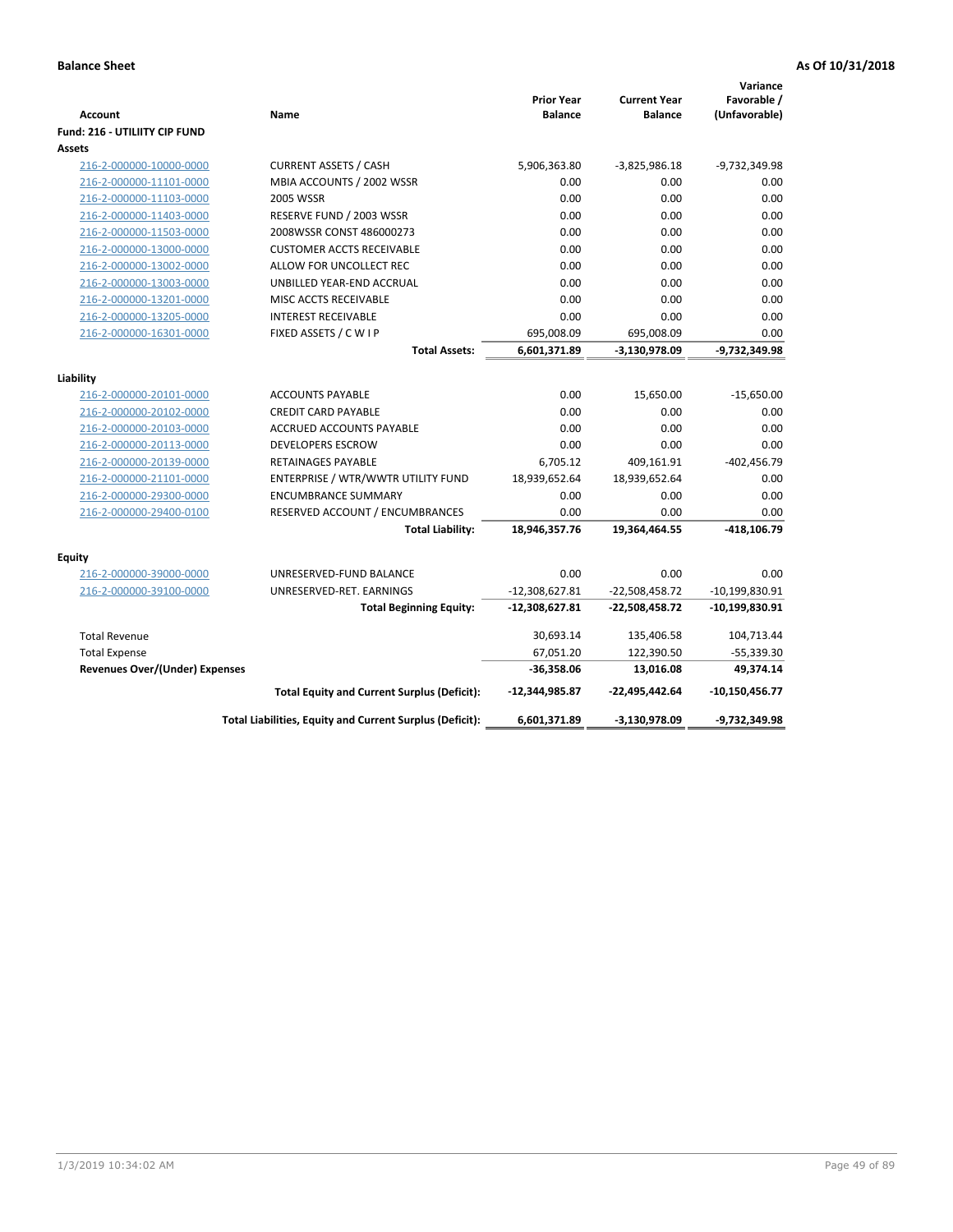| <b>Account</b>                                 | <b>Name</b>                                              | <b>Prior Year</b><br><b>Balance</b> | <b>Current Year</b><br><b>Balance</b> | Variance<br>Favorable /<br>(Unfavorable) |
|------------------------------------------------|----------------------------------------------------------|-------------------------------------|---------------------------------------|------------------------------------------|
| <b>Fund: 217 - WASTEWATER RECLAMATION FUND</b> |                                                          |                                     |                                       |                                          |
| Assets                                         |                                                          |                                     |                                       |                                          |
| 217-2-000000-10000-0000                        | <b>CURRENT ASSETS / CASH</b>                             | 0.00                                | 0.00                                  | 0.00                                     |
| 217-2-000000-11301-0000                        | TEXASTERM / 2008 WSSR REVENUE BOND                       | 0.00                                | 0.00                                  | 0.00                                     |
| 217-2-000000-11302-0000                        | 2008 WSSR REVENUE BOND                                   | 0.00                                | 0.00                                  | 0.00                                     |
| 217-2-000000-11503-0000                        | 2008WSSR CONST 486000273                                 | 742,039.66                          | 754,474.22                            | 12,434.56                                |
| 217-2-000000-13000-0000                        | <b>CUSTOMER ACCTS RECEIVABLE</b>                         | 0.00                                | 0.00                                  | 0.00                                     |
| 217-2-000000-13002-0000                        | ALLOW FOR UNCOLLECT REC                                  | 0.00                                | 0.00                                  | 0.00                                     |
| 217-2-000000-13201-0000                        | MISC ACCTS RECEIVABLE                                    | 0.00                                | 0.00                                  | 0.00                                     |
| 217-2-000000-13205-0000                        | <b>INTEREST RECEIVABLE</b>                               | 0.00                                | 0.00                                  | 0.00                                     |
| 217-2-000000-16301-0000                        | FIXED ASSETS / C W I P                                   | 0.00                                | 0.00                                  | 0.00                                     |
|                                                | <b>Total Assets:</b>                                     | 742,039.66                          | 754,474.22                            | 12,434.56                                |
|                                                |                                                          |                                     |                                       |                                          |
| Liability                                      |                                                          |                                     |                                       |                                          |
| 217-2-000000-20101-0000                        | <b>ACCOUNTS PAYABLE</b>                                  | 0.00                                | 0.00                                  | 0.00                                     |
| 217-2-000000-20102-0000                        | <b>CREDIT CARD PAYABLE</b>                               | 0.00                                | 0.00                                  | 0.00                                     |
| 217-2-000000-20103-0000                        | <b>ACCRUED ACCOUNTS PAYABLE</b>                          | 0.00                                | 0.00                                  | 0.00                                     |
| 217-2-000000-20139-0000                        | <b>RETAINAGES PAYABLE</b>                                | 0.00                                | 0.00                                  | 0.00                                     |
| 217-2-000000-21101-0000                        | ENTERPRISE / WTR/WWTR UTILITY FUND                       | 19,396,374.21                       | 19,396,374.21                         | 0.00                                     |
| 217-2-000000-29300-0000                        | <b>ENCUMBRANCE SUMMARY</b>                               | 0.00                                | 0.00                                  | 0.00                                     |
| 217-2-000000-29400-0100                        | RESERVED ACCOUNT / ENCUMBRANCES                          | 0.00                                | 0.00                                  | 0.00                                     |
|                                                | <b>Total Liability:</b>                                  | 19,396,374.21                       | 19,396,374.21                         | 0.00                                     |
| <b>Equity</b>                                  |                                                          |                                     |                                       |                                          |
| 217-2-000000-39100-0000                        | UNRESERVED-RET. EARNINGS                                 | $-18,654,993.80$                    | $-18,643,277.25$                      | 11,716.55                                |
|                                                | <b>Total Beginning Equity:</b>                           | $-18,654,993.80$                    | $-18,643,277.25$                      | 11,716.55                                |
| <b>Total Revenue</b>                           |                                                          | 659.25                              | 1,377.26                              | 718.01                                   |
| <b>Total Expense</b>                           |                                                          | 0.00                                | 0.00                                  | 0.00                                     |
| Revenues Over/(Under) Expenses                 |                                                          | 659.25                              | 1,377.26                              | 718.01                                   |
|                                                | <b>Total Equity and Current Surplus (Deficit):</b>       | $-18,654,334.55$                    | -18,641,899.99                        | 12,434.56                                |
|                                                | Total Liabilities, Equity and Current Surplus (Deficit): | 742,039.66                          | 754,474.22                            | 12.434.56                                |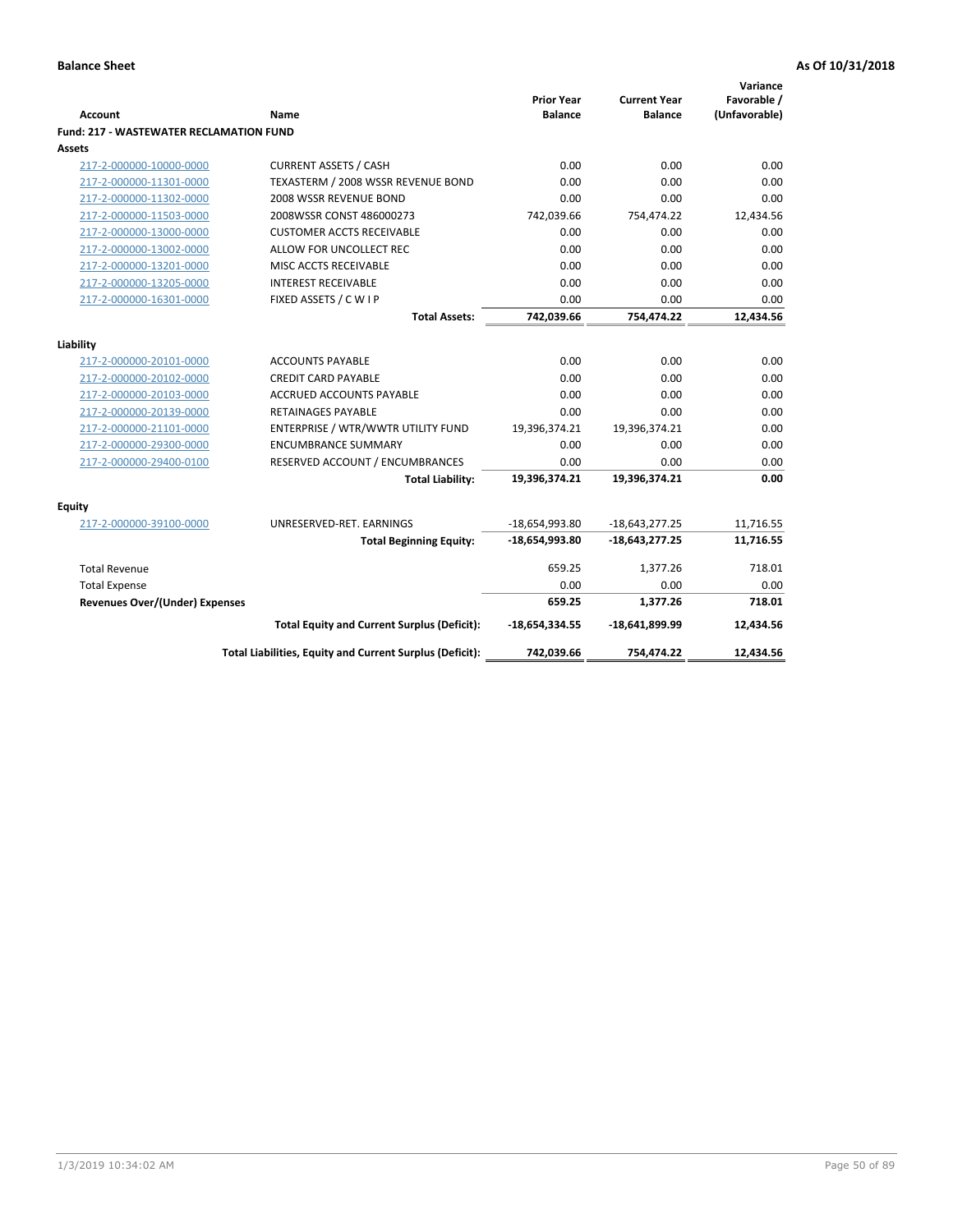| <b>Account</b>           | Name                                   | <b>Prior Year</b><br><b>Balance</b> | <b>Current Year</b><br><b>Balance</b> | Variance<br>Favorable /<br>(Unfavorable) |
|--------------------------|----------------------------------------|-------------------------------------|---------------------------------------|------------------------------------------|
| Fund: 300 - AIRPORT FUND |                                        |                                     |                                       |                                          |
| Assets                   |                                        |                                     |                                       |                                          |
| 300-2-000000-10000-0000  | <b>CURRENT ASSETS / CASH</b>           | 1,235,518.09                        | 1,991,329.67                          | 755,811.58                               |
| 300-2-000000-13201-0000  | MISC ACCTS RECEIVABLE                  | 50,566.01                           | 0.00                                  | $-50,566.01$                             |
| 300-2-000000-13202-0000  | <b>EMPLOYEE ADVANCES</b>               | 0.00                                | 0.00                                  | 0.00                                     |
| 300-2-000000-13203-0000  | NON-CURRENT ASSETS / PREPAYMENTS       | 0.00                                | 0.00                                  | 0.00                                     |
| 300-2-000000-13205-0000  | <b>INTEREST RECEIVABLE</b>             | 0.00                                | 0.00                                  | 0.00                                     |
| 300-2-000000-14126-0000  | <b>GRANT FUND / AIRPORT GRANT FUND</b> | 0.00                                | 0.00                                  | 0.00                                     |
| 300-2-000000-16001-0000  | FIXED ASSETS / LAND                    | 813,937.00                          | 813,937.00                            | 0.00                                     |
| 300-2-000000-16002-0000  | FIXED ASSETS / IMPROVMENTS-NON BUILDI  | 71,096,300.51                       | 71,096,300.51                         | 0.00                                     |
| 300-2-000000-16003-0000  | ACCUM DEPR / IMPROVEMENTS-NON BUILI    | $-36,570,663.72$                    | -36,570,663.72                        | 0.00                                     |
| 300-2-000000-16004-0000  | FIXED ASSETS / BUILDINGS               | 60,824,408.10                       | 60,824,408.10                         | 0.00                                     |
| 300-2-000000-16005-0000  | <b>ACCUM DEPR / BUILDINGS</b>          | -24,613,803.17                      | $-24,613,803.17$                      | 0.00                                     |
| 300-2-000000-16201-0000  | FIXED ASSETS / MACHINERY AND EQUIPMEN  | 12,340.00                           | 12,340.00                             | 0.00                                     |
| 300-2-000000-16202-0000  | ACCUM DEPR / MACHINERY AND EQUIPMEI    | $-12,339.94$                        | $-12,339.94$                          | 0.00                                     |
| 300-2-000000-16301-0000  | FIXED ASSETS / C W I P                 | 5,686,912.48                        | 5,686,912.48                          | 0.00                                     |
| 300-2-000000-17501-0000  | <b>EMPLOYEE CONTRIBUTIONS</b>          | 0.00                                | 0.00                                  | 0.00                                     |
| 300-2-000000-17504-0000  | <b>INVESTMENT RETURN</b>               | 0.00                                | 0.00                                  | 0.00                                     |
| 300-2-000000-17508-0000  | <b>EXPERIENCE DIFFERENCE- OUTFLOW</b>  | 0.00                                | 0.00                                  | 0.00                                     |
| 300-2-000000-17509-0000  | <b>EXPERIENCE DIFFERENCE - INFLOW</b>  | 0.00                                | 0.00                                  | 0.00                                     |
| 300-2-000000-17520-0000  | <b>ASSUMPTION CHANGES</b>              | 0.00                                | 0.00                                  | 0.00                                     |
|                          | <b>Total Assets:</b>                   | 78,523,175.36                       | 79,228,420.93                         | 705,245.57                               |
| Liability                |                                        |                                     |                                       |                                          |
| 300-2-000000-20101-0000  | <b>ACCOUNTS PAYABLE</b>                | 0.00                                | 126.47                                | $-126.47$                                |
| 300-2-000000-20102-0000  | <b>CREDIT CARD PAYABLE</b>             | 0.00                                | 0.00                                  | 0.00                                     |
| 300-2-000000-20103-0000  | ACCRUED ACCOUNTS PAYABLE               | 0.00                                | 0.00                                  | 0.00                                     |
| 300-2-000000-20105-0000  | <b>L-3 FUNDS PAYABLE</b>               | 0.00                                | 0.00                                  | 0.00                                     |
| 300-2-000000-20106-0000  | <b>GRANT MATCH</b>                     | 0.00                                | 0.00                                  | 0.00                                     |
| 300-2-000000-20108-0000  | MATURED BONDS PAYABLE                  | 0.00                                | 0.00                                  | 0.00                                     |
| 300-2-000000-20110-0000  | REVENUE BONDS PAYABLE                  | 0.00                                | 0.00                                  | 0.00                                     |
| 300-2-000000-20111-0000  | MATURED INTEREST PAYABLE               | 0.00                                | 0.00                                  | 0.00                                     |
| 300-2-000000-20112-0000  | ACCRUED INTEREST PAYABLE               | 0.00                                | 0.00                                  | 0.00                                     |
| 300-2-000000-20139-0000  | RETAINAGES PAYABLE                     | 0.00                                | 0.00                                  | 0.00                                     |
| 300-2-000000-20141-0000  | <b>TELEPHONE CLEARING</b>              | 0.00                                | 0.00                                  | 0.00                                     |
| 300-2-000000-20160-0000  | <b>UNAPPLIED CREDIT</b>                | 0.00                                | 0.00                                  | 0.00                                     |
| 300-2-000000-20201-0000  | <b>DEFERRED REVENUE</b>                | 0.00                                | 0.00                                  | 0.00                                     |
| 300-2-000000-21001-0000  | <b>GENERAL FUND / GENERAL FUND</b>     | 0.00                                | 0.00                                  | 0.00                                     |
| 300-2-000000-22001-0000  | SALARIES PAYABLE                       | 2,152.98                            | 2,201.13                              | $-48.15$                                 |
| 300-2-000000-22002-0000  | VACATION/SICK PAYABLE                  | 2,600.11                            | $-2,468.99$                           | 5,069.10                                 |
| 300-2-000000-26001-0000  | COMPENSATED ABSENCES PAY               | 3,743.00                            | 6,937.88                              | $-3,194.88$                              |
| 300-2-000000-26101-0000  | <b>GENERAL OBLIG BONDS PAY</b>         | 0.00                                | 0.00                                  | 0.00                                     |
| 300-2-000000-26102-0000  | REVENUE BONDS PAYABLE                  | 0.00                                | 0.00                                  | 0.00                                     |
| 300-2-000000-27001-0000  | CONTRIBUTED CAPITAL                    | 5,686,912.61                        | 5,686,912.61                          | 0.00                                     |
| 300-2-000000-29300-0000  | <b>ENCUMBRANCE SUMMARY</b>             | 0.00                                | 0.00                                  | 0.00                                     |
| 300-2-000000-29400-0100  | RESERVED ACCOUNT / ENCUMBRANCES        | 0.00                                | 0.00                                  | 0.00                                     |
| 300-2-000000-29999-0000  | <b>NET PENSION LIABILITY</b>           | 0.00                                | 0.00                                  | 0.00                                     |
|                          | <b>Total Liability:</b>                | 5,695,408.70                        | 5,693,709.10                          | 1,699.60                                 |
|                          |                                        |                                     |                                       |                                          |
| Equity                   |                                        |                                     |                                       |                                          |
| 300-2-000000-39000-0000  | UNRESERVED-FUND BALANCE                | 0.00                                | 0.00                                  | 0.00                                     |
| 300-2-000000-39100-0000  | UNRESERVED-RET. EARNINGS               | 72,784,355.87                       | 73,432,384.23                         | 648,028.36                               |
| 300-2-000000-39500-0000  | <b>NET POSITION - PENSION</b>          | 0.00                                | 0.00                                  | 0.00                                     |
|                          | <b>Total Beginning Equity:</b>         | 72,784,355.87                       | 73,432,384.23                         | 648,028.36                               |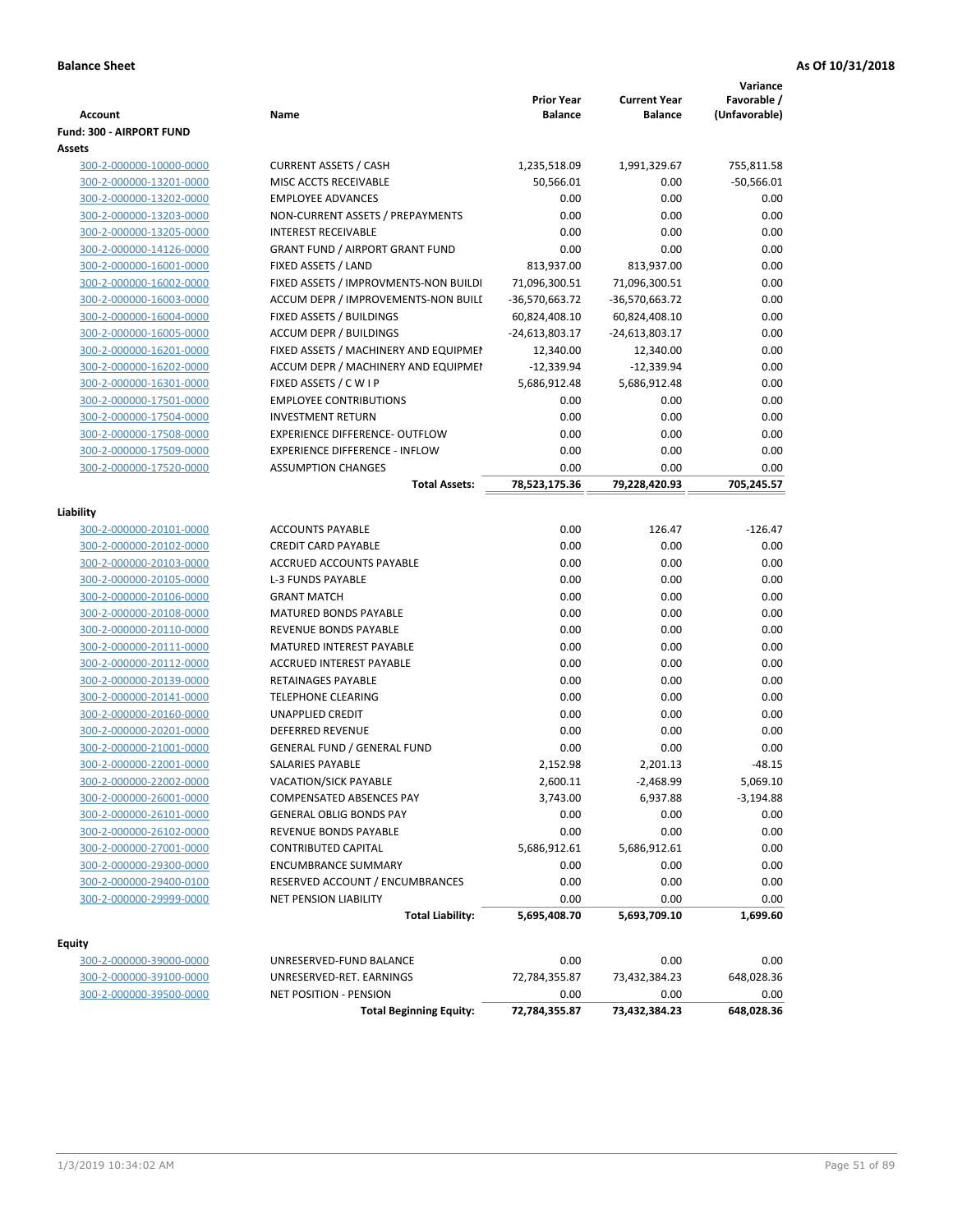| Account                        | <b>Name</b>                                              | <b>Prior Year</b><br><b>Balance</b> | <b>Current Year</b><br><b>Balance</b> | Variance<br>Favorable /<br>(Unfavorable) |
|--------------------------------|----------------------------------------------------------|-------------------------------------|---------------------------------------|------------------------------------------|
| Total Revenue                  |                                                          | 59,936.43                           | 114,055.81                            | 54,119.38                                |
| Total Expense                  |                                                          | 16,525.63                           | 11,728.20                             | 4,797.43                                 |
| Revenues Over/(Under) Expenses |                                                          | 43,410.80                           | 102,327.61                            | 58,916.81                                |
|                                | <b>Total Equity and Current Surplus (Deficit):</b>       | 72.827.766.67                       | 73.534.711.84                         | 706,945.17                               |
|                                | Total Liabilities, Equity and Current Surplus (Deficit): | 78,523,175.37                       | 79,228,420.94                         | 705,245.57                               |
|                                | *** FUND 300 OUT OF BALANCE ***                          | $-0.01$                             | $-0.01$                               | 0.00                                     |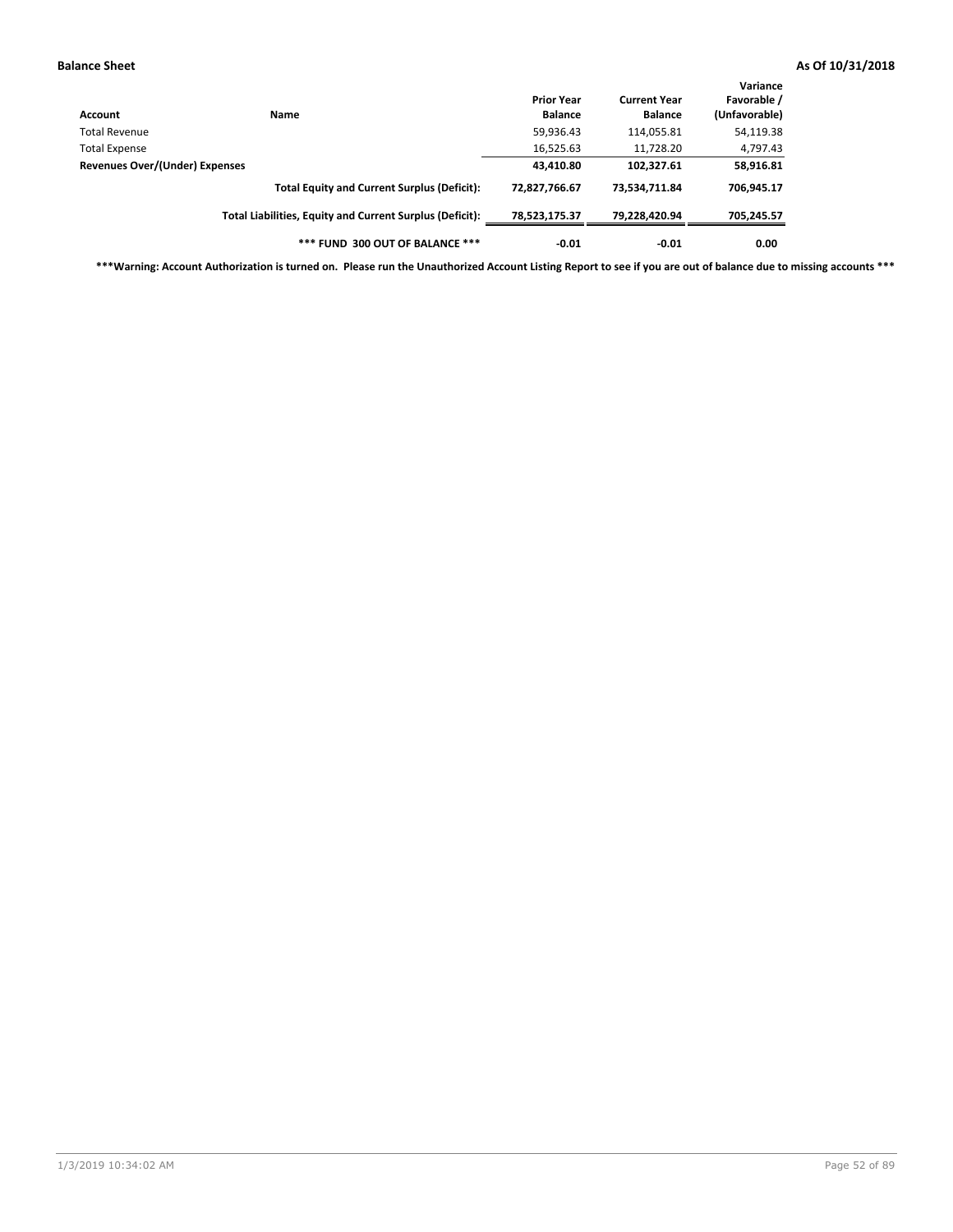|                                       |                                                          |                                     |                                       | Variance                     |
|---------------------------------------|----------------------------------------------------------|-------------------------------------|---------------------------------------|------------------------------|
| Account                               | Name                                                     | <b>Prior Year</b><br><b>Balance</b> | <b>Current Year</b><br><b>Balance</b> | Favorable /<br>(Unfavorable) |
| Fund: 320 - AIRPORT TXDOT GRANT       |                                                          |                                     |                                       |                              |
| Assets                                |                                                          |                                     |                                       |                              |
| 320-2-000000-10000-0000               | <b>CURRENT ASSETS / CASH</b>                             | 214,975.84                          | 200,000.84                            | $-14,975.00$                 |
| 320-2-000000-13201-0000               | MISC ACCTS RECEIVABLE                                    | 0.00                                | 0.00                                  | 0.00                         |
| 320-2-000000-13205-0000               | <b>INTEREST RECEIVABLE</b>                               | 0.00                                | 0.00                                  | 0.00                         |
|                                       | <b>Total Assets:</b>                                     | 214,975.84                          | 200,000.84                            | $-14,975.00$                 |
| Liability                             |                                                          |                                     |                                       |                              |
| 320-2-000000-20101-0000               | <b>ACCOUNTS PAYABLE</b>                                  | 0.00                                | 0.00                                  | 0.00                         |
| 320-2-000000-20102-0000               | <b>CREDIT CARD PAYABLE</b>                               | 0.00                                | 0.00                                  | 0.00                         |
| 320-2-000000-20103-0000               | <b>ACCRUED ACCOUNTS PAYABLE</b>                          | 0.00                                | 0.00                                  | 0.00                         |
| 320-2-000000-20902-0000               | <b>DEFERRED GRANT REVENUE</b>                            | 0.00                                | 0.00                                  | 0.00                         |
| 320-2-000000-21125-0000               | DUE TO / AIRPORT FUND                                    | 0.00                                | 0.00                                  | 0.00                         |
| 320-2-000000-29300-0000               | <b>ENCUMBRANCE SUMMARY</b>                               | 0.00                                | 0.00                                  | 0.00                         |
| 320-2-000000-29400-0100               | RESERVED ACCOUNT / ENCUMBRANCES                          | 0.00                                | 0.00                                  | 0.00                         |
|                                       | <b>Total Liability:</b>                                  | 0.00                                | 0.00                                  | 0.00                         |
| <b>Equity</b>                         |                                                          |                                     |                                       |                              |
| 320-2-000000-39000-0000               | UNRESERVED-FUND BALANCE                                  | 214,975.84                          | 200,000.84                            | $-14,975.00$                 |
|                                       | <b>Total Beginning Equity:</b>                           | 214,975.84                          | 200,000.84                            | $-14,975.00$                 |
| <b>Total Revenue</b>                  |                                                          | 0.00                                | 0.00                                  | 0.00                         |
| <b>Total Expense</b>                  |                                                          | 0.00                                | 0.00                                  | 0.00                         |
| <b>Revenues Over/(Under) Expenses</b> |                                                          | 0.00                                | 0.00                                  | 0.00                         |
|                                       | <b>Total Equity and Current Surplus (Deficit):</b>       | 214,975.84                          | 200,000.84                            | $-14,975.00$                 |
|                                       | Total Liabilities, Equity and Current Surplus (Deficit): | 214,975.84                          | 200,000.84                            | $-14,975.00$                 |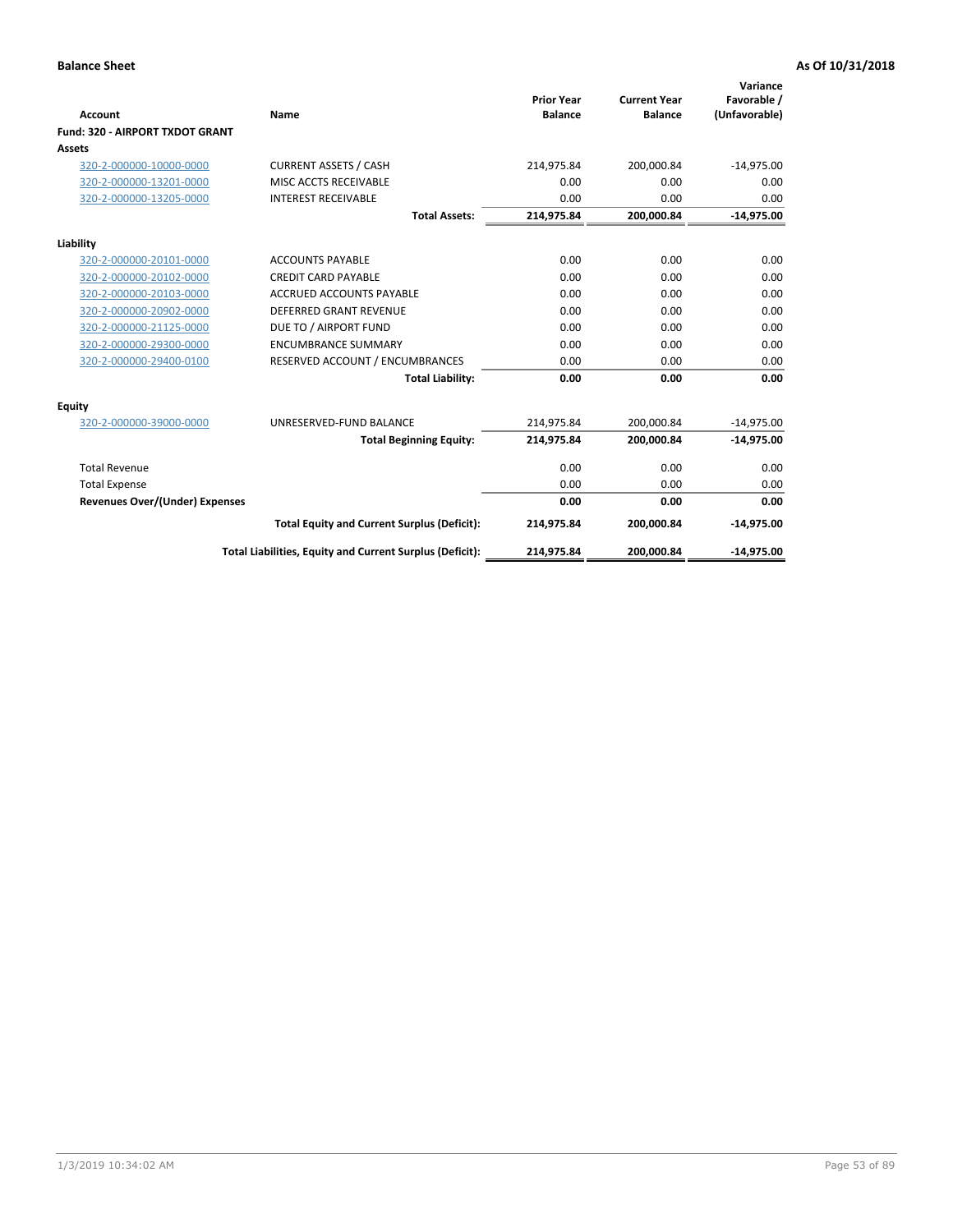| Account                                 | Name                                                     | <b>Prior Year</b><br><b>Balance</b> | <b>Current Year</b><br><b>Balance</b> | Variance<br>Favorable /<br>(Unfavorable) |
|-----------------------------------------|----------------------------------------------------------|-------------------------------------|---------------------------------------|------------------------------------------|
| <b>Fund: 360 - AIRPORT CAPITAL FUND</b> |                                                          |                                     |                                       |                                          |
| <b>Assets</b>                           |                                                          |                                     |                                       |                                          |
| 360-2-000000-10000-0000                 | <b>CURRENT ASSETS / CASH</b>                             | 1,930,627.64                        | 1,257,466.22                          | $-673,161.42$                            |
| 360-2-000000-13201-0000                 | MISC ACCTS RECEIVABLE                                    | 0.00                                | 0.00                                  | 0.00                                     |
| 360-2-000000-13205-0000                 | <b>INTEREST RECEIVABLE</b>                               | 0.00                                | 0.00                                  | 0.00                                     |
| 360-2-000000-16301-0000                 | FIXED ASSETS / C W I P                                   | 337,320.17                          | 337,320.17                            | 0.00                                     |
|                                         | <b>Total Assets:</b>                                     | 2,267,947.81                        | 1,594,786.39                          | $-673,161.42$                            |
| Liability                               |                                                          |                                     |                                       |                                          |
| 360-2-000000-20101-0000                 | <b>ACCOUNTS PAYABLE</b>                                  | 444,155.30                          | 0.00                                  | 444,155.30                               |
| 360-2-000000-20102-0000                 | <b>CREDIT CARD PAYABLE</b>                               | 0.00                                | 0.00                                  | 0.00                                     |
| 360-2-000000-20103-0000                 | <b>ACCRUED ACCOUNTS PAYABLE</b>                          | 0.00                                | 0.00                                  | 0.00                                     |
| 360-2-000000-20125-0000                 | SALES TAX PAYABLE / IN THE CITY                          | 0.00                                | 0.00                                  | 0.00                                     |
| 360-2-000000-20139-0000                 | <b>RETAINAGES PAYABLE</b>                                | 13,521.00                           | 0.00                                  | 13,521.00                                |
| 360-2-000000-21001-0000                 | <b>GENERAL FUND / GENERAL FUND</b>                       | 0.00                                | 0.00                                  | 0.00                                     |
| 360-2-000000-27001-0000                 | <b>CONTRIBUTED CAPITAL</b>                               | 0.00                                | 0.00                                  | 0.00                                     |
| 360-2-000000-29300-0000                 | <b>ENCUMBRANCE SUMMARY</b>                               | 0.00                                | 0.00                                  | 0.00                                     |
| 360-2-000000-29400-0000                 | RESERVED ACCOUNT / ENCUMBRANCES                          | 0.00                                | 0.00                                  | 0.00                                     |
|                                         | <b>Total Liability:</b>                                  | 457,676.30                          | 0.00                                  | 457,676.30                               |
| <b>Equity</b>                           |                                                          |                                     |                                       |                                          |
| 360-2-000000-39000-0000                 | UNRESERVED-FUND BALANCE                                  | 0.00                                | 0.00                                  | 0.00                                     |
| 360-2-000000-39100-0000                 | UNRESERVED-RET. EARNINGS                                 | 1,810,130.80                        | 1,592,773.81                          | $-217,356.99$                            |
|                                         | <b>Total Beginning Equity:</b>                           | 1,810,130.80                        | 1,592,773.81                          | $-217,356.99$                            |
| <b>Total Revenue</b>                    |                                                          | 140.71                              | 2,025.25                              | 1,884.54                                 |
| <b>Total Expense</b>                    |                                                          | 0.00                                | 12.67                                 | $-12.67$                                 |
| <b>Revenues Over/(Under) Expenses</b>   |                                                          | 140.71                              | 2,012.58                              | 1,871.87                                 |
|                                         | <b>Total Equity and Current Surplus (Deficit):</b>       | 1,810,271.51                        | 1,594,786.39                          | $-215,485.12$                            |
|                                         | Total Liabilities, Equity and Current Surplus (Deficit): | 2,267,947.81                        | 1,594,786.39                          | $-673,161.42$                            |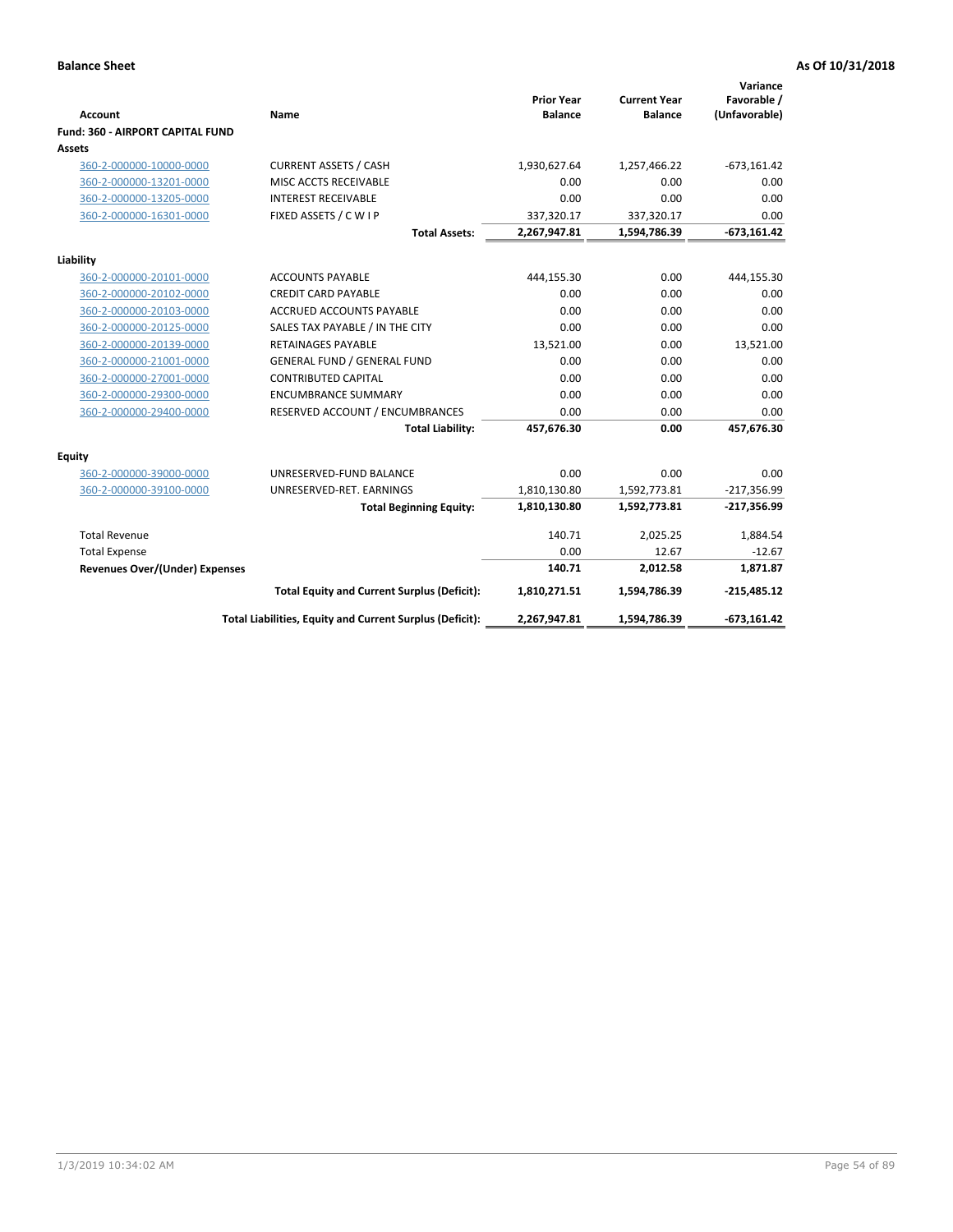| <b>Account</b>                        | <b>Name</b>                                              | <b>Prior Year</b><br><b>Balance</b> | <b>Current Year</b><br><b>Balance</b> | Variance<br>Favorable /<br>(Unfavorable) |
|---------------------------------------|----------------------------------------------------------|-------------------------------------|---------------------------------------|------------------------------------------|
| <b>Fund: 361 - L3-IDC FUND</b>        |                                                          |                                     |                                       |                                          |
| Assets                                |                                                          |                                     |                                       |                                          |
| 361-2-000000-10000-0000               | <b>CURRENT ASSETS / CASH</b>                             | 0.00                                | 0.00                                  | 0.00                                     |
| 361-2-000000-13201-0000               | MISC ACCTS RECEIVABLE                                    | 0.00                                | 0.00                                  | 0.00                                     |
| 361-2-000000-13205-0000               | <b>INTEREST RECEIVABLE</b>                               | 0.00                                | 0.00                                  | 0.00                                     |
|                                       | <b>Total Assets:</b>                                     | 0.00                                | 0.00                                  | 0.00                                     |
| Liability                             |                                                          |                                     |                                       |                                          |
| 361-2-000000-20101-0000               | <b>ACCOUNTS PAYABLE</b>                                  | 0.00                                | 0.00                                  | 0.00                                     |
| 361-2-000000-20102-0000               | <b>CREDIT CARD PAYABLE</b>                               | 0.00                                | 0.00                                  | 0.00                                     |
| 361-2-000000-20103-0000               | MISCELLANEOUS LIABILITIES                                | 0.00                                | 0.00                                  | 0.00                                     |
| 361-2-000000-20108-0000               | <b>MATURED BONDS PAYABLE</b>                             | 0.00                                | 0.00                                  | 0.00                                     |
| 361-2-000000-20111-0000               | <b>MATURED INTEREST PAYABLE</b>                          | 0.00                                | 0.00                                  | 0.00                                     |
| 361-2-000000-20112-0000               | <b>ACCRUED INTEREST PAYABLE</b>                          | 0.00                                | 0.00                                  | 0.00                                     |
| 361-2-000000-20139-0000               | <b>RETAINAGES PAYABLE</b>                                | 0.00                                | 0.00                                  | 0.00                                     |
| 361-2-000000-21001-0000               | <b>GENERAL FUND / GENERAL FUND</b>                       | 0.00                                | 0.00                                  | 0.00                                     |
|                                       | <b>Total Liability:</b>                                  | 0.00                                | 0.00                                  | 0.00                                     |
| Equity                                |                                                          |                                     |                                       |                                          |
| 361-2-000000-39000-0000               | UNRESERVED-FUND BALANCE                                  | 0.00                                | 0.00                                  | 0.00                                     |
| 361-2-000000-39100-0000               | UNRESERVED-RET. EARNINGS                                 | $-2,881,924.85$                     | $-2,881,924.85$                       | 0.00                                     |
| 361-2-000000-39150-0000               | RESERVED-RET. EARNINGS                                   | 2,881,924.85                        | 2,881,924.85                          | 0.00                                     |
|                                       | <b>Total Beginning Equity:</b>                           | 0.00                                | 0.00                                  | 0.00                                     |
| <b>Total Revenue</b>                  |                                                          | 0.00                                | 0.00                                  | 0.00                                     |
| <b>Total Expense</b>                  |                                                          | 0.00                                | 0.00                                  | 0.00                                     |
| <b>Revenues Over/(Under) Expenses</b> |                                                          | 0.00                                | 0.00                                  | 0.00                                     |
|                                       | <b>Total Equity and Current Surplus (Deficit):</b>       | 0.00                                | 0.00                                  | 0.00                                     |
|                                       | Total Liabilities, Equity and Current Surplus (Deficit): | 0.00                                | 0.00                                  | 0.00                                     |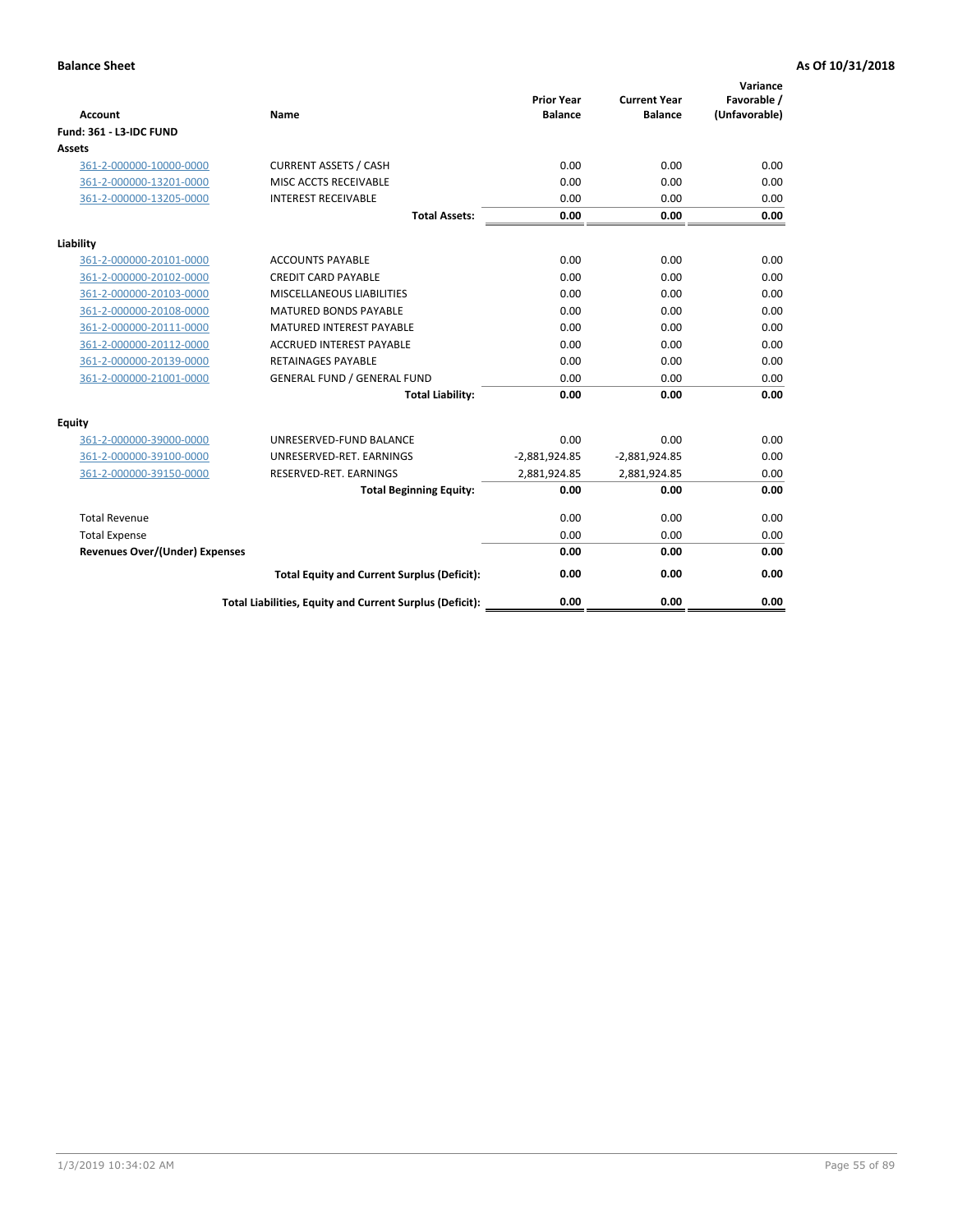|                                |                                                          |                                     |                                       | Variance                     |
|--------------------------------|----------------------------------------------------------|-------------------------------------|---------------------------------------|------------------------------|
| Account                        | Name                                                     | <b>Prior Year</b><br><b>Balance</b> | <b>Current Year</b><br><b>Balance</b> | Favorable /<br>(Unfavorable) |
| Fund: 362 - AIRPORT FBO FUEL   |                                                          |                                     |                                       |                              |
| <b>Assets</b>                  |                                                          |                                     |                                       |                              |
| 362-2-000000-10000-0000        | <b>CURRENT ASSETS / CASH</b>                             | 45,132.38                           | 25,182.89                             | $-19,949.49$                 |
| 362-2-000000-13201-0000        | MISC ACCTS RECEIVABLE                                    | 0.00                                | 0.00                                  | 0.00                         |
| 362-2-000000-13205-0000        | <b>INTEREST RECEIVABLE</b>                               | 0.00                                | 0.00                                  | 0.00                         |
|                                | <b>Total Assets:</b>                                     | 45,132.38                           | 25,182.89                             | $-19,949.49$                 |
| Liability                      |                                                          |                                     |                                       |                              |
| 362-2-000000-20101-0000        | <b>ACCOUNTS PAYABLE</b>                                  | 0.00                                | 0.00                                  | 0.00                         |
| 362-2-000000-20102-0000        | <b>CREDIT CARD PAYABLE</b>                               | 0.00                                | 0.00                                  | 0.00                         |
| 362-2-000000-20103-0000        | <b>ACCRUED ACCOUNTS PAYABLE</b>                          | 0.00                                | 0.00                                  | 0.00                         |
| 362-2-000000-20125-0000        | SALES TAX PAYABLE / IN THE CITY                          | 46.82                               | 22.39                                 | 24.43                        |
| 362-2-000000-29300-0000        | <b>ENCUMBRANCE SUMMARY</b>                               | 0.00                                | 0.00                                  | 0.00                         |
| 362-2-000000-29400-0000        | RESERVED ACCOUNT / ENCUMBRANCES                          | 0.00                                | 0.00                                  | 0.00                         |
|                                | <b>Total Liability:</b>                                  | 46.82                               | 22.39                                 | 24.43                        |
| Equity                         |                                                          |                                     |                                       |                              |
| 362-2-000000-39000-0000        | UNRESERVED-FUND BALANCE                                  | 0.00                                | 0.00                                  | 0.00                         |
| 362-2-000000-39100-0000        | UNRESERVED-RET. EARNINGS                                 | $-41.31$                            | $-41.31$                              | 0.00                         |
|                                | <b>Total Beginning Equity:</b>                           | $-41.31$                            | $-41.31$                              | 0.00                         |
| <b>Total Revenue</b>           |                                                          | 47,753.39                           | 27,278.88                             | $-20,474.51$                 |
| <b>Total Expense</b>           |                                                          | 2,626.52                            | 2,077.07                              | 549.45                       |
| Revenues Over/(Under) Expenses |                                                          | 45,126.87                           | 25,201.81                             | $-19,925.06$                 |
|                                | <b>Total Equity and Current Surplus (Deficit):</b>       | 45,085.56                           | 25,160.50                             | $-19,925.06$                 |
|                                | Total Liabilities, Equity and Current Surplus (Deficit): | 45,132.38                           | 25,182.89                             | $-19,949.49$                 |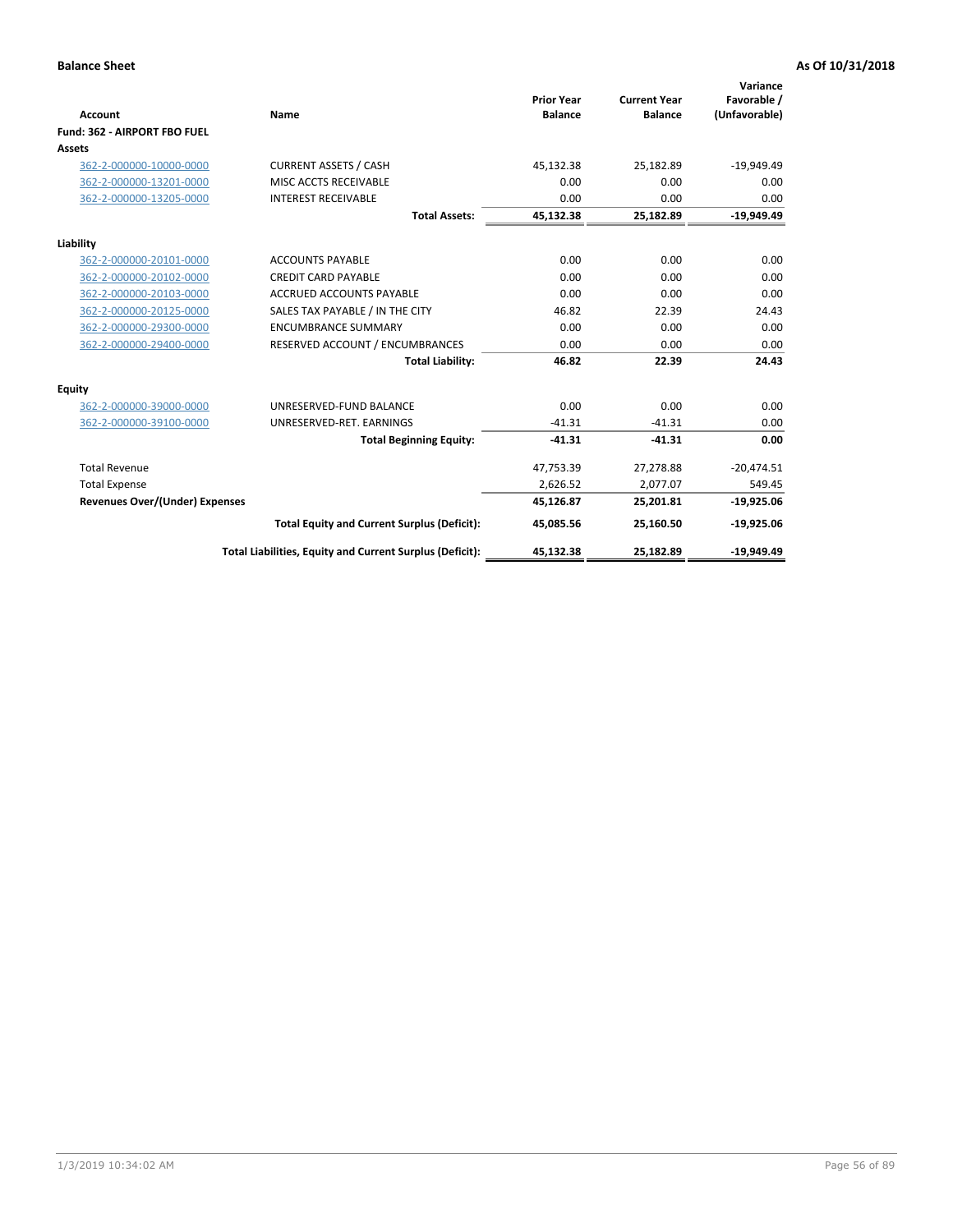| Account                 | Name                                  | <b>Prior Year</b><br><b>Balance</b> | <b>Current Year</b><br><b>Balance</b> | Variance<br>Favorable /<br>(Unfavorable) |
|-------------------------|---------------------------------------|-------------------------------------|---------------------------------------|------------------------------------------|
| Fund: 400 - GOLF FUND   |                                       |                                     |                                       |                                          |
| Assets                  |                                       |                                     |                                       |                                          |
| 400-2-000000-10000-0000 | <b>CURRENT ASSETS / CASH</b>          | -336,950.37                         | -380,655.14                           | $-43,704.77$                             |
| 400-2-000000-10304-0000 | CASH / PETTY CASH/CHANGE DRAWERS      | 200.00                              | 200.00                                | 0.00                                     |
| 400-2-000000-13007-0000 | <b>RETURNED CHECKS</b>                | 0.00                                | 0.00                                  | 0.00                                     |
| 400-2-000000-13201-0000 | MISC ACCTS RECEIVABLE                 | 3,604.98                            | $-398.58$                             | $-4,003.56$                              |
| 400-2-000000-13202-0000 | <b>EMPLOYEE ADVANCES</b>              | 0.00                                | 0.00                                  | 0.00                                     |
| 400-2-000000-13203-0000 | NON-CURRENT ASSETS / PREPAYMENTS      | 0.00                                | 0.00                                  | 0.00                                     |
| 400-2-000000-13205-0000 | <b>INTEREST RECEIVABLE</b>            | 0.00                                | 0.00                                  | 0.00                                     |
| 400-2-000000-13206-0000 | <b>CHARGES RECEIVABLE</b>             | 32,150.15                           | 35,717.08                             | 3,566.93                                 |
| 400-2-000000-15301-0000 | <b>INVENTORIES / GOLF COURSE</b>      | 8,301.68                            | 8,301.68                              | 0.00                                     |
| 400-2-000000-16001-0000 | FIXED ASSETS / LAND                   | 93,000.00                           | 93,000.00                             | 0.00                                     |
| 400-2-000000-16002-0000 | FIXED ASSETS / IMPROVMENTS-NON BUILDI | 521,160.58                          | 521,160.58                            | 0.00                                     |
| 400-2-000000-16003-0000 | ACCUM DEPR / IMPROVEMENTS-NON BUILI   | -281,523.98                         | -281,523.98                           | 0.00                                     |
| 400-2-000000-16004-0000 | FIXED ASSETS / BUILDINGS              | 109,640.00                          | 109,640.00                            | 0.00                                     |
| 400-2-000000-16005-0000 | <b>ACCUM DEPR / BUILDINGS</b>         | $-108,377.74$                       | $-108,377.74$                         | 0.00                                     |
| 400-2-000000-16201-0000 | FIXED ASSETS / MACHINERY AND EQUIPMEN | 51,957.00                           | 51,957.00                             | 0.00                                     |
| 400-2-000000-16202-0000 | ACCUM DEPR / MACHINERY AND EQUIPMEI   | $-51,957.00$                        | $-51,957.00$                          | 0.00                                     |
| 400-2-000000-16301-0000 | FIXED ASSETS / C W I P                | 0.00                                | 0.00                                  | 0.00                                     |
| 400-2-000000-17501-0000 | <b>EMPLOYEE CONTRIBUTIONS</b>         | 7,149.00                            | 7,149.00                              | 0.00                                     |
| 400-2-000000-17504-0000 | <b>INVESTMENT RETURN</b>              | 22,540.00                           | 22,540.00                             | 0.00                                     |
| 400-2-000000-17508-0000 | <b>EXPERIENCE DIFFERENCE- OUTFLOW</b> | 397.00                              | 397.00                                | 0.00                                     |
| 400-2-000000-17509-0000 | <b>EXPERIENCE DIFFERENCE - INFLOW</b> | $-2,627.00$                         | $-2,627.00$                           | 0.00                                     |
| 400-2-000000-17520-0000 | <b>ASSUMPTION CHANGES</b>             | 5,278.00                            | 5,278.00                              | 0.00                                     |
|                         | <b>Total Assets:</b>                  | 73,942.30                           | 29,800.90                             | -44,141.40                               |
|                         |                                       |                                     |                                       |                                          |
| Liability               |                                       |                                     |                                       |                                          |
| 400-2-000000-20101-0000 | <b>ACCOUNTS PAYABLE</b>               | 0.00                                | 126.47                                | $-126.47$                                |
| 400-2-000000-20102-0000 | <b>CREDIT CARD PAYABLE</b>            | 0.00                                | 0.00                                  | 0.00                                     |
| 400-2-000000-20103-0000 | ACCRUED ACCOUNTS PAYABLE              | 0.00                                | 0.00                                  | 0.00                                     |
| 400-2-000000-20112-0000 | <b>ACCRUED INTEREST PAYABLE</b>       | 0.00                                | 0.00                                  | 0.00                                     |
| 400-2-000000-20124-0000 | <b>GOLF COURSE RESALE</b>             | 0.00                                | 0.00                                  | 0.00                                     |
| 400-2-000000-20125-0000 | SALES TAX PAYABLE / IN THE CITY       | 625.83                              | 321.69                                | 304.14                                   |
| 400-2-000000-20139-0000 | RETAINAGES PAYABLE                    | 0.00                                | 0.00                                  | 0.00                                     |
| 400-2-000000-20141-0000 | <b>TELEPHONE CLEARING</b>             | 0.00                                | 0.00                                  | 0.00                                     |
| 400-2-000000-20160-0000 | <b>UNAPPLIED CREDIT</b>               | 0.00                                | 0.00                                  | 0.00                                     |
| 400-2-000000-21001-0000 | <b>GENERAL FUND / GENERAL FUND</b>    | 0.00                                | 0.00                                  | 0.00                                     |
| 400-2-000000-21101-0000 | ENTERPRISE / WTR/WWTR UTILITY FUND    | 0.00                                | 0.00                                  | 0.00                                     |
| 400-2-000000-22001-0000 | SALARIES PAYABLE                      | 4,783.71                            | 4,564.90                              | 218.81                                   |
| 400-2-000000-22002-0000 | VACATION/SICK PAYABLE                 | 15,069.61                           | 13,978.60                             | 1,091.01                                 |
| 400-2-000000-23001-0000 | CAPITAL LEASE PAYABLE                 | 0.00                                | 0.00                                  | 0.00                                     |
| 400-2-000000-24001-0000 | O/S CHECKS PAYABLE                    | 0.00                                | 0.00                                  | 0.00                                     |
| 400-2-000000-26001-0000 | COMPENSATED ABSENCES PAY              | 28,608.92                           | 30,272.55                             | $-1,663.63$                              |
| 400-2-000000-27001-0000 | <b>CONTRIBUTED CAPITAL</b>            | 0.00                                | 0.00                                  | 0.00                                     |
| 400-2-000000-27002-0000 | CONTRIBUTED CAPITAL / DEVELOPERS      | 0.00                                | 0.00                                  | 0.00                                     |
| 400-2-000000-29300-0000 | <b>ENCUMBRANCE SUMMARY</b>            | 0.00                                | 0.00                                  | 0.00                                     |
| 400-2-000000-29400-0100 | RESERVED ACCOUNT / ENCUMBRANCES       | 0.00                                | 0.00                                  | 0.00                                     |
| 400-2-000000-29999-0000 | <b>NET PENSION LIABILITY</b>          | 48,989.00                           | 48,989.00                             | 0.00<br>$-176.14$                        |
|                         | <b>Total Liability:</b>               | 98,077.07                           | 98,253.21                             |                                          |
| <b>Equity</b>           |                                       |                                     |                                       |                                          |
| 400-2-000000-39000-0000 | UNRESERVED-FUND BALANCE               | 0.00                                | 0.00                                  | 0.00                                     |
| 400-2-000000-39100-0000 | UNRESERVED-RET. EARNINGS              | $-26,531.20$                        | $-59,686.85$                          | $-33,155.65$                             |
| 400-2-000000-39500-0000 | <b>NET POSITION - PENSION</b>         | $-44.00$                            | $-44.00$                              | 0.00                                     |
|                         | <b>Total Beginning Equity:</b>        | $-26,575.20$                        | -59,730.85                            | $-33,155.65$                             |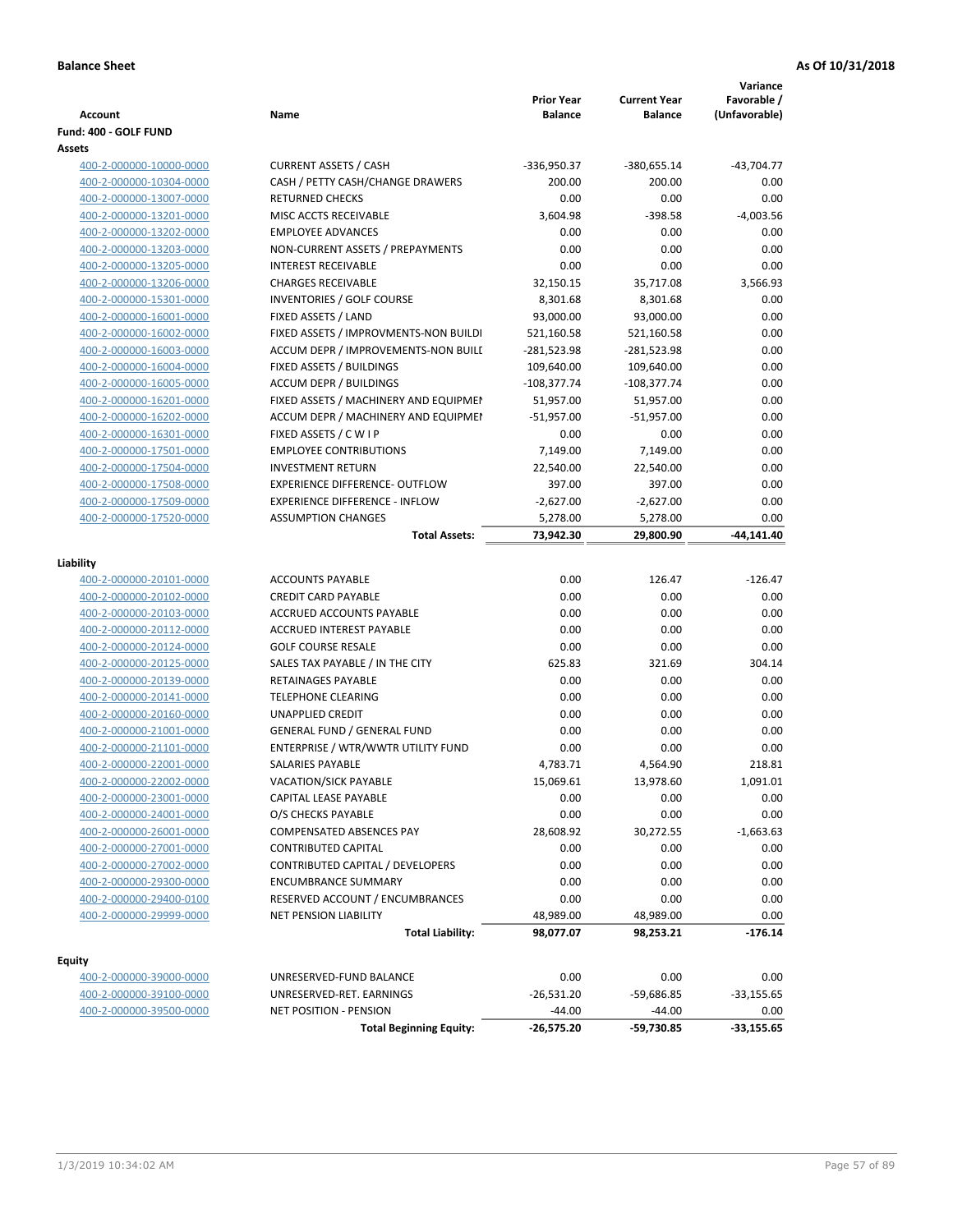| Account                        | Name                                                     | <b>Prior Year</b><br><b>Balance</b> | <b>Current Year</b><br><b>Balance</b> | Variance<br>Favorable /<br>(Unfavorable) |
|--------------------------------|----------------------------------------------------------|-------------------------------------|---------------------------------------|------------------------------------------|
| Total Revenue                  |                                                          | 21,856.28                           | 12,479.01                             | $-9,377.27$                              |
| <b>Total Expense</b>           |                                                          | 19,415.84                           | 21,200.46                             | $-1,784.62$                              |
| Revenues Over/(Under) Expenses |                                                          | 2,440.44                            | $-8,721.45$                           | $-11,161.89$                             |
|                                | <b>Total Equity and Current Surplus (Deficit):</b>       | $-24.134.76$                        | $-68.452.30$                          | $-44.317.54$                             |
|                                | Total Liabilities, Equity and Current Surplus (Deficit): | 73,942.31                           | 29,800.91                             | -44,141.40                               |
|                                | *** FUND 400 OUT OF BALANCE ***                          | $-0.01$                             | $-0.01$                               | 0.00                                     |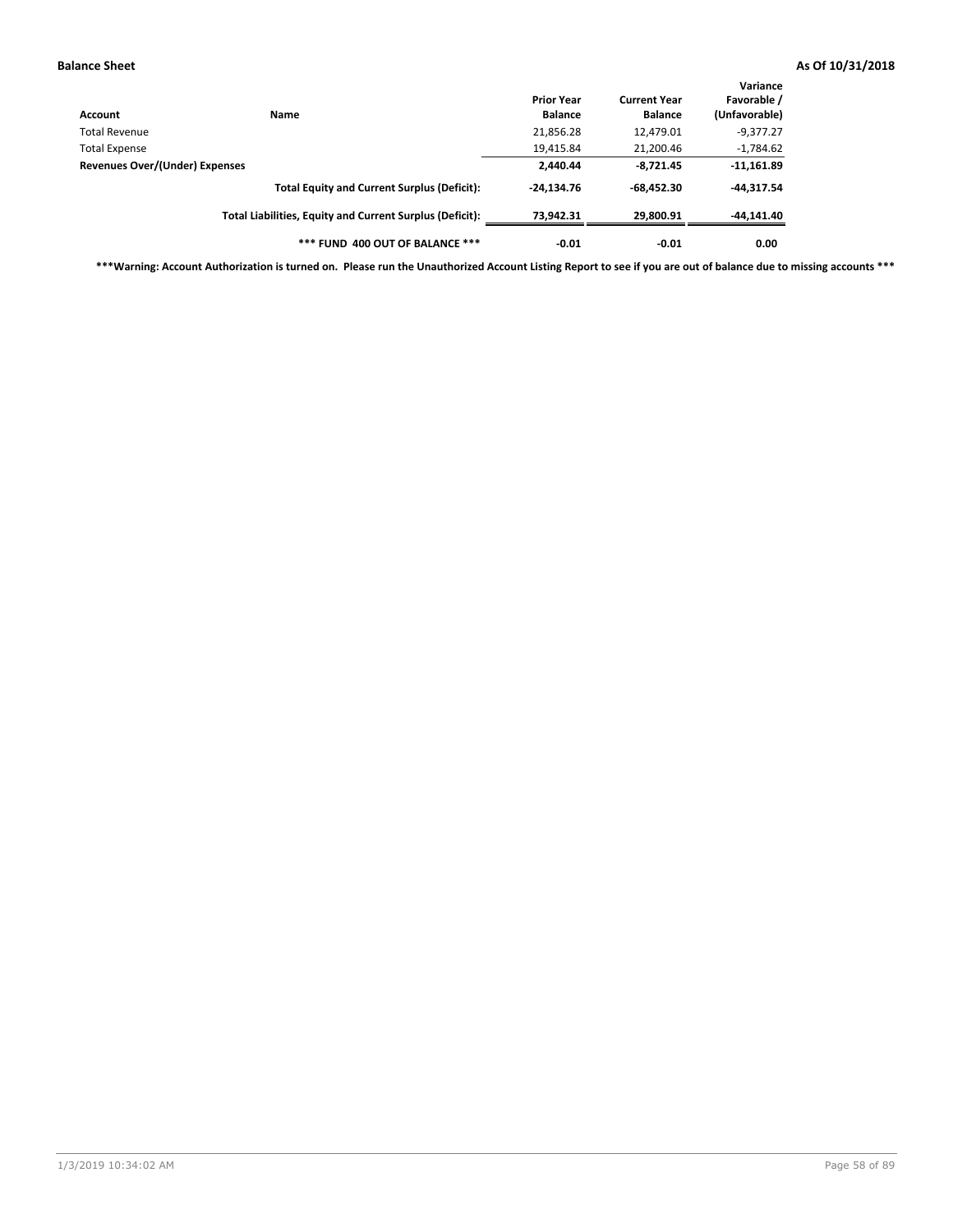|                                       |                                                          | <b>Prior Year</b> | <b>Current Year</b> | Variance<br>Favorable / |
|---------------------------------------|----------------------------------------------------------|-------------------|---------------------|-------------------------|
| <b>Account</b>                        | Name                                                     | <b>Balance</b>    | <b>Balance</b>      | (Unfavorable)           |
| <b>Fund: 500 - SANITATION FUND</b>    |                                                          |                   |                     |                         |
| Assets                                |                                                          |                   |                     |                         |
| 500-2-000000-10000-0000               | <b>CURRENT ASSETS / CASH</b>                             | 2,037,914.66      | 2,295,336.74        | 257,422.08              |
| 500-2-000000-13000-0000               | <b>CUSTOMER ACCTS RECEIVABLE</b>                         | 120,933.85        | 152,306.46          | 31,372.61               |
| 500-2-000000-13001-0000               | NON CURRENT CUSTOMER ACCTS RECEIVAE                      | 56,409.87         | 63,932.14           | 7,522.27                |
| 500-2-000000-13002-0000               | ALLOW FOR UNCOLLECT REC                                  | $-56,852.74$      | $-62,648.18$        | $-5,795.44$             |
| 500-2-000000-13003-0000               | UNBILLED YEAR-END ACCRUAL                                | 314,317.28        | 470.767.37          | 156,450.09              |
| 500-2-000000-13201-0000               | MISC ACCTS RECEIVABLE                                    | 0.00              | 0.00                | 0.00                    |
| 500-2-000000-17501-0000               | <b>EMPLOYEE CONTRIBUTIONS</b>                            | 7,149.00          | 7,149.00            | 0.00                    |
| 500-2-000000-17504-0000               | <b>INVESTMENT RETURN</b>                                 | 22,540.00         | 22,540.00           | 0.00                    |
| 500-2-000000-17508-0000               | <b>EXPERIENCE DIFFERENCE- OUTFLOW</b>                    | 397.00            | 397.00              | 0.00                    |
| 500-2-000000-17509-0000               | <b>EXPERIENCE DIFFERENCE - INFLOW</b>                    | $-2,627.00$       | $-2,627.00$         | 0.00                    |
| 500-2-000000-17520-0000               | <b>ASSUMPTION CHANGES</b>                                | 5,278.00          | 5,278.00            | 0.00                    |
|                                       | <b>Total Assets:</b>                                     | 2,505,459.92      | 2,952,431.53        | 446,971.61              |
|                                       |                                                          |                   |                     |                         |
| Liability                             |                                                          |                   |                     |                         |
| 500-2-000000-20101-0000               | <b>ACCOUNTS PAYABLE</b>                                  | 41,728.50         | 6,036.58            | 35,691.92               |
| 500-2-000000-20102-0000               | <b>CREDIT CARD PAYABLE</b>                               | 0.00              | 0.00                | 0.00                    |
| 500-2-000000-20103-0000               | ACCRUED ACCOUNTS PAYABLE                                 | 0.00              | 0.00                | 0.00                    |
| 500-2-000000-20125-0000               | SALES TAX PAYABLE / IN THE CITY                          | 20,902.80         | 29,475.09           | $-8,572.29$             |
| 500-2-000000-20126-0000               | SALES TAX PAYABLE / OUT OF CITY                          | 0.00              | 0.00                | 0.00                    |
| 500-2-000000-20133-0000               | <b>GARBAGE CLEARING</b>                                  | 0.00              | 0.00                | 0.00                    |
| 500-2-000000-20135-0000               | GARBAGE CLEARING / BAD DEBT EXPENS                       | 3,935.18          | 7,753.16            | $-3,817.98$             |
| 500-2-000000-20160-0000               | <b>UNAPPLIED CREDIT</b>                                  | 0.00              | 0.00                | 0.00                    |
| 500-2-000000-20201-0000               | <b>DEFERRED REVENUE</b>                                  | 0.00              | 0.00                | 0.00                    |
| 500-2-000000-21001-0000               | <b>GENERAL FUND / GENERAL FUND</b>                       | 0.00              | 0.00                | 0.00                    |
| 500-2-000000-22001-0000               | <b>SALARIES PAYABLE</b>                                  | 4,893.72          | 4,509.88            | 383.84                  |
| 500-2-000000-22002-0000               | <b>VACATION/SICK PAYABLE</b>                             | 7,535.45          | 6,619.16            | 916.29                  |
| 500-2-000000-24002-0000               | <b>CUSTOMER DEPOSITS</b>                                 | 219,133.71        | 258,784.07          | $-39,650.36$            |
| 500-2-000000-24007-0000               | <b>BILLED DEPOSITS SUSPENSE</b>                          | 0.00              | 0.00                | 0.00                    |
| 500-2-000000-26001-0000               | <b>COMPENSATED ABSENCES PAY</b>                          | 3,841.35          | 6,561.51            | $-2,720.16$             |
| 500-2-000000-29300-0000               | <b>ENCUMBRANCE SUMMARY</b>                               | 0.00              | 0.00                | 0.00                    |
| 500-2-000000-29400-0100               | RESERVED ACCOUNT / ENCUMBRANCES                          | 0.00              | 0.00                | 0.00                    |
| 500-2-000000-29999-0000               | <b>NET PENSION LIABILITY</b>                             | 48,989.00         | 48,989.00           | 0.00                    |
|                                       | <b>Total Liability:</b>                                  | 350,959.71        | 368,728.45          | $-17,768.74$            |
| Equity                                |                                                          |                   |                     |                         |
| 500-2-000000-39000-0000               | UNRESERVED-FUND BALANCE                                  | 0.00              | 0.00                | 0.00                    |
| 500-2-000000-39100-0000               | UNRESERVED-RET. EARNINGS                                 | 1,890,622.70      | 2,183,109.37        | 292,486.67              |
| <u>500-2-000000-39500-0000</u>        | NET POSITION - PENSION                                   | $-44.00$          | $-44.00$            | 0.00                    |
|                                       | <b>Total Beginning Equity:</b>                           | 1,890,578.70      | 2,183,065.37        | 292,486.67              |
| <b>Total Revenue</b>                  |                                                          | 350,304.81        | 463,568.17          | 113,263.36              |
| <b>Total Expense</b>                  |                                                          | 86,383.30         | 62,930.46           | 23,452.84               |
| <b>Revenues Over/(Under) Expenses</b> |                                                          | 263,921.51        | 400,637.71          | 136,716.20              |
|                                       | <b>Total Equity and Current Surplus (Deficit):</b>       | 2,154,500.21      | 2,583,703.08        | 429,202.87              |
|                                       | Total Liabilities, Equity and Current Surplus (Deficit): | 2,505,459.92      | 2,952,431.53        | 446,971.61              |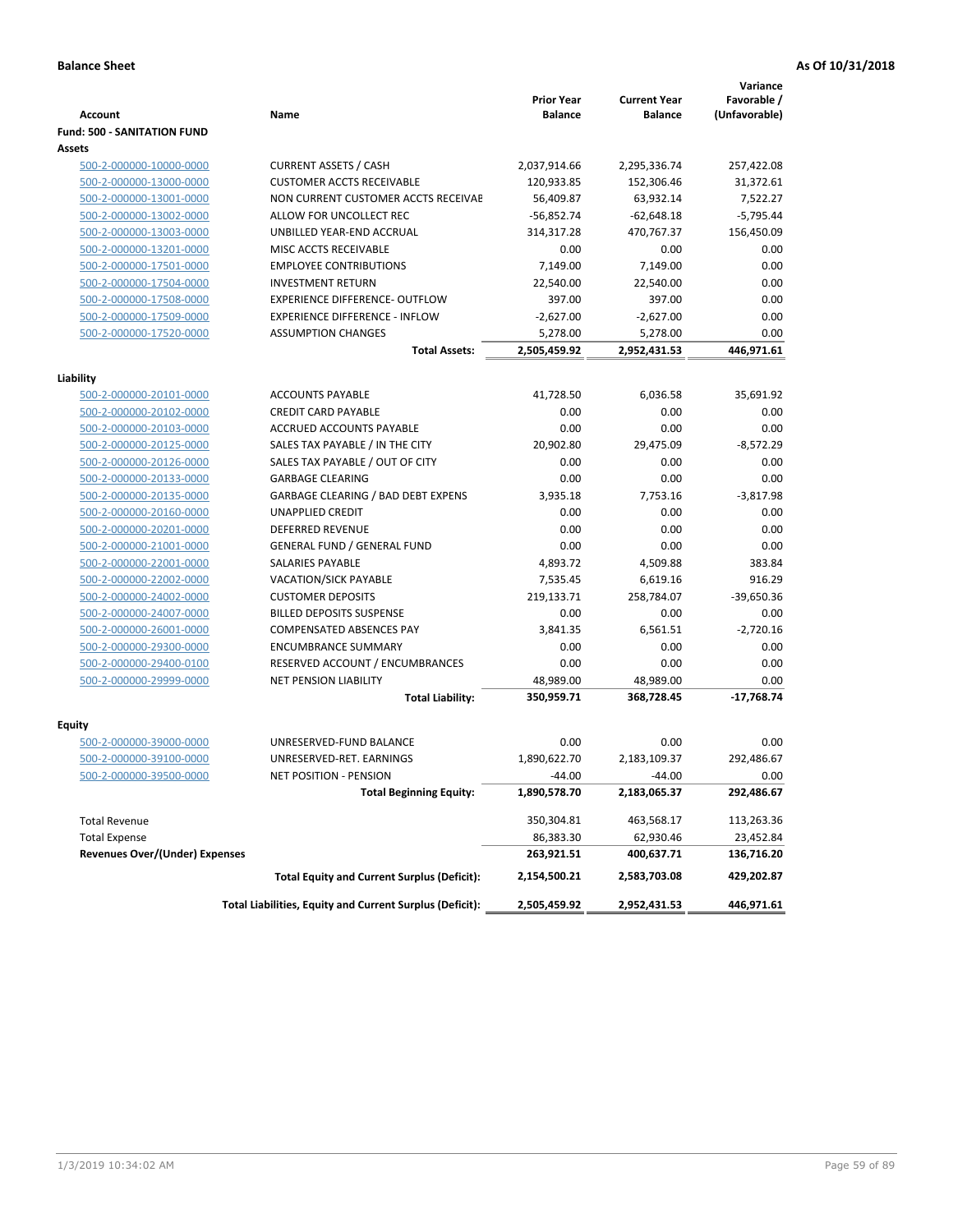| <b>Account</b>                        | Name                                                       | <b>Prior Year</b><br><b>Balance</b> | <b>Current Year</b><br><b>Balance</b> | Variance<br>Favorable /<br>(Unfavorable) |
|---------------------------------------|------------------------------------------------------------|-------------------------------------|---------------------------------------|------------------------------------------|
|                                       | <b>Fund: 561 - REGINAL HOUSEHOLD HAZARDOUS WASTE GRANT</b> |                                     |                                       |                                          |
| <b>Assets</b>                         |                                                            |                                     |                                       |                                          |
| 561-2-000000-10000-0000               | <b>CURRENT ASSETS / CASH</b>                               | 0.00                                | 0.00                                  | 0.00                                     |
| 561-2-000000-13201-0000               | MISC ACCTS RECEIVABLE                                      | 0.00                                | 0.00                                  | 0.00                                     |
| 561-2-000000-13205-0000               | <b>INTEREST RECEIVABLE</b>                                 | 0.00                                | 0.00                                  | 0.00                                     |
|                                       | <b>Total Assets:</b>                                       | 0.00                                | 0.00                                  | 0.00                                     |
| Liability                             |                                                            |                                     |                                       |                                          |
| 561-2-000000-20101-0000               | <b>ACCOUNTS PAYABLE</b>                                    | 0.00                                | 0.00                                  | 0.00                                     |
| 561-2-000000-20102-0000               | <b>CREDIT CARD PAYABLE</b>                                 | 0.00                                | 0.00                                  | 0.00                                     |
| 561-2-000000-20103-0000               | <b>ACCRUED ACCOUNTS PAYABLE</b>                            | 0.00                                | 0.00                                  | 0.00                                     |
| 561-2-000000-21140-0000               | DUE TO / SANITATION FUND                                   | 0.00                                | 0.00                                  | 0.00                                     |
| 561-2-000000-29300-0000               | <b>ENCUMBRANCE SUMMARY</b>                                 | 0.00                                | 0.00                                  | 0.00                                     |
| 561-2-000000-29400-0100               | RESERVED ACCOUNT / ENCUMBRANCES                            | 0.00                                | 0.00                                  | 0.00                                     |
|                                       | <b>Total Liability:</b>                                    | 0.00                                | 0.00                                  | 0.00                                     |
| <b>Equity</b>                         |                                                            |                                     |                                       |                                          |
| 561-2-000000-39100-0000               | UNRESERVED-RET. EARNINGS                                   | 0.00                                | 0.00                                  | 0.00                                     |
|                                       | <b>Total Beginning Equity:</b>                             | 0.00                                | 0.00                                  | 0.00                                     |
| <b>Total Revenue</b>                  |                                                            | 0.00                                | 0.00                                  | 0.00                                     |
| <b>Total Expense</b>                  |                                                            | 0.00                                | 0.00                                  | 0.00                                     |
| <b>Revenues Over/(Under) Expenses</b> |                                                            | 0.00                                | 0.00                                  | 0.00                                     |
|                                       | <b>Total Equity and Current Surplus (Deficit):</b>         | 0.00                                | 0.00                                  | 0.00                                     |
|                                       | Total Liabilities, Equity and Current Surplus (Deficit):   | 0.00                                | 0.00                                  | 0.00                                     |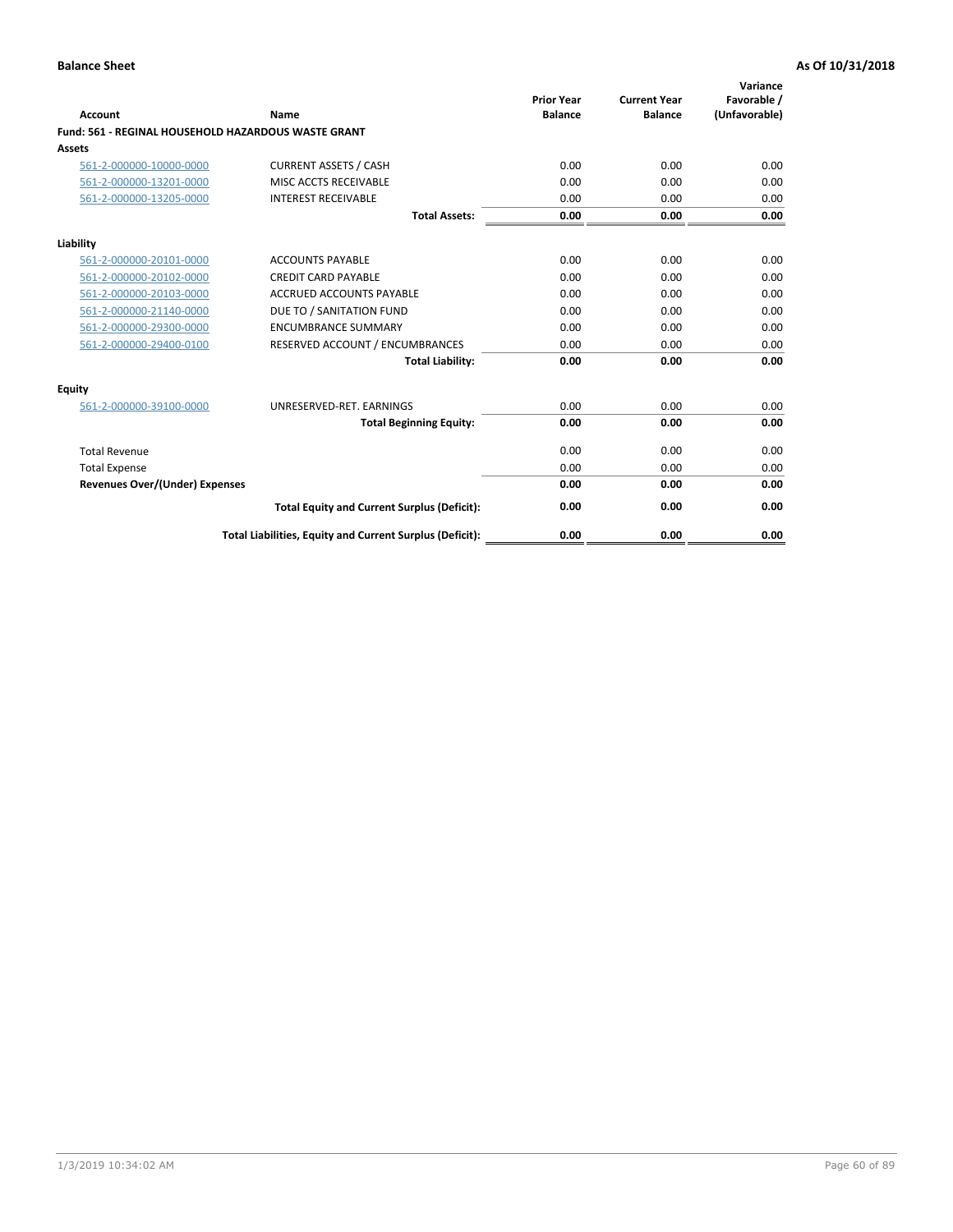|                                  |                                           |                                     |                                       | Variance                     |
|----------------------------------|-------------------------------------------|-------------------------------------|---------------------------------------|------------------------------|
| <b>Account</b>                   | Name                                      | <b>Prior Year</b><br><b>Balance</b> | <b>Current Year</b><br><b>Balance</b> | Favorable /<br>(Unfavorable) |
| Fund: 601 - CENTRAL SERVICE FUND |                                           |                                     |                                       |                              |
| Assets                           |                                           |                                     |                                       |                              |
| 601-2-000000-10000-0000          | <b>CURRENT ASSETS / CASH</b>              | $-15,442.71$                        | $-111,083.08$                         | $-95,640.37$                 |
| 601-2-000000-13201-0000          | MISC ACCTS RECEIVABLE                     | 0.00                                | 0.00                                  | 0.00                         |
| 601-2-000000-13203-0000          | NON-CURRENT ASSETS / PREPAYMENTS          | 0.00                                | 0.00                                  | 0.00                         |
| 601-2-000000-13204-0000          | PREPAYMENTS / INSURANCE PREPAYMENT        | 0.00                                | 0.00                                  | 0.00                         |
| 601-2-000000-13205-0000          | <b>INTEREST RECEIVABLE</b>                | 0.00                                | 0.00                                  | 0.00                         |
| 601-2-000000-15001-0000          | <b>INVENTORIES / POSTAGE</b>              | 0.00                                | 0.00                                  | 0.00                         |
| 601-2-000000-15101-0000          | <b>FACILITIES MAINT STOCK INVENTORIES</b> | 16,618.78                           | 22,082.35                             | 5,463.57                     |
| 601-2-000000-15201-0000          | <b>INVENTORIES / GARAGE</b>               | 216,794.83                          | 291,741.44                            | 74,946.61                    |
| 601-2-000000-16001-0000          | FIXED ASSETS / LAND                       | 0.00                                | 0.00                                  | 0.00                         |
| 601-2-000000-16002-0000          | FIXED ASSETS / IMPROVMENTS-NON BUILDI     | 0.00                                | 0.00                                  | 0.00                         |
| 601-2-000000-16003-0000          | ACCUM DEPR / IMPROVEMENTS-NON BUILI       | 0.00                                | 0.00                                  | 0.00                         |
| 601-2-000000-16004-0000          | FIXED ASSETS / BUILDINGS                  | 100,832.00                          | 100,832.00                            | 0.00                         |
| 601-2-000000-16005-0000          | <b>ACCUM DEPR / BUILDINGS</b>             | $-100,832.00$                       | $-100,832.00$                         | 0.00                         |
| 601-2-000000-16201-0000          | FIXED ASSETS / MACHINERY AND EQUIPMEN     | 166,476.00                          | 166,476.00                            | 0.00                         |
| 601-2-000000-16202-0000          | ACCUM DEPR / MACHINERY AND EQUIPMEI       | $-166,476.00$                       | $-166,476.00$                         | 0.00                         |
| 601-2-000000-17501-0000          | <b>EMPLOYEE CONTRIBUTIONS</b>             | 28,595.00                           | 28,595.00                             | 0.00                         |
| 601-2-000000-17504-0000          | <b>INVESTMENT RETURN</b>                  | 90,159.00                           | 90,159.00                             | 0.00                         |
| 601-2-000000-17508-0000          | <b>EXPERIENCE DIFFERENCE- OUTFLOW</b>     | 1,587.00                            | 1,587.00                              | 0.00                         |
| 601-2-000000-17509-0000          | <b>EXPERIENCE DIFFERENCE - INFLOW</b>     | $-10,507.00$                        | $-10,507.00$                          | 0.00                         |
| 601-2-000000-17520-0000          | <b>ASSUMPTION CHANGES</b>                 | 21,113.00                           | 21,113.00                             | 0.00                         |
|                                  | <b>Total Assets:</b>                      | 348,917.90                          | 333,687.71                            | -15,230.19                   |
|                                  |                                           |                                     |                                       |                              |
| Liability                        |                                           |                                     |                                       |                              |
| 601-2-000000-20101-0000          | <b>ACCOUNTS PAYABLE</b>                   | 0.00                                | 85.00                                 | $-85.00$                     |
| 601-2-000000-20102-0000          | <b>CREDIT CARD PAYABLE</b>                | 0.00                                | 0.00                                  | 0.00                         |
| 601-2-000000-20103-0000          | ACCRUED ACCOUNTS PAYABLE                  | 0.00                                | 0.00                                  | 0.00                         |
| 601-2-000000-20115-0000          | <b>DRINK SUPPLY</b>                       | 0.00                                | 0.00                                  | 0.00                         |
| 601-2-000000-20141-0000          | <b>TELEPHONE CLEARING</b>                 | 0.00                                | 0.00                                  | 0.00                         |
| 601-2-000000-20148-0000          | FLEET FUEL CLEARING                       | 0.00                                | 0.00                                  | 0.00                         |
| 601-2-000000-20149-0000          | FLEET MAINTENANCE CLEARING                | $-16.48$                            | 84.03                                 | $-100.51$                    |
| 601-2-000000-20201-0000          | <b>DEFERRED REVENUE</b>                   | 0.00                                | 0.00                                  | 0.00                         |
| 601-2-000000-21001-0000          | <b>GENERAL FUND / GENERAL FUND</b>        | 0.00                                | 0.00                                  | 0.00                         |
| 601-2-000000-21101-0000          | ENTERPRISE / WTR/WWTR UTILITY FUND        | 0.00                                | 0.00                                  | 0.00                         |
| 601-2-000000-22001-0000          | <b>SALARIES PAYABLE</b>                   | 16,938.86                           | 16,767.22                             | 171.64                       |
| 601-2-000000-22002-0000          | VACATION/SICK PAYABLE                     | 31,233.84                           | 51,869.40                             | $-20,635.56$                 |
| 601-2-000000-24011-0000          | <b>CIVIC CENTER DEPOSITS</b>              | 0.00                                | 0.00                                  | 0.00                         |
| 601-2-000000-24012-0000          | <b>AUDITORIUM DEPOSITS</b>                | 0.00                                | 0.00                                  | 0.00                         |
| 601-2-000000-26001-0000          | COMPENSATED ABSENCES PAY                  | 58,038.36                           | 26,709.92                             | 31,328.44                    |
| 601-2-000000-27001-0000          | <b>CONTRIBUTED CAPITAL</b>                | 0.00                                | 0.00                                  | 0.00                         |
| 601-2-000000-29300-0000          | <b>ENCUMBRANCE SUMMARY</b>                | 0.00                                | 0.00                                  | 0.00                         |
| 601-2-000000-29400-0100          | RESERVED ACCOUNT / ENCUMBRANCES           | 0.00                                | 0.00                                  | 0.00                         |
| 601-2-000000-29999-0000          | NET PENSION LIABILITY                     | 195,957.00                          | 195,957.00                            | 0.00                         |
|                                  | <b>Total Liability:</b>                   | 302,151.58                          | 291,472.57                            | 10,679.01                    |
|                                  |                                           |                                     |                                       |                              |
| Equity                           |                                           |                                     |                                       |                              |
| 601-2-000000-39000-0000          | UNRESERVED-FUND BALANCE                   | 0.00                                | 0.00                                  | 0.00                         |
| 601-2-000000-39100-0000          | UNRESERVED-RET. EARNINGS                  | 51,003.70                           | 43,210.81                             | -7,792.89                    |
| 601-2-000000-39500-0000          | <b>NET POSITION - PENSION</b>             | $-175.00$                           | $-175.00$                             | 0.00                         |
|                                  | <b>Total Beginning Equity:</b>            | 50,828.70                           | 43,035.81                             | $-7,792.89$                  |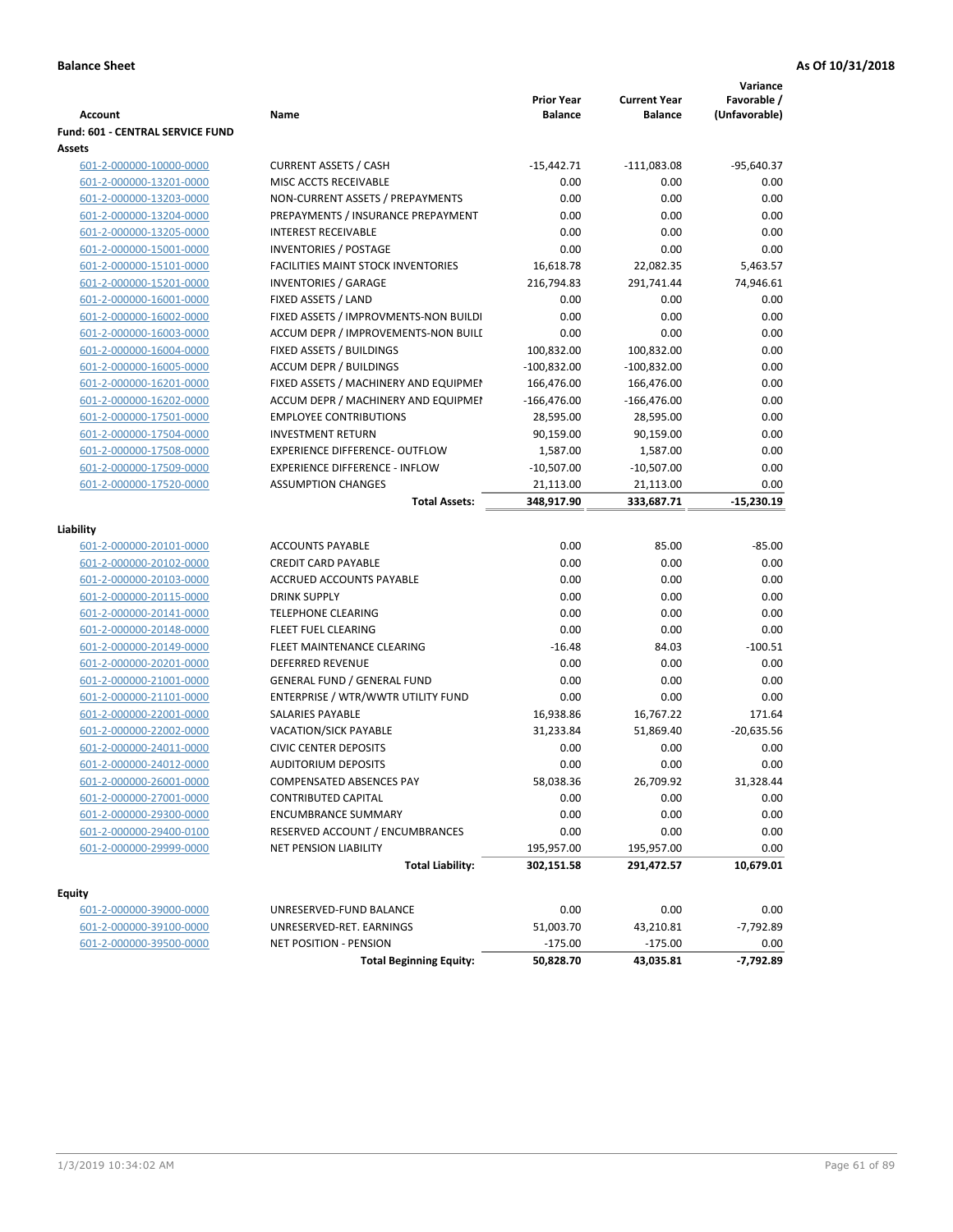| Account                        | Name                                                     | <b>Prior Year</b><br><b>Balance</b> | <b>Current Year</b><br><b>Balance</b> | Variance<br>Favorable /<br>(Unfavorable) |
|--------------------------------|----------------------------------------------------------|-------------------------------------|---------------------------------------|------------------------------------------|
| Total Revenue                  |                                                          | 74,128.76                           | 72,113.92                             | $-2,014.84$                              |
| <b>Total Expense</b>           |                                                          | 78,191.29                           | 72,934.78                             | 5,256.51                                 |
| Revenues Over/(Under) Expenses |                                                          | $-4,062.53$                         | $-820.86$                             | 3,241.67                                 |
|                                | <b>Total Equity and Current Surplus (Deficit):</b>       | 46,766.17                           | 42.214.95                             | $-4,551.22$                              |
|                                | Total Liabilities, Equity and Current Surplus (Deficit): | 348,917.75                          | 333,687.52                            | $-15,230.23$                             |
|                                | *** FUND 601 OUT OF BALANCE ***                          | 0.15                                | 0.19                                  | 0.04                                     |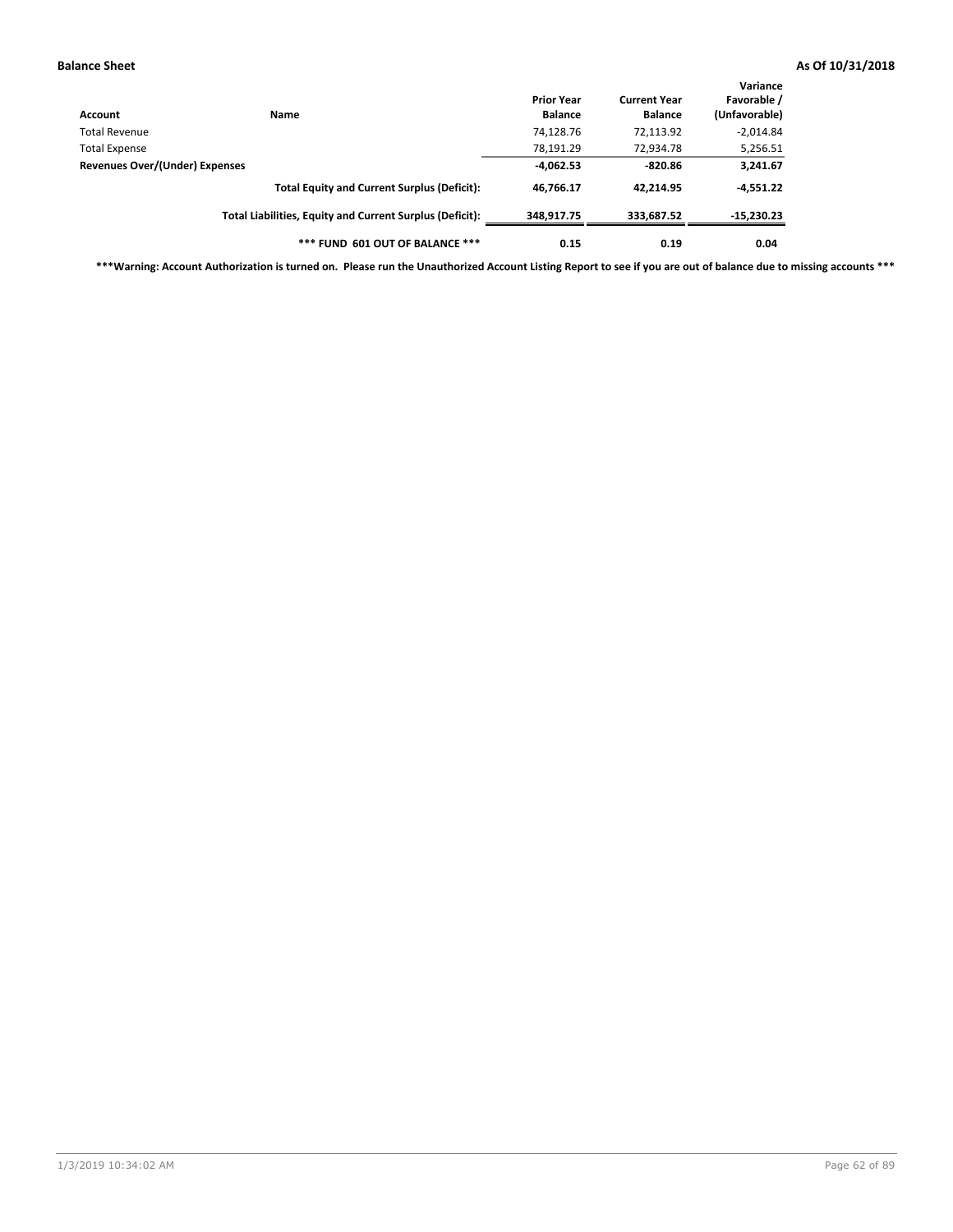| <b>Account</b>                        | Name                                                     | <b>Prior Year</b><br><b>Balance</b> | <b>Current Year</b><br><b>Balance</b> | Variance<br>Favorable /<br>(Unfavorable) |
|---------------------------------------|----------------------------------------------------------|-------------------------------------|---------------------------------------|------------------------------------------|
| <b>Fund: 602 - INSURANCE FUND</b>     |                                                          |                                     |                                       |                                          |
| <b>Assets</b>                         |                                                          |                                     |                                       |                                          |
| 602-2-000000-10000-0000               | <b>CURRENT ASSETS / CASH</b>                             | $-842,328.07$                       | 494,813.97                            | 1,337,142.04                             |
| 602-2-000000-13201-0000               | MISC ACCTS RECEIVABLE                                    | 0.00                                | 0.00                                  | 0.00                                     |
| 602-2-000000-13204-0000               | PREPAYMENTS / INSURANCE PREPAYMENT                       | 0.00                                | 0.00                                  | 0.00                                     |
| 602-2-000000-13205-0000               | <b>INTEREST RECEIVABLE</b>                               | 0.00                                | 0.00                                  | 0.00                                     |
|                                       | <b>Total Assets:</b>                                     | $-842,328.07$                       | 494,813.97                            | 1,337,142.04                             |
| Liability                             |                                                          |                                     |                                       |                                          |
| 602-2-000000-20101-0000               | <b>ACCOUNTS PAYABLE</b>                                  | $-2,199.85$                         | $-882.57$                             | $-1,317.28$                              |
| 602-2-000000-20102-0000               | <b>CREDIT CARD PAYABLE</b>                               | 0.00                                | 0.00                                  | 0.00                                     |
| 602-2-000000-20103-0000               | <b>ACCRUED ACCOUNTS PAYABLE</b>                          | 0.00                                | 0.00                                  | 0.00                                     |
| 602-2-000000-20201-0000               | <b>DEFERRED REVENUE</b>                                  | 0.00                                | 0.00                                  | 0.00                                     |
| 602-2-000000-29300-0000               | <b>ENCUMBRANCE SUMMARY</b>                               | 0.00                                | 0.00                                  | 0.00                                     |
| 602-2-000000-29400-0100               | RESERVED ACCOUNT / ENCUMBRANCES                          | 0.00                                | 0.00                                  | 0.00                                     |
|                                       | <b>Total Liability:</b>                                  | $-2,199.85$                         | $-882.57$                             | $-1,317.28$                              |
| <b>Equity</b>                         |                                                          |                                     |                                       |                                          |
| 602-2-000000-39000-0000               | UNRESERVED-FUND BALANCE                                  | 0.00                                | 0.00                                  | 0.00                                     |
| 602-2-000000-39100-0000               | UNRESERVED-RET. EARNINGS                                 | $-253,836.31$                       | 358,277.11                            | 612,113.42                               |
|                                       | <b>Total Beginning Equity:</b>                           | $-253,836.31$                       | 358,277.11                            | 612,113.42                               |
| <b>Total Revenue</b>                  |                                                          | 477,882.19                          | 515,333.88                            | 37,451.69                                |
| <b>Total Expense</b>                  |                                                          | 1,064,174.10                        | 377,914.45                            | 686,259.65                               |
| <b>Revenues Over/(Under) Expenses</b> |                                                          | $-586,291.91$                       | 137,419.43                            | 723,711.34                               |
|                                       | <b>Total Equity and Current Surplus (Deficit):</b>       | -840,128.22                         | 495,696.54                            | 1,335,824.76                             |
|                                       | Total Liabilities, Equity and Current Surplus (Deficit): | -842,328.07                         | 494,813.97                            | 1,337,142.04                             |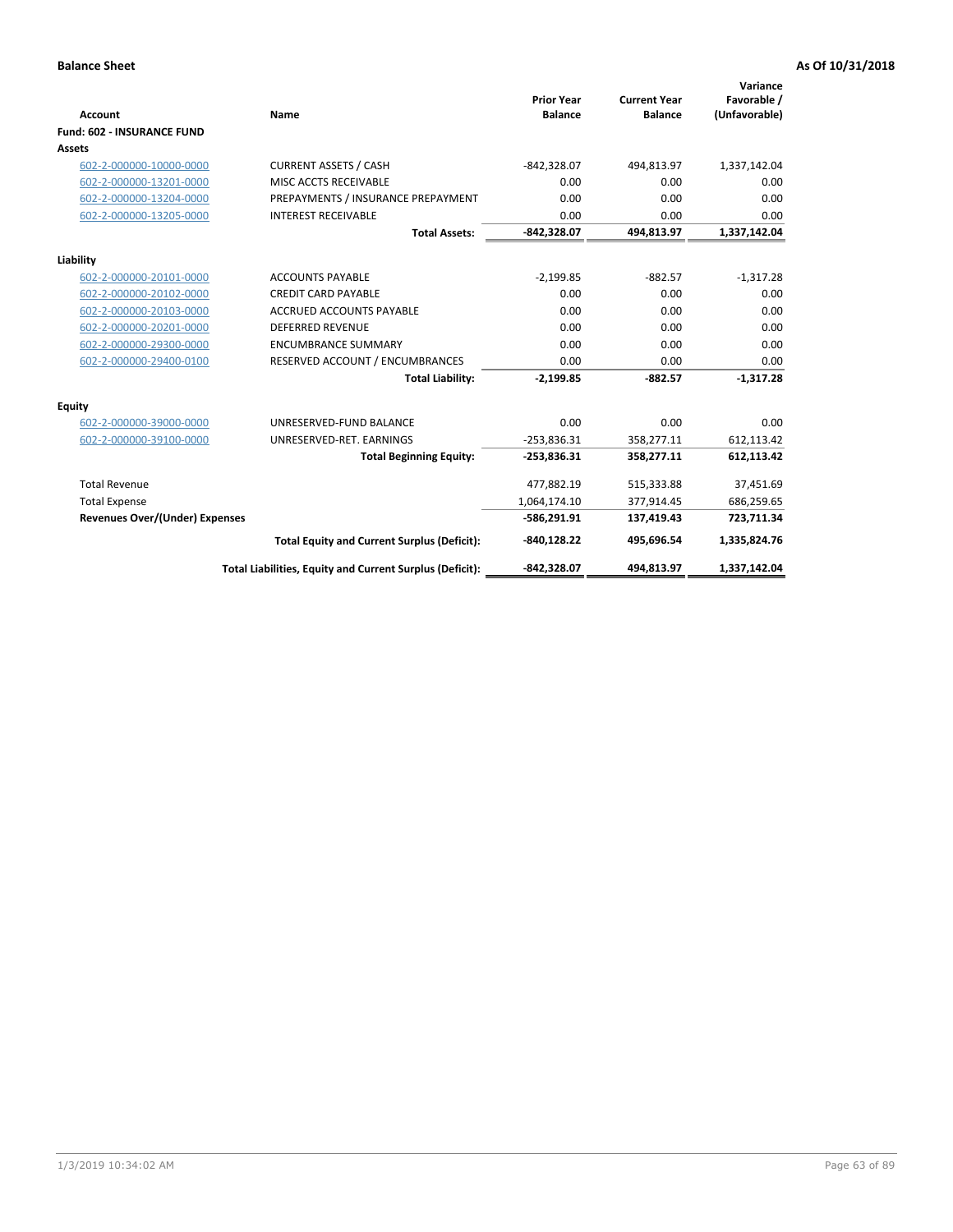| <b>Account</b>                        | Name                                                     | <b>Prior Year</b><br><b>Balance</b> | <b>Current Year</b><br><b>Balance</b> | Variance<br>Favorable /<br>(Unfavorable) |
|---------------------------------------|----------------------------------------------------------|-------------------------------------|---------------------------------------|------------------------------------------|
| Fund: 604 - MIS FUND                  |                                                          |                                     |                                       |                                          |
| Assets                                |                                                          |                                     |                                       |                                          |
| 604-2-000000-10000-0000               | <b>CURRENT ASSETS / CASH</b>                             | 186,541.47                          | 218,771.58                            | 32,230.11                                |
| 604-2-000000-13201-0000               | MISC ACCTS RECEIVABLE                                    | 0.00                                | 0.00                                  | 0.00                                     |
| 604-2-000000-13202-1400               | <b>EMPLOYEE ADVANCES</b>                                 | 0.00                                | 0.00                                  | 0.00                                     |
| 604-2-000000-13203-0000               | NON-CURRENT ASSETS / PREPAYMENTS                         | 0.00                                | 0.00                                  | 0.00                                     |
| 604-2-000000-13205-0000               | <b>INTEREST RECEIVABLE</b>                               | 0.00                                | 0.00                                  | 0.00                                     |
| 604-2-000000-15601-0000               | IT NETWORK PRINTER SUPPLY INVENTORY                      | 0.00                                | 0.00                                  | 0.00                                     |
| 604-2-000000-16004-0000               | FIXED ASSETS / BUILDINGS                                 | 0.00                                | 0.00                                  | 0.00                                     |
| 604-2-000000-16005-0000               | <b>ACCUM DEPR / BUILDINGS</b>                            | 0.00                                | 0.00                                  | 0.00                                     |
| 604-2-000000-16201-0000               | FIXED ASSETS / MACHINERY AND EQUIPMEN                    | 1,587,000.47                        | 1,587,000.47                          | 0.00                                     |
| 604-2-000000-16202-0000               | ACCUM DEPR / MACHINERY AND EQUIPMEI                      | $-1,415,037.83$                     | $-1,415,037.83$                       | 0.00                                     |
| 604-2-000000-16301-0000               | FIXED ASSETS / C W I P                                   | $-0.20$                             | $-0.20$                               | 0.00                                     |
| 604-2-000000-17501-0000               | <b>EMPLOYEE CONTRIBUTIONS</b>                            | 14,298.00                           | 14,298.00                             | 0.00                                     |
| 604-2-000000-17504-0000               | <b>INVESTMENT RETURN</b>                                 | 45,080.00                           | 45,080.00                             | 0.00                                     |
| 604-2-000000-17508-0000               | <b>EXPERIENCE DIFFERENCE- OUTFLOW</b>                    | 794.00                              | 794.00                                | 0.00                                     |
| 604-2-000000-17509-0000               | <b>EXPERIENCE DIFFERENCE - INFLOW</b>                    | $-5,254.00$                         | $-5,254.00$                           | 0.00                                     |
| 604-2-000000-17520-0000               | <b>ASSUMPTION CHANGES</b>                                | 10,557.00                           | 10,557.00                             | 0.00                                     |
|                                       | <b>Total Assets:</b>                                     | 423,978.91                          | 456,209.02                            | 32,230.11                                |
|                                       |                                                          |                                     |                                       |                                          |
| Liability                             |                                                          |                                     |                                       |                                          |
| 604-2-000000-20101-0000               | <b>ACCOUNTS PAYABLE</b>                                  | 172.11                              | 0.00                                  | 172.11                                   |
| 604-2-000000-20102-0000               | <b>CREDIT CARD PAYABLE</b>                               | 0.00                                | 0.00                                  | 0.00                                     |
| 604-2-000000-20103-0000               | ACCRUED ACCOUNTS PAYABLE                                 | 0.00                                | 0.00                                  | 0.00                                     |
| 604-2-000000-20141-0000               | <b>TELEPHONE CLEARING</b>                                | 0.00                                | 0.00                                  | 0.00                                     |
| 604-2-000000-21035-0000               | DEBT SERVICE / DUE TO DEBT SERVICE                       | 0.00                                | 0.00                                  | 0.00                                     |
| 604-2-000000-22001-0000               | <b>SALARIES PAYABLE</b>                                  | 9,756.01                            | 10,507.77                             | $-751.76$                                |
| 604-2-000000-22002-0000               | <b>VACATION/SICK PAYABLE</b>                             | 25,471.59                           | 17,486.05                             | 7,985.54                                 |
| 604-2-000000-22208-0000               | INSURANCE / AMERICAN FIDELITY                            | 0.00                                | 0.00                                  | 0.00                                     |
| 604-2-000000-23001-0000               | CAPITAL LEASE PAYABLE                                    | $-1.88$                             | $-1.88$                               | 0.00                                     |
| 604-2-000000-23101-0000               | CAPITAL LEASE PAYABLE                                    | $-0.40$                             | $-0.40$                               | 0.00                                     |
| 604-2-000000-26001-0000               | <b>COMPENSATED ABSENCES PAY</b>                          | 9,692.17                            | 22,134.84                             | $-12,442.67$                             |
| 604-2-000000-27001-0000               | <b>CONTRIBUTED CAPITAL</b>                               | 0.00                                | 0.00                                  | 0.00                                     |
| 604-2-000000-29300-0000               | <b>ENCUMBRANCE SUMMARY</b>                               | 0.00                                | 0.00                                  | 0.00                                     |
| 604-2-000000-29400-0100               | RESERVED ACCOUNT / ENCUMBRANCES                          | 0.27                                | 0.27                                  | 0.00                                     |
| 604-2-000000-29999-0000               | <b>NET PENSION LIABILITY</b>                             | 97,979.00                           | 97,979.00                             | 0.00                                     |
| 604-2-000000-92194-0101               | <b>BANK ONE / DIGITEC</b>                                | 0.00                                | 0.00                                  | 0.00                                     |
|                                       | <b>Total Liability:</b>                                  | 143,068.87                          | 148.105.65                            | $-5,036.78$                              |
|                                       |                                                          |                                     |                                       |                                          |
| Equity                                |                                                          | 0.00                                | 0.00                                  |                                          |
| 604-2-000000-39000-0000               | UNRESERVED-FUND BALANCE                                  |                                     | 340,705.10                            | 0.00                                     |
| 604-2-000000-39100-0000               | UNRESERVED-RET. EARNINGS                                 | 305,605.35                          |                                       | 35,099.75                                |
| 604-2-000000-39500-0000               | <b>NET POSITION - PENSION</b>                            | $-88.00$                            | $-88.00$                              | 0.00                                     |
|                                       | <b>Total Beginning Equity:</b>                           | 305,517.35                          | 340,617.10                            | 35,099.75                                |
| <b>Total Revenue</b>                  |                                                          | 69,259.42                           | 44,106.59                             | $-25,152.83$                             |
| <b>Total Expense</b>                  |                                                          | 93,866.73                           | 76,620.32                             | 17,246.41                                |
| <b>Revenues Over/(Under) Expenses</b> |                                                          | -24,607.31                          | -32,513.73                            | $-7,906.42$                              |
|                                       | <b>Total Equity and Current Surplus (Deficit):</b>       | 280,910.04                          | 308,103.37                            | 27,193.33                                |
|                                       | Total Liabilities, Equity and Current Surplus (Deficit): | 423,978.91                          | 456,209.02                            | 32,230.11                                |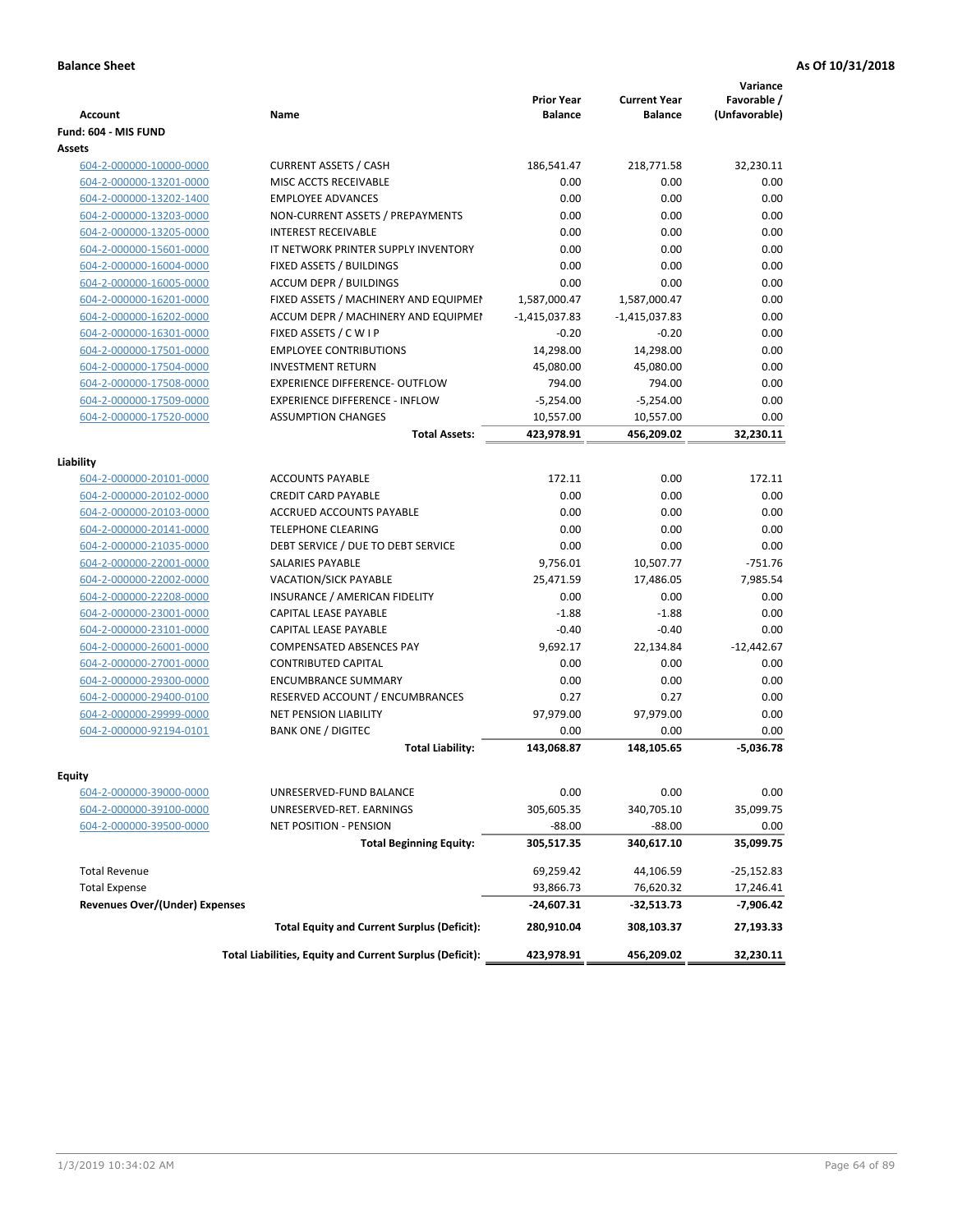| <b>Prior Year</b><br><b>Current Year</b><br><b>Account</b><br>Name<br><b>Balance</b><br><b>Balance</b><br><b>Fund: 660 - VEHICLE REPLACEMENT FUND</b><br>Assets<br><b>CURRENT ASSETS / CASH</b><br>$-145,988.47$<br>$-76,673.41$<br>660-2-000000-10000-0000<br>TAX ANTICIPATION NOTES<br>0.00<br>0.00<br>660-2-000000-11309-0000<br>660-2-000000-11510-0000<br>PUBLIC SAFETY VEHICLE REPLACEMENT<br>863,386.66<br>877,854.68<br>660-2-000000-11520-0000<br><b>CERTIFICATES OF DEPOSIT</b><br>0.00<br>0.00<br>0.00<br>660-2-000000-11530-0000<br><b>TexasTERM CP</b><br>0.00<br>660-2-000000-13201-0000<br>MISC ACCTS RECEIVABLE<br>0.00<br>33,841.63 | Favorable /<br>(Unfavorable)<br>69,315.06<br>0.00<br>14,468.02<br>0.00<br>0.00<br>33,841.63<br>0.00<br>75,017.52<br>0.00<br>0.00<br>0.00<br>192,642.23 |
|------------------------------------------------------------------------------------------------------------------------------------------------------------------------------------------------------------------------------------------------------------------------------------------------------------------------------------------------------------------------------------------------------------------------------------------------------------------------------------------------------------------------------------------------------------------------------------------------------------------------------------------------------|--------------------------------------------------------------------------------------------------------------------------------------------------------|
|                                                                                                                                                                                                                                                                                                                                                                                                                                                                                                                                                                                                                                                      |                                                                                                                                                        |
|                                                                                                                                                                                                                                                                                                                                                                                                                                                                                                                                                                                                                                                      |                                                                                                                                                        |
|                                                                                                                                                                                                                                                                                                                                                                                                                                                                                                                                                                                                                                                      |                                                                                                                                                        |
|                                                                                                                                                                                                                                                                                                                                                                                                                                                                                                                                                                                                                                                      |                                                                                                                                                        |
|                                                                                                                                                                                                                                                                                                                                                                                                                                                                                                                                                                                                                                                      |                                                                                                                                                        |
|                                                                                                                                                                                                                                                                                                                                                                                                                                                                                                                                                                                                                                                      |                                                                                                                                                        |
|                                                                                                                                                                                                                                                                                                                                                                                                                                                                                                                                                                                                                                                      |                                                                                                                                                        |
|                                                                                                                                                                                                                                                                                                                                                                                                                                                                                                                                                                                                                                                      |                                                                                                                                                        |
|                                                                                                                                                                                                                                                                                                                                                                                                                                                                                                                                                                                                                                                      |                                                                                                                                                        |
| 660-2-000000-13205-0000<br><b>INTEREST RECEIVABLE</b><br>0.00<br>0.00                                                                                                                                                                                                                                                                                                                                                                                                                                                                                                                                                                                |                                                                                                                                                        |
| FIXED ASSETS / MACHINERY AND EQUIPMEN<br>8,049,045.98<br>8,124,063.50<br>660-2-000000-16201-0000                                                                                                                                                                                                                                                                                                                                                                                                                                                                                                                                                     |                                                                                                                                                        |
| 660-2-000000-16202-0000<br>ACCUM DEPR / MACHINERY AND EQUIPMEI<br>$-6,345,562.78$<br>$-6,345,562.78$                                                                                                                                                                                                                                                                                                                                                                                                                                                                                                                                                 |                                                                                                                                                        |
| FIXED ASSETS / C W I P<br>0.00<br>0.00<br>660-2-000000-16301-0000                                                                                                                                                                                                                                                                                                                                                                                                                                                                                                                                                                                    |                                                                                                                                                        |
| RESERVED ACCOUNT / ESCROW BALANCE<br>660-2-000000-39300-0000<br>0.00<br>0.00                                                                                                                                                                                                                                                                                                                                                                                                                                                                                                                                                                         |                                                                                                                                                        |
| 2,420,881.39<br>2,613,523.62<br><b>Total Assets:</b>                                                                                                                                                                                                                                                                                                                                                                                                                                                                                                                                                                                                 |                                                                                                                                                        |
|                                                                                                                                                                                                                                                                                                                                                                                                                                                                                                                                                                                                                                                      |                                                                                                                                                        |
| Liability                                                                                                                                                                                                                                                                                                                                                                                                                                                                                                                                                                                                                                            |                                                                                                                                                        |
| 0.00<br><b>ACCOUNTS PAYABLE</b><br>0.00<br>660-2-000000-20101-0000                                                                                                                                                                                                                                                                                                                                                                                                                                                                                                                                                                                   | 0.00                                                                                                                                                   |
| <b>CREDIT CARD PAYABLE</b><br>0.00<br>0.00<br>660-2-000000-20102-0000                                                                                                                                                                                                                                                                                                                                                                                                                                                                                                                                                                                | 0.00                                                                                                                                                   |
| ACCRUED ACCOUNTS PAYABLE<br>0.00<br>0.00<br>660-2-000000-20103-0000                                                                                                                                                                                                                                                                                                                                                                                                                                                                                                                                                                                  | 0.00                                                                                                                                                   |
| 0.00<br>660-2-000000-21001-0000<br><b>GENERAL FUND / GENERAL FUND</b><br>0.00                                                                                                                                                                                                                                                                                                                                                                                                                                                                                                                                                                        | 0.00                                                                                                                                                   |
| 61,063.17<br>61,063.17<br>660-2-000000-23001-0000<br><b>CAPITAL LEASE PAYABLE</b>                                                                                                                                                                                                                                                                                                                                                                                                                                                                                                                                                                    | 0.00                                                                                                                                                   |
| 53,071.82<br>660-2-000000-23101-0000<br><b>CAPITAL LEASE PAYABLE</b><br>53,071.82                                                                                                                                                                                                                                                                                                                                                                                                                                                                                                                                                                    | 0.00                                                                                                                                                   |
| 660-2-000000-27001-0000<br><b>CONTRIBUTED CAPITAL</b><br>0.00<br>0.00                                                                                                                                                                                                                                                                                                                                                                                                                                                                                                                                                                                | 0.00                                                                                                                                                   |
| 0.00<br>0.00<br>660-2-000000-29300-0000<br><b>ENCUMBRANCE SUMMARY</b>                                                                                                                                                                                                                                                                                                                                                                                                                                                                                                                                                                                | 0.00                                                                                                                                                   |
| 660-2-000000-29400-0100<br>RESERVED ACCOUNT / ENCUMBRANCES<br>0.00<br>0.00                                                                                                                                                                                                                                                                                                                                                                                                                                                                                                                                                                           | 0.00                                                                                                                                                   |
| <b>Total Liability:</b><br>114,134.99<br>114,134.99                                                                                                                                                                                                                                                                                                                                                                                                                                                                                                                                                                                                  | 0.00                                                                                                                                                   |
|                                                                                                                                                                                                                                                                                                                                                                                                                                                                                                                                                                                                                                                      |                                                                                                                                                        |
| Equity<br>660-2-000000-39000-0000<br>UNRESERVED-FUND BALANCE<br>0.00<br>0.00                                                                                                                                                                                                                                                                                                                                                                                                                                                                                                                                                                         | 0.00                                                                                                                                                   |
| 2,239,163.84<br>660-2-000000-39100-0000<br>UNRESERVED-RET. EARNINGS<br>2,446,506.39                                                                                                                                                                                                                                                                                                                                                                                                                                                                                                                                                                  | 207,342.55                                                                                                                                             |
| 2,239,163.84<br>2,446,506.39<br><b>Total Beginning Equity:</b>                                                                                                                                                                                                                                                                                                                                                                                                                                                                                                                                                                                       | 207,342.55                                                                                                                                             |
|                                                                                                                                                                                                                                                                                                                                                                                                                                                                                                                                                                                                                                                      |                                                                                                                                                        |
| <b>Total Revenue</b><br>73,002.28<br>58,301.96                                                                                                                                                                                                                                                                                                                                                                                                                                                                                                                                                                                                       | $-14,700.32$                                                                                                                                           |
| 5,419.72<br>5,419.72<br><b>Total Expense</b>                                                                                                                                                                                                                                                                                                                                                                                                                                                                                                                                                                                                         | 0.00                                                                                                                                                   |
| Revenues Over/(Under) Expenses<br>67,582.56<br>52,882.24                                                                                                                                                                                                                                                                                                                                                                                                                                                                                                                                                                                             | $-14,700.32$                                                                                                                                           |
| 2,499,388.63<br><b>Total Equity and Current Surplus (Deficit):</b><br>2,306,746.40                                                                                                                                                                                                                                                                                                                                                                                                                                                                                                                                                                   | 192,642.23                                                                                                                                             |
| Total Liabilities, Equity and Current Surplus (Deficit):<br>2,420,881.39<br>2,613,523.62                                                                                                                                                                                                                                                                                                                                                                                                                                                                                                                                                             | 192,642.23                                                                                                                                             |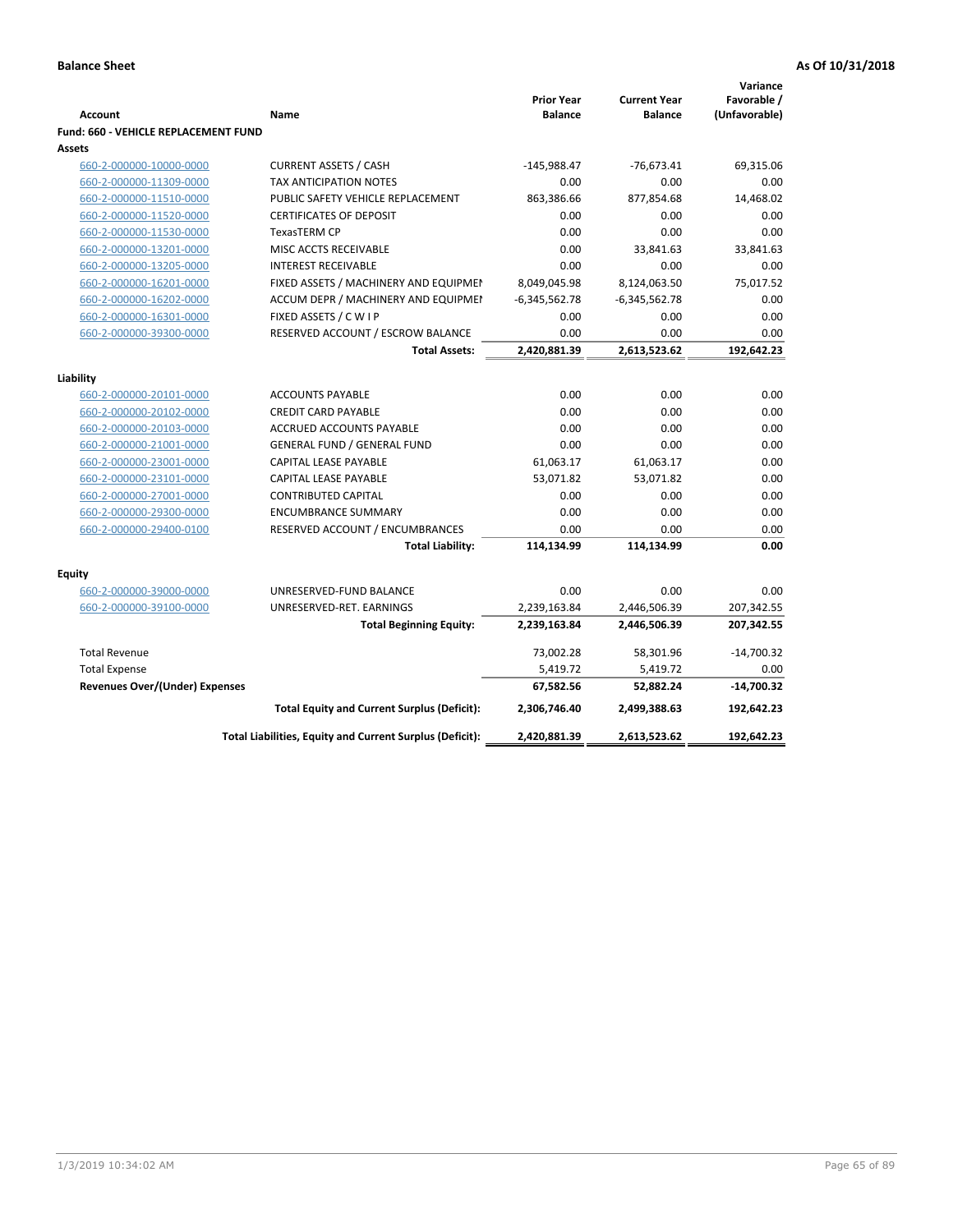| Account                        | Name                                                     | <b>Prior Year</b><br><b>Balance</b> | <b>Current Year</b><br><b>Balance</b> | Variance<br>Favorable /<br>(Unfavorable) |
|--------------------------------|----------------------------------------------------------|-------------------------------------|---------------------------------------|------------------------------------------|
| Fund: 701 - FIREMEN'S PENSION  |                                                          |                                     |                                       |                                          |
| <b>Assets</b>                  |                                                          |                                     |                                       |                                          |
| 701-1-000000-10000-0000        | <b>CURRENT ASSETS / CASH</b>                             | 0.00                                | 0.00                                  | 0.00                                     |
|                                | <b>Total Assets:</b>                                     | 0.00                                | 0.00                                  | 0.00                                     |
| Liability                      |                                                          |                                     |                                       |                                          |
| 701-1-000000-20103-0000        | <b>ACCOUNTS PAYABLE</b>                                  | 0.00                                | 0.00                                  | 0.00                                     |
| 701-1-000000-22306-1000        | UNREALIZED GAIN/LOSS                                     | 0.00                                | 543,546.00                            | $-543,546.00$                            |
|                                | <b>Total Liability:</b>                                  | 0.00                                | 543,546.00                            | $-543,546.00$                            |
| <b>Equity</b>                  |                                                          |                                     |                                       |                                          |
| 701-1-000000-39000-0000        | UNRESERVED-FUND BALANCE                                  | 0.00                                | $-543,546.00$                         | $-543,546.00$                            |
|                                | <b>Total Beginning Equity:</b>                           | 0.00                                | $-543,546.00$                         | $-543,546.00$                            |
| <b>Total Expense</b>           |                                                          | 0.00                                | 0.00                                  | 0.00                                     |
| Revenues Over/(Under) Expenses |                                                          | 0.00                                | 0.00                                  | 0.00                                     |
|                                | <b>Total Equity and Current Surplus (Deficit):</b>       | 0.00                                | $-543,546.00$                         | $-543,546.00$                            |
|                                | Total Liabilities, Equity and Current Surplus (Deficit): | 0.00                                | 0.00                                  | 0.00                                     |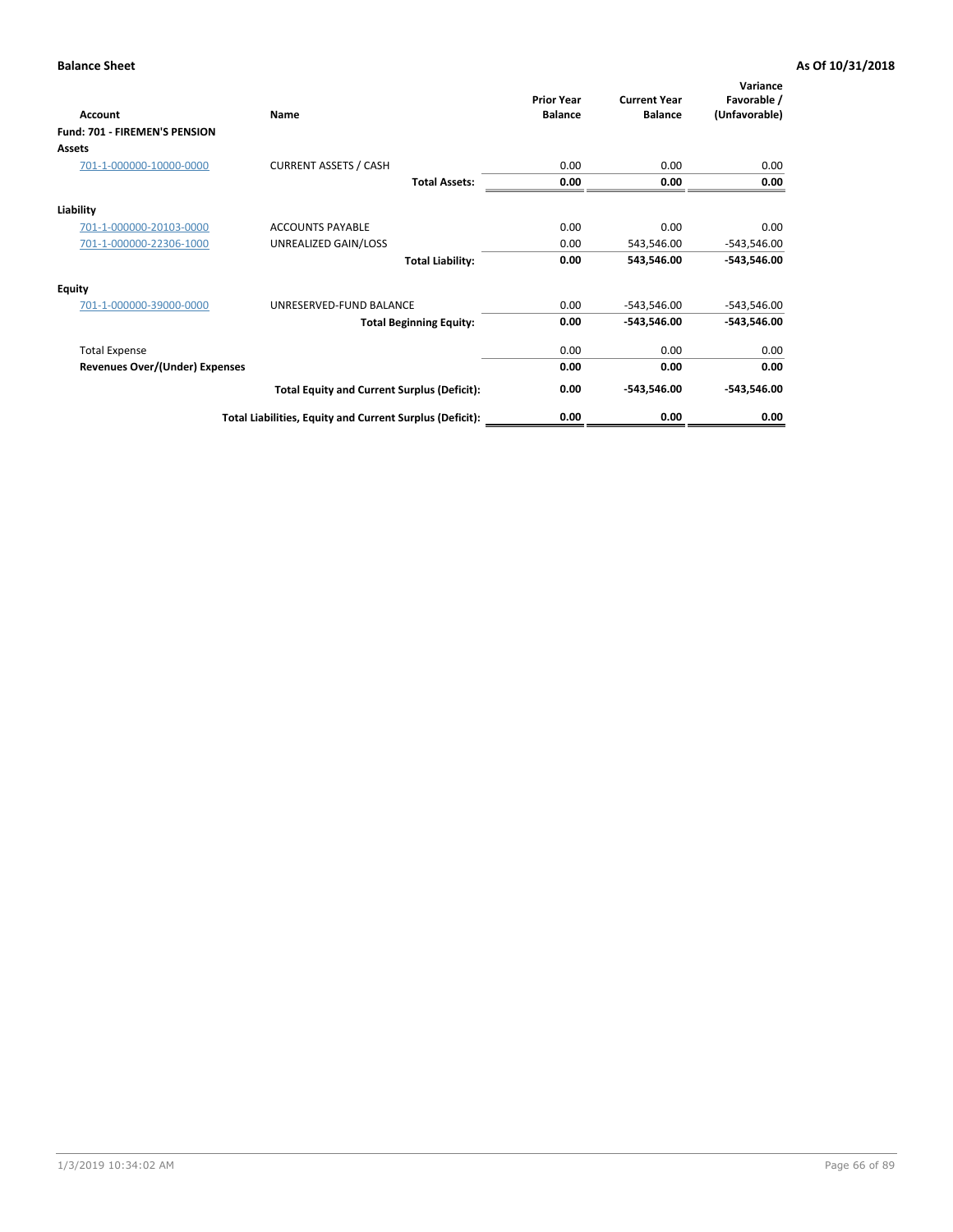|                                       |                                                          |                                     |                                       | Variance                     |
|---------------------------------------|----------------------------------------------------------|-------------------------------------|---------------------------------------|------------------------------|
| <b>Account</b>                        | <b>Name</b>                                              | <b>Prior Year</b><br><b>Balance</b> | <b>Current Year</b><br><b>Balance</b> | Favorable /<br>(Unfavorable) |
| Fund: 800 - SPENCE FUND               |                                                          |                                     |                                       |                              |
| Assets                                |                                                          |                                     |                                       |                              |
| 800-3-000000-10000-0000               | <b>CURRENT ASSETS / CASH</b>                             | $-1,666.38$                         | $-2,266.38$                           | $-600.00$                    |
| 800-3-000000-11507-0000               | <b>SPENCE ENDOWMENT</b>                                  | 574,368.17                          | 584,014.60                            | 9,646.43                     |
| 800-3-000000-11520-0000               | <b>CERTIFICATES OF DEPOSIT</b>                           | 0.00                                | 0.00                                  | 0.00                         |
| 800-3-000000-11605-0000               | <b>SPENCE ENDOWMENT</b>                                  | 0.00                                | 0.00                                  | 0.00                         |
| 800-3-000000-13205-0000               | <b>INTEREST RECEIVABLE</b>                               | 0.00                                | 0.00                                  | 0.00                         |
|                                       | <b>Total Assets:</b>                                     | 572,701.79                          | 581,748.22                            | 9,046.43                     |
|                                       |                                                          |                                     |                                       |                              |
| Liability                             |                                                          |                                     |                                       |                              |
| 800-3-000000-20101-0000               | <b>ACCOUNTS PAYABLE</b>                                  | 0.00                                | 0.00                                  | 0.00                         |
| 800-3-000000-20102-0000               | <b>CREDIT CARD PAYABLE</b>                               | 0.00                                | 0.00                                  | 0.00                         |
| 800-3-000000-20103-0000               | <b>ACCRUED ACCOUNTS PAYABLE</b>                          | 0.00                                | 0.00                                  | 0.00                         |
| 800-3-000000-20139-0000               | <b>RETAINAGES PAYABLE</b>                                | 0.00                                | 0.00                                  | 0.00                         |
| 800-3-000000-21001-0000               | <b>GENERAL FUND / GENERAL FUND</b>                       | 0.00                                | 0.00                                  | 0.00                         |
| 800-3-000000-29300-0000               | <b>ENCUMBRANCE SUMMARY</b>                               | 0.00                                | 0.00                                  | 0.00                         |
| 800-3-000000-29400-0000               | RESERVED ACCOUNT / ENCUMBRANCES                          | 0.00                                | 0.00                                  | 0.00                         |
|                                       | <b>Total Liability:</b>                                  | 0.00                                | 0.00                                  | 0.00                         |
| <b>Equity</b>                         |                                                          |                                     |                                       |                              |
| 800-3-000000-39000-0000               | UNRESERVED-FUND BALANCE                                  | 572,241.50                          | 580,732.13                            | 8,490.63                     |
|                                       | <b>Total Beginning Equity:</b>                           | 572,241.50                          | 580,732.13                            | 8,490.63                     |
| <b>Total Revenue</b>                  |                                                          | 510.29                              | 1,066.09                              | 555.80                       |
| <b>Total Expense</b>                  |                                                          | 50.00                               | 50.00                                 | 0.00                         |
| <b>Revenues Over/(Under) Expenses</b> |                                                          | 460.29                              | 1,016.09                              | 555.80                       |
|                                       | <b>Total Equity and Current Surplus (Deficit):</b>       | 572,701.79                          | 581,748.22                            | 9,046.43                     |
|                                       | Total Liabilities, Equity and Current Surplus (Deficit): | 572,701.79                          | 581,748.22                            | 9,046.43                     |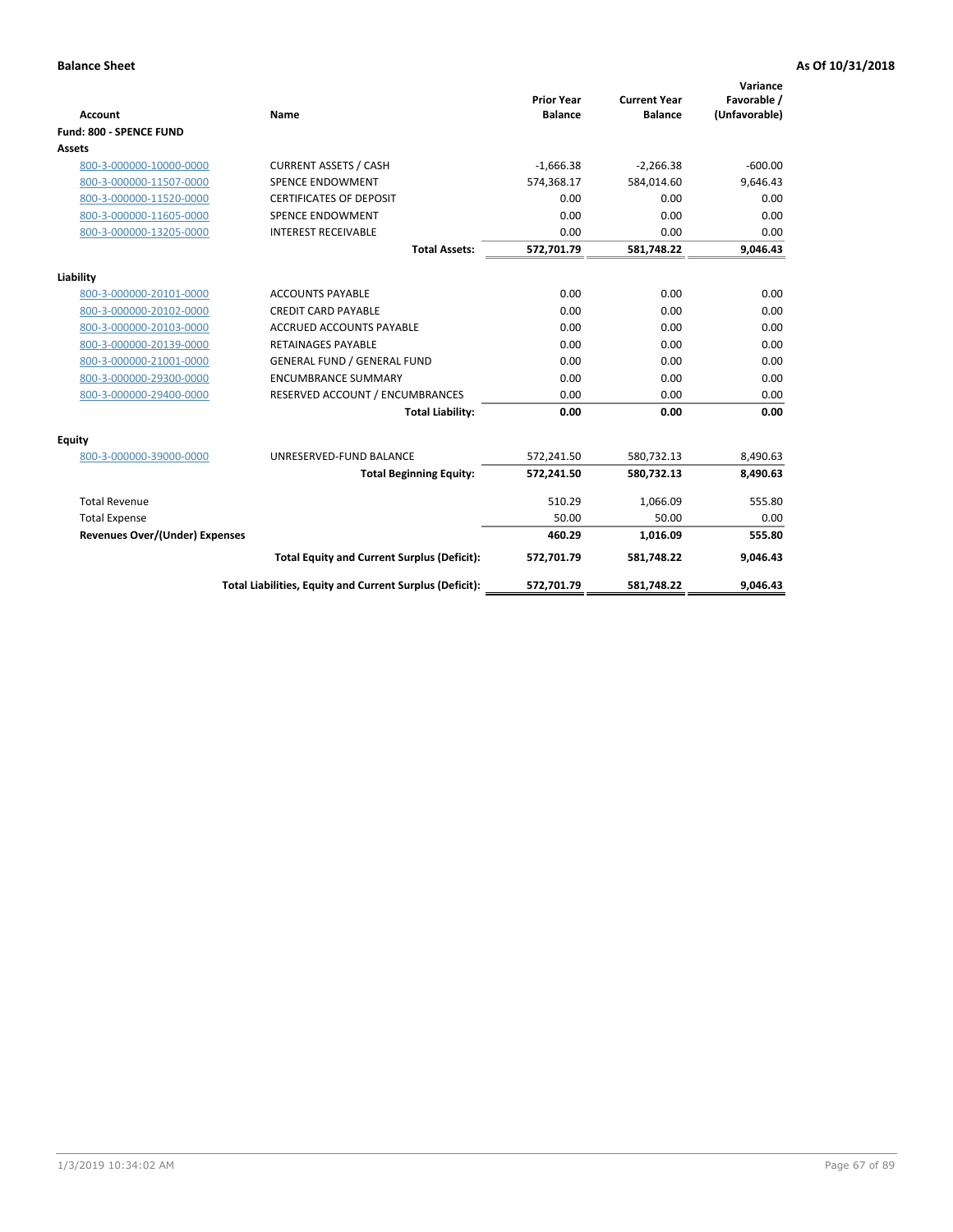| <b>Account</b>                         | Name                                                     | <b>Prior Year</b><br><b>Balance</b> | <b>Current Year</b><br><b>Balance</b> | Variance<br>Favorable /<br>(Unfavorable) |
|----------------------------------------|----------------------------------------------------------|-------------------------------------|---------------------------------------|------------------------------------------|
| <b>Fund: 801 - JONES LIBRARY TRUST</b> |                                                          |                                     |                                       |                                          |
| Assets                                 |                                                          |                                     |                                       |                                          |
| 801-3-000000-10000-0000                | <b>CURRENT ASSETS / CASH</b>                             | 15,425.31                           | 15,547.30                             | 121.99                                   |
| 801-3-000000-13201-0000                | MISC ACCTS RECEIVABLE                                    | 0.00                                | 0.00                                  | 0.00                                     |
| 801-3-000000-13205-0000                | <b>INTEREST RECEIVABLE</b>                               | 0.00                                | 0.00                                  | 0.00                                     |
|                                        | <b>Total Assets:</b>                                     | 15,425.31                           | 15,547.30                             | 121.99                                   |
| Liability                              |                                                          |                                     |                                       |                                          |
| 801-3-000000-20101-0000                | <b>ACCOUNTS PAYABLE</b>                                  | 0.00                                | 0.00                                  | 0.00                                     |
| 801-3-000000-20102-0000                | <b>CREDIT CARD PAYABLE</b>                               | 0.00                                | 0.00                                  | 0.00                                     |
| 801-3-000000-20103-0000                | <b>ACCRUED ACCOUNTS PAYABLE</b>                          | 0.00                                | 0.00                                  | 0.00                                     |
|                                        | <b>Total Liability:</b>                                  | 0.00                                | 0.00                                  | 0.00                                     |
| Equity                                 |                                                          |                                     |                                       |                                          |
| 801-3-000000-39000-0000                | UNRESERVED-FUND BALANCE                                  | 15,424.19                           | 15,532.72                             | 108.53                                   |
|                                        | <b>Total Beginning Equity:</b>                           | 15,424.19                           | 15,532.72                             | 108.53                                   |
| <b>Total Revenue</b>                   |                                                          | 1.12                                | 14.74                                 | 13.62                                    |
| <b>Total Expense</b>                   |                                                          | 0.00                                | 0.16                                  | $-0.16$                                  |
| <b>Revenues Over/(Under) Expenses</b>  |                                                          | 1.12                                | 14.58                                 | 13.46                                    |
|                                        | <b>Total Equity and Current Surplus (Deficit):</b>       | 15,425.31                           | 15,547.30                             | 121.99                                   |
|                                        | Total Liabilities, Equity and Current Surplus (Deficit): | 15,425.31                           | 15,547.30                             | 121.99                                   |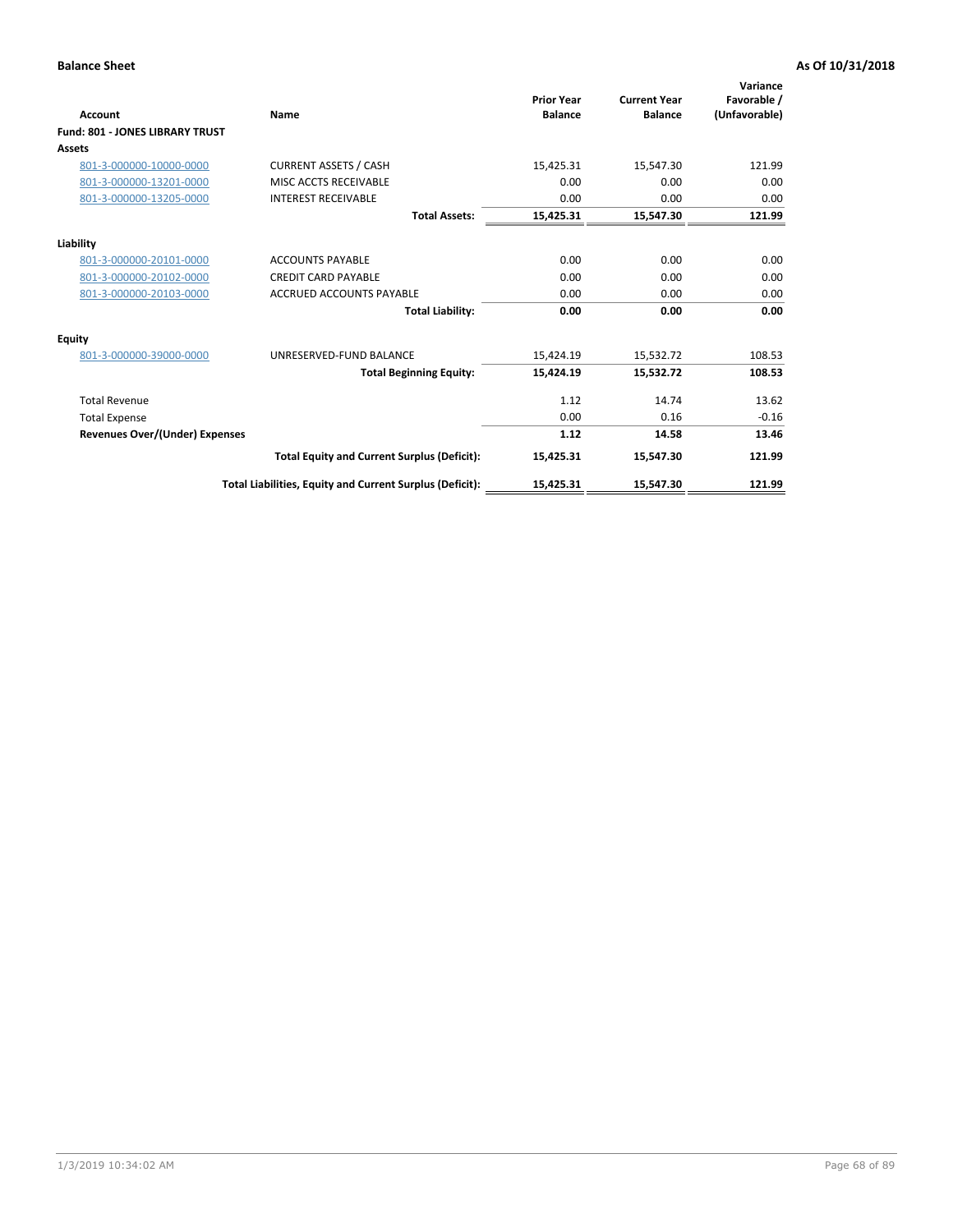| <b>Account</b>                              | Name                                                     | <b>Prior Year</b><br><b>Balance</b> | <b>Current Year</b><br><b>Balance</b> | Variance<br>Favorable /<br>(Unfavorable) |
|---------------------------------------------|----------------------------------------------------------|-------------------------------------|---------------------------------------|------------------------------------------|
| Fund: 803 - GREENVILLE BOARD OF DEVELOPMENT |                                                          |                                     |                                       |                                          |
| Assets                                      |                                                          |                                     |                                       |                                          |
| 803-3-000000-10000-0000                     | <b>CURRENT ASSETS / CASH</b>                             | 0.00                                | 0.00                                  | 0.00                                     |
| 803-3-000000-13201-0000                     | MISC ACCTS RECEIVABLE                                    | 0.00                                | 0.00                                  | 0.00                                     |
| 803-3-000000-13203-0000                     | NON-CURRENT ASSETS / PREPAYMENTS                         | 0.00                                | 0.00                                  | 0.00                                     |
|                                             | <b>Total Assets:</b>                                     | 0.00                                | 0.00                                  | 0.00                                     |
| Liability                                   |                                                          |                                     |                                       |                                          |
| 803-3-000000-20101-0000                     | <b>ACCOUNTS PAYABLE</b>                                  | 0.00                                | 0.00                                  | 0.00                                     |
| 803-3-000000-20102-0000                     | <b>ACCOUNTS PAYABLE</b>                                  | 0.00                                | 0.00                                  | 0.00                                     |
| 803-3-000000-20103-0000                     | <b>ACCRUED ACCOUNTS PAYABLE</b>                          | 0.00                                | 0.00                                  | 0.00                                     |
| 803-3-000000-20139-0000                     | <b>RETAINAGES PAYABLE</b>                                | 0.00                                | 0.00                                  | 0.00                                     |
| 803-3-000000-20141-0000                     | <b>TELEPHONE CLEARING</b>                                | 0.00                                | 0.00                                  | 0.00                                     |
| 803-3-000000-21400-0000                     | <b>ELECTRIC OPERATING FUND</b>                           | 0.00                                | 0.00                                  | 0.00                                     |
| 803-3-000000-22001-0000                     | ACCRUED SALARIES/WAGES                                   | 0.00                                | 0.00                                  | 0.00                                     |
| 803-3-000000-22002-0000                     | ACCRUED SALARIES/WAGES                                   | 0.00                                | 0.00                                  | 0.00                                     |
| 803-3-000000-26001-0000                     | <b>COMPENSATED ABSENCES PAY</b>                          | 0.00                                | 0.00                                  | 0.00                                     |
| 803-3-000000-29300-0000                     | <b>ENCUMBRANCE SUMMARY</b>                               | 0.00                                | 0.00                                  | 0.00                                     |
| 803-3-000000-29400-0100                     | RESERVED ACCOUNT / ENCUMBRANCES                          | 0.00                                | 0.00                                  | 0.00                                     |
|                                             | <b>Total Liability:</b>                                  | 0.00                                | 0.00                                  | 0.00                                     |
| Equity                                      |                                                          |                                     |                                       |                                          |
| 803-3-000000-39000-0000                     | UNRESERVED-FUND BALANCE                                  | 0.00                                | 0.00                                  | 0.00                                     |
|                                             | <b>Total Beginning Equity:</b>                           | 0.00                                | 0.00                                  | 0.00                                     |
| <b>Total Revenue</b>                        |                                                          | 0.00                                | 0.00                                  | 0.00                                     |
| <b>Total Expense</b>                        |                                                          | 0.00                                | 0.00                                  | 0.00                                     |
| <b>Revenues Over/(Under) Expenses</b>       |                                                          | 0.00                                | 0.00                                  | 0.00                                     |
|                                             | <b>Total Equity and Current Surplus (Deficit):</b>       | 0.00                                | 0.00                                  | 0.00                                     |
|                                             | Total Liabilities, Equity and Current Surplus (Deficit): | 0.00                                | 0.00                                  | 0.00                                     |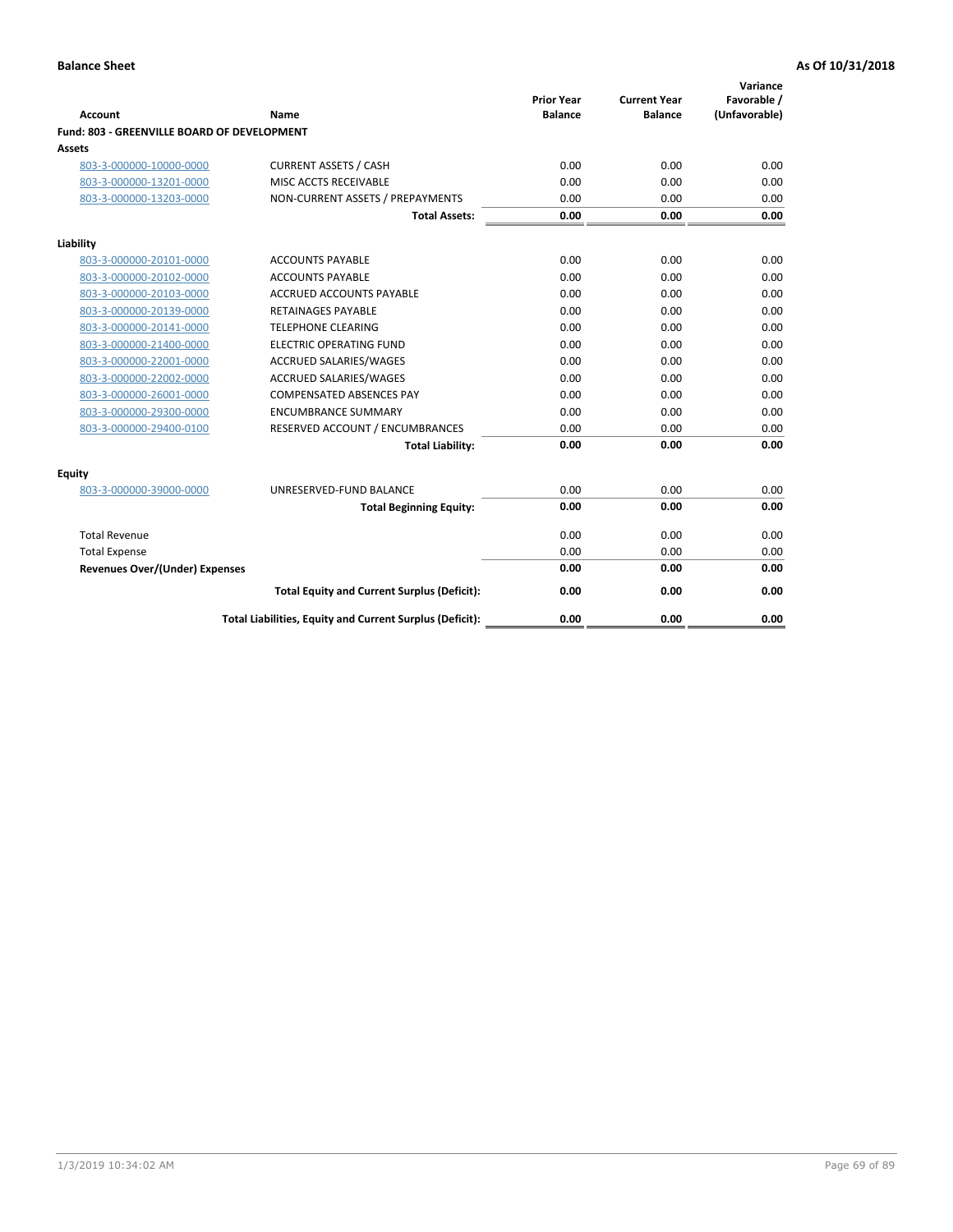| <b>Account</b>                        | Name                                                     | <b>Prior Year</b><br><b>Balance</b> | <b>Current Year</b><br><b>Balance</b> | Variance<br>Favorable /<br>(Unfavorable) |
|---------------------------------------|----------------------------------------------------------|-------------------------------------|---------------------------------------|------------------------------------------|
| <b>Fund: 807 - 4A-EDC</b>             |                                                          |                                     |                                       |                                          |
| <b>Assets</b>                         |                                                          |                                     |                                       |                                          |
| 807-3-000000-10000-0000               | <b>CURRENT ASSETS / CASH</b>                             | 0.00                                | 0.00                                  | 0.00                                     |
| 807-3-000000-13201-0000               | MISC ACCTS RECEIVABLE                                    | 0.00                                | 0.00                                  | 0.00                                     |
| 807-3-000000-16301-0000               | FIXED ASSETS / C W I P                                   | 0.00                                | 0.00                                  | 0.00                                     |
|                                       | <b>Total Assets:</b>                                     | 0.00                                | 0.00                                  | 0.00                                     |
| Liability                             |                                                          |                                     |                                       |                                          |
| 807-3-000000-20101-0000               | <b>ACCOUNTS PAYABLE</b>                                  | 0.00                                | 0.00                                  | 0.00                                     |
| 807-3-000000-20103-0000               | <b>ACCOUNTS PAYABLE</b>                                  | 0.00                                | 0.00                                  | 0.00                                     |
| 807-3-000000-20139-0000               | <b>RETAINAGES PAYABLE</b>                                | 0.00                                | 0.00                                  | 0.00                                     |
| 807-3-000000-26105-0000               | INV NET OF RELATED DEBT                                  | 0.00                                | 0.00                                  | 0.00                                     |
| 807-3-000000-29300-0000               | <b>ENCUMBRANCE SUMMARY</b>                               | 0.00                                | 0.00                                  | 0.00                                     |
| 807-3-000000-29400-0100               | RESERVED ACCOUNT / ENCUMBRANCES                          | 0.00                                | 0.00                                  | 0.00                                     |
| 807-3-495000-20180-0000               | <b>CURRENT DEBT</b>                                      | 0.00                                | 0.00                                  | 0.00                                     |
| 807-3-495000-26002-0000               | CA - LONG-TERM DEBT / AMT TO BE PROVIL                   | 0.00                                | 0.00                                  | 0.00                                     |
|                                       | <b>Total Liability:</b>                                  | 0.00                                | 0.00                                  | 0.00                                     |
| Equity                                |                                                          |                                     |                                       |                                          |
| 807-3-000000-39000-0000               | UNRESERVED-FUND BALANCE                                  | 0.00                                | 0.00                                  | 0.00                                     |
|                                       | <b>Total Beginning Equity:</b>                           | 0.00                                | 0.00                                  | 0.00                                     |
| <b>Total Revenue</b>                  |                                                          | 0.00                                | 0.00                                  | 0.00                                     |
| <b>Total Expense</b>                  |                                                          | 0.00                                | 0.00                                  | 0.00                                     |
| <b>Revenues Over/(Under) Expenses</b> |                                                          | 0.00                                | 0.00                                  | 0.00                                     |
|                                       | <b>Total Equity and Current Surplus (Deficit):</b>       | 0.00                                | 0.00                                  | 0.00                                     |
|                                       | Total Liabilities, Equity and Current Surplus (Deficit): | 0.00                                | 0.00                                  | 0.00                                     |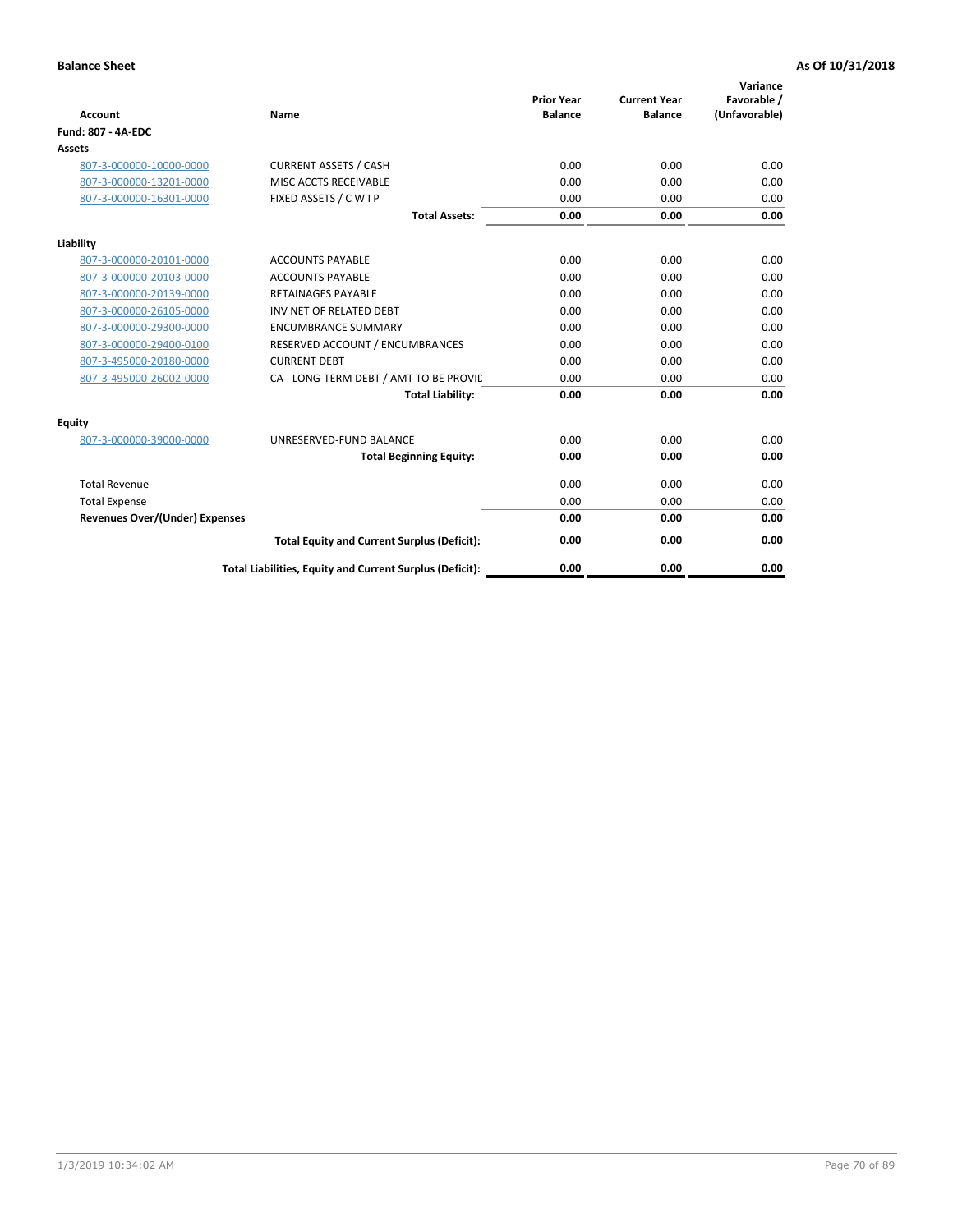| Account                               | Name                                                     | <b>Prior Year</b><br><b>Balance</b> | <b>Current Year</b><br><b>Balance</b> | Variance<br>Favorable /<br>(Unfavorable) |
|---------------------------------------|----------------------------------------------------------|-------------------------------------|---------------------------------------|------------------------------------------|
| Fund: 809 - GREENVILLE IDC (L-3)      |                                                          |                                     |                                       |                                          |
| Assets                                |                                                          |                                     |                                       |                                          |
| 809-3-000000-10000-0000               | <b>CURRENT ASSETS / CASH</b>                             | 0.40                                | 0.40                                  | 0.00                                     |
| 809-3-000000-13201-0000               | MISC ACCTS RECEIVABLE                                    | 0.00                                | 0.00                                  | 0.00                                     |
|                                       | <b>Total Assets:</b>                                     | 0.40                                | 0.40                                  | 0.00                                     |
| Liability                             |                                                          |                                     |                                       |                                          |
| 809-3-000000-20101-0000               | <b>ACCOUNTS PAYABLE</b>                                  | 0.00                                | 0.00                                  | 0.00                                     |
| 809-3-000000-20103-0000               | <b>ACCRUED ACCOUNTS PAYABLE</b>                          | 0.00                                | $-787.94$                             | 787.94                                   |
| 809-3-000000-21001-0000               | <b>GENERAL FUND / GENERAL FUND</b>                       | 0.00                                | 0.00                                  | 0.00                                     |
|                                       | <b>Total Liability:</b>                                  | 0.00                                | $-787.94$                             | 787.94                                   |
| Equity                                |                                                          |                                     |                                       |                                          |
| 809-3-000000-39000-0000               | UNRESERVED-FUND BALANCE                                  | 0.40                                | 788.34                                | 787.94                                   |
| 809-3-000000-39100-0000               | UNRESERVED-RET. EARNINGS                                 | 0.00                                | 0.00                                  | 0.00                                     |
| 809-3-000000-39150-0000               | RESERVED-RET. EARNINGS                                   | 0.00                                | 0.00                                  | 0.00                                     |
|                                       | <b>Total Beginning Equity:</b>                           | 0.40                                | 788.34                                | 787.94                                   |
| <b>Total Revenue</b>                  |                                                          | 0.00                                | 0.00                                  | 0.00                                     |
| <b>Total Expense</b>                  |                                                          | 0.00                                | 0.00                                  | 0.00                                     |
| <b>Revenues Over/(Under) Expenses</b> |                                                          | 0.00                                | 0.00                                  | 0.00                                     |
|                                       | <b>Total Equity and Current Surplus (Deficit):</b>       | 0.40                                | 788.34                                | 787.94                                   |
|                                       | Total Liabilities, Equity and Current Surplus (Deficit): | 0.40                                | 0.40                                  | 0.00                                     |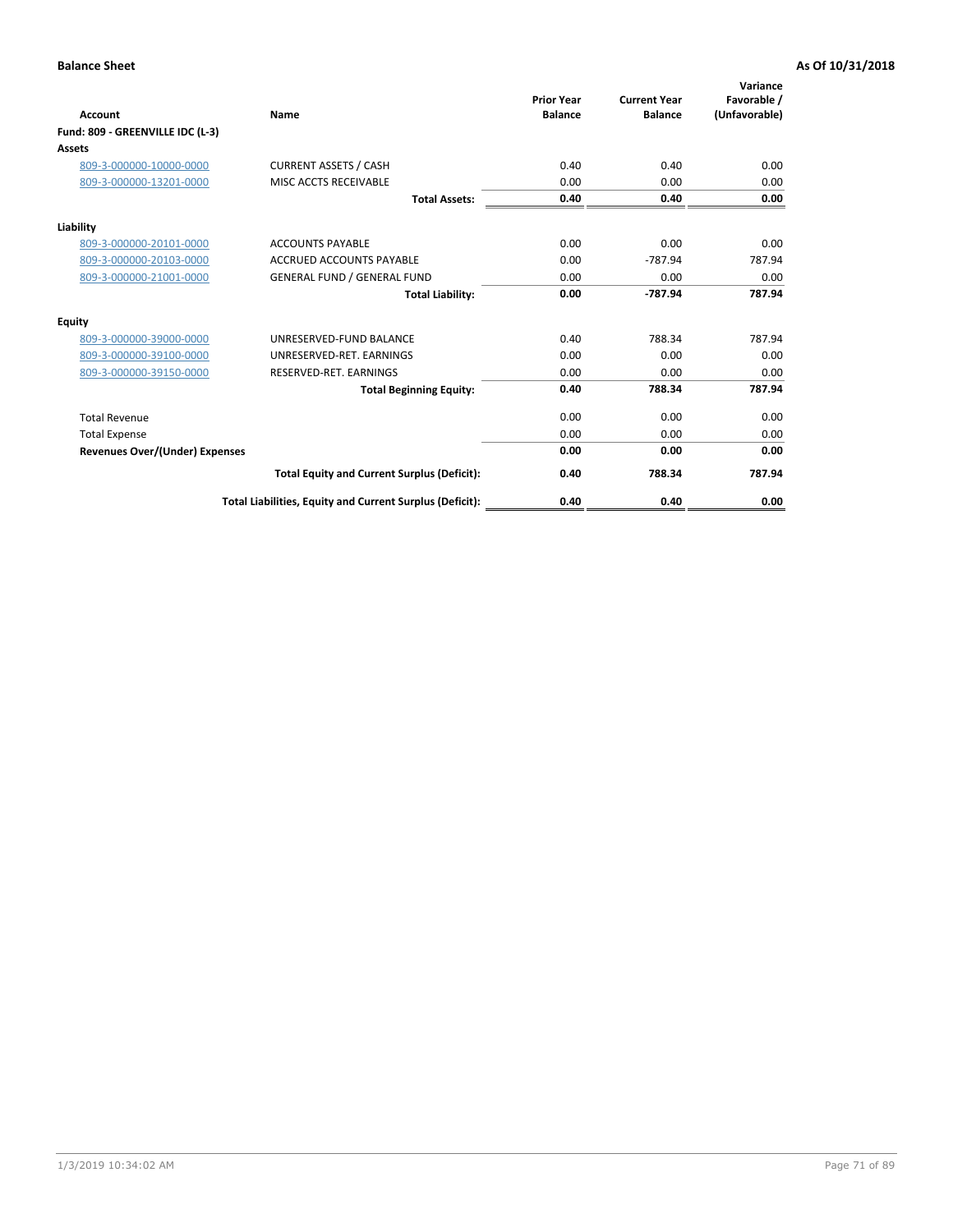| <b>Account</b>                                 | Name                                                     | <b>Prior Year</b><br><b>Balance</b> | <b>Current Year</b><br><b>Balance</b> | Variance<br>Favorable /<br>(Unfavorable) |
|------------------------------------------------|----------------------------------------------------------|-------------------------------------|---------------------------------------|------------------------------------------|
| <b>Fund: 810 - SEIZURE FUNDS - STATE RULES</b> |                                                          |                                     |                                       |                                          |
| <b>Assets</b>                                  |                                                          |                                     |                                       |                                          |
| 810-3-000000-10000-0000                        | <b>CURRENT ASSETS / CASH</b>                             | 264,399.54                          | 266,958.78                            | 2,559.24                                 |
| 810-3-000000-13201-0000                        | MISC ACCTS RECEIVABLE                                    | 0.00                                | 0.00                                  | 0.00                                     |
| 810-3-000000-13202-1400                        | <b>EMPLOYEE ADVANCES</b>                                 | 0.00                                | 0.00                                  | 0.00                                     |
| 810-3-000000-13205-0000                        | <b>INTEREST RECEIVABLE</b>                               | 0.00                                | 0.00                                  | 0.00                                     |
| 810-3-000000-16201-0000                        | MACHINERY AND EQUIPMENT                                  | 0.00                                | 0.00                                  | 0.00                                     |
| 810-3-000000-16202-0000                        | ACCUMULATED DEPRECATION                                  | 0.00                                | 0.00                                  | 0.00                                     |
|                                                | <b>Total Assets:</b>                                     | 264,399.54                          | 266,958.78                            | 2,559.24                                 |
|                                                |                                                          |                                     |                                       |                                          |
| Liability                                      |                                                          |                                     |                                       |                                          |
| 810-3-000000-20101-0000                        | <b>ACCOUNTS PAYABLE</b>                                  | 0.00                                | 0.00                                  | 0.00                                     |
| 810-3-000000-20102-0000                        | <b>CREDIT CARD PAYABLE</b>                               | 0.00                                | 0.00                                  | 0.00                                     |
| 810-3-000000-20103-0000                        | <b>ACCRUED ACCOUNTS PAYABLE</b>                          | 0.00                                | 0.00                                  | 0.00                                     |
| 810-3-000000-29300-0000                        | <b>ENCUMBRANCE SUMMARY</b>                               | 0.00                                | 0.00                                  | 0.00                                     |
| 810-3-000000-29400-0100                        | RESERVED ACCOUNT / ENCUMBRANCES                          | 0.00                                | 0.00                                  | 0.00                                     |
| 810-3-000000-92520-0600                        | RESERVED ACCOUNT/HB65 SIEZURES                           | 0.00                                | 0.00                                  | 0.00                                     |
|                                                | <b>Total Liability:</b>                                  | 0.00                                | 0.00                                  | 0.00                                     |
| Equity                                         |                                                          |                                     |                                       |                                          |
| 810-3-000000-39000-0000                        | UNRESERVED-FUND BALANCE                                  | 262,591.46                          | 266,708.55                            | 4,117.09                                 |
|                                                | <b>Total Beginning Equity:</b>                           | 262,591.46                          | 266,708.55                            | 4,117.09                                 |
| <b>Total Revenue</b>                           |                                                          | 1,808.08                            | 252.92                                | $-1,555.16$                              |
| <b>Total Expense</b>                           |                                                          | 0.00                                | 2.69                                  | $-2.69$                                  |
| Revenues Over/(Under) Expenses                 |                                                          | 1,808.08                            | 250.23                                | $-1,557.85$                              |
|                                                | <b>Total Equity and Current Surplus (Deficit):</b>       | 264,399.54                          | 266,958.78                            | 2,559.24                                 |
|                                                | Total Liabilities, Equity and Current Surplus (Deficit): | 264,399.54                          | 266,958.78                            | 2,559.24                                 |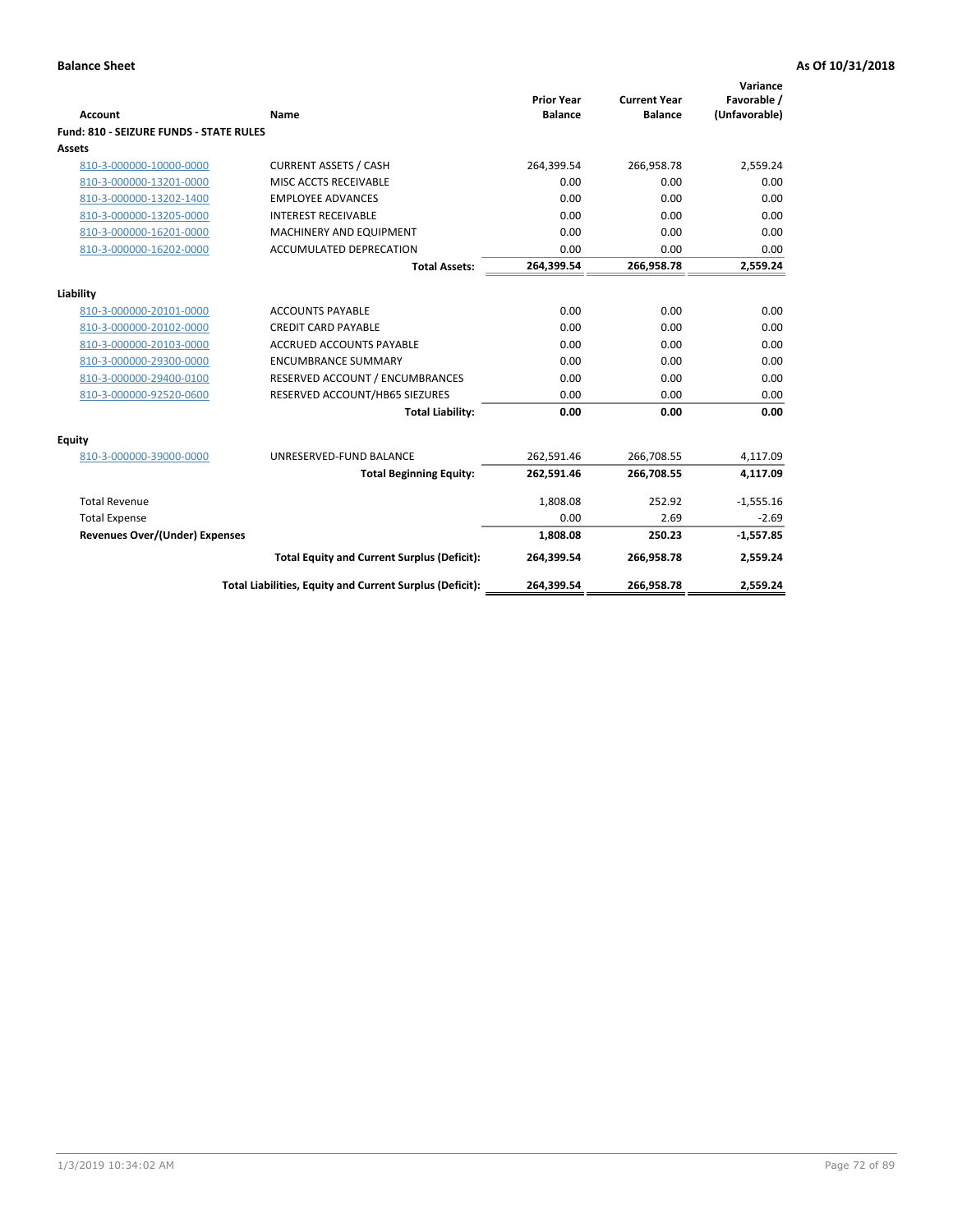| Account                               | Name                                                     | <b>Prior Year</b><br><b>Balance</b> | <b>Current Year</b><br><b>Balance</b> | Variance<br>Favorable /<br>(Unfavorable) |
|---------------------------------------|----------------------------------------------------------|-------------------------------------|---------------------------------------|------------------------------------------|
| Fund: 811 - SEIZURE FUNDS - FED RULES |                                                          |                                     |                                       |                                          |
| <b>Assets</b>                         |                                                          |                                     |                                       |                                          |
| 811-3-000000-10000-0000               | <b>CURRENT ASSETS / CASH</b>                             | 156,650.75                          | 299,210.15                            | 142,559.40                               |
| 811-3-000000-13201-0000               | MISC ACCTS RECEIVABLE                                    | 0.00                                | 0.00                                  | 0.00                                     |
| 811-3-000000-13205-0000               | <b>INTEREST RECEIVABLE</b>                               | 0.00                                | 0.00                                  | 0.00                                     |
| 811-3-000000-16201-0000               | <b>MACHINERY AND EQUIPMENT</b>                           | 0.00                                | 0.00                                  | 0.00                                     |
| 811-3-000000-16202-0000               | ACCUMULATED DEPRECATION                                  | 0.00                                | 0.00                                  | 0.00                                     |
|                                       | <b>Total Assets:</b>                                     | 156,650.75                          | 299,210.15                            | 142,559.40                               |
| Liability                             |                                                          |                                     |                                       |                                          |
| 811-3-000000-20101-0000               | <b>ACCOUNTS PAYABLE</b>                                  | 0.00                                | 0.00                                  | 0.00                                     |
| 811-3-000000-20102-0000               | <b>CREDIT CARD PAYABLE</b>                               | 0.00                                | 0.00                                  | 0.00                                     |
| 811-3-000000-20103-0000               | <b>ACCRUED ACCOUNTS PAYABLE</b>                          | 0.00                                | 0.00                                  | 0.00                                     |
| 811-3-000000-29300-0000               | <b>ENCUMBRANCE SUMMARY</b>                               | 0.00                                | 0.00                                  | 0.00                                     |
| 811-3-000000-29400-0100               | RESERVED ACCOUNT / ENCUMBRANCES                          | 0.00                                | 0.00                                  | 0.00                                     |
| 811-3-000000-92521-0700               | RESERVED ACCOUNT/FED SIEZURES                            | 0.00                                | 0.00                                  | 0.00                                     |
|                                       | <b>Total Liability:</b>                                  | 0.00                                | 0.00                                  | 0.00                                     |
| Equity                                |                                                          |                                     |                                       |                                          |
| 811-3-000000-39000-0000               | UNRESERVED-FUND BALANCE                                  | 156,639.33                          | 298,929.55                            | 142,290.22                               |
|                                       | <b>Total Beginning Equity:</b>                           | 156,639.33                          | 298,929.55                            | 142,290.22                               |
| <b>Total Revenue</b>                  |                                                          | 11.42                               | 283.61                                | 272.19                                   |
| <b>Total Expense</b>                  |                                                          | 0.00                                | 3.01                                  | $-3.01$                                  |
| Revenues Over/(Under) Expenses        |                                                          | 11.42                               | 280.60                                | 269.18                                   |
|                                       | <b>Total Equity and Current Surplus (Deficit):</b>       | 156,650.75                          | 299,210.15                            | 142,559.40                               |
|                                       | Total Liabilities, Equity and Current Surplus (Deficit): | 156,650.75                          | 299,210.15                            | 142,559.40                               |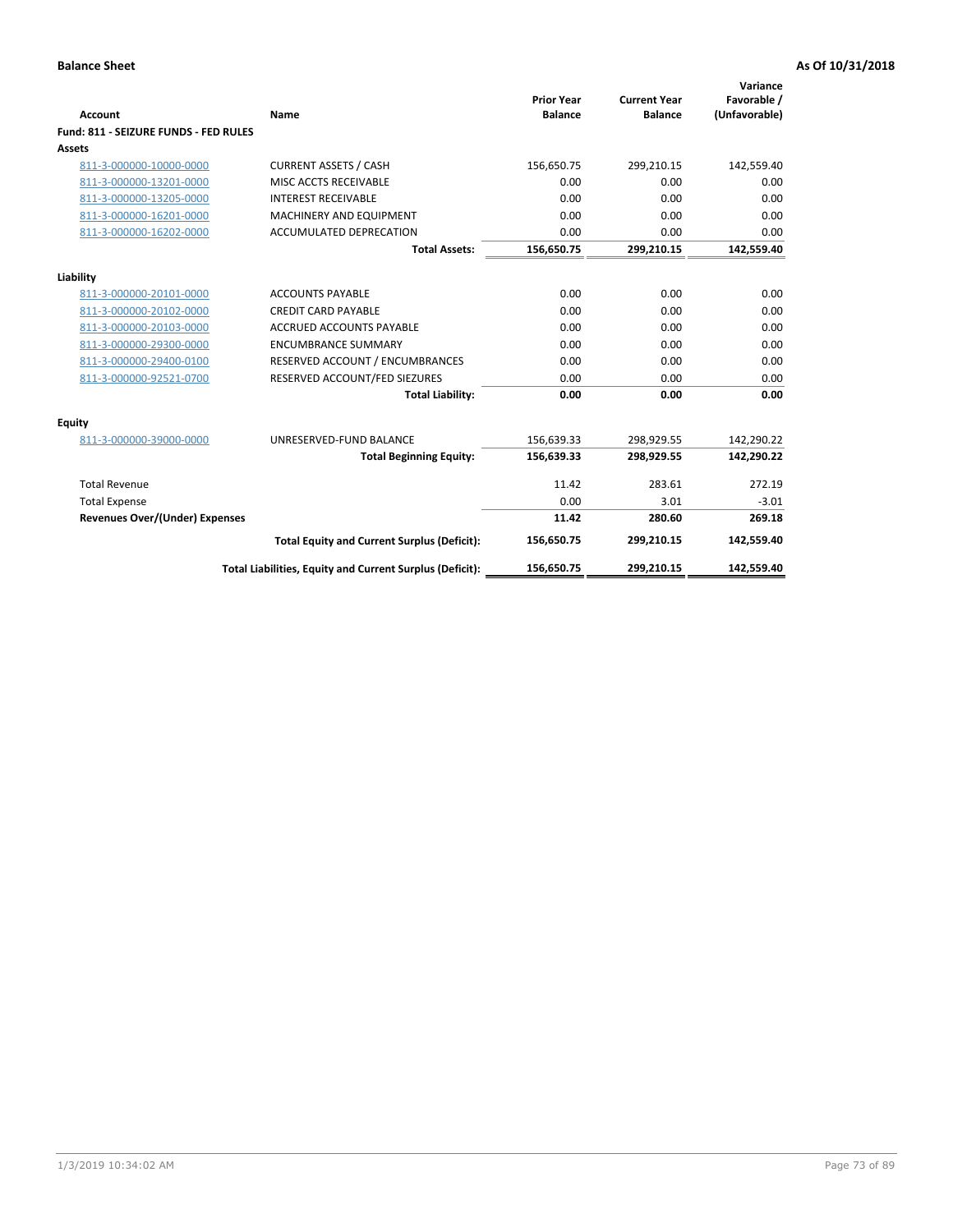|                                                         |                                                          | <b>Prior Year</b> | <b>Current Year</b> | Variance<br>Favorable / |
|---------------------------------------------------------|----------------------------------------------------------|-------------------|---------------------|-------------------------|
| <b>Account</b>                                          | Name                                                     | <b>Balance</b>    | <b>Balance</b>      | (Unfavorable)           |
| Fund: 820 - TIRZ FUND (Tax Increment Reinvestment Zone) |                                                          |                   |                     |                         |
| Assets                                                  |                                                          |                   |                     |                         |
| 820-3-000000-10000-0000                                 | <b>CURRENT ASSETS / CASH</b>                             | 1,269,864.55      | 1,733,385.54        | 463,520.99              |
| 820-3-000000-13101-0000                                 | TAX RECEIVABLE-CURRENT                                   | 374,000.61        | 484,553.48          | 110,552.87              |
| 820-3-000000-13102-0000                                 | <b>TAXES REC-DELINQUENT</b>                              | 4,102.95          | 7,930.69            | 3,827.74                |
| 820-3-000000-13103-0000                                 | ALLOW FOR UNCOLLECT TAXES                                | $-1,375.55$       | $-2,438.54$         | $-1,062.99$             |
| 820-3-000000-13201-0000                                 | MISC ACCTS RECEIVABLE                                    | 114.80            | 1,762.92            | 1,648.12                |
| 820-3-000000-13205-0000                                 | <b>INTEREST RECEIVABLE</b>                               | 0.00              | 0.00                | 0.00                    |
| 820-3-000000-13221-0000                                 | MISC A/R - PROPERTY TAXES                                | 3,035.08          | 4,098.69            | 1,063.61                |
|                                                         | <b>Total Assets:</b>                                     | 1,649,742.44      | 2,229,292.78        | 579,550.34              |
| Liability                                               |                                                          |                   |                     |                         |
| 820-3-000000-20101-0000                                 | <b>ACCOUNTS PAYABLE</b>                                  | 0.00              | 0.00                | 0.00                    |
| 820-3-000000-20103-0000                                 | <b>ACCRUED ACCOUNTS PAYABLE</b>                          | 0.00              | 0.00                | 0.00                    |
| 820-3-000000-20203-0000                                 | DEFERRED TAX REVENUE                                     | 378,151.85        | 491,589.90          | $-113,438.05$           |
| 820-3-000000-29300-0000                                 | <b>ENCUMBRANCE SUMMARY</b>                               | 0.00              | 0.00                | 0.00                    |
| 820-3-000000-29400-0100                                 | RESERVED ACCOUNT / ENCUMBRANCES                          | 0.00              | 0.00                | 0.00                    |
|                                                         | <b>Total Liability:</b>                                  | 378,151.85        | 491,589.90          | $-113,438.05$           |
| Equity                                                  |                                                          |                   |                     |                         |
| 820-3-000000-39000-0000                                 | UNRESERVED-FUND BALANCE                                  | 1,268,317.16      | 1,730,143.81        | 461,826.65              |
| 820-3-000000-39100-0000                                 | UNRESERVED-RET. EARNINGS                                 | 0.00              | 0.00                | 0.00                    |
|                                                         | <b>Total Beginning Equity:</b>                           | 1,268,317.16      | 1,730,143.81        | 461,826.65              |
| <b>Total Revenue</b>                                    |                                                          | 3,273.43          | 7,576.51            | 4,303.08                |
| <b>Total Expense</b>                                    |                                                          | 0.00              | 17.44               | $-17.44$                |
| <b>Revenues Over/(Under) Expenses</b>                   |                                                          | 3,273.43          | 7,559.07            | 4,285.64                |
|                                                         | <b>Total Equity and Current Surplus (Deficit):</b>       | 1,271,590.59      | 1,737,702.88        | 466,112.29              |
|                                                         | Total Liabilities, Equity and Current Surplus (Deficit): | 1,649,742.44      | 2,229,292.78        | 579,550.34              |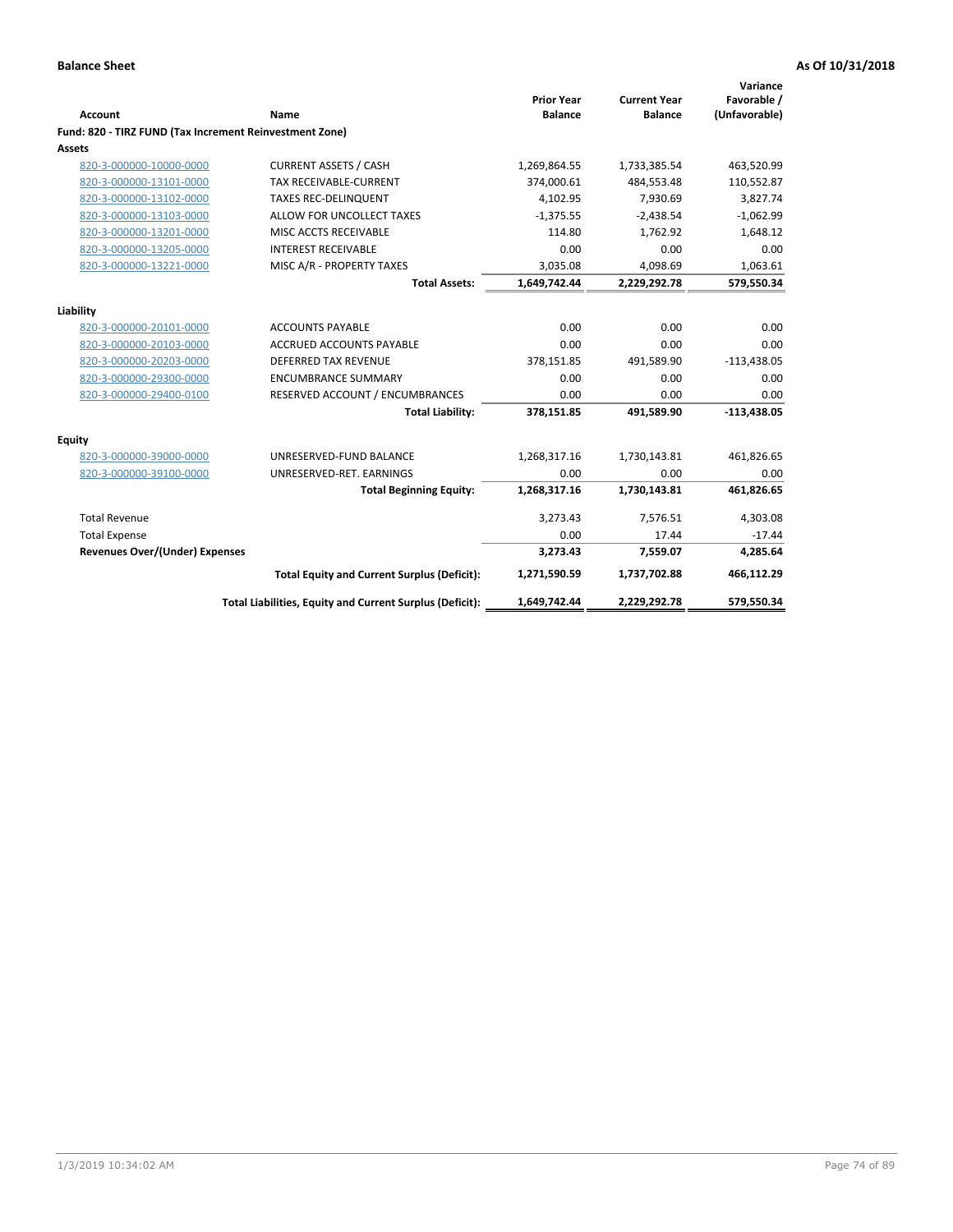| <b>Account</b>                           | Name                                                     | <b>Prior Year</b><br><b>Balance</b> | <b>Current Year</b><br><b>Balance</b> | Variance<br>Favorable /<br>(Unfavorable) |
|------------------------------------------|----------------------------------------------------------|-------------------------------------|---------------------------------------|------------------------------------------|
| Fund: 890 - GRNVL IDC (L-3) FIXED ASSETS |                                                          |                                     |                                       |                                          |
| <b>Assets</b>                            |                                                          |                                     |                                       |                                          |
| 890-3-000000-10000-0000                  | <b>CURRENT ASSETS / CASH</b>                             | $-0.18$                             | $-0.18$                               | 0.00                                     |
| 890-3-000000-16004-0000                  | FIXED ASSETS / BUILDINGS                                 | 0.00                                | 0.00                                  | 0.00                                     |
| 890-3-000000-16005-0000                  | <b>ACCUMULATED DEPRECIATION</b>                          | 0.00                                | 0.00                                  | 0.00                                     |
| 890-3-000000-16301-0000                  | FIXED ASSETS / C W I P                                   | 0.25                                | 0.25                                  | 0.00                                     |
|                                          | <b>Total Assets:</b>                                     | 0.07                                | 0.07                                  | 0.00                                     |
| Liability                                |                                                          |                                     |                                       |                                          |
| 890-3-000000-20101-0000                  | <b>ACCOUNTS PAYABLE</b>                                  | 0.00                                | 0.00                                  | 0.00                                     |
| 890-3-000000-27001-0000                  | <b>CONTRIBUTED CAPITAL</b>                               | 0.00                                | 0.00                                  | 0.00                                     |
| 890-3-000000-27101-0000                  | INVESTMENT IN GFA / GENERAL FUND                         | 0.00                                | 0.00                                  | 0.00                                     |
| 890-3-000000-27102-0000                  | SPECIAL REVENUE FUNDS                                    | 0.00                                | 0.00                                  | 0.00                                     |
| 890-3-000000-27103-0000                  | <b>GENERAL CIP FUND</b>                                  | 0.00                                | 0.00                                  | 0.00                                     |
| 890-3-000000-27104-0000                  | PROPRIETARY FUNDS                                        | 0.07                                | 0.07                                  | 0.00                                     |
| 890-3-000000-27201-0000                  | CAFR USE / MUNICIPAL BUILDINGS                           | 0.00                                | 0.00                                  | 0.00                                     |
| 890-3-000000-27202-0000                  | CAFR USE / OTHER GENERAL GOVERNMEN                       | 0.00                                | 0.00                                  | 0.00                                     |
| 890-3-000000-27205-0000                  | CAFR USE / PUBLIC WORKS                                  | 0.00                                | 0.00                                  | 0.00                                     |
| 890-3-000000-27210-0000                  | CAFR USE / INVESTMENT IN GFA                             | 0.00                                | 0.00                                  | 0.00                                     |
| 890-3-000000-27301-0000                  | DONATIONS/GRANTS                                         | 0.00                                | 0.00                                  | 0.00                                     |
|                                          | <b>Total Liability:</b>                                  | 0.07                                | 0.07                                  | 0.00                                     |
| Equity                                   |                                                          |                                     |                                       |                                          |
| 890-3-000000-39000-0000                  | UNRESERVED-FUND BALANCE                                  | 0.00                                | 0.00                                  | 0.00                                     |
|                                          | <b>Total Beginning Equity:</b>                           | 0.00                                | 0.00                                  | 0.00                                     |
| <b>Total Expense</b>                     |                                                          | 0.00                                | 0.00                                  | 0.00                                     |
| Revenues Over/(Under) Expenses           |                                                          | 0.00                                | 0.00                                  | 0.00                                     |
|                                          | <b>Total Equity and Current Surplus (Deficit):</b>       | 0.00                                | 0.00                                  | 0.00                                     |
|                                          | Total Liabilities, Equity and Current Surplus (Deficit): | 0.07                                | 0.07                                  | 0.00                                     |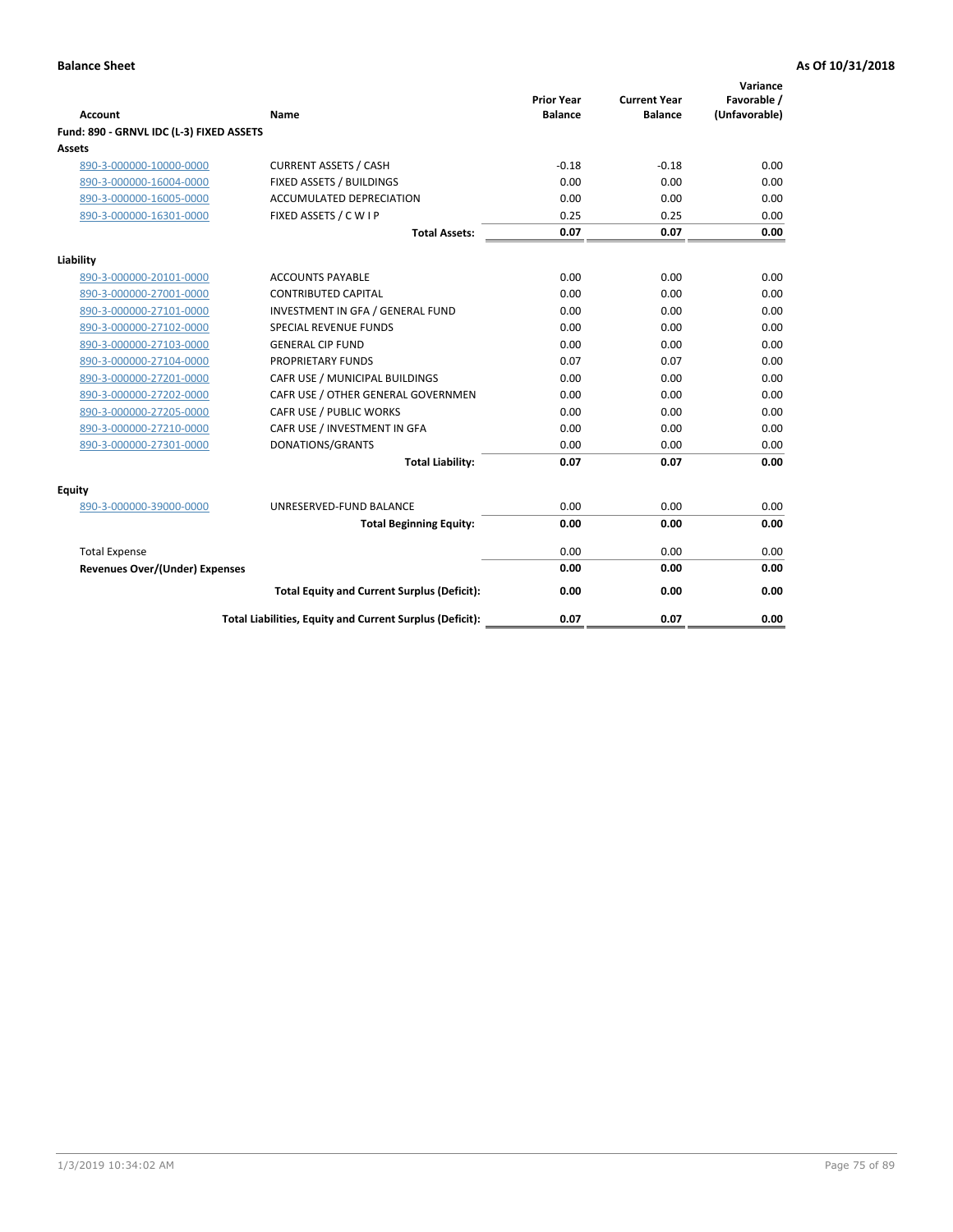|                                                    |                                           |                                     |                                       | Variance                     |
|----------------------------------------------------|-------------------------------------------|-------------------------------------|---------------------------------------|------------------------------|
| <b>Account</b>                                     | Name                                      | <b>Prior Year</b><br><b>Balance</b> | <b>Current Year</b><br><b>Balance</b> | Favorable /<br>(Unfavorable) |
| Fund: 899 - POOLED CASH                            |                                           |                                     |                                       |                              |
| Assets                                             |                                           |                                     |                                       |                              |
| 899-8-000000-10000-0000                            | <b>CURRENT ASSETS / CASH</b>              | 0.00                                | 0.00                                  | 0.00                         |
| 899-8-000000-10101-0000                            | CHASE OUTBOUND OPERATING                  | $-330, 193.39$                      | $-313,230.20$                         | 16,963.19                    |
| 899-8-000000-10102-0000                            | CHASE INBOUND OPERATING                   | 6,594,979.42                        | 9,712,858.58                          | 3,117,879.16                 |
| 899-8-000000-10103-0000                            | OPERATING ACCOUNT / CLAIMS ACCOUNT        | $-600,000.00$                       | 0.00                                  | 600,000.00                   |
| 899-8-000000-10105-0000                            | CHASE BANK / SAVINGS - 3003113077         | 1,540,970.70                        | 1,543,745.87                          | 2,775.17                     |
| 899-8-000000-10106-0000                            | CHASE BANK / SAVINGS - 2911913371         | 1,615,582.27                        | 1,619,303.42                          | 3,721.15                     |
| 899-8-000000-10107-0000                            | <b>CHASE TASC FLEX SPENDING</b>           | 0.00                                | 0.00                                  | 0.00                         |
| 899-8-000000-10401-0000                            | <b>CURRENT ASSETS / INTERNAL CLEARING</b> | 0.00                                | 0.00                                  | 0.00                         |
| 899-8-000000-10402-0000                            | <b>CREDIT CARD CLEARING</b>               | 0.00                                | 0.00                                  | 0.00                         |
| 899-8-000000-10403-0000                            | <b>NET BILL PAYMENTS</b>                  | 0.00                                | 0.00                                  | 0.00                         |
| 899-8-000000-11101-0000                            | TX CLASS / OPERATING                      | 1,001,009.23                        | 1,020,282.20                          | 19,272.97                    |
| 899-8-000000-11201-0000                            | LOGIC INVESTMENTS / OPERATING             | 1,018,528.55                        | 1,037,788.05                          | 19,259.50                    |
| 899-8-000000-11401-0000                            | <b>TEXSTAR ACCT - OPERATING</b>           | 0.01                                | 0.01                                  | 0.00                         |
| 899-8-000000-11601-0000                            | <b>TEXPOOL ACCT - OPERATING</b>           | 1,013,830.04                        | 1,030,478.32                          | 16,648.28                    |
| 899-8-000000-11801-0000                            | TX GEN TERM OPERATING                     | 15,686,451.17                       | 13,108,829.99                         | $-2,577,621.18$              |
| 899-8-000000-12001-0000                            | AMERICAN NATIONAL OPERATING               | 0.00                                | 0.00                                  | 0.00                         |
| 899-8-000000-12002-0000                            | PFM ACCT OPERATING                        | 17,473,015.71                       | 13,167,983.60                         | $-4,305,032.11$              |
| 899-8-000000-12003-0000                            | TREASURIES - CITY ONLY                    | 0.00                                | 0.00                                  | 0.00                         |
| 899-8-000000-12301-0000                            | BOND PROCEEDS / PURCHASED INTEREST        | 0.00                                | 0.00                                  | 0.00                         |
| 899-8-000000-13205-0000                            | <b>INTEREST RECEIVABLE</b>                | 47,037.74                           | 43,187.25                             | $-3,850.49$                  |
| 899-8-000000-14100-0000<br>899-8-000000-14101-0000 | DUE FROM FUND 100<br>DUE FROM FUND 101    | $-5,682.80$                         | $-2,891.75$                           | 2,791.05                     |
| 899-8-000000-14102-0000                            | DUE FROM FUND 102                         | 0.00<br>0.00                        | 0.00<br>0.00                          | 0.00<br>0.00                 |
| 899-8-000000-14103-0000                            | DUE FROM FUND 103                         | 0.00                                | 0.00                                  | 0.00                         |
| 899-8-000000-14110-0000                            | DUE FROM FUND 110                         | 0.00                                | 0.00                                  | 0.00                         |
| 899-8-000000-14111-0000                            | DUE FROM FUND 111                         | 0.00                                | 67.27                                 | 67.27                        |
| 899-8-000000-14112-0000                            | DUE FROM FUND 112                         | 0.00                                | 0.00                                  | 0.00                         |
| 899-8-000000-14113-0000                            | DUE FROM FUND 113                         | 0.00                                | 0.00                                  | 0.00                         |
| 899-8-000000-14114-0000                            | DUE FROM FUND 114                         | 2,843.75                            | 67.27                                 | $-2,776.48$                  |
| 899-8-000000-14115-0000                            | DUE FROM FUND 115                         | 0.00                                | 0.00                                  | 0.00                         |
| 899-8-000000-14116-0000                            | DUE FROM FUND 116                         | 0.00                                | 0.00                                  | 0.00                         |
| 899-8-000000-14117-0000                            | DUE FROM FUND 117                         | 0.00                                | 0.00                                  | 0.00                         |
| 899-8-000000-14118-0000                            | DUE FROM FUND 118                         | 0.00                                | 0.00                                  | 0.00                         |
| 899-8-000000-14119-0000                            | DUE FROM FUND 119                         | 0.00                                | 0.00                                  | 0.00                         |
| 899-8-000000-14120-0000                            | DUE FROM FUND 120                         | 0.00                                | 0.00                                  | 0.00                         |
| 899-8-000000-14121-0000                            | DUE FROM FUND 121                         | 0.00                                | 0.00                                  | 0.00                         |
| 899-8-000000-14122-0000                            | DUE FROM FUND 122                         | 0.00                                | 0.00                                  | 0.00                         |
| 899-8-000000-14123-0000                            | DUE FROM FUND 123                         | 0.00                                | 0.00                                  | 0.00                         |
| 899-8-000000-14124-0000                            | DUE FROM FUND 124                         | 0.00                                | 0.00                                  | 0.00                         |
| 899-8-000000-14125-0000                            | DUE FROM FUND 125                         | 0.00                                | 0.00                                  | 0.00                         |
| 899-8-000000-14126-0000                            | DUE FROM FUND 126                         | 0.00                                | 0.00                                  | 0.00                         |
| 899-8-000000-14140-0000                            | DUE FROM FUND 140                         | $-5,100.00$                         | 0.00                                  | 5,100.00                     |
| 899-8-000000-14160-0000                            | DUE FROM FUND 160                         | 786.04                              | 4,149.30                              | 3,363.26                     |
| 899-8-000000-14161-0000                            | DUE FROM FUND 161                         | 0.00                                | 0.00                                  | 0.00                         |
| 899-8-000000-14162-0000                            | DUE FROM FUND 162<br>DUE FROM FUND 163    | 0.00                                | 0.00                                  | 0.00                         |
| 899-8-000000-14163-0000<br>899-8-000000-14164-0000 | DUE FROM FUND 164                         | 0.00<br>0.00                        | 0.00<br>0.00                          | 0.00<br>0.00                 |
| 899-8-000000-14165-0000                            | DUE FROM FUND 165                         | 0.00                                | 0.00                                  | 0.00                         |
| 899-8-000000-14170-0000                            | DUE FROM FUND 170                         | 0.00                                | 0.00                                  | 0.00                         |
| 899-8-000000-14171-0000                            | DUE FROM FUND 171                         | 0.00                                | 0.00                                  | 0.00                         |
| 899-8-000000-14172-0000                            | DUE FROM FUND 172                         | 0.00                                | 0.00                                  | 0.00                         |
| 899-8-000000-14173-0000                            | DUE FROM FUND 173                         | 0.00                                | 0.00                                  | 0.00                         |
| 899-8-000000-14174-0000                            | DUE FROM FUND 174                         | 0.00                                | 0.00                                  | 0.00                         |
| 899-8-000000-14175-0000                            | DUE FROM FUND 175                         | 0.00                                | 0.00                                  | 0.00                         |
| 899-8-000000-14176-0000                            | DUE FROM FUND 176                         | 0.00                                | 0.00                                  | 0.00                         |
| 899-8-000000-14177-0000                            | DUE FROM FUND 177                         | 0.00                                | 0.00                                  | 0.00                         |
| 899-8-000000-14190-0000                            | DUE FROM FUND 190                         | 0.00                                | 0.00                                  | 0.00                         |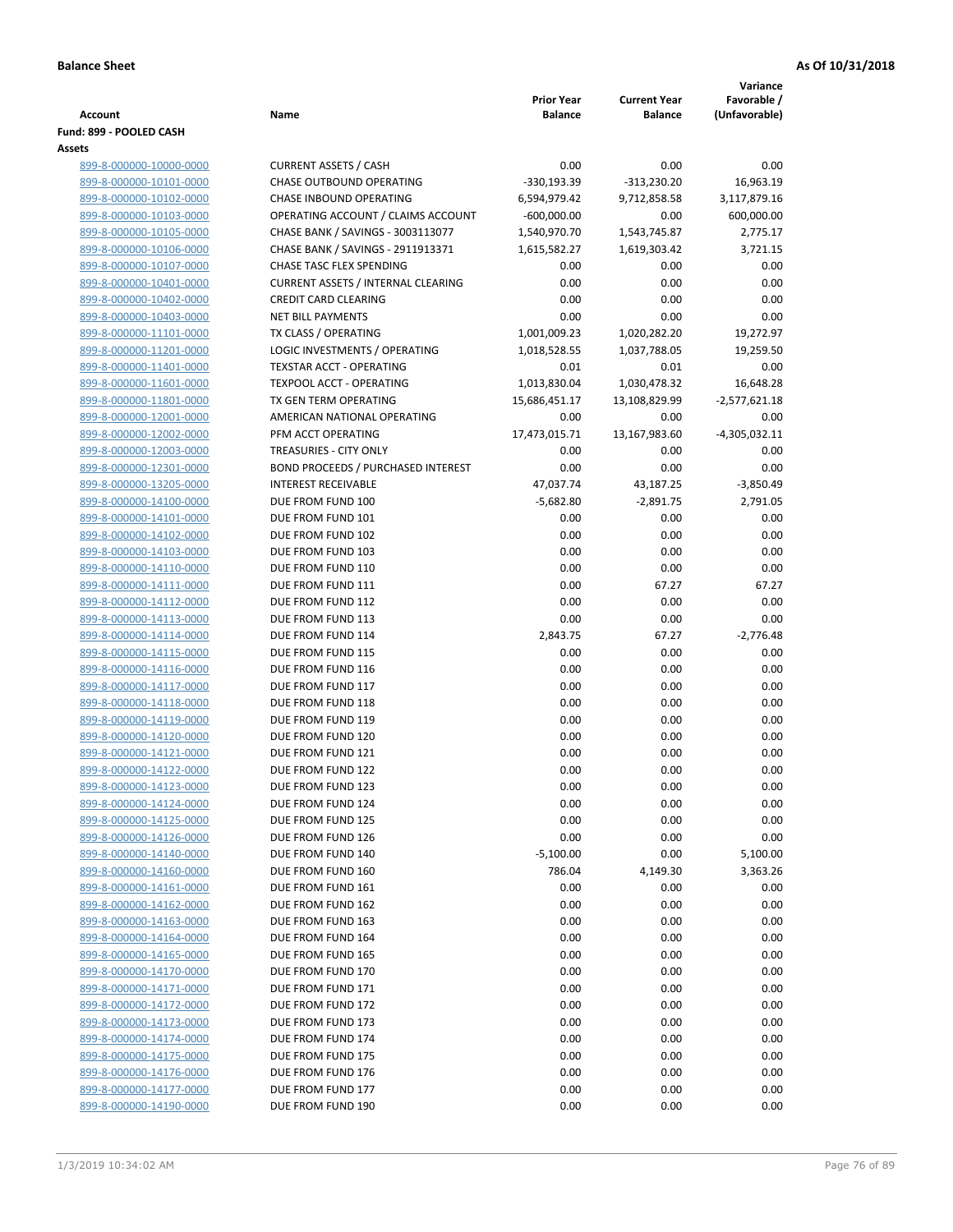|                         |                                       |                   |                     | Variance        |
|-------------------------|---------------------------------------|-------------------|---------------------|-----------------|
|                         |                                       | <b>Prior Year</b> | <b>Current Year</b> | Favorable /     |
| <b>Account</b>          | Name                                  | <b>Balance</b>    | <b>Balance</b>      | (Unfavorable)   |
| 899-8-000000-14192-0000 | DUE FROM FUND 192                     | 0.00              | 0.00                | 0.00            |
| 899-8-000000-14200-0000 | DUE FROM FUND 200                     | $-1,538.73$       | 7,951.87            | 9,490.60        |
| 899-8-000000-14210-0000 | DUE FROM FUND 210                     | 0.00              | 0.00                | 0.00            |
| 899-8-000000-14211-0000 | DUE FROM FUND 211                     | 0.00              | 0.00                | 0.00            |
| 899-8-000000-14212-0000 | DUE FROM FUND 212                     | 0.00              | 1,250.00            | 1,250.00        |
| 899-8-000000-14216-0000 | DUE FROM FUND 216                     | 0.00              | 15,650.00           | 15,650.00       |
| 899-8-000000-14217-0000 | DUE FROM FUND 217                     | 0.00              | 0.00                | 0.00            |
| 899-8-000000-14300-0000 | DUE FROM FUND 300                     | 0.00              | 126.47              | 126.47          |
| 899-8-000000-14320-0000 | DUE FROM FUND 320                     | 0.00              | 0.00                | 0.00            |
| 899-8-000000-14360-0000 | DUE FROM FUND 360                     | 444,155.30        | 0.00                | $-444, 155.30$  |
| 899-8-000000-14361-0000 | DUE FROM FUND 361                     | 0.00              | 0.00                | 0.00            |
| 899-8-000000-14400-0000 | DUE FROM FUND 400                     | 0.00              | 126.47              | 126.47          |
| 899-8-000000-14500-0000 | DUE FROM FUND 500                     | 41,728.50         | 6,036.58            | $-35,691.92$    |
| 899-8-000000-14561-0000 | DUE FROM FUND 561                     | 0.00              | 0.00                | 0.00            |
| 899-8-000000-14601-0000 | DUE FROM FUND 601                     | 0.00              | 85.00               | 85.00           |
| 899-8-000000-14602-0000 | DUE FROM FUND 602                     | $-2.199.85$       | $-882.57$           | 1,317.28        |
| 899-8-000000-14604-0000 | DUE FROM FUND 604                     | 172.11            | 0.00                | $-172.11$       |
| 899-8-000000-14660-0000 | DUE FROM FUND 660                     | 0.00              | 0.00                | 0.00            |
| 899-8-000000-14800-0000 | DUE FROM FUND 800                     | 0.00              | 0.00                | 0.00            |
| 899-8-000000-14801-0000 | DUE FROM FUND 801                     | 0.00              | 0.00                | 0.00            |
| 899-8-000000-14802-0000 | DUE FROM FUND 802                     | 0.00              | 0.00                | 0.00            |
| 899-8-000000-14803-0000 | DUE FROM FUND 803                     | 0.00              | 0.00                | 0.00            |
| 899-8-000000-14807-0000 | DUE FROM FUND 807                     | 0.00              | 0.00                | 0.00            |
| 899-8-000000-14809-0000 | DUE FROM FUND 809                     | 0.00              | 0.00                | 0.00            |
| 899-8-000000-14810-0000 | DUE FROM FUND 810                     | 0.00              | 0.00                | 0.00            |
| 899-8-000000-14811-0000 | DUE FROM FUND 811                     | 0.00              | 0.00                | 0.00            |
| 899-8-000000-14820-0000 | DUE FROM TIRZ FUND                    | 0.00              | 0.00                | 0.00            |
| 899-8-000000-14890-0000 | DUE FROM GRNVL IDC (L-3) FIXED ASSETS | 0.00              | 0.00                | 0.00            |
| 899-8-000000-14910-0000 | DUE FROM FUND 910                     | 35,216.64         | 1,202,805.63        | 1,167,588.99    |
| 899-8-000000-14911-0000 | DUE FROM FUND 911                     | 0.00              | 0.00                | 0.00            |
| 899-8-000000-14912-0000 | DUE FROM FUND 912                     | 0.00              | 0.00                | 0.00            |
| 899-8-000000-14913-0000 | DUE FROM FUND 913                     | 0.00              | 0.00                | 0.00            |
| 899-8-000000-14916-0000 | DUE FROM FUND 916                     | 0.00              | 0.00                | 0.00            |
| 899-8-000000-14950-0000 | DUE FROM FUND 950                     | 634.14            | 25,372.04           | 24,737.90       |
| 899-8-000000-91011-1001 | <b>BANK OF AMERICA</b>                | 0.00              | 0.00                | 0.00            |
|                         | <b>Total Assets:</b>                  | 45,572,226.55     | 43,231,140.67       | $-2,341,085.88$ |
|                         |                                       |                   |                     |                 |
| Liability               |                                       |                   |                     |                 |
| 899-8-000000-20101-0000 | <b>ACCOUNTS PAYABLE</b>               | 511,015.10        | 1,259,913.58        | -748,898.48     |
| 899-8-000000-20102-0000 | <b>CREDIT CARD PAYABLE</b>            | 0.00              | 0.00                | 0.00            |
| 899-8-000000-21040-0000 | DUE TO OTHER FUNDS                    | 45,061,211.48     | 41,971,228.20       | 3,089,983.28    |
|                         | <b>Total Liability:</b>               | 45,572,226.58     | 43,231,141.78       | 2,341,084.80    |
| <b>Equity</b>           |                                       |                   |                     |                 |
| 899-3-000000-39000-0000 | UNRESERVED-FUND BALANCE               | $-0.04$           | $-1.10$             | $-1.06$         |
| 899-8-000000-14362-0000 | DUE FROM FUND 362                     | 0.00              | 0.00                | 0.00            |
| 899-8-000000-39200-0101 | EQUITY IN POOLED CASH                 | 0.00              | 0.00                | 0.00            |
| 899-8-000000-39200-0110 | EQUITY IN POOLED CASH                 | 0.00              | 0.00                | 0.00            |
|                         |                                       |                   |                     |                 |
| 899-8-000000-39200-0111 | EQUITY IN POOLED CASH                 | 0.00              | 0.00                | 0.00            |
| 899-8-000000-39200-0112 | EQUITY IN POOLED CASH                 | 0.00              | 0.00                | 0.00            |
| 899-8-000000-39200-0190 | EQUITY IN POOLED CASH                 | 0.00              | 0.00                | 0.00            |
| 899-8-000000-39200-0201 | EQUITY IN POOLED CASH                 | 0.00              | 0.00                | 0.00            |
| 899-8-000000-39200-0202 | EQUITY IN POOLED CASH                 | 0.00              | 0.00                | 0.00            |
| 899-8-000000-39200-0203 | EQUITY IN POOLED CASH                 | 0.00              | 0.00                | 0.00            |
| 899-8-000000-39200-0204 | EQUITY IN POOLED CASH                 | 0.00              | 0.00                | 0.00            |
| 899-8-000000-39200-0205 | EQUITY IN POOLED CASH                 | 0.00              | 0.00                | 0.00            |
| 899-8-000000-39200-0206 | EQUITY IN POOLED CASH                 | 0.00              | 0.00                | 0.00            |
| 899-8-000000-39200-0207 | EQUITY IN POOLED CASH                 | 0.00              | 0.00                | 0.00            |
| 899-8-000000-39200-0208 | EQUITY IN POOLED CASH                 | 0.00              | 0.00                | 0.00            |
| 899-8-000000-39200-0209 | EQUITY IN POOLED CASH                 | 0.00              | 0.00                | 0.00            |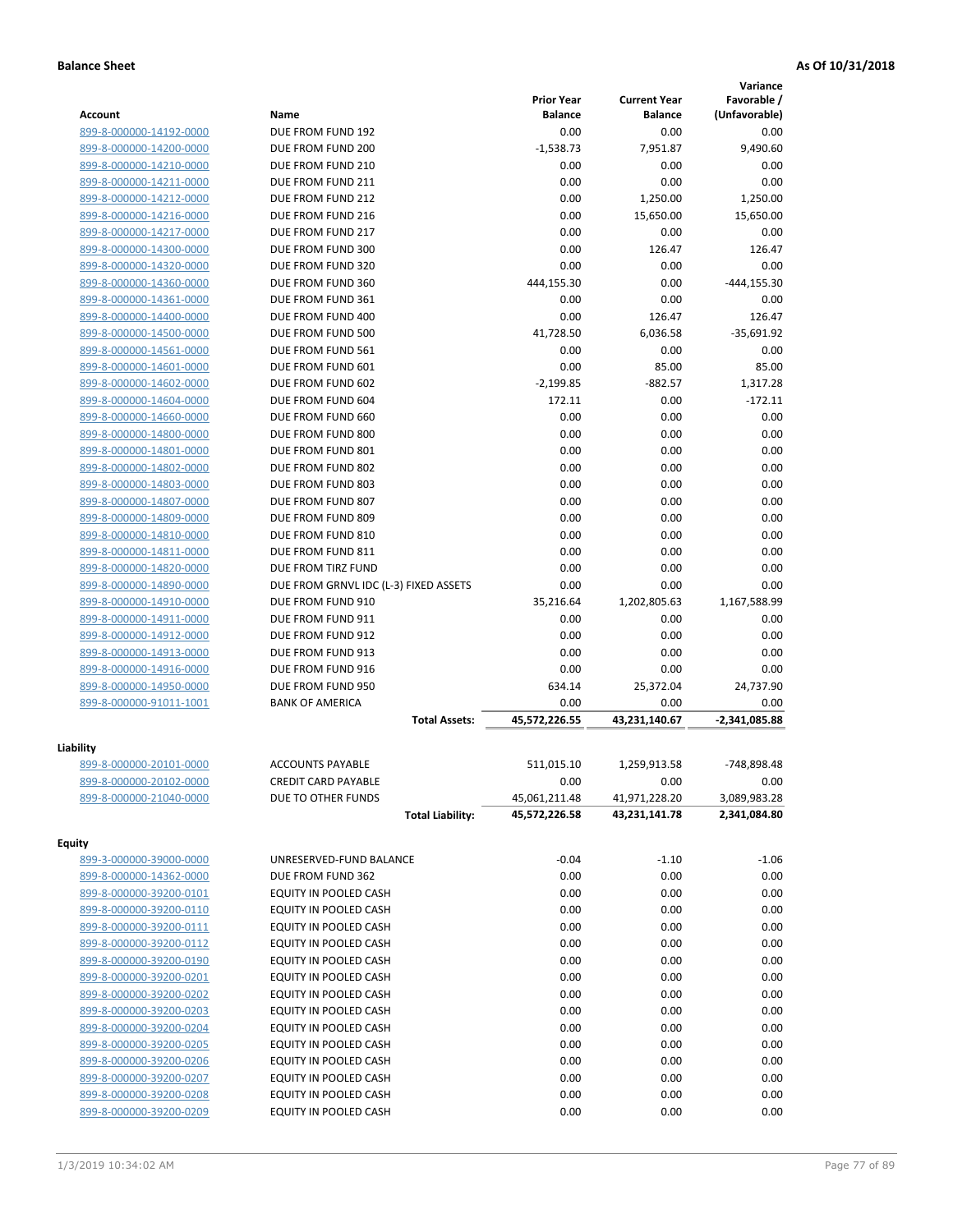**Variance**

| Account                                            | Name                                           | <b>Prior Year</b><br><b>Balance</b> | <b>Current Year</b><br><b>Balance</b> | Favorable /<br>(Unfavorable) |
|----------------------------------------------------|------------------------------------------------|-------------------------------------|---------------------------------------|------------------------------|
| 899-8-000000-39200-0210                            | EQUITY IN POOLED CASH                          | 0.00                                | 0.00                                  | 0.00                         |
| 899-8-000000-39200-0211                            | EQUITY IN POOLED CASH                          | 0.00                                | 0.00                                  | 0.00                         |
| 899-8-000000-39200-0212                            | EQUITY IN POOLED CASH                          | 0.00                                | 0.00                                  | 0.00                         |
| 899-8-000000-39200-0213                            | EQUITY IN POOLED CASH                          | 0.00                                | 0.00                                  | 0.00                         |
| 899-8-000000-39200-0214                            | <b>EQUITY IN POOLED CASH</b>                   | 0.00                                | 0.00                                  | 0.00                         |
| 899-8-000000-39200-0215                            | EQUITY IN POOLED CASH                          | 0.00                                | 0.00                                  | 0.00                         |
| 899-8-000000-39200-0216                            | EQUITY IN POOLED CASH                          | 0.00                                | 0.00                                  | 0.00                         |
| 899-8-000000-39200-0217                            | EQUITY IN POOLED CASH                          | 0.00                                | 0.00                                  | 0.00                         |
| 899-8-000000-39200-0218                            | EQUITY IN POOLED CASH                          | 0.00                                | 0.00                                  | 0.00                         |
| 899-8-000000-39200-0219                            | EQUITY IN POOLED CASH                          | 0.00                                | 0.00                                  | 0.00                         |
| 899-8-000000-39200-0220                            | EQUITY IN POOLED CASH                          | 0.00                                | 0.00                                  | 0.00                         |
| 899-8-000000-39200-0221                            | EQUITY IN POOLED CASH                          | 0.00                                | 0.00                                  | 0.00                         |
| 899-8-000000-39200-0222                            | EQUITY IN POOLED CASH                          | 0.00                                | 0.00                                  | 0.00                         |
| 899-8-000000-39200-0223                            | EQUITY IN POOLED CASH                          | 0.00                                | 0.00                                  | 0.00                         |
| 899-8-000000-39200-0224                            | EQUITY IN POOLED CASH                          | 0.00                                | 0.00                                  | 0.00                         |
| 899-8-000000-39200-0225                            | EQUITY IN POOLED CASH                          | 0.00                                | 0.00                                  | 0.00                         |
| 899-8-000000-39200-0226                            | EQUITY IN POOLED CASH                          | 0.00                                | 0.00                                  | 0.00                         |
| 899-8-000000-39200-0227                            | EQUITY IN POOLED CASH                          | 0.00                                | 0.00                                  | 0.00                         |
| 899-8-000000-39200-0228                            | EQUITY IN POOLED CASH                          | 0.00                                | 0.00                                  | 0.00                         |
| 899-8-000000-39200-0229                            | <b>EQUITY IN POOLED CASH</b>                   | 0.00                                | 0.00                                  | 0.00                         |
| 899-8-000000-39200-0231                            | <b>EQUITY IN POOLED CASH</b>                   | 0.00                                | 0.00                                  | 0.00                         |
| 899-8-000000-39200-0232                            | EQUITY IN POOLED CASH                          | 0.00                                | 0.00                                  | 0.00                         |
| 899-8-000000-39200-0233                            | EQUITY IN POOLED CASH                          | 0.00                                | 0.00                                  | 0.00                         |
| 899-8-000000-39200-0234                            | EQUITY IN POOLED CASH                          | 0.00                                | 0.00                                  | 0.00                         |
| 899-8-000000-39200-0235                            | EQUITY IN POOLED CASH                          | 0.00                                | 0.00                                  | 0.00                         |
| 899-8-000000-39200-0236                            | EQUITY IN POOLED CASH                          | 0.00                                | 0.00                                  | 0.00                         |
| 899-8-000000-39200-0241                            | EQUITY IN POOLED CASH                          | 0.00                                | 0.00                                  | 0.00                         |
| 899-8-000000-39200-0247                            | EQUITY IN POOLED CASH                          | 0.00                                | 0.00                                  | 0.00                         |
| 899-8-000000-39200-0250                            | EQUITY IN POOLED CASH                          | 0.00                                | 0.00                                  | 0.00                         |
| 899-8-000000-39200-0251                            | EQUITY IN POOLED CASH                          | 0.00                                | 0.00                                  | 0.00                         |
| 899-8-000000-39200-0252                            | EQUITY IN POOLED CASH                          | 0.00                                | 0.00                                  | 0.00                         |
| 899-8-000000-39200-0253                            | EQUITY IN POOLED CASH                          | 0.00                                | 0.00                                  | 0.00                         |
| 899-8-000000-39200-0254                            | EQUITY IN POOLED CASH                          | 0.00                                | 0.00                                  | 0.00                         |
| 899-8-000000-39200-0301<br>899-8-000000-39200-0302 | EQUITY IN POOLED CASH                          | 0.00<br>0.00                        | 0.00                                  | 0.00                         |
| 899-8-000000-39200-0401                            | EQUITY IN POOLED CASH<br>EQUITY IN POOLED CASH | 0.00                                | 0.00<br>0.00                          | 0.00<br>0.00                 |
| 899-8-000000-39200-0402                            | EQUITY IN POOLED CASH                          | 0.00                                | 0.00                                  | 0.00                         |
| 899-8-000000-39200-0403                            | EQUITY IN POOLED CASH                          | 0.00                                | 0.00                                  | 0.00                         |
| 899-8-000000-39200-0405                            | <b>EQUITY IN POOLED CASH</b>                   | 0.00                                | 0.00                                  | 0.00                         |
| 899-8-000000-39200-0406                            | EQUITY IN POOLED CASH                          | 0.00                                | 0.00                                  | 0.00                         |
| 899-8-000000-39200-0410                            | <b>EQUITY IN POOLED CASH</b>                   | 0.00                                | 0.00                                  | 0.00                         |
| 899-8-000000-39200-0411                            | EQUITY IN POOLED CASH                          | 0.00                                | 0.00                                  | 0.00                         |
| 899-8-000000-39200-0501                            | EQUITY IN POOLED CASH                          | 0.00                                | 0.00                                  | 0.00                         |
| 899-8-000000-39200-0502                            | EQUITY IN POOLED CASH                          | 0.00                                | 0.00                                  | 0.00                         |
| 899-8-000000-39200-0503                            | EQUITY IN POOLED CASH                          | 0.00                                | 0.00                                  | 0.00                         |
| 899-8-000000-39200-0504                            | <b>EQUITY IN POOLED CASH</b>                   | 0.00                                | 0.00                                  | 0.00                         |
| 899-8-000000-39200-0505                            | EQUITY IN POOLED CASH                          | 0.00                                | 0.00                                  | 0.00                         |
| 899-8-000000-39200-0506                            | EQUITY IN POOLED CASH                          | 0.00                                | 0.00                                  | 0.00                         |
| 899-8-000000-39200-0507                            | EQUITY IN POOLED CASH                          | 0.00                                | 0.00                                  | 0.00                         |
| 899-8-000000-39200-0511                            | <b>EQUITY IN POOLED CASH</b>                   | 0.00                                | 0.00                                  | 0.00                         |
| 899-8-000000-39200-0513                            | EQUITY IN POOLED CASH                          | 0.00                                | 0.00                                  | 0.00                         |
| 899-8-000000-39200-0521                            | EQUITY IN POOLED CASH                          | 0.00                                | 0.00                                  | 0.00                         |
| 899-8-000000-39200-0522                            | EQUITY IN POOLED CASH                          | 0.00                                | 0.00                                  | 0.00                         |
| 899-8-000000-39200-0523                            | EQUITY IN POOLED CASH                          | 0.00                                | 0.00                                  | 0.00                         |
| 899-8-000000-39200-0601                            | EQUITY IN POOLED CASH                          | 0.00                                | 0.00                                  | 0.00                         |
| 899-8-000000-39200-0602                            | EQUITY IN POOLED CASH                          | 0.00                                | 0.00                                  | 0.00                         |
| 899-8-000000-39200-0603                            | EQUITY IN POOLED CASH                          | 0.00                                | 0.00                                  | 0.00                         |
| 899-8-000000-39200-0604                            | EQUITY IN POOLED CASH                          | 0.00                                | 0.00                                  | 0.00                         |
| 899-8-000000-39200-0702                            | EQUITY IN POOLED CASH                          | 0.00                                | 0.00                                  | 0.00                         |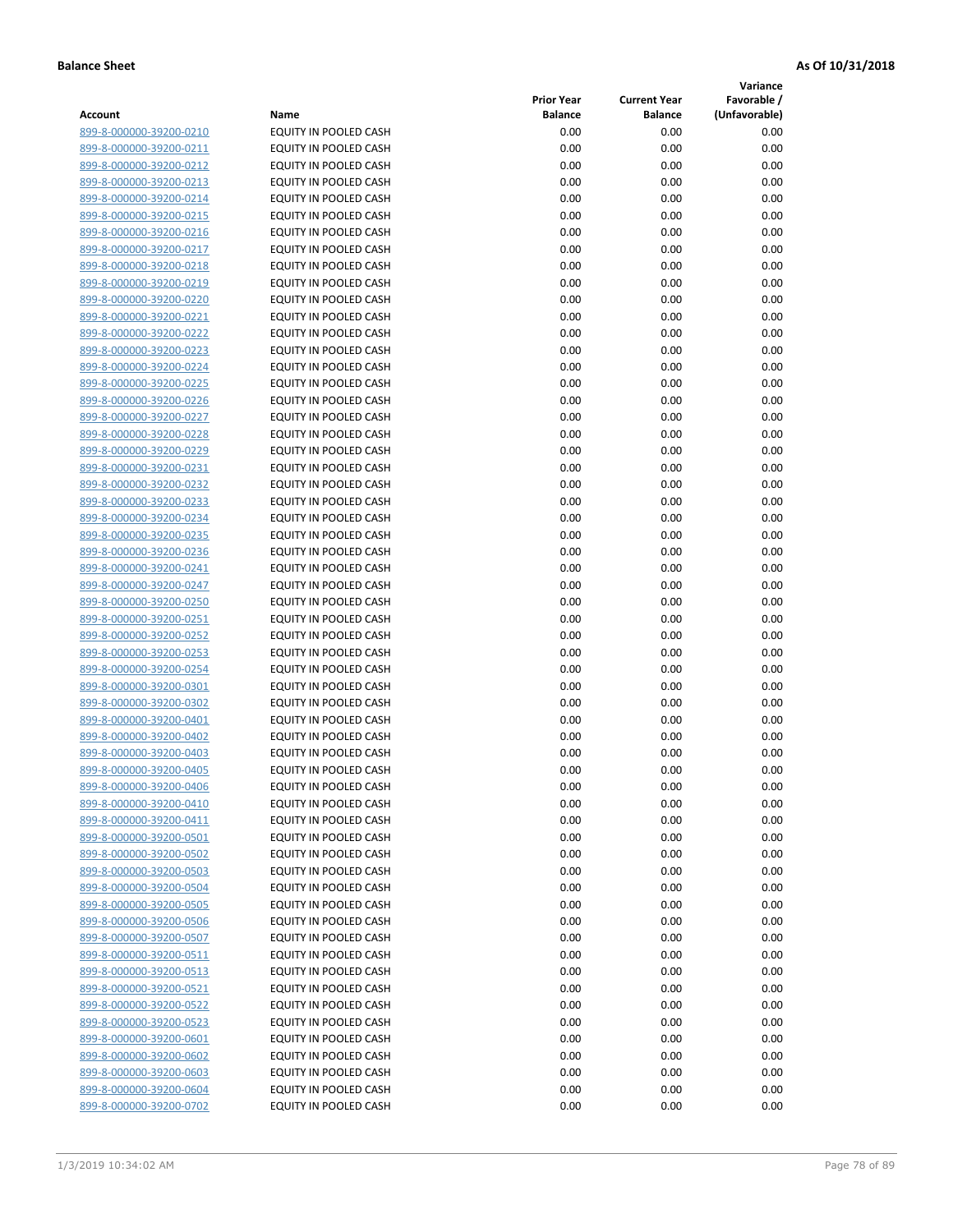|                                       |                                                          |                   |                     | Variance        |
|---------------------------------------|----------------------------------------------------------|-------------------|---------------------|-----------------|
|                                       |                                                          | <b>Prior Year</b> | <b>Current Year</b> | Favorable /     |
| <b>Account</b>                        | <b>Name</b>                                              | <b>Balance</b>    | <b>Balance</b>      | (Unfavorable)   |
| 899-8-000000-39200-0703               | EQUITY IN POOLED CASH                                    | 0.00              | 0.00                | 0.00            |
| 899-8-000000-39200-0704               | EQUITY IN POOLED CASH                                    | 0.00              | 0.00                | 0.00            |
| 899-8-000000-39200-0705               | EQUITY IN POOLED CASH                                    | 0.00              | 0.00                | 0.00            |
| 899-8-000000-39200-0706               | <b>EQUITY IN POOLED CASH</b>                             | 0.00              | 0.00                | 0.00            |
| 899-8-000000-39200-0707               | <b>EQUITY IN POOLED CASH</b>                             | 0.00              | 0.00                | 0.00            |
| 899-8-000000-39200-0708               | <b>EQUITY IN POOLED CASH</b>                             | 0.00              | 0.00                | 0.00            |
| 899-8-000000-39200-0710               | <b>EQUITY IN POOLED CASH</b>                             | 0.00              | 0.00                | 0.00            |
| 899-8-000000-39200-0721               | EQUITY IN POOLED CASH                                    | 0.00              | 0.00                | 0.00            |
| 899-8-000000-39200-0722               | <b>EQUITY IN POOLED CASH</b>                             | 0.00              | 0.00                | 0.00            |
| 899-8-000000-39200-0723               | <b>EQUITY IN POOLED CASH</b>                             | 0.00              | 0.00                | 0.00            |
| 899-8-000000-39200-0731               | <b>EQUITY IN POOLED CASH</b>                             | 0.00              | 0.00                | 0.00            |
| 899-8-000000-39200-0825               | EQUITY IN POOLED CASH                                    | 0.00              | 0.00                | 0.00            |
| 899-8-000000-39200-0901               | <b>EQUITY IN POOLED CASH</b>                             | 0.00              | 0.00                | 0.00            |
| 899-8-000000-39200-0902               | EQUITY IN POOLED CASH                                    | 0.00              | 0.00                | 0.00            |
| 899-8-000000-39200-0903               | <b>EQUITY IN POOLED CASH</b>                             | 0.00              | 0.00                | 0.00            |
| 899-8-000000-39200-0904               | <b>EQUITY IN POOLED CASH</b>                             | 0.00              | 0.00                | 0.00            |
| 899-8-000000-39200-0905               | EQUITY IN POOLED CASH                                    | 0.00              | 0.00                | 0.00            |
| 899-8-000000-39200-0909               | EQUITY IN POOLED CASH                                    | 0.00              | 0.00                | 0.00            |
| 899-8-000000-39200-0910               | <b>EQUITY IN POOLED CASH</b>                             | 0.00              | 0.00                | 0.00            |
| 899-8-000000-39200-0960               | <b>EQUITY IN POOLED CASH</b>                             | 0.00              | 0.00                | 0.00            |
| 899-8-000000-39200-9999               | <b>EQUITY IN POOLED CASH</b>                             | 0.00              | 0.00                | 0.00            |
|                                       | <b>Total Beginning Equity:</b>                           | $-0.04$           | $-1.10$             | $-1.06$         |
| <b>Total Revenue</b>                  |                                                          | 0.01              | $-0.01$             | $-0.02$         |
| <b>Revenues Over/(Under) Expenses</b> |                                                          | 0.01              | $-0.01$             | $-0.02$         |
|                                       | <b>Total Equity and Current Surplus (Deficit):</b>       | $-0.03$           | $-1.11$             | $-1.08$         |
|                                       | Total Liabilities, Equity and Current Surplus (Deficit): | 45,572,226.55     | 43,231,140.67       | $-2,341,085.88$ |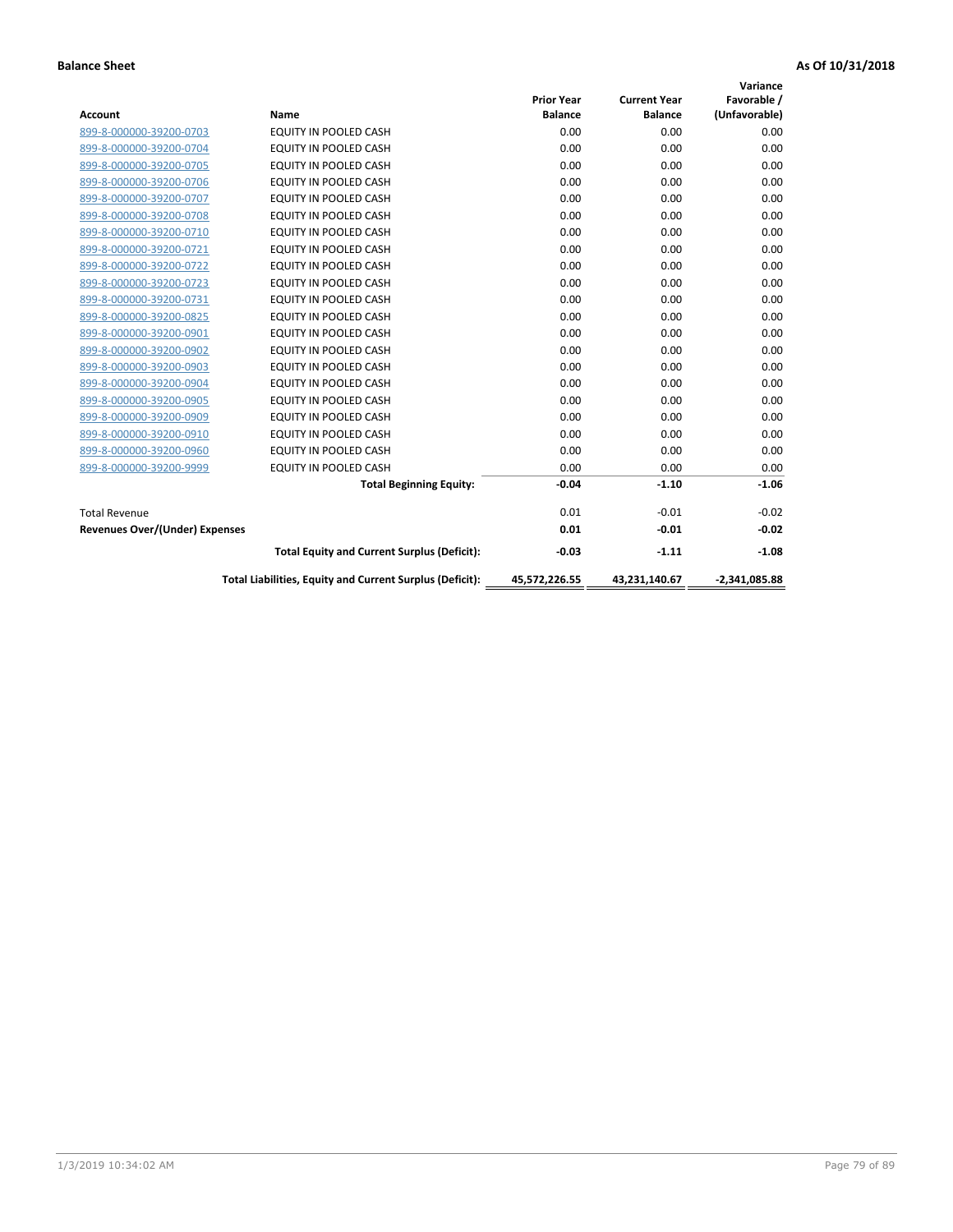|                                                              |                                        |                   |                     | Variance        |
|--------------------------------------------------------------|----------------------------------------|-------------------|---------------------|-----------------|
|                                                              |                                        | <b>Prior Year</b> | <b>Current Year</b> | Favorable /     |
| <b>Account</b><br><b>Fund: 910 - ELECTRIC OPERATING FUND</b> | Name                                   | <b>Balance</b>    | <b>Balance</b>      | (Unfavorable)   |
| Assets                                                       |                                        |                   |                     |                 |
| 910-9-000000-10000-1300                                      | <b>CASH</b>                            | 12,901,354.05     | 17,815,092.45       | 4,913,738.40    |
| 910-9-000000-10209-1300                                      | <b>ADMIN PETTY CASH</b>                | 658.89            | 658.89              | 0.00            |
| 910-9-000000-10308-1300                                      | <b>GEUS SERVICE CENTER CHANGE</b>      | 849.90            | 849.90              | 0.00            |
| 910-9-000000-10309-1300                                      | <b>GEUS DOWNTOWN CHANGE</b>            | 1,650.00          | 1,650.00            | 0.00            |
| 910-9-000000-12190-1810                                      | DEFERRED ISSUANCE COSTS 2001           | 0.00              | 0.00                | 0.00            |
| 910-9-000000-12191-1810                                      | DEFERRED ISSUANCE COST 2008 ENGINE PR  | 0.00              | 0.00                | 0.00            |
| 910-9-000000-12192-1810                                      | DEFERRED ISSUANCE COSTS 2010 BOA ENGI  | 0.00              | 0.00                | 0.00            |
| 910-9-000000-12193-1810                                      | DEFERRED ISSUANCE COSTS 2010 SCRUBBEI  | 0.00              | 0.00                | 0.00            |
| 910-9-000000-12194-1810                                      | DEFERRED ISSUANCE COSTS 2010 TMPA DEI  | 0.00              | 0.00                | 0.00            |
| 910-9-000000-12201-1810                                      | <b>BOND DISCOUNT</b>                   | 113,851.33        | 103,096.73          | $-10,754.60$    |
| 910-9-000000-13000-1420                                      | <b>CUSTOMER ACCOUNTS RECEIVABLE</b>    | 1,411,757.89      | 1,256,806.92        | $-154,950.97$   |
| 910-9-000000-13001-1420                                      | NON CURRENT CUSTOMER ACCTS RECEIVAE    | 477,791.25        | 539,749.41          | 61,958.16       |
| 910-9-000000-13002-1440                                      | ALLOWANCE FOR UNCOLLECTABLE            | $-554,203.11$     | -581,494.93         | $-27,291.82$    |
| 910-9-000000-13003-1422                                      | UNBILLED YEAR-END ACCRUAL              | 4,061,587.22      | 4,682,899.58        | 621,312.36      |
| 910-9-000000-13009-1423                                      | FUEL ADJUSTMENT - UNDER/OVER           | 630,529.35        | 822,443.07          | 191,913.72      |
| 910-9-000000-13011-1420                                      | <b>AMP RECEIVABLE</b>                  | $-74,473.78$      | $-140,453.15$       | $-65,979.37$    |
| 910-9-000000-13066-1421                                      | AMPY CUSTOMER ACCOUNTS RECEIVABLE      | 0.00              | 0.00                | 0.00            |
| 910-9-000000-13067-1421                                      | AMPY ARREARS ACCOUNTS RECEIVABLE       | $-3,928.21$       | $-4,131.19$         | $-202.98$       |
| 910-9-000000-13068-1421                                      | AMPY Customers Left With Balance A/R   | 46,615.20         | 53,889.11           | 7,273.91        |
| 910-9-000000-13201-1430                                      | MISCELLANEOUS ACCOUNTS RECEIVABLE      | 0.00              | 0.00                | 0.00            |
| 910-9-000000-13205-1710                                      | <b>INTEREST RECEIVABLE</b>             | 0.00              | 0.00                | 0.00            |
| 910-9-000000-13290-1650                                      | PREPAYMENTS                            | 0.00              | 0.00                | 0.00            |
| 910-9-000000-13291-1651                                      | TMPA SCRUBBER PREPAYMENT               | 291,263.58        | 0.00                | $-291,263.58$   |
| 910-9-000000-13293-1653                                      | TMPA FIXED COSTS PREPAYMENT            | 1,129,473.14      | 0.00                | $-1,129,473.14$ |
| 910-9-000000-13294-1654                                      | TMPA DEMAND COSTS ESCROW               | 0.00              | 0.00                | 0.00            |
| 910-9-000000-13297-1657                                      | <b>ERCOT CRR PREPAYMENTS</b>           | 52,552.44         | 27,456.28           | $-25,096.16$    |
| 910-9-000000-13299-1655                                      | <b>ERCOT COLLATERAL</b>                | 111,550.00        | 111,550.00          | 0.00            |
| 910-9-000000-14001-1461                                      | DUE FROM COG - GENERAL FUND            | 0.00              | 0.00                | 0.00            |
| 910-9-000000-14402-1469                                      | DUE FROM DEBT SERVICE FUND             | 4,625,445.97      | 4,625,445.97        | 0.00            |
| 910-9-000000-14501-1467                                      | DUE FROM GBOD                          | 0.00              | 0.00                | 0.00            |
| 910-9-000000-14916-1469                                      | DUE FROM FUND 916                      | 0.00              | 0.00                | 0.00            |
| 910-9-000000-14999-1910                                      | DUE FROM 906                           | 0.00              | 0.00                | 0.00            |
| 910-9-000000-15900-1540                                      | <b>INVENTORY</b>                       | 2,418,419.83      | 2,402,292.32        | $-16,127.51$    |
| 910-9-000000-15901-1541                                      | GEUS UNLEADED GASOLINE                 | 1,697.66          | 111.32              | $-1,586.34$     |
| 910-9-000000-15902-1542                                      | <b>GEUS DIESEL GASOLINE</b>            | 4,705.54          | 2,744.20            | $-1,961.34$     |
| 910-9-000000-15903-1543                                      | <b>INVENTORY - SUBSTATION</b>          | 7,771.80          | 7,771.80            | 0.00            |
| 910-9-000000-15909-1510                                      | STEAM PLANT FUEL OIL INVENTORY         | 579,780.55        | 579,780.55          | 0.00            |
| 910-9-000000-16301-1070                                      | <b>CWIP</b>                            | 72,260.35         | 72,260.35           | 0.00            |
| 910-9-000000-17501-1860                                      | <b>EMPLOYEE CONTRIBUTIONS</b>          | 500,413.00        | 500,413.00          | 0.00            |
| 910-9-000000-17504-1860                                      | <b>INVESTMENT RETURN</b>               | 1,577,787.00      | 1,577,787.00        | 0.00            |
| 910-9-000000-17508-1860                                      | <b>EXPERIENCE DIFFERENCE- OUTFLOW</b>  | 27,775.00         | 27,775.00           | 0.00            |
| 910-9-000000-17509-1860                                      | <b>EXPERIENCE DIFFERENCE - INFLOW</b>  | $-183,876.00$     | $-183,876.00$       | 0.00            |
| 910-9-000000-17520-1860                                      | <b>ASSUMPTION CHANGES</b>              | 369,482.00        | 369,482.00          | 0.00            |
| 910-9-000000-19000-3100                                      | STEAM - LAND                           | 117,340.90        | 117,340.90          | 0.00            |
| 910-9-000000-19001-3110                                      | STEAM PLANT - STRUCTURES               | 1,082,096.04      | 1,082,096.04        | 0.00            |
| 910-9-000000-19002-3120                                      | STEAM PLANT - BOILER PLANT EQUIPMENT   | 4,886,434.29      | 4,886,434.29        | 0.00            |
| 910-9-000000-19003-3130                                      | STEAM PLANT - ENGINES                  | 0.00              | 0.00                | 0.00            |
| 910-9-000000-19004-3140                                      | <b>STEAM PLANT - GENERATORS</b>        | 9,067,106.70      | 9,067,106.70        | 0.00            |
| 910-9-000000-19005-3150                                      | STEAM PLANT - ACCESSORY ELECTRIC EQUIF | 990,833.75        | 990,833.75          | 0.00            |
| 910-9-000000-19006-3160                                      | STEAM PLANT - MISC POWER PLANT EQUIPI  | 12,912.88         | 12,912.88           | 0.00            |
| 910-9-000000-19100-3400                                      | <b>ENGINE PLANT - LAND</b>             | 43,850.00         | 43,850.00           | 0.00            |
| 910-9-000000-19101-3410                                      | <b>ENGINE PLANT - STRUCTURES</b>       | 4,655,874.20      | 4,655,874.20        | 0.00            |
| 910-9-000000-19101-3411                                      | <b>ENGINE PLANT - STRUCTURES</b>       | 0.00              | 0.00                | 0.00            |
| 910-9-000000-19104-3440                                      | ENGINE PLANT - ENGINE PLANT GENERATOF  | 28,633,940.73     | 28,633,940.73       | 0.00            |
| 910-9-000000-19105-3450                                      | ENGINE PLANT - ACCESSORY ELECTRIC EQUI | 216,217.48        | 216,217.48          | 0.00            |
| 910-9-000000-19106-3460                                      | ENGINE PLANT - MISCELLANEOUS POWER P   | 24,458.10         | 24,458.10           | 0.00            |
| 910-9-000000-19204-3442                                      | ENGINE PLANT - RENEWABLE GENERATORS    | 245,000.01        | 245,000.01          | 0.00            |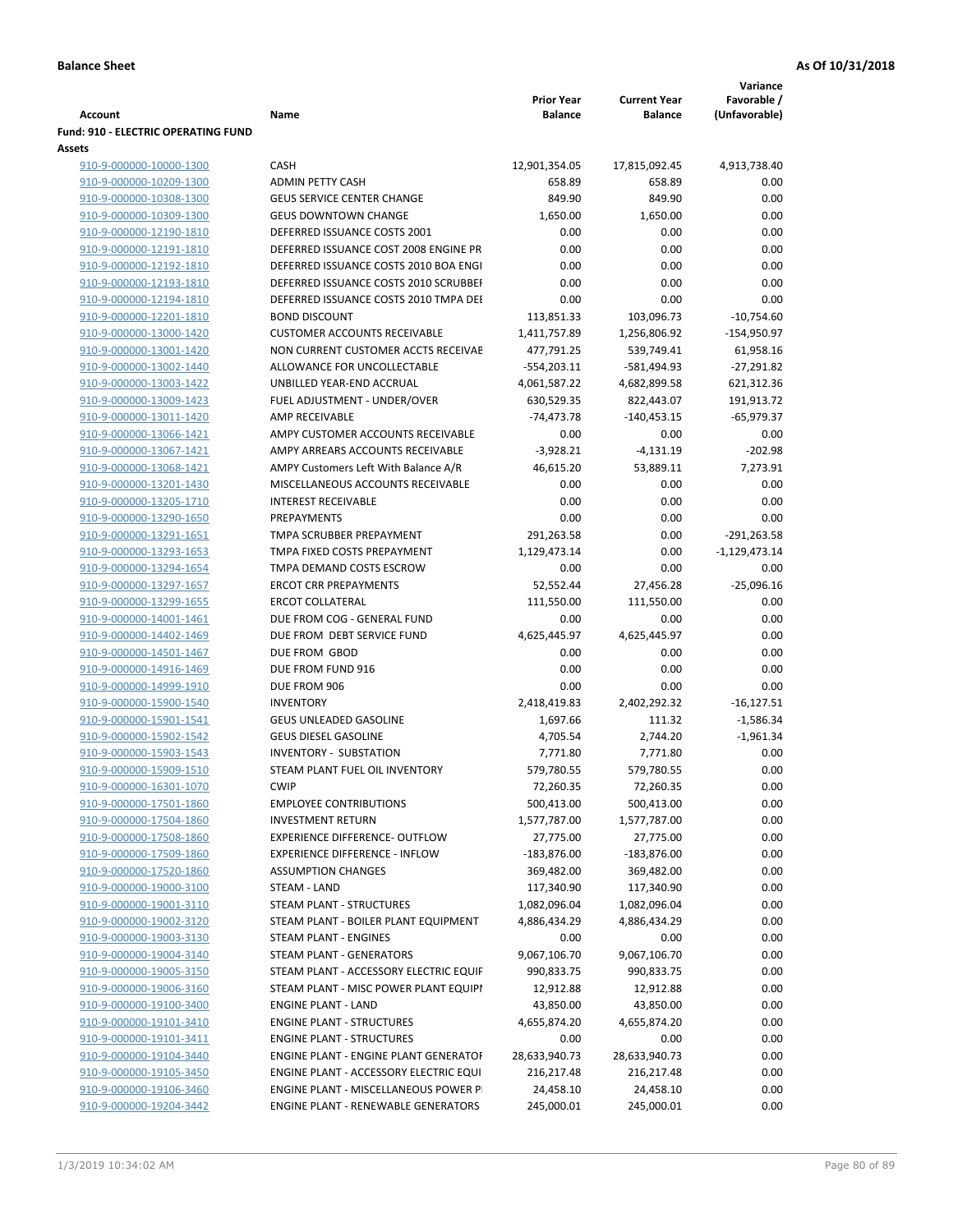**Variance**

|                                                    |                                                    | <b>Prior Year</b>  | <b>Current Year</b> | Favorable /       |
|----------------------------------------------------|----------------------------------------------------|--------------------|---------------------|-------------------|
| Account                                            | Name                                               | <b>Balance</b>     | <b>Balance</b>      | (Unfavorable)     |
| 910-9-000000-19301-3500                            | TRANSMISSION - LAND                                | 53,501.21          | 53,501.21           | 0.00              |
| 910-9-000000-19302-3530                            | <b>TRANSMISSION - SUBSTATIONS</b>                  | 5,714,413.54       | 5,714,413.54        | 0.00              |
| 910-9-000000-19303-3572                            | TRANSMISSION - TMPA LINES                          | 1,156,631.80       | 1,156,631.80        | 0.00              |
| 910-9-000000-19304-3571                            | TRANSMISSION - GEUS LINES                          | 3,709,927.39       | 3,709,927.39        | 0.00              |
| 910-9-000000-19401-3600                            | <b>DISTRIBUTION - LAND</b>                         | 218,418.15         | 218,418.15          | 0.00              |
| 910-9-000000-19402-3620                            | DISTRIBUTION - SUBSTATIONS                         | 6,166,201.55       | 6,166,201.55        | 0.00              |
| 910-9-000000-19403-3640                            | <b>DISTRIBUTION - POLES</b>                        | 4,441,832.25       | 4,441,832.25        | 0.00              |
| 910-9-000000-19404-3650                            | DISTRIBUTION - OH CONDUCTOR & DEVICES              | 3,789,682.68       | 3,789,682.68        | 0.00              |
| 910-9-000000-19405-3660                            | DISTRIBUTION - UNDERGROUND CONDUIT                 | 1,627,405.55       | 1,627,405.55        | 0.00              |
| 910-9-000000-19406-3670                            | DISTRIBUTION - UG CONDUCTOR & DEVICES              | 2,988,077.35       | 2,988,077.35        | 0.00              |
| 910-9-000000-19407-3680                            | DISTRIBUTION - TRANSFORMERS                        | 4,298,515.53       | 4,298,515.53        | 0.00              |
| 910-9-000000-19408-3690                            | DISTRIBUTION - SERVICE CONNECTIONS                 | 588,547.03         | 588,547.03          | 0.00              |
| 910-9-000000-19409-3700                            | <b>DISTRIBUTION - METERS</b>                       | 1,892,735.62       | 1,892,735.62        | 0.00              |
| 910-9-000000-19410-3710                            | <b>DISTRIBUTION - VAPOR LIGHTS</b>                 | 87,306.38          | 87,306.38           | 0.00              |
| 910-9-000000-19411-3750                            | DISTRIBUTION - STREET LIGHTS & SIGNALS             | 93,927.69          | 93,927.69           | 0.00              |
| 910-9-000000-19501-3890                            | <b>GENERAL - LAND</b>                              | 110,503.10         | 110,503.10          | 0.00              |
| 910-9-000000-19502-3900                            | <b>GENERAL - STRUCTURES</b>                        | 5,945,156.47       | 5,945,156.47        | 0.00              |
|                                                    |                                                    |                    |                     |                   |
| 910-9-000000-19503-3910                            | <b>GENERAL - FURNITURE &amp; OFFICE EQUIPMEN</b>   | 540,997.72         | 540,997.72          | 0.00              |
| 910-9-000000-19504-3941                            | <b>GENERAL - METER READING ASSETS</b>              | 38,482.00          | 38,482.00           | 0.00              |
| 910-9-000000-19505-3911                            | GENERAL - CUSTOMER SERVICE EQUIPMENT               | 11,750.00          | 11,750.00           | 0.00              |
| 910-9-000000-19506-3914                            | <b>GENERAL - BILLING EQUIPMENT</b>                 | 0.00               | 0.00                | 0.00              |
| 910-9-000000-19507-3915                            | GENERAL - CASHIERING EQUIPMENT                     | 7,033.54           | 7,033.54            | 0.00              |
| 910-9-000000-19508-3920                            | <b>GENERAL - TRANSPORTATION EQUIPMENT</b>          | 2,561,103.63       | 2,561,103.63        | 0.00              |
| 910-9-000000-19509-3930                            | <b>GENERAL - WAREHOUSE EQUIPMENT</b>               | 69,324.02          | 69,324.02           | 0.00              |
| 910-9-000000-19510-3940                            | <b>GENERAL - TOOLS</b>                             | 13,918.37          | 13,918.37           | 0.00              |
| 910-9-000000-19511-3950                            | <b>GENERAL - LABORATORY EQUIPMENT</b>              | 336,291.99         | 336,291.99          | 0.00              |
| 910-9-000000-19512-3960                            | <b>GENERAL - POWER OPERATED EQUIPMENT</b>          | 349,755.28         | 349,755.28          | 0.00              |
| 910-9-000000-19513-3970                            | <b>GENERAL - COMMUNICATIONS EQUIPMENT</b>          | 47,808.65          | 47,808.65           | 0.00              |
| 910-9-000000-19514-3980                            | <b>GENERAL - MISCELLANEOUS EQUIPMENT</b>           | 0.00               | 0.00                | 0.00              |
| 910-9-000000-19999-1080                            | ACCUMULATED DEPRECIATION                           | -42,390,504.18     | -42,390,504.18      | 0.00              |
|                                                    |                                                    |                    |                     |                   |
|                                                    | <b>Total Assets:</b>                               | 85,045,351.23      | 89,116,859.97       | 4,071,508.74      |
|                                                    |                                                    |                    |                     |                   |
| Liability                                          |                                                    |                    |                     |                   |
| 910-9-000000-20101-2320                            | <b>ACCOUNTS PAYABLE</b>                            | 35,216.64          | 1,202,805.63        | -1,167,588.99     |
| 910-9-000000-20102-2321                            | <b>CREDIT CARD PAYABLE</b>                         | $-7,886.41$        | $-7,886.41$         | 0.00              |
| 910-9-000000-20103-2322                            | ACCRUED ACCOUNTS PAYABLE                           | 255,498.00         | 1,025,711.47        | $-770,213.47$     |
| 910-9-000000-20139-2323                            | <b>RETAINAGES PAYABLE</b>                          | 0.00               | 0.00                | 0.00              |
| 910-9-000000-20141-0000                            | <b>TELEPHONE CLEARING</b>                          | 0.00               | 0.00                | 0.00              |
| 910-9-000000-20142-0000                            | <b>ESCROW</b>                                      | 0.00               | 0.00                | 0.00              |
| 910-9-000000-20815-2410                            | SALES TAX PAYABLE - IN THE CITY                    | 80,254.71          | 79,514.68           | 740.03            |
| 910-9-000000-20816-2411                            | SALES TAX PAYABLE - OUT OF CITY                    | 3,748.40           | 3,965.80            | $-217.40$         |
| 910-9-000000-21001-2341                            | DUE TO COG - GEN FUND                              | 680,803.01         | 827,252.62          | $-146,449.61$     |
| 910-9-000000-21406-2329                            | <b>DUE TO 906</b>                                  | 0.00               | 0.00                | 0.00              |
| 910-9-000000-21507-2347                            | DUE TO GBOD                                        | 136,160.60         | 165,450.52          | $-29,289.92$      |
|                                                    | SALARIES PAYABLE                                   | 311,677.92         | 306,647.46          | 5,030.46          |
| 910-9-000000-22001-2327<br>910-9-000000-22002-2328 | PTO PAYABLE                                        | 488,765.12         | 619,978.69          | $-131,213.57$     |
| 910-9-000000-23011-2211                            | <b>REVENUE BONDS</b>                               | 490,000.00         |                     |                   |
|                                                    |                                                    |                    | 2,260,000.00        | $-1,770,000.00$   |
| 910-9-000000-24000-2350                            | <b>CUSTOMER DEPOSITS</b>                           | 2,378,951.36       | 2,463,275.37        | $-84,324.01$      |
| 910-9-000000-24014-2359                            | <b>CUSTOMER DEPOSITS / AMPY EQUIPMENT</b>          | 108,434.23         | 103,267.72          | 5,166.51          |
| 910-9-000000-24015-2350                            | <b>AMP RESERVE</b>                                 | -74,473.78         | $-140,453.15$       | 65,979.37         |
| 910-9-000000-25069-2530                            | PREPAID ELECTRICITY - AMPY                         | $-57,318.61$       | $-21,865.82$        | $-35,452.79$      |
| 910-9-000000-26001-2283                            | <b>OBLIGATION FOR COMPENSATED ABSENCES</b>         | 448,710.12         | 297,818.74          | 150,891.38        |
| 910-9-000000-26102-2210                            | REVENUE BONDS PAYABLE                              | 37,798,000.00      | 32,295,000.00       | 5,503,000.00      |
| 910-9-000000-26107-2250                            | PREMIUM ON 2010 ISSUE                              | 188,365.62         | 173,432.78          | 14,932.84         |
| 910-9-000000-26108-2250                            | <b>SCRUBBER DEBT - 2010</b>                        | 10,395,000.00      | 10,395,000.00       | 0.00              |
| 910-9-000000-26109-2250                            | PREMIUM ON SCRUBBER                                | 160,136.91         | 147,441.93          | 12,694.98         |
| 910-9-000000-26110-2250                            | TMPA DEBT - 2010                                   | 20,640,000.00      | 20,640,000.00       | 0.00              |
| 910-9-000000-26111-2250<br>910-9-000000-29300-0000 | PREMIUM ON TMPA DEBT<br><b>ENCUMBRANCE SUMMARY</b> | 317,603.37<br>0.00 | 292,425.10<br>0.00  | 25,178.27<br>0.00 |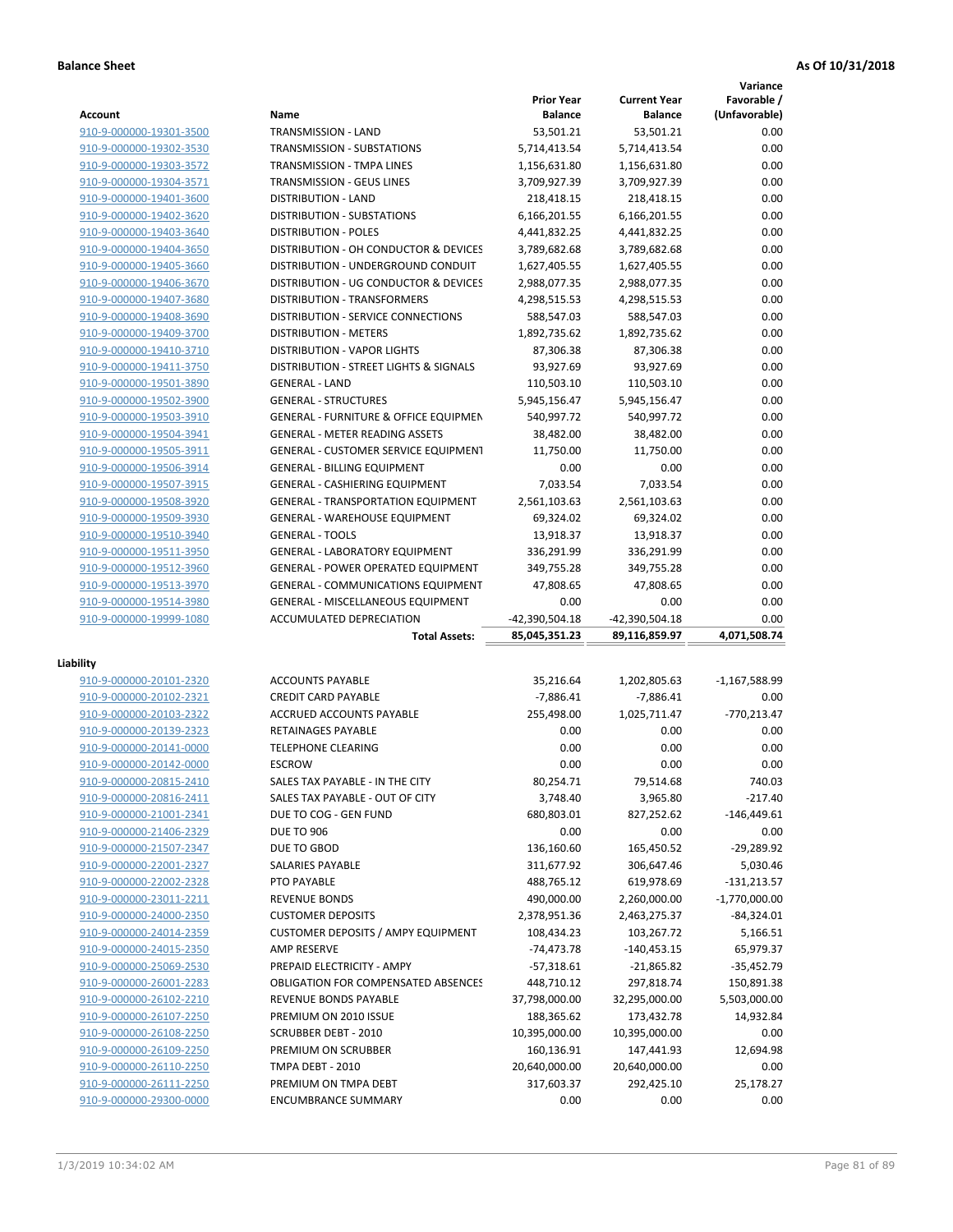| <b>Account</b>                        | Name                                                     | <b>Prior Year</b><br><b>Balance</b> | <b>Current Year</b><br><b>Balance</b> | Variance<br>Favorable /<br>(Unfavorable) |
|---------------------------------------|----------------------------------------------------------|-------------------------------------|---------------------------------------|------------------------------------------|
| 910-9-000000-29400-0100               | RESERVED ACCOUNT / ENCUMBRANCES                          | 0.00                                | 0.00                                  | 0.00                                     |
| 910-9-000000-29999-2283               | <b>NET PENSION LIABILITY</b>                             | 3,429,248.00                        | 3,429,248.00                          | 0.00                                     |
|                                       | <b>Total Liability:</b>                                  | 78,206,895.21                       | 76,558,031.13                         | 1,648,864.08                             |
| <b>Equity</b>                         |                                                          |                                     |                                       |                                          |
| 910-9-000000-39100-2160               | UNRESERVED RETAINED EARNINGS                             | 5,334,474.05                        | 11,276,872.25                         | 5,942,398.20                             |
| 910-9-000000-39500-4210               | <b>NET POSITION - PENSION</b>                            | $-3,070.00$                         | $-3,070.00$                           | 0.00                                     |
|                                       | <b>Total Beginning Equity:</b>                           | 5,331,404.05                        | 11,273,802.25                         | 5,942,398.20                             |
| <b>Total Revenue</b>                  |                                                          | 4,739,392.09                        | 5,106,643.18                          | 367,251.09                               |
| <b>Total Expense</b>                  |                                                          | 3,232,340.12                        | 3,821,616.59                          | $-589,276.47$                            |
| <b>Revenues Over/(Under) Expenses</b> |                                                          | 1,507,051.97                        | 1,285,026.59                          | $-222,025.38$                            |
|                                       | <b>Total Equity and Current Surplus (Deficit):</b>       | 6,838,456.02                        | 12,558,828.84                         | 5,720,372.82                             |
|                                       | Total Liabilities, Equity and Current Surplus (Deficit): | 85,045,351.23                       | 89,116,859.97                         | 4,071,508.74                             |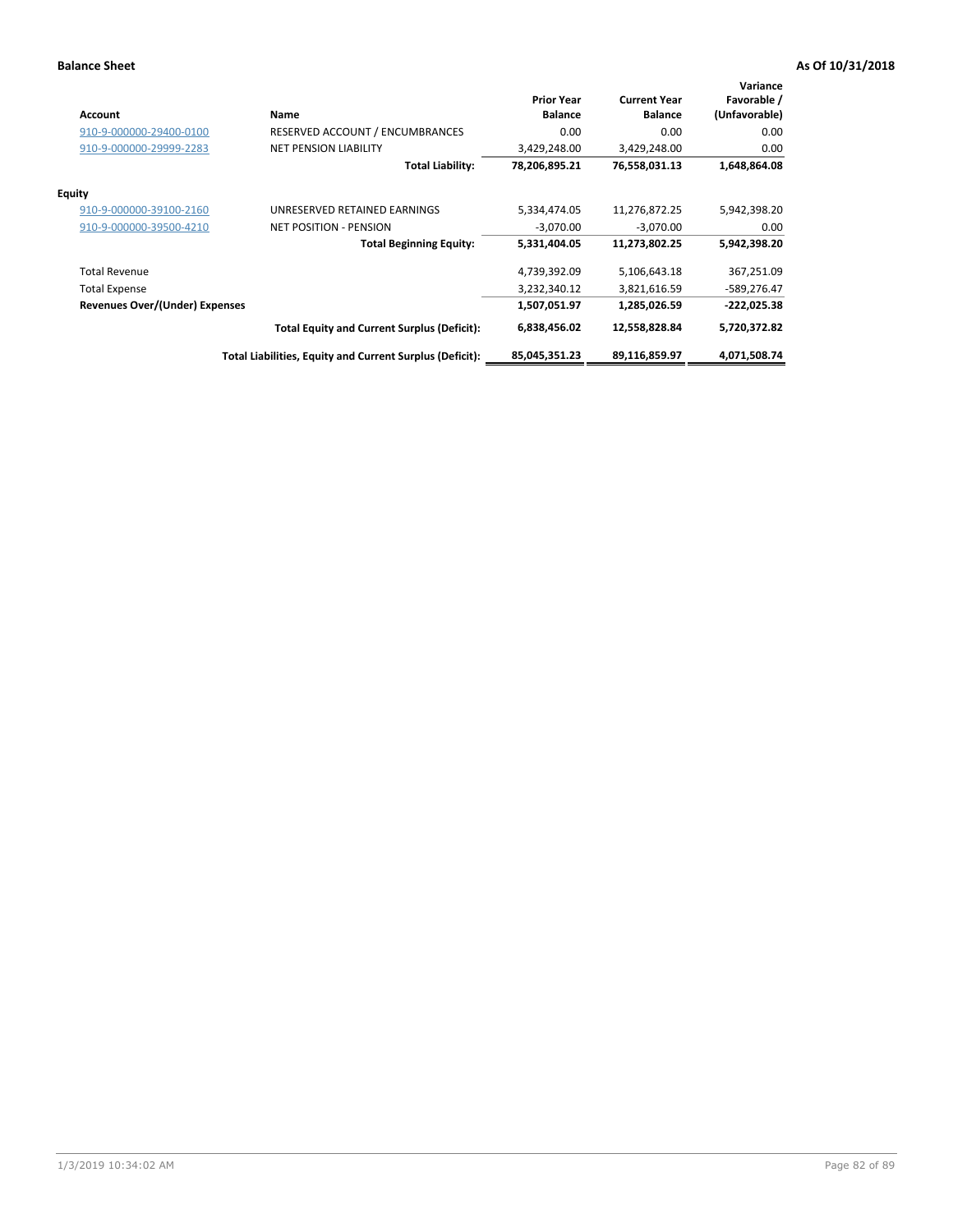| <b>Account</b>                             | Name                                                     | <b>Prior Year</b><br><b>Balance</b> | <b>Current Year</b><br><b>Balance</b> | Variance<br>Favorable /<br>(Unfavorable) |
|--------------------------------------------|----------------------------------------------------------|-------------------------------------|---------------------------------------|------------------------------------------|
| <b>Fund: 911 - ELECTRIC DEBT REDUCTION</b> |                                                          |                                     |                                       |                                          |
| Assets                                     |                                                          |                                     |                                       |                                          |
| 911-9-000000-10000-1300                    | CASH                                                     | 3,028,132.97                        | 8,786.22                              | $-3,019,346.75$                          |
| 911-9-000000-12002-0000                    | <b>GOVERNMENT OBLIGATIONS / AGENCIES</b>                 | 0.00                                | 0.00                                  | 0.00                                     |
| 911-9-000000-13201-1430                    | MISCELLANEOUS ACCOUNTS RECEIVABLE                        | 0.00                                | 0.00                                  | 0.00                                     |
| 911-9-000000-13205-1710                    | <b>INTEREST RECEIVABLE</b>                               | 0.00                                | 0.00                                  | 0.00                                     |
|                                            | <b>Total Assets:</b>                                     | 3,028,132.97                        | 8,786.22                              | $-3,019,346.75$                          |
| Liability                                  |                                                          |                                     |                                       |                                          |
| 911-9-000000-20101-0000                    | <b>ACCOUNTS PAYABLE</b>                                  | 0.00                                | 0.00                                  | 0.00                                     |
| 911-9-000000-20103-0100                    | <b>ACCRUED ACCOUNTS PAYABLE</b>                          | 0.00                                | 0.00                                  | 0.00                                     |
| 911-9-000000-Z2430-0000                    | RESERVED ACCOUNT / ENCUMBRANCE SUM                       | 0.00                                | 0.00                                  | 0.00                                     |
| 911-9-000000-Z2520-0100                    | RESERVED ACCOUNT / ENCUMBRANCES                          | 0.00                                | 0.00                                  | 0.00                                     |
|                                            | <b>Total Liability:</b>                                  | 0.00                                | 0.00                                  | 0.00                                     |
| <b>Equity</b>                              |                                                          |                                     |                                       |                                          |
| 911-9-000000-39100-2160                    | UNRESERVED RETAINED EARNINGS                             | 3,027,912.28                        | 5,923.99                              | $-3,021,988.29$                          |
|                                            | <b>Total Beginning Equity:</b>                           | 3,027,912.28                        | 5,923.99                              | $-3,021,988.29$                          |
| <b>Total Revenue</b>                       |                                                          | 220.69                              | 2,862.23                              | 2,641.54                                 |
| <b>Total Expense</b>                       |                                                          | 0.00                                | 0.00                                  | 0.00                                     |
| <b>Revenues Over/(Under) Expenses</b>      |                                                          | 220.69                              | 2,862.23                              | 2,641.54                                 |
|                                            | <b>Total Equity and Current Surplus (Deficit):</b>       | 3,028,132.97                        | 8.786.22                              | $-3,019,346.75$                          |
|                                            | Total Liabilities, Equity and Current Surplus (Deficit): | 3,028,132.97                        | 8,786.22                              | $-3,019,346.75$                          |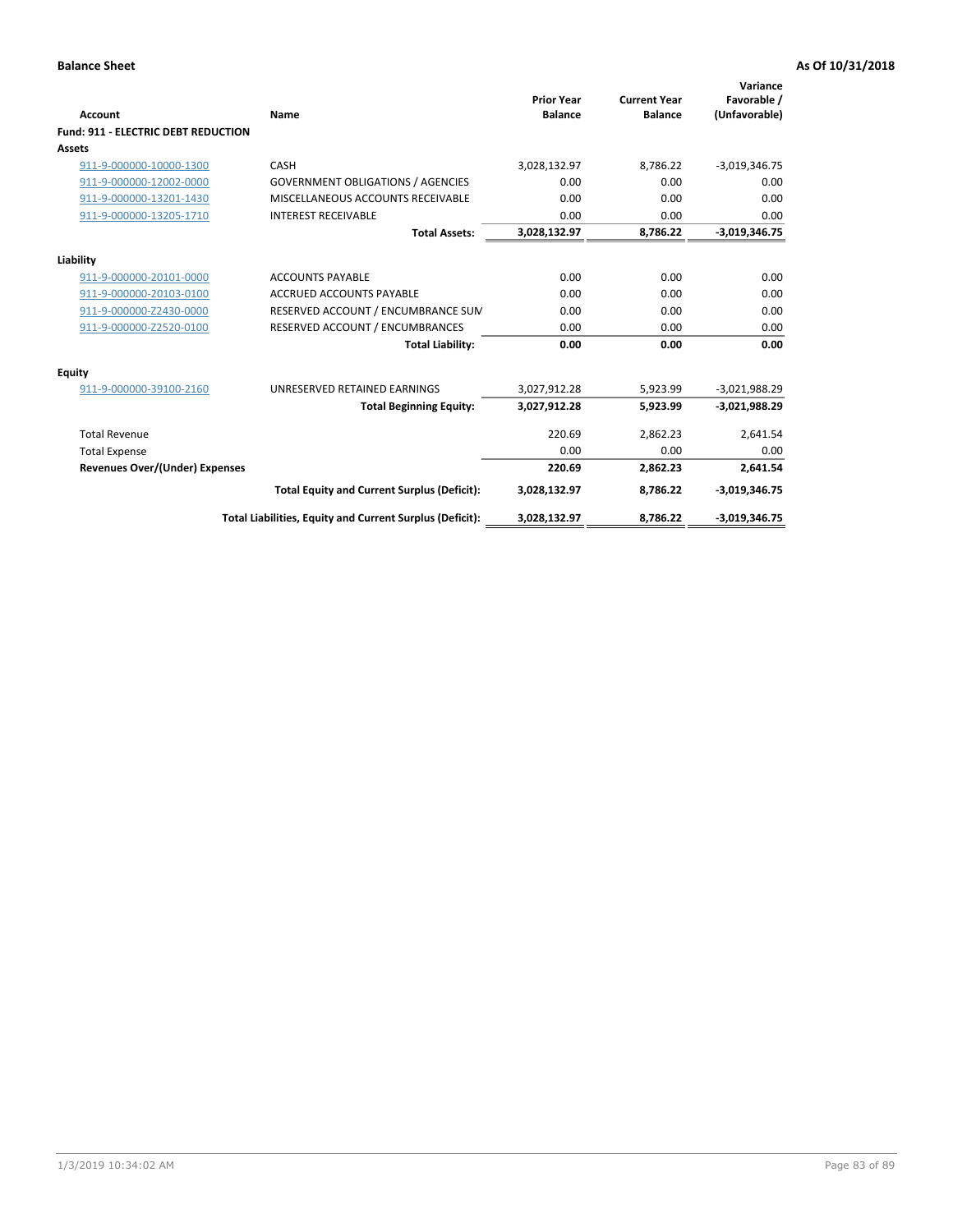| <b>Account</b>                           | Name                                                     | <b>Prior Year</b><br><b>Balance</b> | <b>Current Year</b><br><b>Balance</b> | Variance<br>Favorable /<br>(Unfavorable) |
|------------------------------------------|----------------------------------------------------------|-------------------------------------|---------------------------------------|------------------------------------------|
| <b>Fund: 912 - ELECTRIC DEBT SERVICE</b> |                                                          |                                     |                                       |                                          |
| <b>Assets</b>                            |                                                          |                                     |                                       |                                          |
| 912-9-000000-10000-1300                  | CASH                                                     | 2,384,071.04                        | 2,631,763.78                          | 247,692.74                               |
| 912-9-000000-11504-1301                  | RESERVE FUND - 2008 BOND ISSUE                           | 1,148,370.21                        | 1,171,836.64                          | 23,466.43                                |
| 912-9-000000-11506-1301                  | RESERVE FUND - 2010 BOND ISSUE                           | 3,355,987.00                        | 3,424,892.84                          | 68,905.84                                |
| 912-9-000000-11515-1301                  | RESERVE FUND - 2015 BOND ISSUE                           | 137.747.83                          | 140,056.11                            | 2,308.28                                 |
| 912-9-000000-11516-1301                  | RESERVE FUND - 2015 TAXABLE BONDS                        | 44,808.86                           | 45,559.75                             | 750.89                                   |
| 912-9-000000-13205-1710                  | <b>INTEREST RECEIVABLE</b>                               | 0.00                                | 0.00                                  | 0.00                                     |
|                                          | <b>Total Assets:</b>                                     | 7,070,984.94                        | 7,414,109.12                          | 343,124.18                               |
| Liability                                |                                                          |                                     |                                       |                                          |
| 912-9-000000-20101-2320                  | <b>ACCOUNTS PAYABLE</b>                                  | 0.00                                | 0.00                                  | 0.00                                     |
| 912-9-000000-20107-2370                  | <b>ACCRUED INTEREST PAYABLE</b>                          | 417,844.93                          | 459,758.60                            | $-41,913.67$                             |
| 912-9-000000-21400-2999                  | DUE TO GEUS 910 - ELECTRIC OPERATING                     | 4,625,445.97                        | 4,625,445.97                          | 0.00                                     |
| 912-9-000000-Z2430-0000                  | <b>ENCUMBRANCE SUMMARY</b>                               | 0.00                                | 0.00                                  | 0.00                                     |
| 912-9-000000-Z2520-0100                  | RESERVED ACCOUNT / ENCUMBRANCES                          | 0.00                                | 0.00                                  | 0.00                                     |
|                                          | <b>Total Liability:</b>                                  | 5,043,290.90                        | 5,085,204.57                          | $-41,913.67$                             |
| Equity                                   |                                                          |                                     |                                       |                                          |
| 912-9-000000-39100-2150                  | SEMI RESERVED RETAINED EARNINGS                          | 1,707,694.04                        | 1,601,177.63                          | $-106,516.41$                            |
|                                          | <b>Total Beginning Equity:</b>                           | 1,707,694.04                        | 1,601,177.63                          | $-106,516.41$                            |
| <b>Total Revenue</b>                     |                                                          | 320,000.00                          | 727.726.92                            | 407.726.92                               |
| <b>Total Expense</b>                     |                                                          | 0.00                                | 0.00                                  | 0.00                                     |
| <b>Revenues Over/(Under) Expenses</b>    |                                                          | 320,000.00                          | 727,726.92                            | 407,726.92                               |
|                                          | <b>Total Equity and Current Surplus (Deficit):</b>       | 2,027,694.04                        | 2,328,904.55                          | 301,210.51                               |
|                                          | Total Liabilities, Equity and Current Surplus (Deficit): | 7,070,984.94                        | 7,414,109.12                          | 343,124.18                               |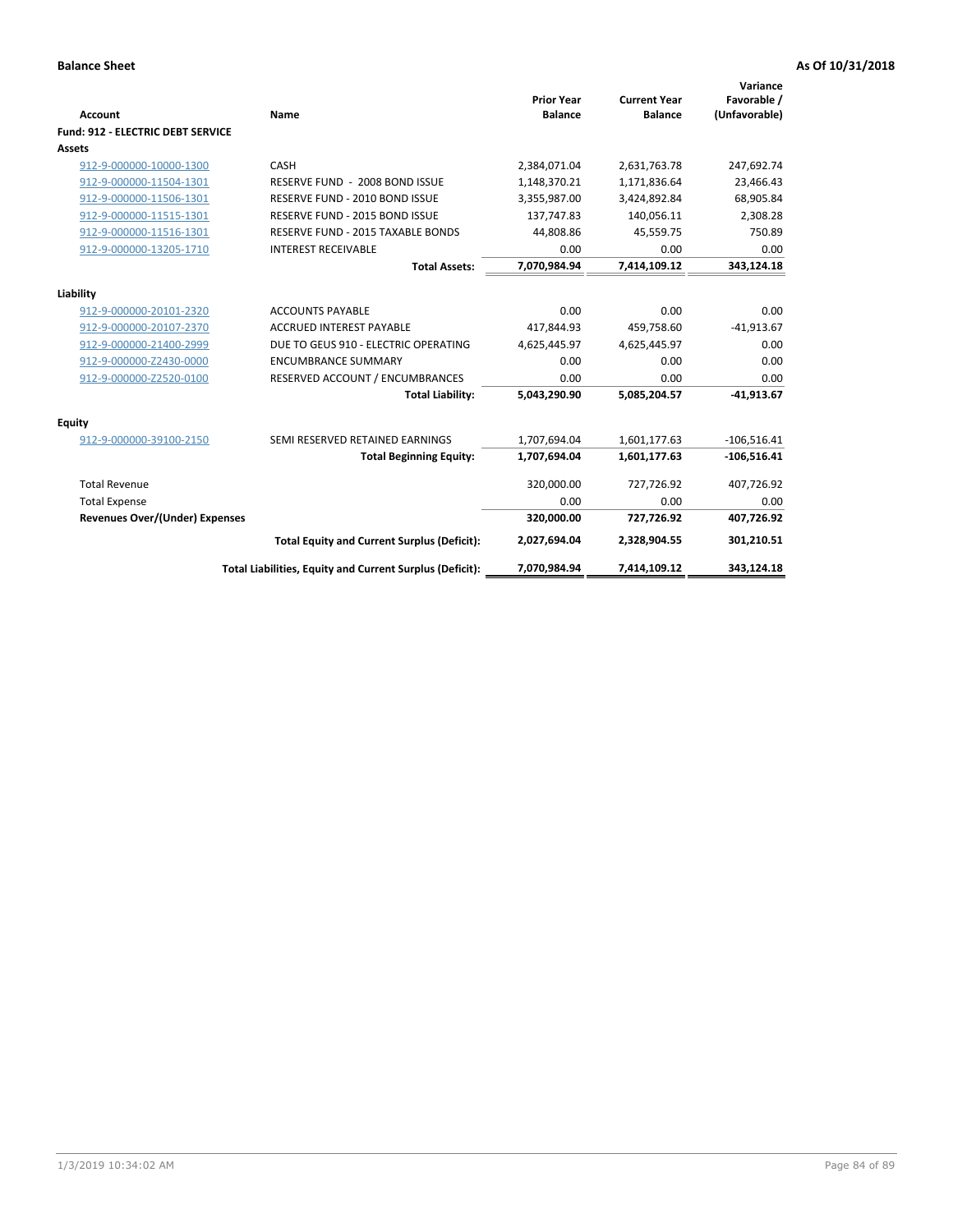| Account                                       | Name                                                     | <b>Prior Year</b><br><b>Balance</b> | <b>Current Year</b><br><b>Balance</b> | Variance<br>Favorable /<br>(Unfavorable) |
|-----------------------------------------------|----------------------------------------------------------|-------------------------------------|---------------------------------------|------------------------------------------|
| <b>Fund: 913 - ELECTRIC CONSTRUCTION FUND</b> |                                                          |                                     |                                       |                                          |
| <b>Assets</b>                                 |                                                          |                                     |                                       |                                          |
| 913-9-000000-10000-1300                       | CASH                                                     | 101,045.95                          | 101,844.62                            | 798.67                                   |
| 913-9-000000-13201-1430                       | MISCELLANEOUS ACCOUNTS RECEIVABLE                        | 0.00                                | 0.00                                  | 0.00                                     |
| 913-9-000000-13205-1710                       | <b>INTEREST RECEIVABLE</b>                               | 0.00                                | 0.00                                  | 0.00                                     |
|                                               | <b>Total Assets:</b>                                     | 101,045.95                          | 101,844.62                            | 798.67                                   |
| Liability                                     |                                                          |                                     |                                       |                                          |
| 913-9-000000-20101-2320                       | <b>ACCOUNTS PAYABLE</b>                                  | 0.00                                | 0.00                                  | 0.00                                     |
| 913-9-000000-20102-2321                       | <b>CREDIT CARD PAYABLE</b>                               | 0.00                                | 0.00                                  | 0.00                                     |
| 913-9-000000-20103-0000                       | <b>ACCRUED ACCOUNTS PAYABLE</b>                          | 0.00                                | 0.00                                  | 0.00                                     |
| 913-9-000000-29300-0000                       | <b>ENCUMBRANCE SUMMARY</b>                               | 0.00                                | 0.00                                  | 0.00                                     |
| 913-9-000000-29400-0100                       | RESERVED ACCOUNT / ENCUMBRANCES                          | 0.00                                | 0.00                                  | 0.00                                     |
|                                               | <b>Total Liability:</b>                                  | 0.00                                | 0.00                                  | 0.00                                     |
| Equity                                        |                                                          |                                     |                                       |                                          |
| 913-9-000000-39100-2160                       | SEMI RESERVED RETAINED EARNINGS                          | 101,038.59                          | 101,749.11                            | 710.52                                   |
|                                               | <b>Total Beginning Equity:</b>                           | 101,038.59                          | 101,749.11                            | 710.52                                   |
| <b>Total Revenue</b>                          |                                                          | 7.36                                | 95.51                                 | 88.15                                    |
| <b>Total Expense</b>                          |                                                          | 0.00                                | 0.00                                  | 0.00                                     |
| Revenues Over/(Under) Expenses                |                                                          | 7.36                                | 95.51                                 | 88.15                                    |
|                                               | <b>Total Equity and Current Surplus (Deficit):</b>       | 101,045.95                          | 101,844.62                            | 798.67                                   |
|                                               | Total Liabilities, Equity and Current Surplus (Deficit): | 101,045.95                          | 101.844.62                            | 798.67                                   |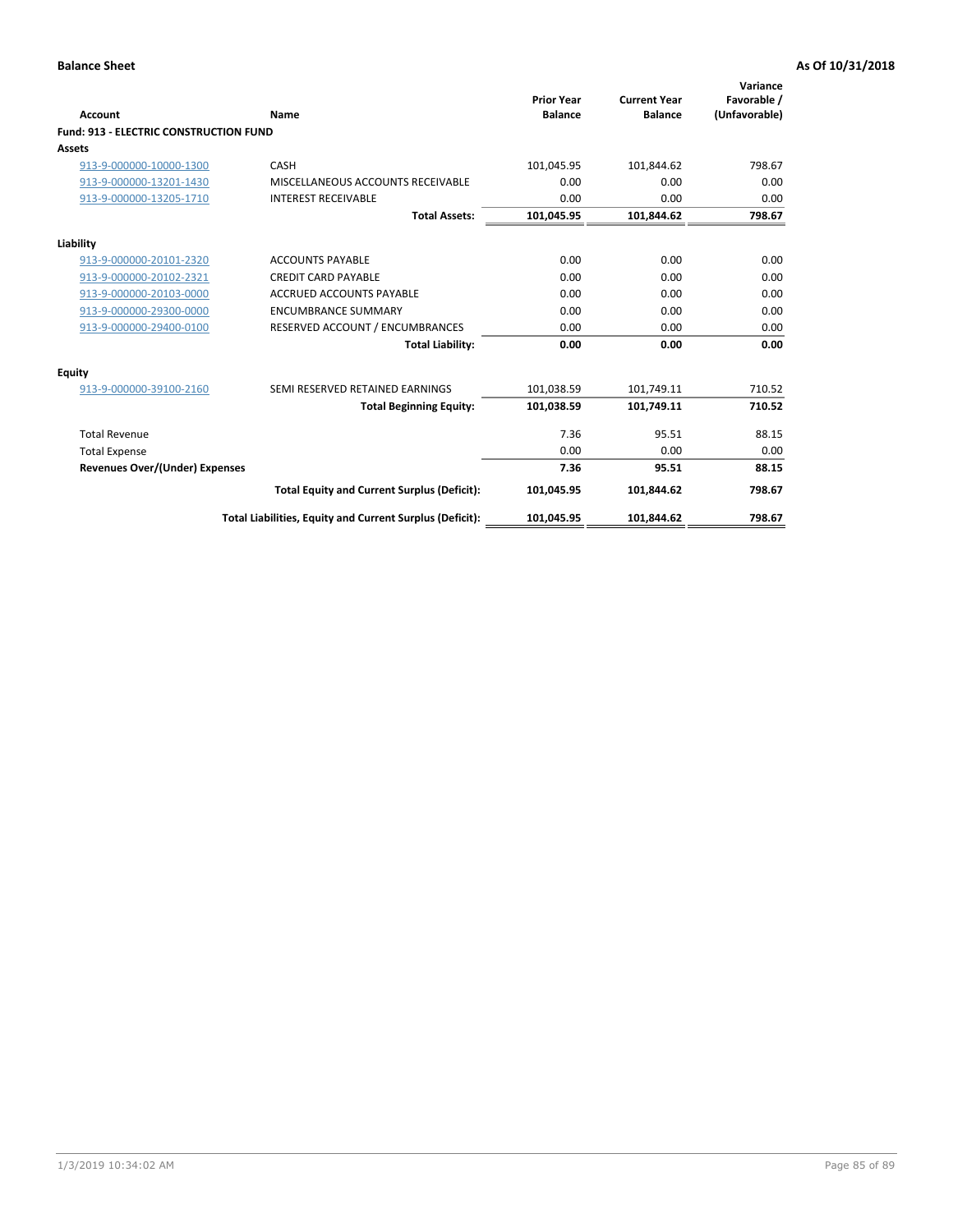| <b>Account</b>                      | Name                                                     | <b>Prior Year</b><br><b>Balance</b> | <b>Current Year</b><br><b>Balance</b> | Variance<br>Favorable /<br>(Unfavorable) |
|-------------------------------------|----------------------------------------------------------|-------------------------------------|---------------------------------------|------------------------------------------|
| Fund: 916 - 08 ENGINE BOND PROCEEDS |                                                          |                                     |                                       |                                          |
| Assets                              |                                                          |                                     |                                       |                                          |
| 916-9-000000-10000-1300             | CASH                                                     | 0.00                                | 0.00                                  | 0.00                                     |
| 916-9-000000-12189-0000             | 08 ENGINE BOND PROCEEDS                                  | 0.00                                | 0.00                                  | 0.00                                     |
| 916-9-000000-13201-1430             | MISCELLANOEUS ACCOUNTS RECEIVABLE                        | 0.00                                | 0.00                                  | 0.00                                     |
| 916-9-000000-13205-1710             | <b>INTEREST RECEIVABLE</b>                               | 0.00                                | 0.00                                  | 0.00                                     |
| 916-9-000000-Z1030-1202             | 2008 GEUS REVENUE BOND - TEXAS TERM                      | 0.00                                | 0.00                                  | 0.00                                     |
| 916-9-000000-Z1030-1401             | 2008 GEUS REVENUE BOND - PFM                             | 0.00                                | 0.00                                  | 0.00                                     |
| 916-9-000000-Z1030-1402             | 2009 GEUS REVENUE BOND - PFM                             | 0.00                                | 0.00                                  | 0.00                                     |
| 916-9-000000-Z1030-3123             | 2009 GEUS REVENUE BOND - TEXAS TERM                      | 0.00                                | 0.00                                  | 0.00                                     |
|                                     | <b>Total Assets:</b>                                     | 0.00                                | 0.00                                  | 0.00                                     |
| Liability                           |                                                          |                                     |                                       |                                          |
| 916-9-000000-20101-2320             | <b>ACCOUNTS PAYABLE</b>                                  | 0.00                                | 0.00                                  | 0.00                                     |
| 916-9-000000-20139-2323             | <b>RETAINAGES PAYABLE</b>                                | 0.00                                | 0.00                                  | 0.00                                     |
| 916-9-000000-21401-2330             | DUE TO ELECTRIC OPERATING                                | 0.00                                | 0.00                                  | 0.00                                     |
| 916-9-000000-29300-0000             | <b>ENCUMBRANCE SUMMARY</b>                               | 0.00                                | 0.00                                  | 0.00                                     |
| 916-9-000000-29400-0100             | RESERVED ACCOUNT / ENCUMBRANCES                          | 0.00                                | 0.00                                  | 0.00                                     |
|                                     | <b>Total Liability:</b>                                  | 0.00                                | 0.00                                  | 0.00                                     |
| Equity                              |                                                          |                                     |                                       |                                          |
| 916-9-000000-39100-2150             | <b>RESERVED RETAINED EARNINGS</b>                        | 0.00                                | 0.00                                  | 0.00                                     |
|                                     | <b>Total Beginning Equity:</b>                           | 0.00                                | 0.00                                  | 0.00                                     |
| <b>Total Revenue</b>                |                                                          | 0.00                                | 0.00                                  | 0.00                                     |
| <b>Total Expense</b>                |                                                          | 0.00                                | 0.00                                  | 0.00                                     |
| Revenues Over/(Under) Expenses      |                                                          | 0.00                                | 0.00                                  | 0.00                                     |
|                                     | <b>Total Equity and Current Surplus (Deficit):</b>       | 0.00                                | 0.00                                  | 0.00                                     |
|                                     | Total Liabilities, Equity and Current Surplus (Deficit): | 0.00                                | 0.00                                  | 0.00                                     |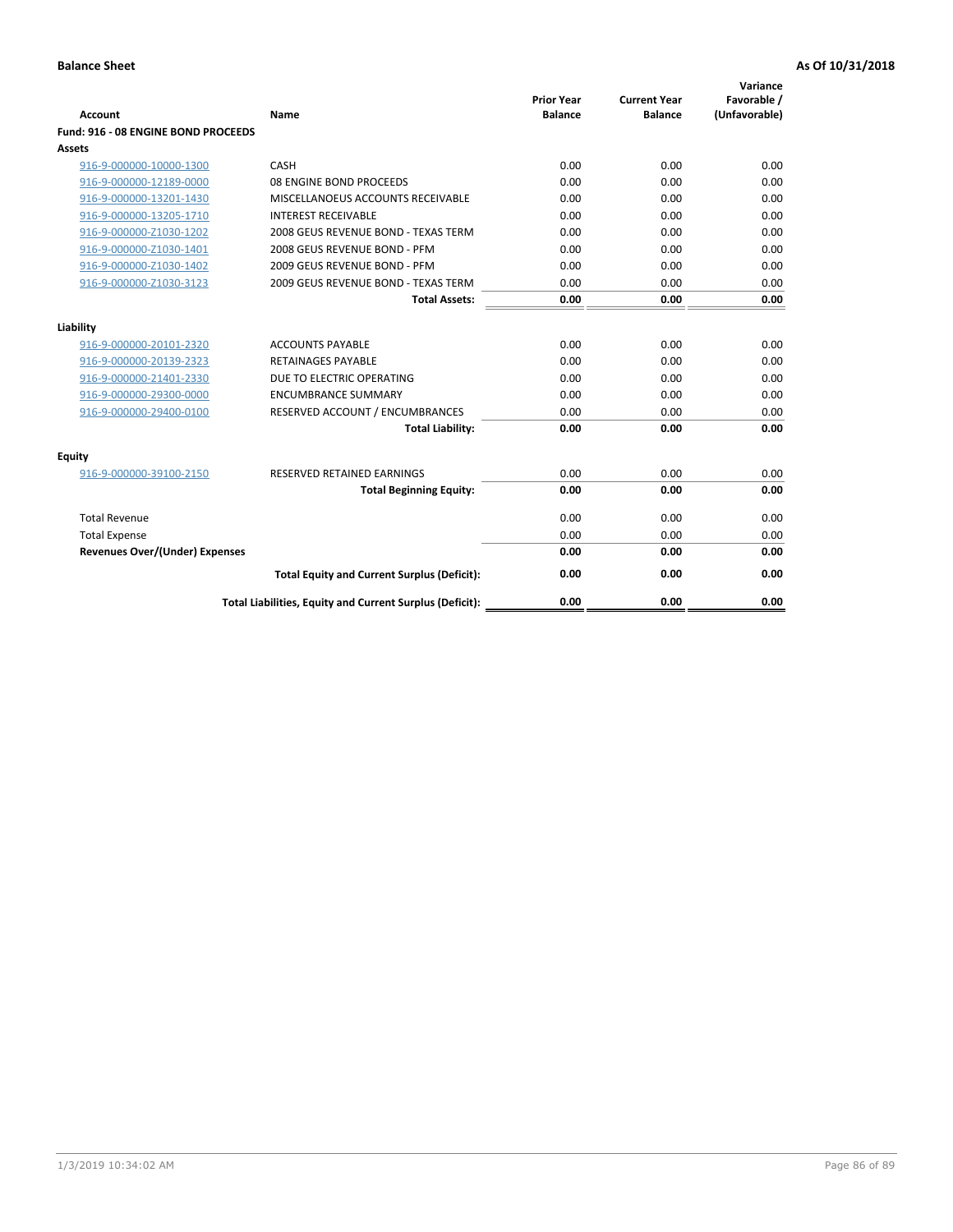| <b>Account</b>               | Name                                                          | <b>Prior Year</b><br><b>Balance</b> | <b>Current Year</b><br><b>Balance</b> | Variance<br>Favorable /<br>(Unfavorable) |
|------------------------------|---------------------------------------------------------------|-------------------------------------|---------------------------------------|------------------------------------------|
| Fund: 950 - CABLE / INTERNET |                                                               |                                     |                                       |                                          |
| Assets                       |                                                               |                                     |                                       |                                          |
| 950-9-000000-10000-1300      | CASH                                                          | 1,139,219.25                        | 1,135,631.68                          | $-3,587.57$                              |
| 950-9-000000-13000-1420      | <b>CUSTOMER ACCOUNTS RECEIVABLE</b>                           | 264,549.46                          | 242,633.89                            | $-21,915.57$                             |
| 950-9-000000-13001-1420      | NON CURRENT CUSTOMER ACCTS RECEIVAE                           | 241,808.65                          | 282,367.84                            | 40,559.19                                |
| 950-9-000000-13002-1440      | ALLOWANCE FOR UNCOLLECTABLE                                   | -186,953.66                         | $-228,346.46$                         | -41,392.80                               |
| 950-9-000000-13003-1421      | UNBILLED YEAR-END ACCRUAL                                     | 444,091.98                          | 505,656.07                            | 61,564.09                                |
| 950-9-000000-13201-1430      | MISCELLANEOUS ACCOUNTS RECEIVABLE                             | 0.00                                | 0.00                                  | 0.00                                     |
| 950-9-000000-13205-1710      | <b>INTEREST RECEIVABLE</b>                                    | 0.00                                | 0.00                                  | 0.00                                     |
| 950-9-000000-15801-1540      | <b>INVENTORY</b>                                              | 182,486.04                          | 201,806.13                            | 19,320.09                                |
| 950-9-000000-16301-1070      | <b>CWIP</b>                                                   | 13,937.94                           | 13,937.94                             | 0.00                                     |
| 950-9-000000-17501-1860      | <b>EMPLOYEE CONTRIBUTIONS</b>                                 | 71,488.00                           | 71,488.00                             | 0.00                                     |
| 950-9-000000-17504-1860      | <b>INVESTMENT RETURN</b>                                      | 225,398.00                          | 225,398.00                            | 0.00                                     |
| 950-9-000000-17508-1860      | <b>EXPERIENCE DIFFERENCE- OUTFLOW</b>                         | 3,968.00                            | 3,968.00                              | 0.00                                     |
| 950-9-000000-17509-1860      | <b>EXPERIENCE DIFFERENCE - INFLOW</b>                         | $-26,268.00$                        | $-26,268.00$                          | 0.00                                     |
| 950-9-000000-17520-1860      | <b>ASSUMPTION CHANGES</b>                                     | 52,783.00                           | 52,783.00                             | 0.00                                     |
| 950-9-000000-18001-5110      | HEADEND, TRUNK & DISTRIBUTION SYSTEM                          | 9,898,485.39                        | 9,898,485.39                          | 0.00                                     |
| 950-9-000000-18002-5111      | <b>HEADEND EQUIPMENT</b>                                      | 1,339,980.56                        | 1,339,980.56                          | 0.00                                     |
| 950-9-000000-18003-5120      | <b>DROPS</b>                                                  | 2,810,572.22                        | 2,810,572.22                          | 0.00                                     |
| 950-9-000000-18101-5130      | <b>CUSTOMER PREMISES EQUIPMENT</b>                            | 1,267,770.00                        | 1,267,770.00                          | 0.00                                     |
| 950-9-000000-18102-5140      | PRODUCTION EQUIPMENT                                          | 69,984.90                           | 69,984.90                             | 0.00                                     |
| 950-9-000000-18201-5210      | CENTRAL INTERNET EQUIPMENT                                    | 422,769.46                          | 422,769.46                            | 0.00                                     |
| 950-9-000000-18202-5220      | <b>CUSTOMER INTERFACE EQUIPMENT</b>                           | 256,575.29                          | 256,575.29                            | 0.00                                     |
| 950-9-000000-18301-5000      | <b>FIBER OPTICS</b>                                           | 744,208.60                          | 744,208.60                            | 0.00                                     |
| 950-9-000000-18501-5901      | <b>STRUCTURES &amp; IMPROVEMENTS</b>                          | 608,729.19                          | 608,729.19                            | 0.00                                     |
| 950-9-000000-18502-5910      | <b>FURNITURE &amp; OFFICE EQUIPMENT</b>                       | 137,419.19                          | 137,419.19                            | 0.00                                     |
| 950-9-000000-18503-5920      | <b>TRANSPORTATION EQUIPMENT</b>                               | 373,895.50                          | 373,895.50                            | 0.00                                     |
| 950-9-000000-18504-5950      | LABORATORY EQUIPMENT                                          | 163,348.67                          | 163,348.67                            | 0.00                                     |
| 950-9-000000-18505-5960      | POWER OPERATED EQUIPMENT                                      | 5,500.00                            | 5,500.00                              | 0.00                                     |
| 950-9-000000-18506-5980      | MISCELLANEOUS EQUIPMENT                                       | 0.00                                | 0.00                                  | 0.00                                     |
| 950-9-000000-18999-1080      | ACCUMULATED DEPRECIATION                                      | -10,996,400.95                      | -10,996,400.95                        | 0.00                                     |
|                              | <b>Total Assets:</b>                                          | 9,529,346.68                        | 9,583,894.11                          | 54,547.43                                |
| Liability                    |                                                               |                                     |                                       |                                          |
| 950-9-000000-20101-2320      | <b>ACCOUNTS PAYABLE</b>                                       | 634.14                              | 25,372.04                             | $-24,737.90$                             |
| 950-9-000000-20102-2321      | <b>CREDIT CARD PAYABLE</b>                                    | 7,886.41                            | 7,886.41                              | 0.00                                     |
| 950-9-000000-20103-2322      | <b>ACCRUED ACCOUNTS PAYABLE</b>                               | 0.00                                | 0.00                                  | 0.00                                     |
| 950-9-000000-20815-2410      | SALES TAX PAYABLE - IN THE CITY                               | 30,449.98                           | 30,221.11                             | 228.87                                   |
| 950-9-000000-20816-2411      | SALES TAX PAYABLE - OUT OF CITY                               | 0.00                                | 0.00                                  | 0.00                                     |
| 950-9-000000-21001-1101      | DUE TO COG - GEN FUND                                         | 70,500.88                           | 72,852.07                             | $-2,351.19$                              |
| 950-9-000000-21507-2347      | DUE TO GBOD                                                   | 14,100.18                           | 14,570.41                             | -470.23                                  |
| 950-9-000000-22001-2327      | SALARIES PAYABLE                                              | 45,167.97                           | 44,560.62                             | 607.35                                   |
| 950-9-000000-22002-2328      | PTO PAYABLE                                                   | 59,949.64                           | 77,247.97                             | -17,298.33                               |
| 950-9-000000-24000-2350      | <b>CUSTOMER DEPOSITS</b>                                      | 11,517.27                           | 11,185.18                             | 332.09                                   |
| 950-9-000000-26001-2283      | <b>OBLIGATION FOR COMPENSATED ABSENCES</b>                    | 20,920.81                           | 0.00                                  | 20,920.81                                |
| 950-9-000000-29300-0000      | <b>ENCUMBRANCE SUMMARY</b>                                    | 0.00                                | 0.00                                  | 0.00                                     |
| 950-9-000000-29400-0100      | RESERVED ACCOUNT / ENCUMBRANCES                               | 0.00                                | 0.00                                  | 0.00                                     |
| 950-9-000000-29999-2283      | NET PENSION LIABILITY                                         | 489,893.00                          | 489,893.00                            | 0.00                                     |
|                              | <b>Total Liability:</b>                                       | 751,020.28                          | 773,788.81                            | -22,768.53                               |
|                              |                                                               |                                     |                                       |                                          |
| <b>Equity</b>                |                                                               |                                     |                                       |                                          |
| 950-9-000000-39100-2160      | UNRESERVED RETAINED EARNINGS<br><b>NET POSITION - PENSION</b> | 8,481,781.47                        | 8,625,302.76                          | 143,521.29                               |
| 950-9-000000-39500-4210      | <b>Total Beginning Equity:</b>                                | $-438.00$<br>8,481,343.47           | -438.00<br>8,624,864.76               | 0.00<br>143,521.29                       |
|                              |                                                               |                                     |                                       |                                          |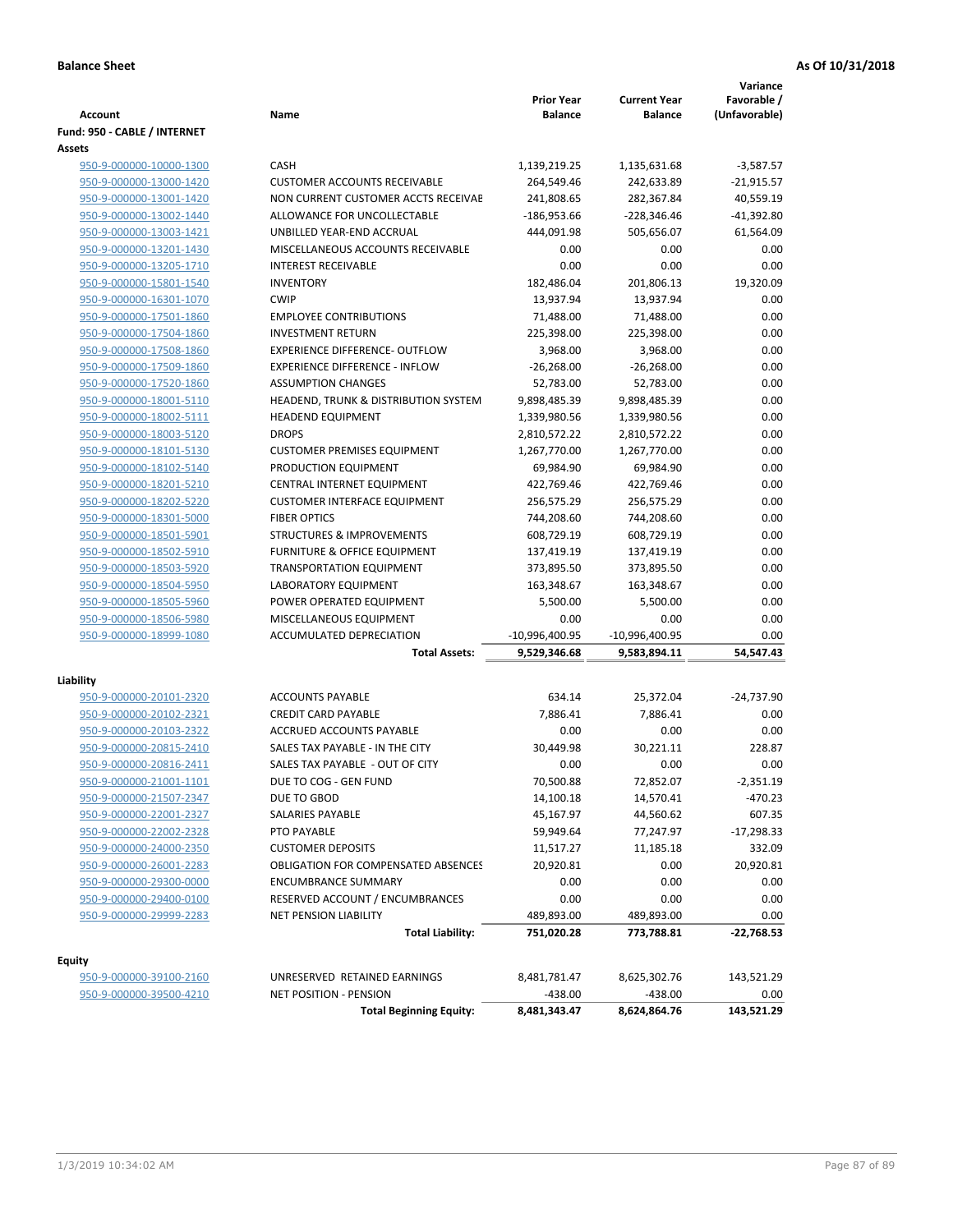| Account                        | Name                                                     | <b>Prior Year</b><br><b>Balance</b> | <b>Current Year</b><br><b>Balance</b> | Variance<br>Favorable /<br>(Unfavorable) |
|--------------------------------|----------------------------------------------------------|-------------------------------------|---------------------------------------|------------------------------------------|
| <b>Total Revenue</b>           |                                                          | 571,304.67                          | 503.924.63                            | $-67,380.04$                             |
| <b>Total Expense</b>           |                                                          | 274,321.74                          | 318.684.09                            | $-44,362.35$                             |
| Revenues Over/(Under) Expenses |                                                          | 296.982.93                          | 185.240.54                            | $-111.742.39$                            |
|                                | <b>Total Equity and Current Surplus (Deficit):</b>       | 8.778.326.40                        | 8.810.105.30                          | 31,778.90                                |
|                                | Total Liabilities, Equity and Current Surplus (Deficit): | 9.529.346.68                        | 9,583,894.11                          | 54.547.43                                |